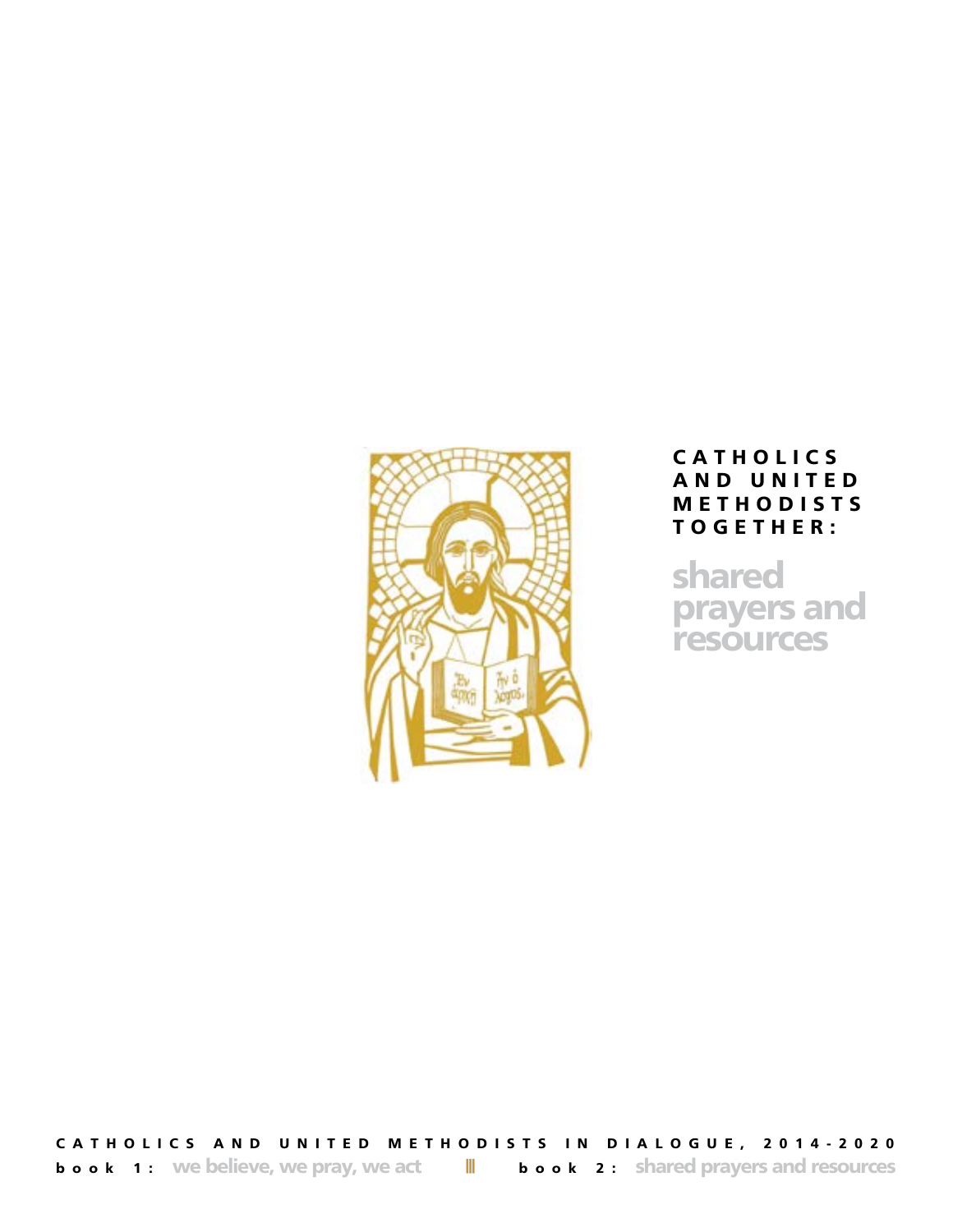Copyright © 2020 by the Council of Bishops, The United Methodist Church, and the United States Conference of Catholic Bishops. This is a resource produced by the dialogue team for use by Catholics, United Methodists, and in ecumenical settings. These resources may be freely adapted with appropriate attribution, with the exception of excerpts from the English translation of the Roman Missal, including the Creeds, the conclusion of the Penitential Act, and the Collect for Good Friday which may not be altered in any way. Attribution statement should read "Adapted from *Catholics and United Methodists Together: Shared Prayers and Resources*."

Excerpts from the English translation of The Roman Missal © 2010, International Commission on English in the Liturgy Corporation. All rights reserved. Cover illustration by Rev. Donald Rooney.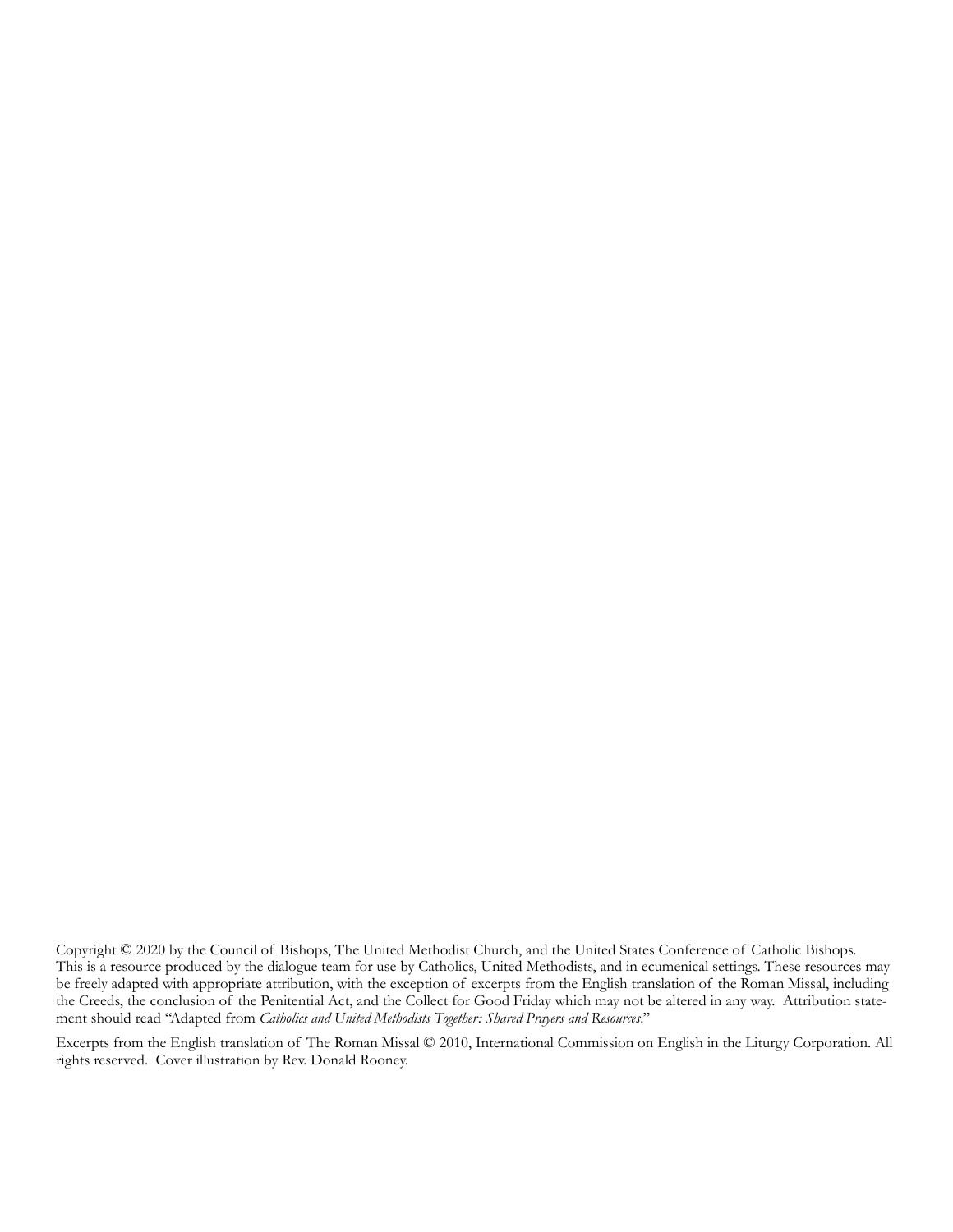# **INTRODUCTORY STATEMENT** Catholics and United Method-

hat is the purpose of the United Methodist–Catholic dialogue? The scholars, pastors, and bishops of the dialogue are on a pilgrimage of faith, longing for the unity to which the Lord calls us: a full and visible communion pastors, and bishops of the dialogue are on a pilgrimage of faith, longing for the fifty years of dialogue between bishops and theologians of the United Methodist Church and bishops and theologians of the Catholic Church, this most recent round of dialogue (2014-2020) focused on reception by Catholic parishes and United Methodist congregations of the fruits of our half-century of theological conversation. For that reason, the members of the dialogue have produced two sets of user-friendly documents in the hope of their adoption by local congregations and by ecumenical gatherings of United Methodists and Catholics in shared prayer, study, and service.

During these years, we have searched for practical ways in which we can pray and worship together with fresh appreciation for our shared Christian beliefs. In addition, we identified numerous examples of our shared mission work with those experiencing poverty, natural disasters, incarceration and disability. Our collaborating has been a sign of God's Spirit working among us to spread the love of Jesus Christ in the world.

The texts we offer for shared prayers, traditions, and liturgies contain materials drawn organically from the lives and churches of Catholics and United Methodists. The writers have discovered the pastoral need for these ecumenical devotions and services through their experiences in local churches and the witnesses of interchurch families. The resources are intended to strengthen the bonds of Christian faith, hope, and charity between us. We hope that readers are pleasantly surprised by our similarities.

The faith materials appear in the time-honored format of baptismal catechesis with commentaries on the Lord's Prayer, the Creed and the Love Commandment. We, bishops and theologians, offer these texts as material for study groups, sacramental preparation, religious education programs and ecumenical gatherings of Methodists and Catholics. The ecumenical movement is entering a new phase. While theological dialogues may and should continue for some time to come, it is now time for the dialogue to take on new life within and between our respective communities. The unity of Christ's church must take root in our hearts and bear fruit in shared learning, prayer, worship, and service within our faith communities.

Devotedly yours in Christ,

*Bishop David P. Talley, Roman Catholic Diocese of Memphis Bishop Peggy Johnson, Philadelphia Area of The United Methodist Church* ists Together: Shared Prayers and Resources *is a dialogue statement between representatives of the Catholic Church and the United Methodist Church. While it is not a statement of the Committee on Ecumenical and Interreligious Affairs of the United States Conference of Catholic Bishops and it has no authority beyond that of the dialogue commission itself, it has been received as a reference point for scholars and pastors in promoting unity and understanding. This document has been received by Bishop Joseph C. Bambera, chairman of the Bishops' Committee on Ecumenical and Interreligious Affairs, and authorized for publication by the undersigned.*

*Rev. Msgr. J. Brian Bransfield General Secretary*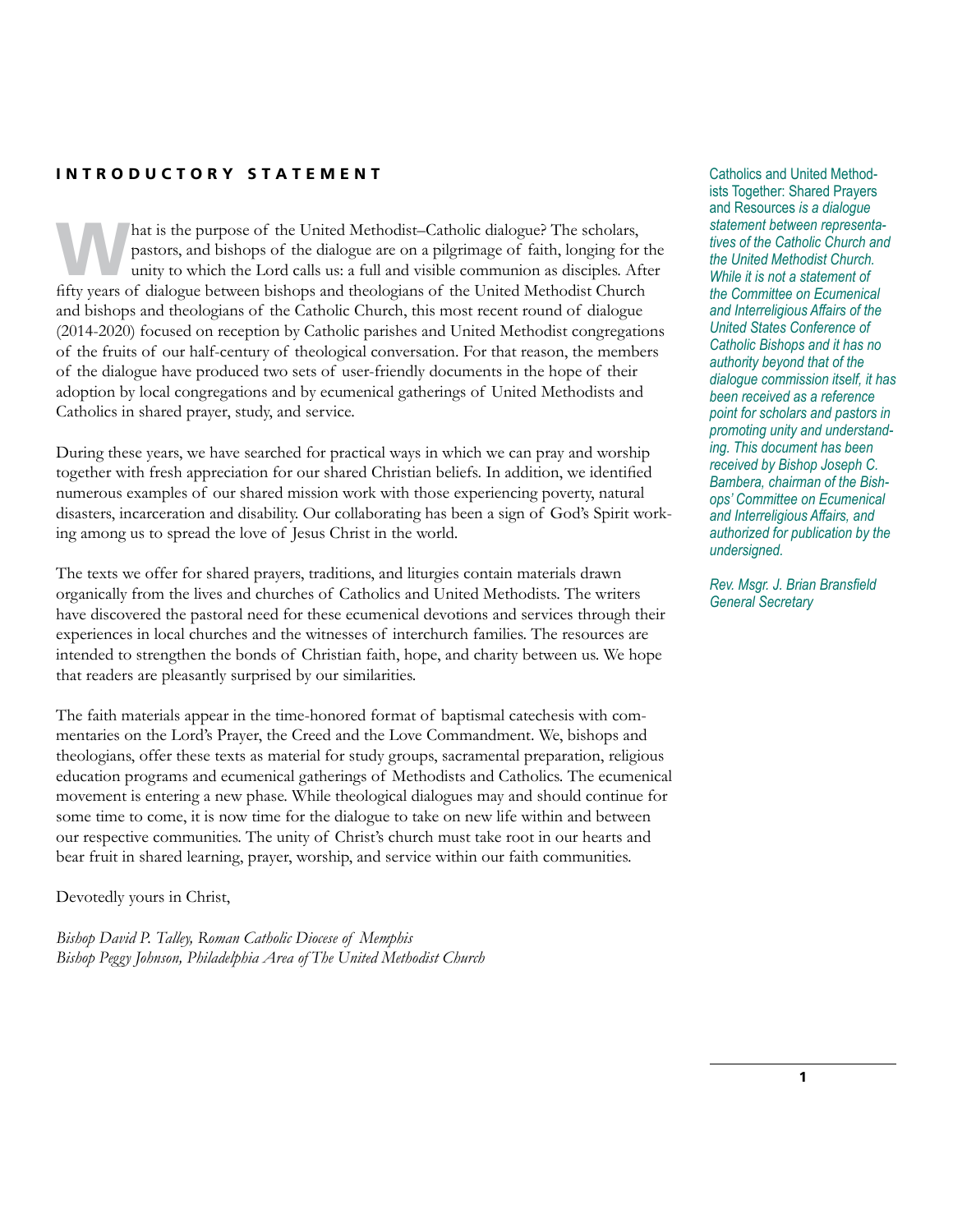# **CATHOLICS AND UNITED METHODISTS TOGETHER: shared prayers and resources**

**Introduction 4 The importance of this work 4 Using Shared Prayers and Resources 6 Relevance 6** Families **6** Congregations **7** Those with disabilities **7** A note to ministerial colleagues **8 Shared Prayers and Traditions 9 Introduction 9 Sunday worship 10 Traditional prayers 11** Traditional prayers shared by United Methodists and Catholics **11** Traditional prayers offered from the United Methodist and Catholic traditions for use by other Christian traditions **15** The Christian liturgical year **17** Other annual celebrations **20 Scripture-centered prayer 20 Everyday prayers 23 Other shared prayer forms 25 Shared Liturgies 31 Introduction and pastoral considerations 31 Templates for ecumenical shared prayer services for significant occasions and themes 31** Template 1: In times of crisis **33** Template 2: For those in need and "the least of these": the poor, the persecuted, refugees, etc. (Mt 25:40) **36** Template 3: For unity among Christians **41** Template 4: For peace **45 Supplement: Suggested prayer of confession and words of pardon 50 T A B L E O F CONTENTS by page number**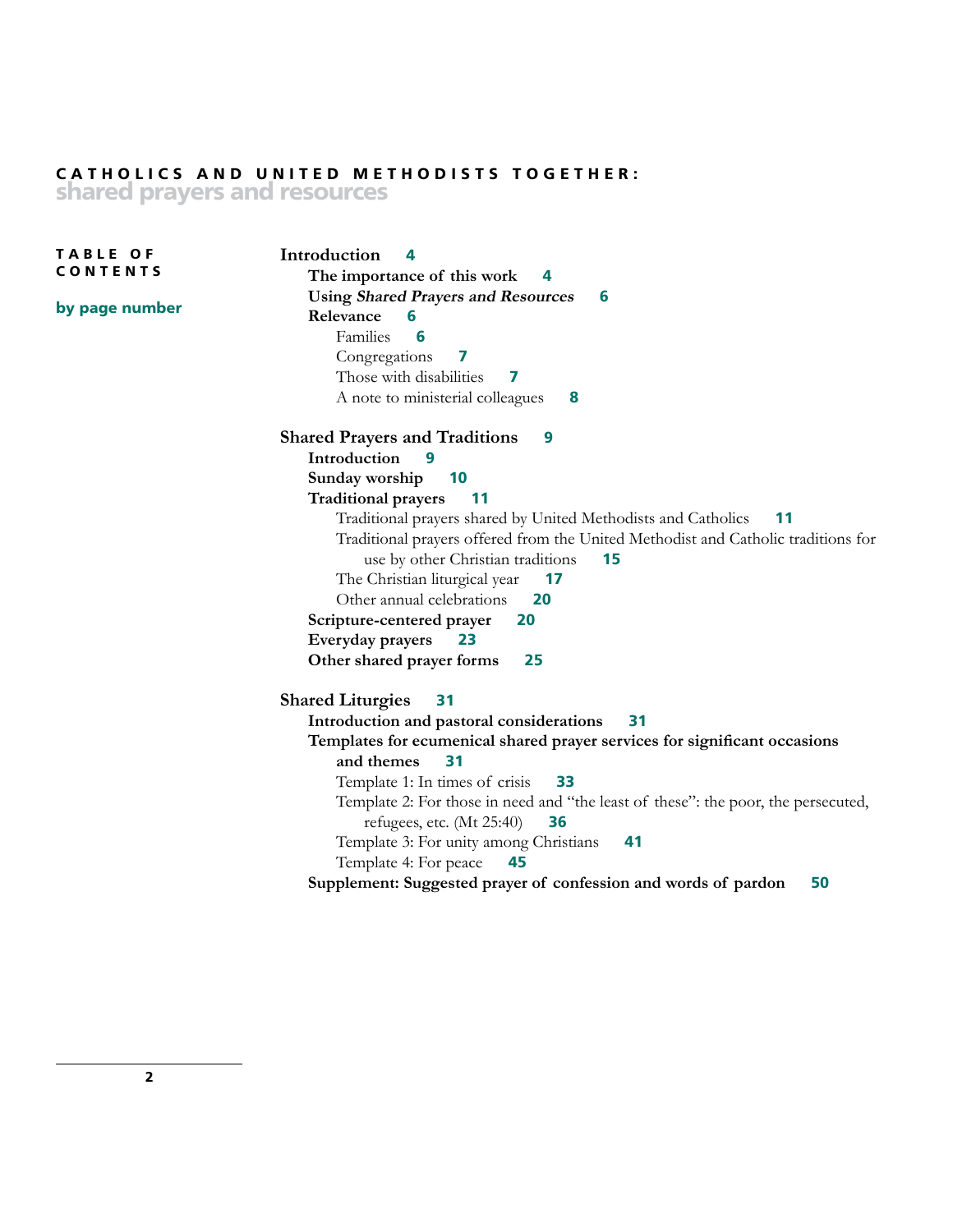# **shared prayers and resources**

**Examples of liturgies that may be shared from each tradition for the other's reception 51** Example Liturgy 1: Tre ore (Seven Last Words of Jesus/Three Hours) **51** Musical Selections: Hymns **59** Responsive Psalmody **61** Ostinatos, Canons and Responses in the Taizé tradition **61** Choral pieces **62** Instrumental pieces and vocal solos **62** Example Liturgy 2: We Make the Journey with Jesus: An Ecumenical Stations of the Cross **63**

### **Appendices**

**A Challenges and strategies for effective dialogue and interchurch relations 75** Introduction **75** Families **75** Congregations **75** Ministers **76** Common challenges to dialogue and effective strategies to address them **76**

**B Special helps to understanding and sharing different practices of sacramental life 78**

 Catholic sacramental life **78** United Methodist sacramental life **82**

**C Brief summaries of official dialogue statements between Catholics and United Methodists in the United States 84**

### **Catholic Participants**

Most Reverend William Skylstad (co-chair, 2014-2016) Most Reverend David P. Talley (co-chair, 2016-2020) Fr. John W. Crossin, OSFS (staff, 2014-2016) Fr. Alfred Baca (staff, 2017-2018) Fr. Walter Kedjierski (staff, 2019-2020) Dr. Kimberly Belcher Fr. Dr. Drew Christiansen, SJ Sr. Dr. Lorelei F. Fuchs, SA (2014-2015) Dr. Maureen O'Brien (2016-2020) Fr. Donald Rooney

#### **United Methodist Participants**

Bishop B. Michael Watson (co-chair, 2014-2016) Bishop Peggy Johnson (co-chair, 2016-2020) Dr. Glen Alton Messer II (staff, 2014-2016) Rev. Dr. Kyle Tau (staff, 2016-2020) Dr. Ryan N. Danker Rev. Dr. Edgardo Colón-Emeric Rev. Dr. Karen B. Westerfield Tucker Rev. Dr. Colleen Windham-Hughes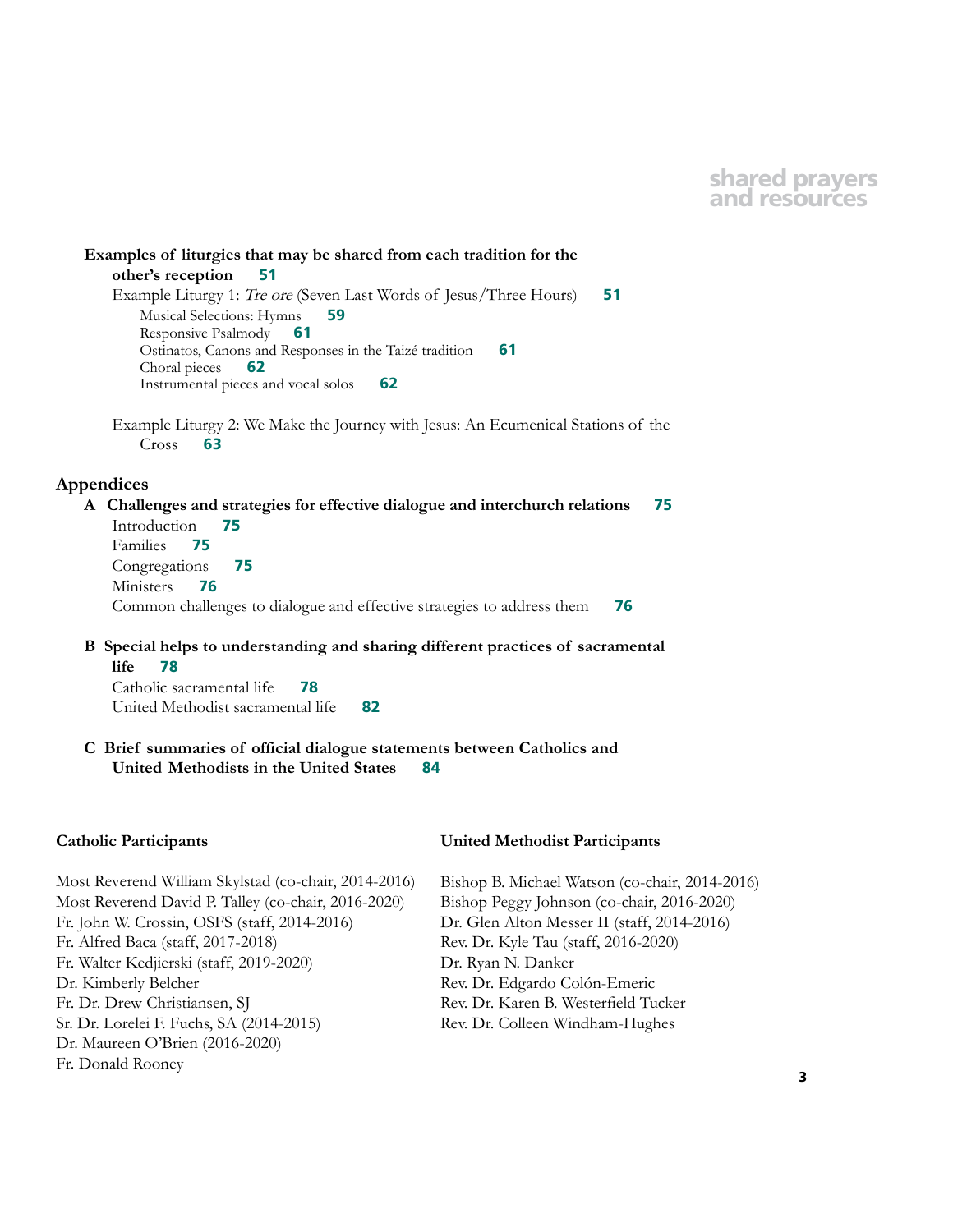### **INTRODUCTION**

### **The importance of this work**

This resource springs from two primary motivations--*a pastoral need to accompany* Catholics and United Methodists in their sharing of life together, and *a deep desire for growth toward full, visible communion* between us. The longing for greater unity between Christians, which Jesus expressed in his prayer "that they may all be one" (Jn 17:20), is called *ecumenism*. At the heart of everything United Methodists and Catholics do together, it is vital to talk openly and directly about the importance of sharing our prayers, traditions, and spirituality. Some of the prayer practices in this book are shared because both United Methodists and Catholics already do them. Others are used by one of our churches but can be adopted by the other. Some are used by one church while members of the other church are welcome to join in these practices. Finally, some are only used by members of one tradition, yet are offered so that members of the other can more fully and sympathetically understand them. All these types of sharing are ways for Christians to participate in the work of ecumenism by appreciating one another's spiritual lives and building one another up.

**A shared resource is important** because our lives are intertwined with one another. In our families, congregations, neighborhoods, and workplaces we encounter each other. Our starting point together is probably much further advanced than most couples and families living in interchurch circumstances realize.<sup>1</sup> We share in a common Baptism into the life of Jesus Christ and a common mission of being his disciples in the world.<sup>2</sup> United Methodists and Catholics marry each other, grieve for each other, and raise children together. We meet together frequently in service to those in need. We work together naturally out of shared values when responding to the basic needs of people who are sick, homeless, in prison, crossing borders, or facing tragedy. Persons from both traditions are with each other daily in work, volunteering, parenting, and elsewhere. Sharing together in faith deepens our understanding of one another as well as our self-understanding. Our goal is that the prayers and practices contained in this resource become a resource for shared prayer life and be understood as not only permissible, but encouraged.

All around us people are caught up in the busy-ness and distraction of daily life. This has made it more difficult to enter into conversation with one another, especially slow, deliberate conversation around what is truly real—our deepest values and our commonality across differences. As silence sometimes speaks more loudly than what is spoken, doing nothing to encourage connections can reinforce and perpetuate a separation among us that is, perhaps, unintended but nonetheless damaging. The less we talk together, the more we lose the ability to do so.

We use the term "interchurch" throughout to describe families in which one or more members are United Methodist and one or more members are Catholic.

<sup>&</sup>lt;sup>2</sup> For more information on recognition of one another's Baptism, see the companion text to this prayer resource, *Catholics and United Methodists Together: We Believe, We Pray, We Act*, §§3-26. We will periodically offer cross-references to enhance our presentation.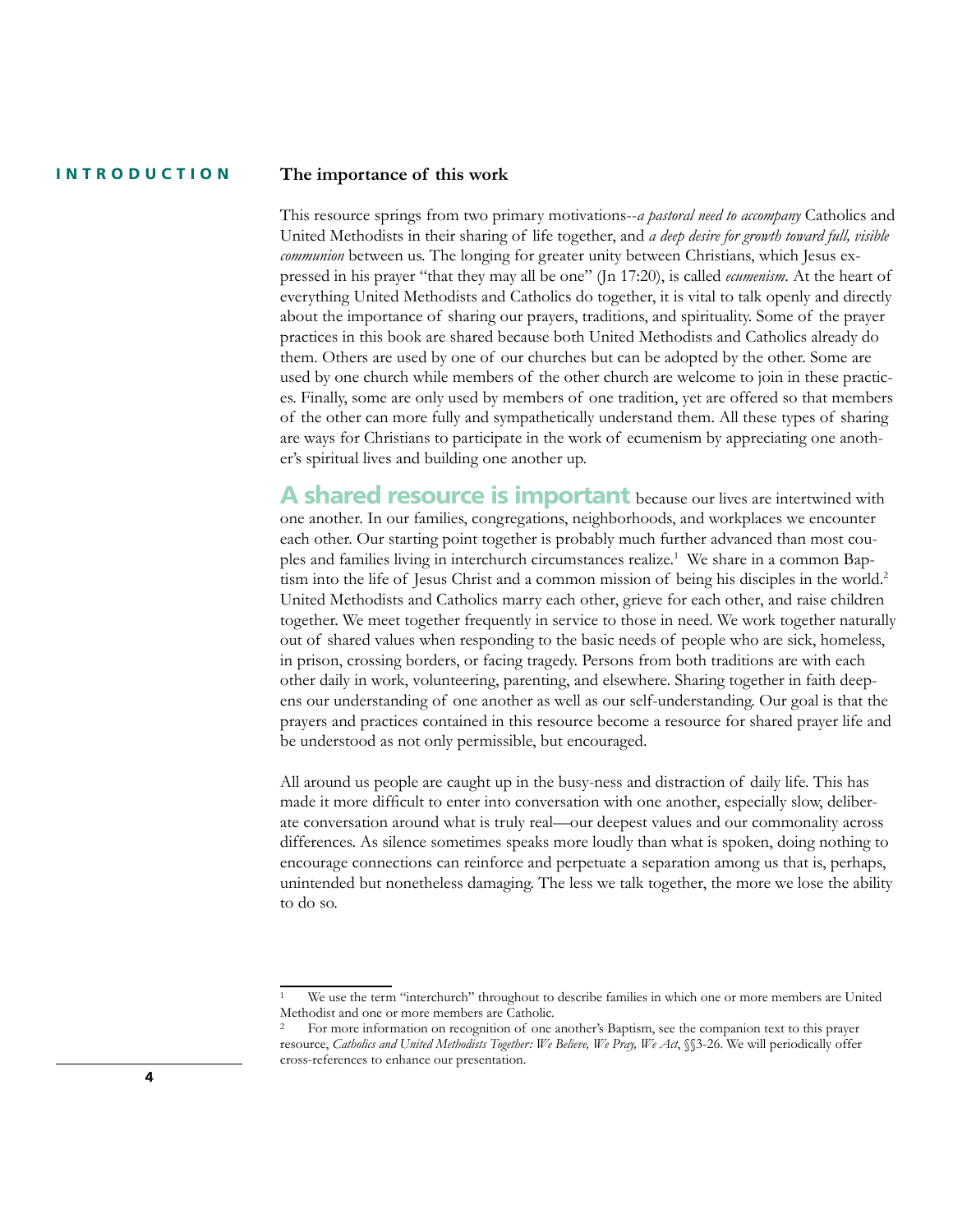Residing together in society, we also are confronted by crises affecting diverse individuals and communities of many faiths or no faith, during which our ability to respond is hampered by our lack of shared conversation and experiences helping to bridge our differences. Our continued efforts to foster deeper relationships amid our diversity will be enhanced by familiarity with common wellsprings on which we can draw to sustain us when tragedy strikes.

All of us are products of the faith we have received, and we have received it differently in different contexts. Though differences are often cited as causes of division—some of these wounds are centuries old—we invite you to see in them opportunities to embrace the fullness of the Body of Christ in its beautiful diversity.3

One of the most surprising discoveries of faith is that, when it is shared in common, people are more open to look respectfully at differences, not as obstacles but as contributions. Prayer helps a great deal—even Jesus' own prayer to his Father on the night before he died for us and for our salvation, that we might be one, just as the Father and he are one (Jn 17:20-21). As we can learn from his prayer, we can also learn from each other's practices of holiness and faithfulness. We do not lose our identity by joining together in devotions and rites of worship. Rather, we expand our appreciation of the beauty of how each other's faith is celebrated. This helps to make the energy needed to embrace our religious differences worthwhile.

 The question is, then, where to begin together? It is difficult to find resources for families, ministers, and congregations that provide a starting point. As a response to this need, we offer this resource as a gift from the richly stocked "storehouse" (Mt 13:52) of our shared Christian tradition as Catholics and United Methodists, as well as the storehouses of each tradition. We hope that families, congregations, ministers, and all Christians may feel welcome to draw upon it for some of the old and new treasures that can enhance our shared faith journeys today.

# **shared prayers and resources**

*Our ability to respond to crises is hampered by our lack of shared conversation and experiences helping to bridge our differences.*

If you have experienced strong resistance in yourself or among others to dialogue, you may want to skip to Appendix A to reflect on common challenges to interchurch dialogue and strategies for addressing these. Also, the "Lund Imperative" is an important source of inspiration for dialogue among Christians. Formulated by the Lutheran World Federation and the Catholic Pontifical Council for Promoting Christian Unity, it holds that we "should always begin from the perspective of unity and not from the point of view of division in order to strengthen what is held in common even though the differences are more easily seen and experienced" (*From Conflict to Communion*, 239 [Leipzig: Evangelische Verlagsanstalt/Bonfatius, 2013], [https://www.lutheranworld.org/](https://www.lutheranworld.org/sites/default/files/From%20Conflict%20to%20Communion.pdf) [sites/default/files/From%20Conflict%20to%20Communion.pdf](https://www.lutheranworld.org/sites/default/files/From%20Conflict%20to%20Communion.pdf) [Internet search: lund imperative from conflict to communion]).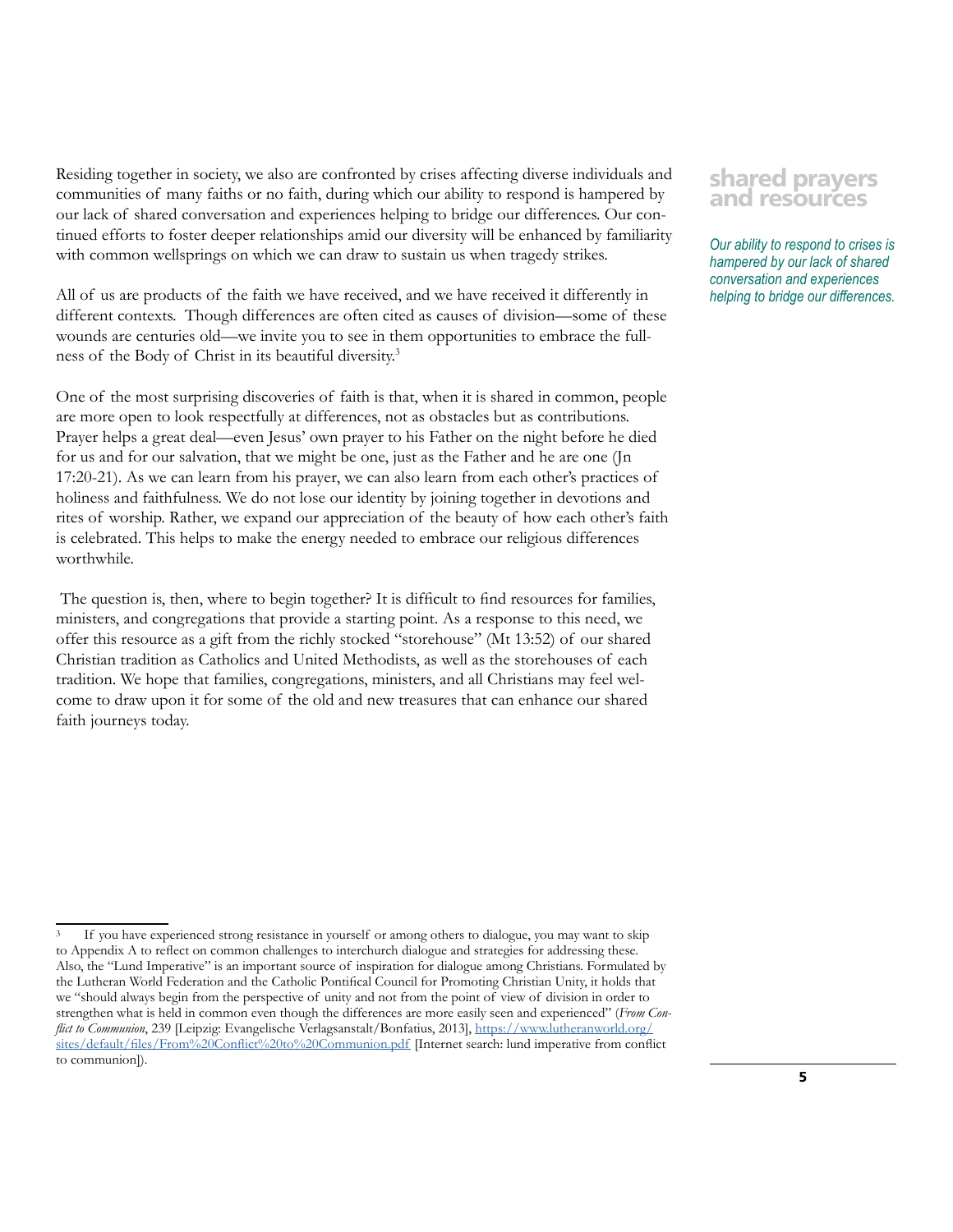### **Using Shared Prayers and Resources**

This resource includes several sections:

**"Shared Prayers and Traditions,"** a variety of prayers and prayer traditions that are encouraged for the use of United Methodist and Catholic families and congregations.

**"Shared Liturgies,"** providing pastoral considerations for creating worship services that Catholics and United Methodists can celebrate together, along with examples from our respective traditions that can be easily shared, and templates for designing new, ecumenically shared services.

**Appendices,** addressing particular questions and needs that arise in United Methodist-Catholic ecumenical efforts, such as obstacles to sharing our traditions (Appendix A), special pastoral considerations in our respective celebrations of sacraments (Appendix B), and brief summaries of national Catholic–United Methodist dialogues over the past fifty years (Appendix C).

# **Relevance**

#### *Families*

Both United Methodist and Catholic congregations include many interchurch families composed of both Catholic and United Methodist members. These families often long for "everyday" ways to express their faith together through the use of shared prayers and traditions. The first part of this resource, "Shared Prayers and Traditions," offers many possibilities for such expression.

Our interchurch families also desire rites observing significant life occasions for immediate and extended family members that can be celebrated by all members. These are times of life when celebrations should touch the heart of every person gathered, not only some. If we are open, these times can be moments of powerful grace. The way we come together as one Body of Christ is a witness to the presence of the triune God in all of these congregational acts.

A primary example of such a Christian celebration is Baptism. Baptism in either the United Methodist Church or the Catholic Church is a true adoption as children of the Father, a true participation in the death and resurrection of Christ, a true rebirth in the Holy Spirit. It also initiates the baptized person into the universal church of Christ, and in addition grants them membership in their own (United Methodist or Catholic) communion. Family members of one tradition should have no reservations about participating in the Baptism conducted in a congregation of a different Christian tradition.4

<sup>4</sup> For more discussion of these topics, see the respective Catholic and United Methodist sections in Appendix B, as well as the "Common Baptism" section of *Catholics and United Methodists Together: We Believe, We Pray, We Act*, §§3-26.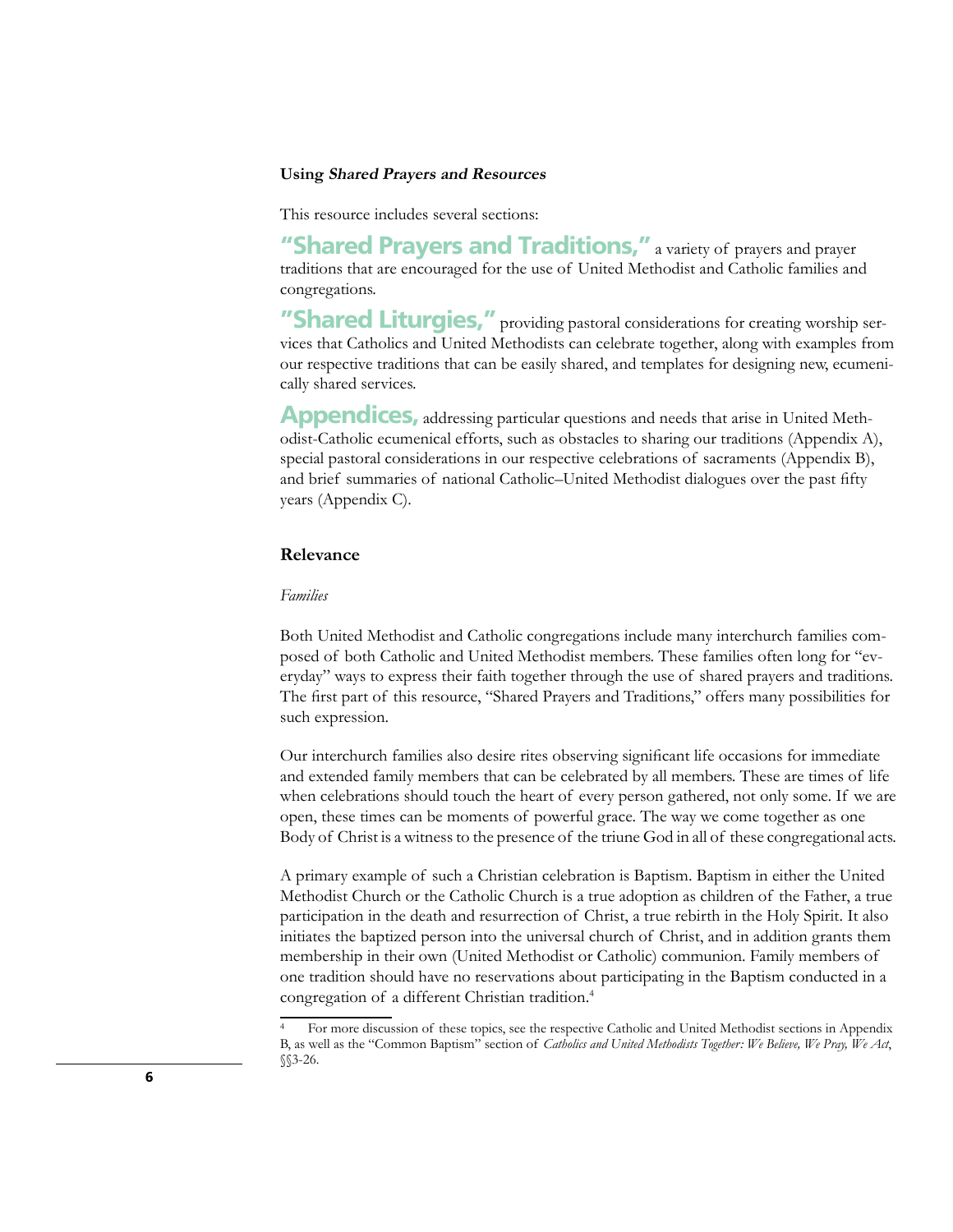Interchurch families also wish for rites to celebrate together the key occasions of marriage and Christian burial. At these important moments in the lives of families and congregations, we experience profound joy, grief, and other deep feelings that we long to share fully with those closest to us. Thus we continue to seek opportunities for interchurch participation. The good news is our marriages and funerals have a lot in common, and so there is plenty of room for participation and shared liturgies. Additionally, all of them may be performed without the Lord's Supper or Eucharist. While both United Methodists and Catholics consider it a sacrament, at this point in our ecumenical journey we cannot celebrate the Eucharist/ Lord's Supper in common.<sup>5</sup>

### *Congregations*

Both the United Methodist Church and the Catholic Church are discerning how to provide better support for our interchurch families and to be present together to offer the blessing and comfort of both faith traditions in crucial moments of life. Interchurch families strengthen our local congregations and the entire church by witnessing to the breadth of Christian practice and showing us the depth of their love for one another.

Another pastoral reason it is important to strengthen the Christian bonds of faith, hope, and charity is that, too often, when people do not feel comfortable in each other's worship spaces and are unfamiliar with each other's prayers and practices, it is easier for a couple or family to drift away from both. Differences which are not properly understood may seem to become insurmountable or, on the other hand, be disregarded as irrelevant.

Accordingly, the "Shared Liturgies" section of this resource is intended to provide adaptable templates for ministers, congregations, schools, and other groups to use in developing worship services that transcend particular practices to address current circumstances and needs of congregations in an ecumenical fashion. Four sample themes are incorporated into templates for communal prayer: for times of crisis, for those in greatest need, for Christian unity, and for peace. Several previously created liturgies are also offered as resources: a *Tre ore* or "Three Hours" service (based on the Seven Last Words of Jesus) for Good Friday, and Stations of the Cross.

### *Those with disabilities*

People with disabilities often have limited options for community and accessibility. Denominational ties or theological preferences sometimes take a back seat to wherever it is that a person can physically worship or is able to have communication and social needs met. For United Methodists and Catholics, however, ministering with those with disabilities is a vital commitment. For years, the disability communities of United Methodists and Catholics have worked together because of the overwhelming priority of providing access to the central components of worship and the particularities of doctrine and practice. Together they not only strive to provide for spiritual needs to be met in accessible ways, but they also work

# **shared prayers and resources**

*Another pastoral reason it is important to strengthen the Christian bonds of faith, hope, and charity is that, too often, when people do not feel comfortable in each other's worship spaces and are unfamiliar with each other's prayers and practices, it is easier for a couple or family to drift away from both.*

<sup>5</sup> For explanations of why this is our current situation, see Appendix B, as well as *Catholics and United Methodists Together: We Believe, We Pray, We Act*, §§18-21.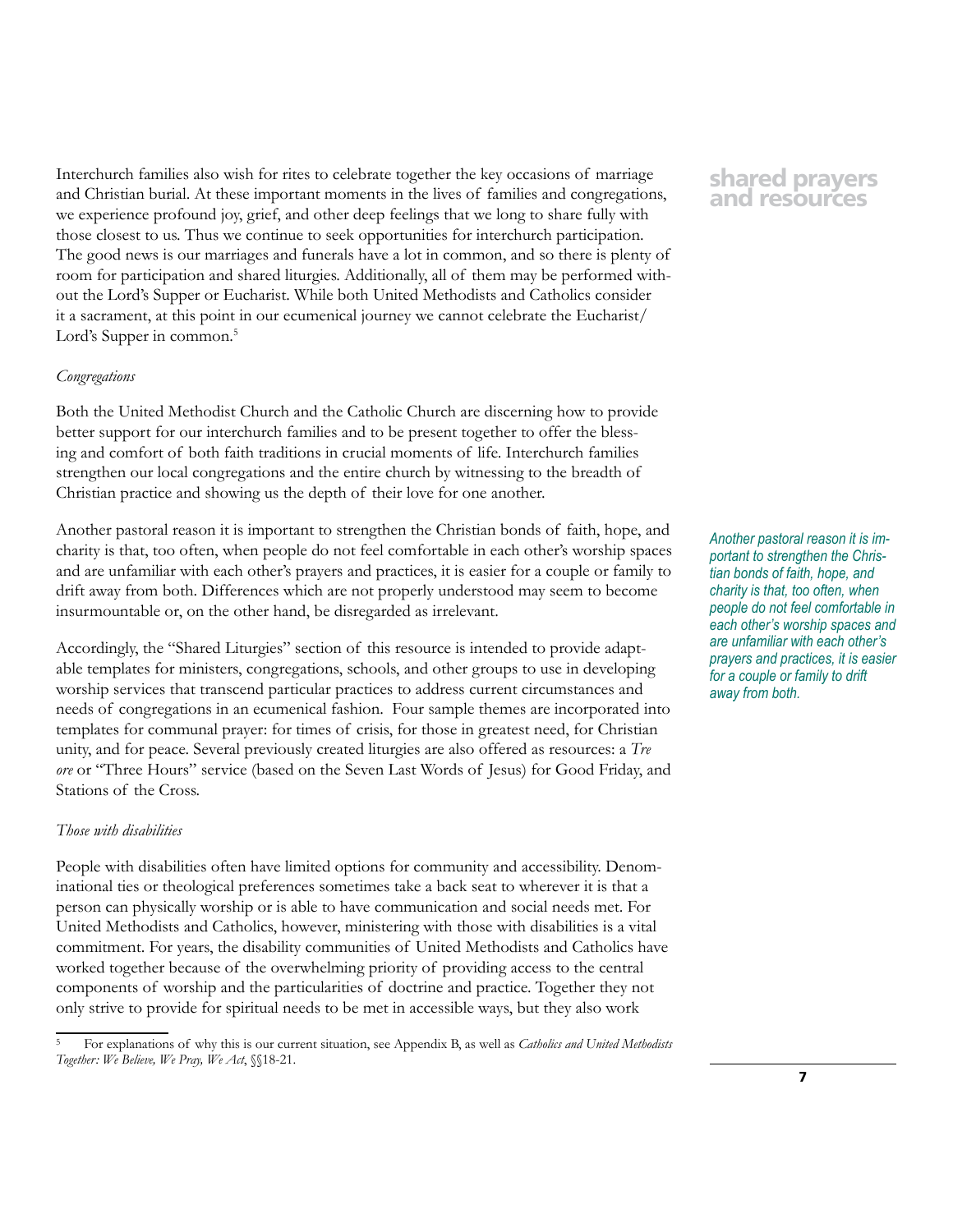together to do vitally important advocacy that calls the church to better forms of accessibility, inclusion and empowerment.

### *A note to Catholic and United Methodist ministerial colleagues*

Accompanying families in the crucial moments of the lifespan is a cherished and holy task of those authorized to preside over the rites connected to these occasions. Cooperating across faith communities strengthens family bonds in vulnerable moments of faith development and can foster experiences of unity among colleagues and congregations. Though many of the rites in this resource may be led by either a Catholic or United Methodist minister, it is preferable for leadership to come from both communities, offering the distinct witness of each faith community and the foretaste of ecclesial unity.

Meeting interchurch couples, families, and communities at life's crossroads is essential to a common witness to Jesus Christ in our modern world. Whether due to the relative lack of ecumenical formation provided to ministerial colleagues in their seminary training or simply limited experience, interchurch celebrations are often not considered or encouraged by those who preside over United Methodist and Catholic faith communities. It is true, sadly, that we are less likely to become neighbors with people who are different than we are—even with other Christians. Some ministers have put together shared liturgies as best they can, "making it up as they go along," despite the lack of official resources from both traditions. However, most clergy are not comfortable with that practice since, while they may "get it right," they also risk omitting elements that might be required for validity.

Despite these and other difficulties, the present resource recognizes such work as essential for moving toward greater unity and serving our interchurch families most effectively. Once they begin to co-preside at family celebrations and other shared occasions, Catholic and United Methodist ministers will be pleasantly surprised by the similarities of the rites of the two faith communities. After all, we share centuries of the same early Christian resources, and in the liturgical renewal following Vatican II, many traditions sought to make their texts more familiar to each other.<sup>6</sup> Still, there needs to be careful explanation and sensitive respect about the varying aspects of both United Methodist and Catholic liturgies along with, as in the case of marriage celebrations, the prayers, family roles, and required canonical permissions and completion of official forms that render a celebration valid for both bride and groom.<sup>7</sup>

Besides these important occasions, ongoing congregational life offers numerous opportunities for pastoral ministers to foster mutual understanding. Ministers and lay leaders focusing on faith formation/Christian education for families and particular age groups, pastoral care such as ministry to the homebound and sick, outreach and justice activities, and other forms of congregational service can draw upon shared prayers and other resources to increase unity.

The Second Vatican Council, convened by the Catholic Church in 1962-65, resulted in newly energized work for ecumenical sharing and Christian unity. See *Catholics and United Methodists Together: We Believe, We Pray, We Act*, §§13-17, for more discussion of these shared practices.

For more information, see the respective sections on marriage in Appendix B.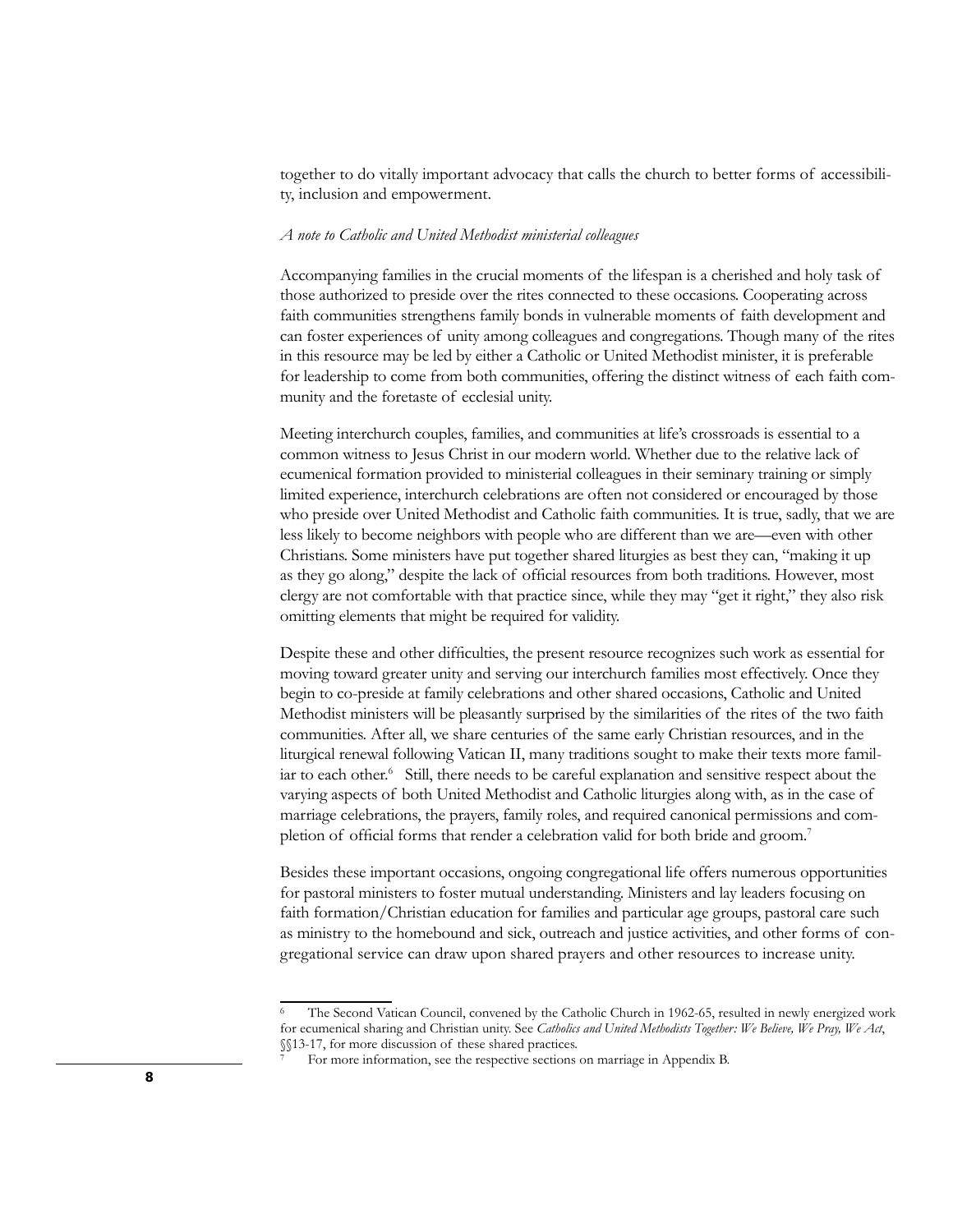

*I call upon you, O LORD; come quickly to me;* **TRADITIONS**  *give ear to my voice when I call to you. Let my prayer be counted as incense before you, and the lifting up of my hands as an evening sacrifice. (Ps 141:1-2)*

*They devoted themselves to the apostles' teaching and fellowship, to the breaking of bread and the prayers. (Ac 2:42)*

# **Introduction**

Paul exhorts the Christians of Thessalonica, "Rejoice always, pray without ceasing, give thanks in all circumstances; for this is the will of God in Christ Jesus for you" (1 Th 5:16- 17). Prayer in its rich variety and long history is integral to the Christian life. United Methodists and Catholics both pray in many ways, including memorized prayer, such as the Lord's Prayer; set prayers for liturgy, as in the Eucharist; and spontaneous prayer for help or praise. Some prayers of another tradition may be familiar, whereas others are not known. While this may make Catholics and United Methodists hesitant at times to pray together or to pray from one another's traditions, such shared prayer is powerfully life-giving and conducive to fostering our unity in faith. As we seek and live toward greater unity among the followers of Jesus, prayer is an essential part of our common journey.

This resource section is thus offered to United Methodists and Catholics to draw upon freely and creatively in families and congregations, and among ministers to enhance participation in shared prayer. It would not be possible to provide a complete listing of all options. Rather, this resource seeks to highlight prayer forms that are especially significant for each tradition and most relevant for sharing with members of both, and those which are easily accessible through standard sources and weblinks.

The resources are presented as follows:

**Sunday worship:** a brief summary of the central significance of Sunday worship and its key elements as common to United Methodists and Catholics

**Traditional prayers:** those shared by Catholics and United Methodists, and other prayers that each tradition offers for the other's use

**Christian liturgical year:** highlighted worship occasions during the Christian year that are especially conducive to shared worship

**Scripture-centered prayer:** forms of prayer focused on the Word of God that can be celebrated as individuals, families, prayer groups, and congregations

**Everyday prayers:** types of prayer that naturally lend themselves to the daily rhythm of life

**Other shared prayer forms:** a variety of other prayer forms and occasions for prayer, individual and communal, that can be used by Catholics and United Methodists

# **S H A R E D P R A Y E R S A N D**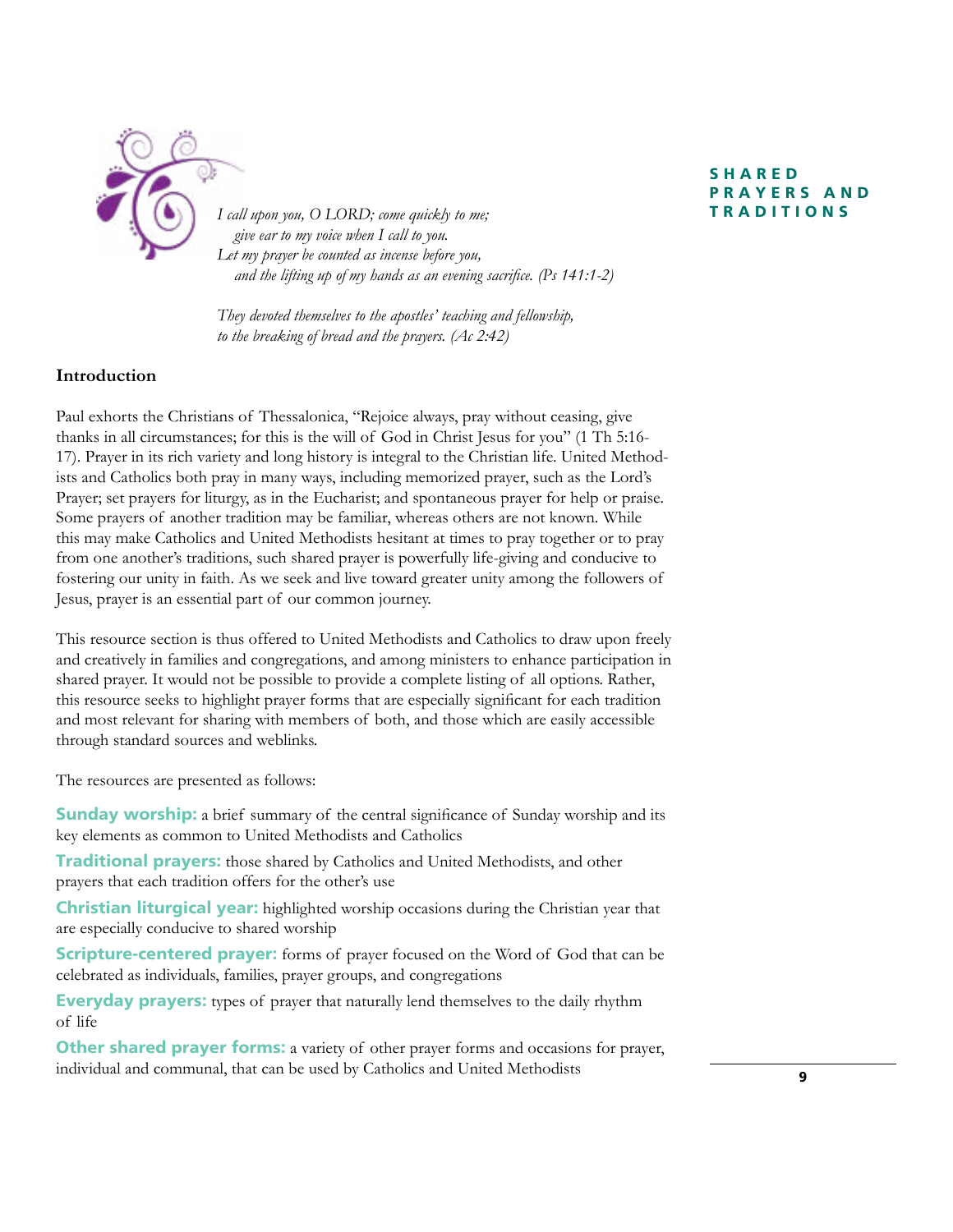Brief introductions and suggested resource weblinks are provided in each section.<sup>8</sup>

### **Sunday worship**

Gathering for worship as faith communities on the Lord's Day is the central practice for Christians. As emphasized in an important Catholic teaching, "all the faithful should be led to that fully conscious, and active participation in liturgical celebrations which is demanded by the very nature of the liturgy. Such participation by the Christian people as a chosen race, a royal priesthood, a holy nation, a redeemed people (1 Pt 2:9; cf. 2:4-5), is their right and duty by reason of their Baptism."9

United Methodists and Catholics follow a similar Sunday worship structure:

*Gathering:* The assembly comes together with singing and prayers, experiencing themselves as *ekklesia* ("those who are called out," the gathered people of God).

*Proclamation:* Scripture readings are proclaimed and a sermon or homily is preached, usually by the minister, priest, deacon, or bishop. We offer our intercessions for one another and the world.

*Thanksgiving:* We offer our gifts to God and community. Our praise and thanksgiving to God reaches its climax as we pray the Lord's Prayer, exchange peace with one another, and partake in the Lord's Supper/Communion (every Sunday for Catholics, more occasionally for United Methodists).

*Sending Forth:* Strengthened through our gathering in worship, we go forth to bring the Good News and actions of love for the neighbor to the world.<sup>10</sup>

United Methodists and Catholics may participate in one another's Sunday worship. United Methodists welcome all Christians to share in the Lord's Supper at their services. However, Catholics may not share in reception of Communion at United Methodist services, and non-Catholics are instructed not to receive Communion at Catholic Mass. They are invited to come forward during the Communion Rite for a blessing.<sup>11</sup>

Using the Internet as a depository and source for rich resources, as well as a site for networking and dialogue, has become indispensable for most Christian communities. Therefore, *Shared Prayers and Resources* includes a number of weblinks current at the time this resource was produced. However, since weblinks may break or be discontinued, suggestions for search keywords on the various prayer forms are also included in parentheses after each link.

**<sup>9</sup>** *Sacrosanctum concilium* (Constitution on the Sacred Liturgy, 1963) §14, [http://www.vatican.va/archive/](http://www.vatican.va/archive/hist_councils/ii_vatican_council/documents/vat-ii_const_19631204_sacrosanctum-concilium_en.html) [hist\\_councils/ii\\_vatican\\_council/documents/vat-ii\\_const\\_19631204\\_sacrosanctum-concilium\\_en.html](http://www.vatican.va/archive/hist_councils/ii_vatican_council/documents/vat-ii_const_19631204_sacrosanctum-concilium_en.html) (Internet search: sacrosanctum concilium).

<sup>10</sup> *The United Methodist Book of Worship* (Nashville: The United Methodist Publishing House, 1992), 15, abbreviated UMBW.

<sup>11</sup> See the respective sections in Appendix B for more information, and *Catholics and United Methodists Together: We Believe, We Pray, We Act*, §§18-21.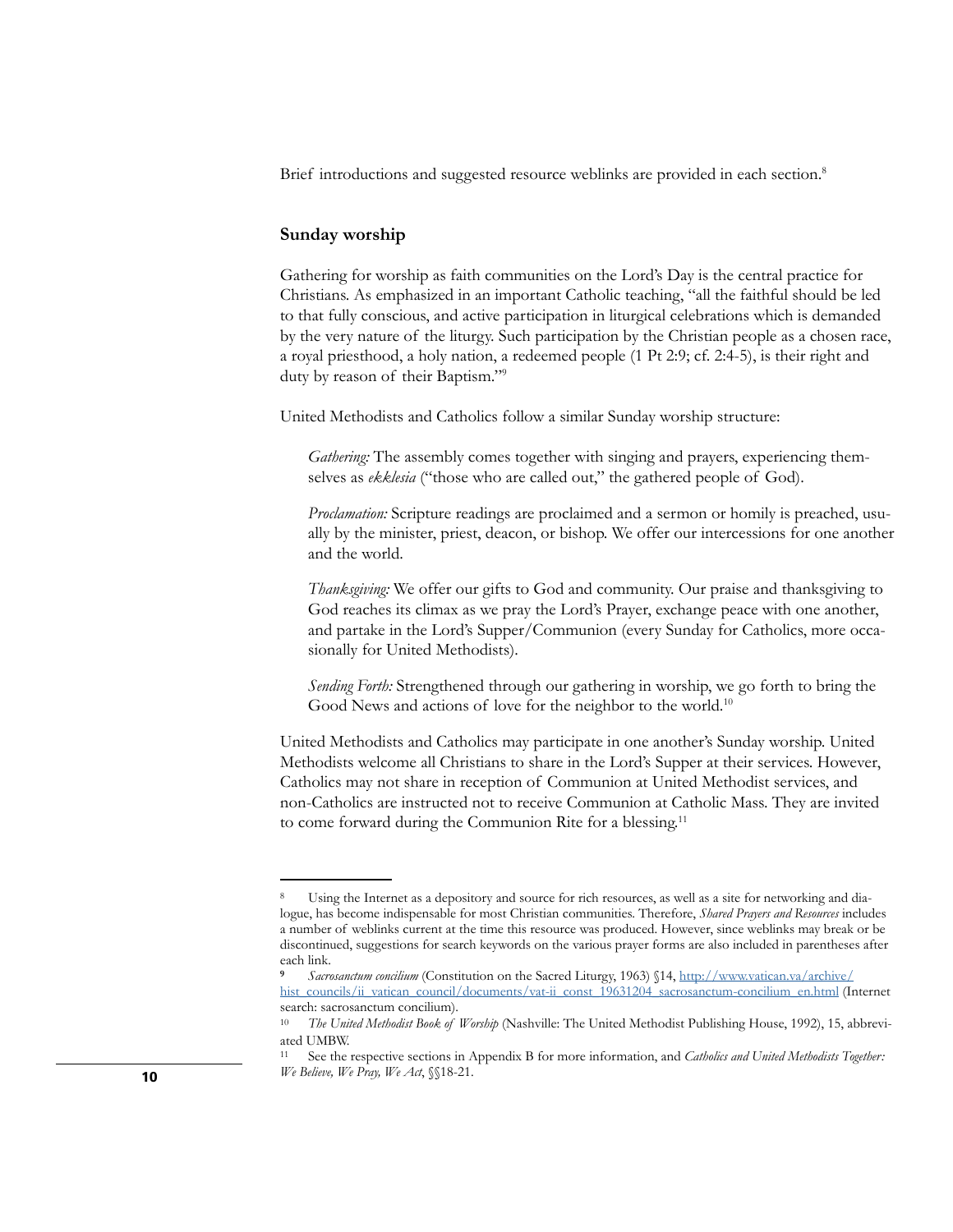### **Traditional prayers**

Catholics and United Methodists, as well as many other Christians, have traditional prayers that are central to each tradition and that can be prayed together. While there are some variations in the translations we are used to, an interchurch family, group, or congregation can simply decide which version to use. Most of the prayers in the section include one or two "traditional translations" used by United Methodists and Catholics, as well as an "ecumenical translation" developed by a group including Methodists, Catholics, and other Christians.

All Catholic versions can be accessed via weblinks on [http://www.usccb.org/prayer-and](http://www.usccb.org/prayer-and-worship/prayers-and-devotions/prayers/basic-prayers.cfm)[worship/prayers-and-devotions/prayers/basic-prayers.cfm](http://www.usccb.org/prayer-and-worship/prayers-and-devotions/prayers/basic-prayers.cfm) (Internet search: usccb essential catholic prayers [insert name of prayer]). United Methodist prayers are drawn from *The United Methodist Hymnal* and *The United Methodist Book of Worship*. 12 Ecumenical texts are from English Language Liturgical Consultation, *Praying Together* (1988) [https://www.englishtexts.](https://www.englishtexts.org/ellc-texts) [org/ellc-texts](https://www.englishtexts.org/ellc-texts) (Internet search: praying together english language liturgical consultation).

### *Traditional prayers shared by Catholics and United Methodists*

### *The Lord's Prayer (Our Father)* <sup>13</sup>

Christians pray the Lord's Prayer out of affectionate trust in the God whom Jesus called "Abba" ("Father" or "Papa," in an intimately loving sense) and in imitation of him. It is based on Jesus' instructions to his disciples for how to pray (Mt 6:9-15 and Lk 11:2-4). Different versions of the prayer exist for historical reasons that involve varied biblical manuscripts and translations, used by Christians in different times and places as they formed their prayer traditions. New versions and interpretations continue to be produced today. The traditional versions are almost identical, except that Catholic books do not usually include the doxology "For thine is the kingdom…"14

*Catholic Version* **Our Father who art in heaven, hallowed be thy name. Thy kingdom come, Thy will be done on earth, as it is in heaven.**

13 For a United Methodist and Catholic commentary on the Lords Prayer, see "Together We Pray: A Commentary on the Lord's Prayer," *Catholics and United Methodists Together: We Believe, We Pray, We Act*, §§68-105. "In private or family settings, Catholics often do not recite the doxology, but it is still part of the Lord's Prayer for Catholics. In an ecumenical setting, it makes sense to include the doxology in whatever translation is most familiar to the group. Sometimes these differences in private practice and in translation make praying the Lord's Prayer ecumenically awkward or uncomfortable, but working through these temporary difficulties is a worthy practice in ecumenical relationships. Acknowledging the awkwardness and continuing to work at praying together, as with other aspects of ecumenism, will pay rich dividends in mutual love." *Catholics and United Methodists Together: We Believe, We Pray, We Act*, §104.

<sup>12</sup> *The United Methodist Hymnal* (Nashville: Abingdon Press, 1989), abbreviated UMH; see n. 10 above regarding *The United Methodist Book of Worship*.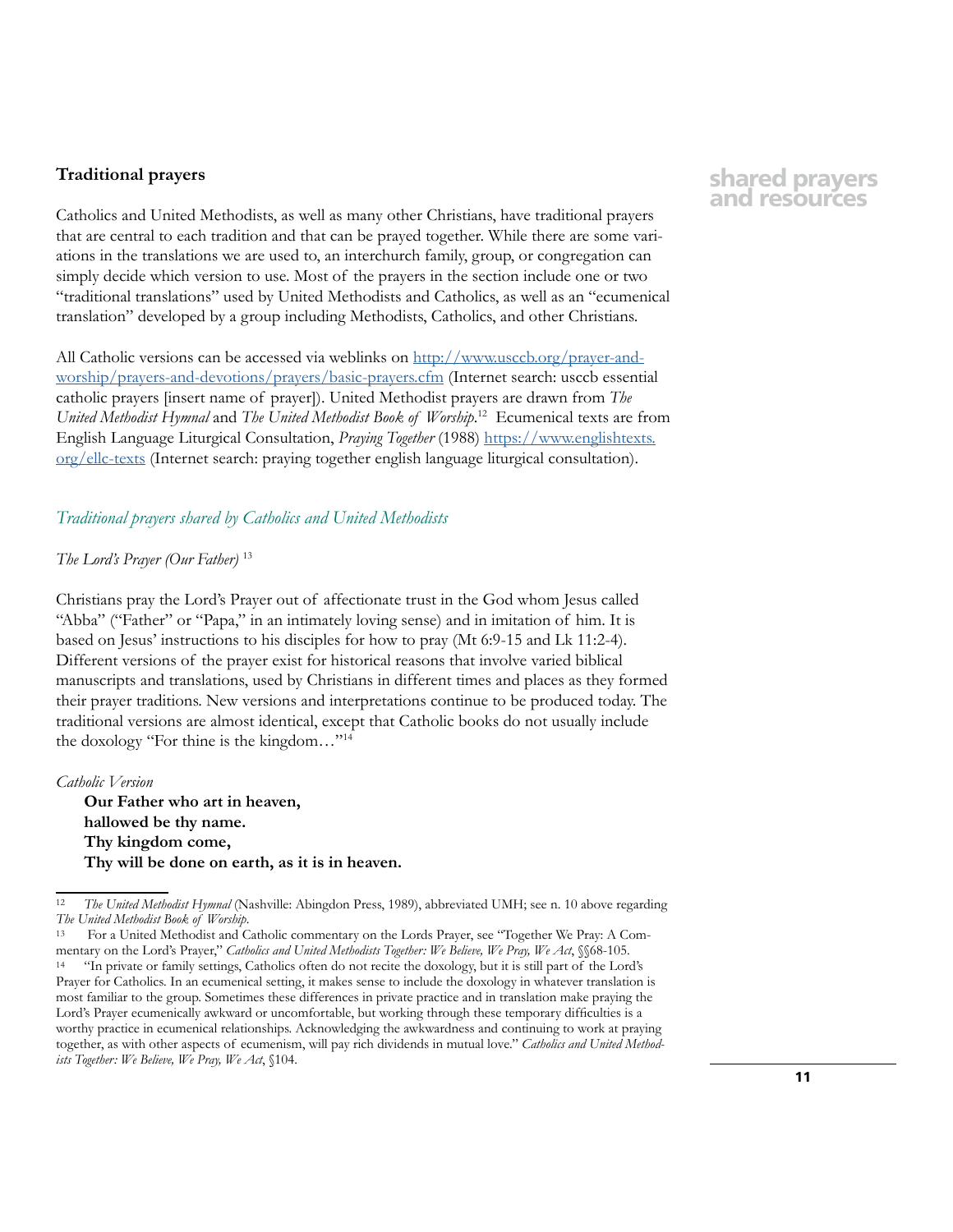**Give us this day our daily bread, and forgive us our trespasses, as we forgive those who trespass against us, and lead us not into temptation, but deliver us from evil.**

### *In the Catholic Mass, a prayer is inserted here, recited by the presider:*<sup>15</sup>

Deliver us, Lord, we pray, from every evil, graciously grant peace in our days, that, by the help of your mercy, we may be always free from sin and safe from all distress, as we await the blessed hope and the coming of our Savior, Jesus Christ.

*Then, all continue with the final doxology:*

**For the kingdom, the power and the glory are yours now and forever.**

*United Methodist Version* <sup>16</sup>

**Our Father, who art in heaven, hallowed be thy name. Thy kingdom come, thy will be done on earth as it is in heaven. Give us this day our daily bread. And forgive us our trespasses, as we forgive those who trespass against us. And lead us not into temptation, but deliver us from evil. For thine is the kingdom, and the power, and the glory, forever. Amen.**

*Ecumenical Text* <sup>17</sup>

**Our Father in heaven, hallowed be your name, your kingdom come, your will be done, on earth as in heaven. Give us today our daily bread. Forgive us our sins as we forgive those who sin against us. Save us from the time of trial and deliver us from evil. For the kingdom, the power, and the glory are yours now and for ever. Amen.** 

<sup>&</sup>lt;sup>15</sup> "This priestly prayer collects the assembly's recital into one, and restates and elaborates the themes of the Lord's Prayer." *Catholics and United Methodists Together: We Believe, We Pray, We Act*, §104.

<sup>&</sup>lt;sup>16</sup> UMH, 895.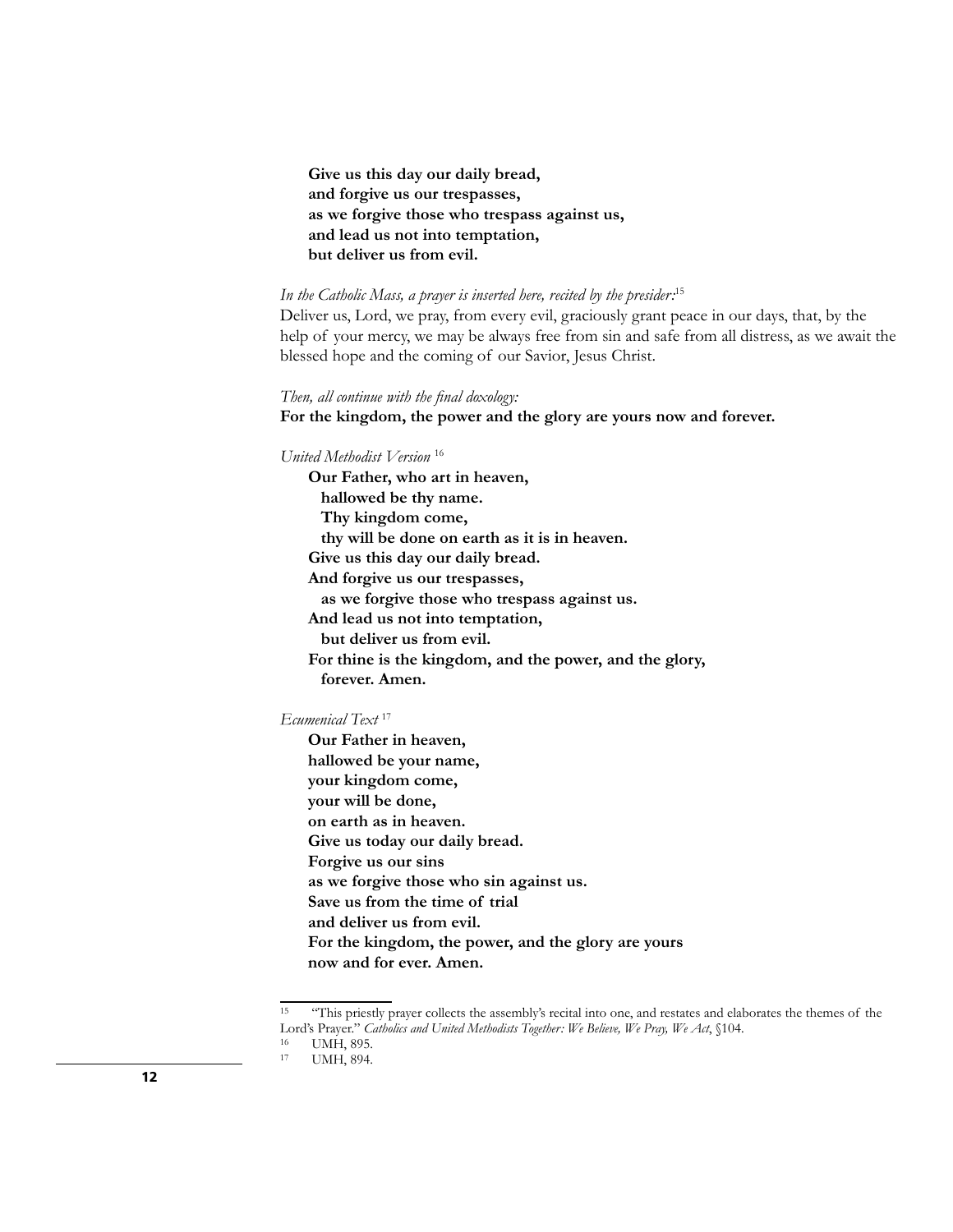### *The Apostles' Creed* <sup>18</sup>

This creed is a treasure of Christian tradition, expressing the central tenets of our faith. Praying it together is an affirmation of our shared convictions and the unity of belief achieved in the early centuries of Christianity, and a recommitment to our Baptism.

#### *Catholic Version*

**I believe in God, the Father almighty, Creator of heaven and earth, and in Jesus Christ, his only Son, our Lord, who was conceived by the Holy Spirit, born of the Virgin Mary, suffered under Pontius Pilate, was crucified, died and was buried; he descended into hell; on the third day he rose again from the dead; he ascended into heaven, and is seated at the right hand of God the Father almighty; from there he will come to judge the living and the dead. I believe in the Holy Spirit, the holy catholic Church, the communion of saints, the forgiveness of sins, the resurrection of the body, and life everlasting. Amen.**

### *United Methodist Traditional Version* <sup>19</sup>

**I believe in God the Father Almighty, maker of heaven and earth; And in Jesus Christ his only Son our Lord; who was conceived by the Holy Spirit, born of the Virgin Mary, suffered under Pontius Pilate, was crucified, dead, and buried;\* the third day he rose from the dead; he ascended into heaven,**

<sup>&</sup>lt;sup>18</sup> "Traditionally, the church has expressed its faith in creedal form. The Apostles' Creed is a gift handed on to the baptized as a symbol or mark of their active participation in the believing community. Because the Spirit provides the church such abundant gifts of communion and understanding, the recitation of the Creed engenders in every age both unity of faith and diverse reflections upon that faith. This Creed gathers together God's gift of self-revelation and the church's response. It names the Father, the Son, and the Holy Spirit as God, and it places the life, death, resurrection, and return of Jesus at the center of the faith that we believe." For more shared reflection on the Creed, see "Together We Believe: A Commentary on the Apostles' Creed," *Catholics and United Methodists Together: We Believe, We Pray, We Act*, §§27-67 (33 quoted here). 19 UMH, 881.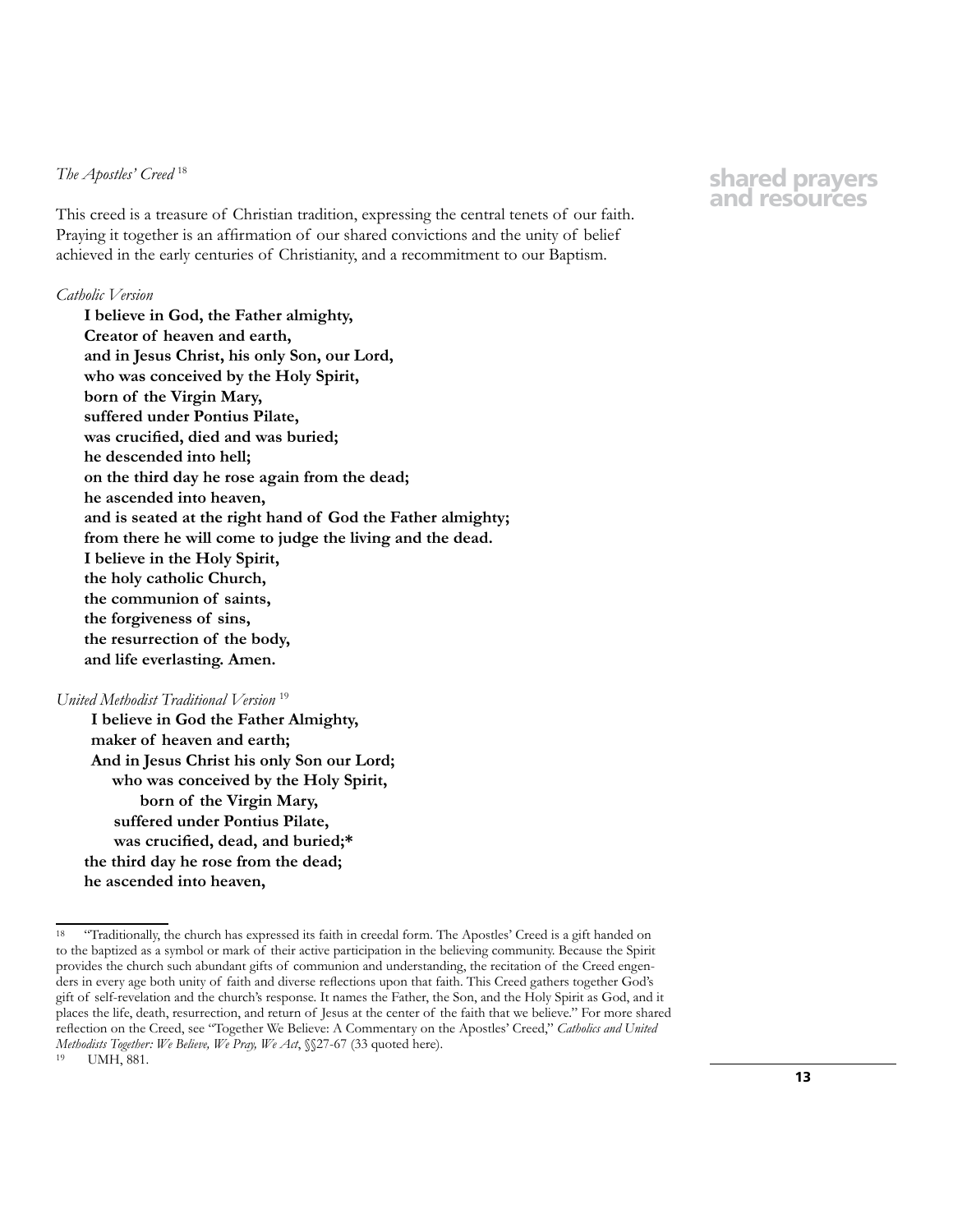**and sitteth at the right hand of God the Father Almighty; from thence he shall come to judge the quick and the dead. I believe in the Holy Spirit, the holy catholic\*\* church, the communion of saints, the forgiveness of sins, the resurrection of the body, and the life everlasting. Amen.**

\*Traditional use of this creed includes these words: "He descended into hell." \*\*universal<sup>20</sup>

*Ecumenical Version* <sup>21</sup>

**I believe in God, the Father almighty, creator of heaven and earth. I believe in Jesus Christ, God's only Son, our Lord, who was conceived by the Holy Spirit, born of the Virgin Mary, suffered under Pontius Pilate, was crucified, died, and was buried; he descended to the dead. On the third day he rose again; he ascended into heaven, he is seated at the right hand of the Father, and he will come to judge the living and the dead. I believe in the Holy Spirit, the holy catholic Church, the communion of saints, the forgiveness of sins, the resurrection of the body, and the life everlasting. Amen.** 

*Gloria Patri/Glory Be* (Doxology)

This is an expression of praise to the Holy Trinity that is regularly repeated within the Liturgy of the Hours and thus can be helpful for Catholics and United Methodists to pray together.22 United Methodists often sing the *Gloria Patri* during Sunday worship.

The traditional translations are again very similar, and some Catholics will be familiar with the ecumenical version from praying the Liturgy of the Hours.

<sup>20</sup> These asterisk notations are from UMH, 881 to indicate that "catholic" here does not refer to the Roman Catholic Church.<br>21 Drawing Toge

<sup>21</sup> *Praying Together*, p. 22.

See the description of Liturgy of the Hours below, p. 23.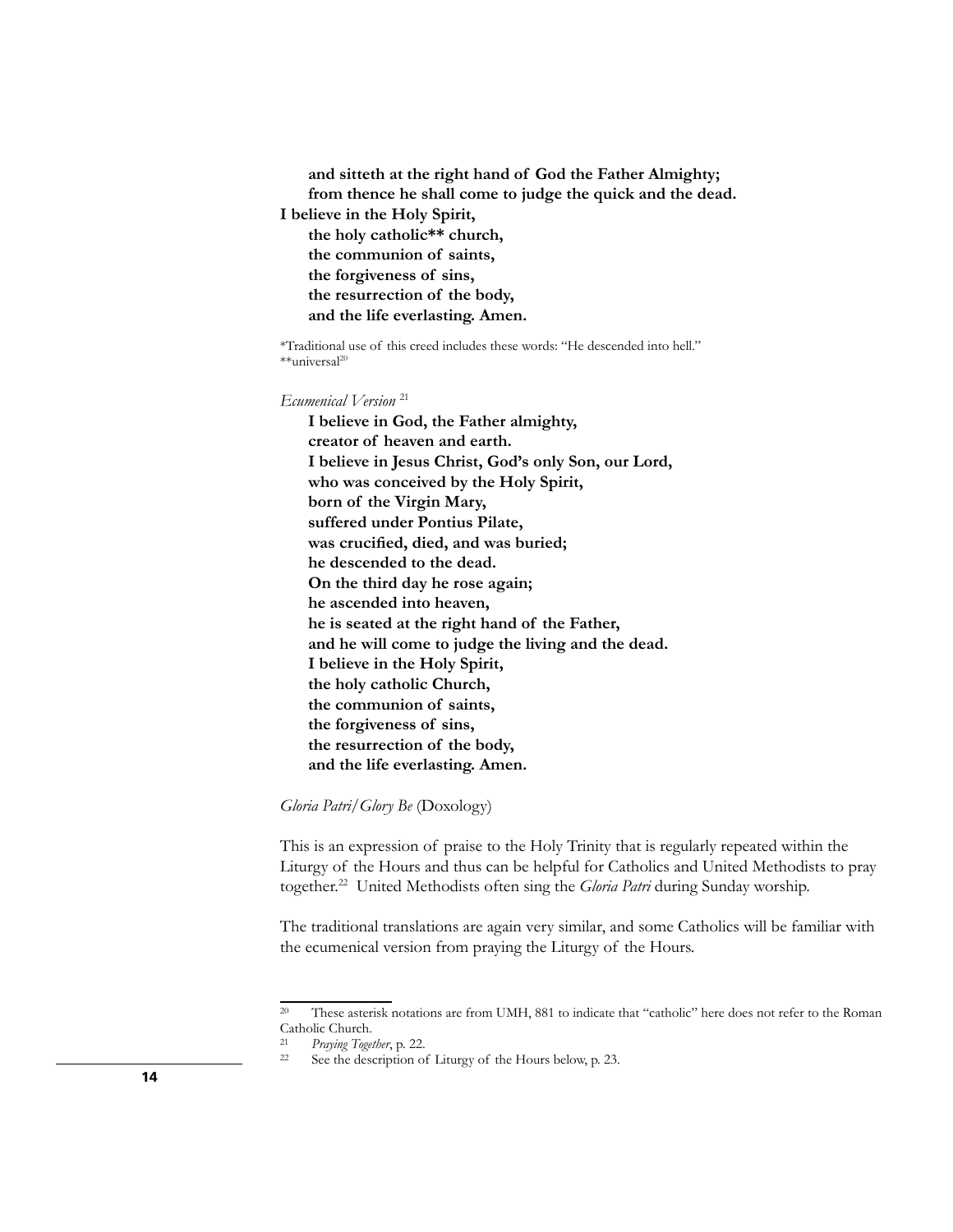### *Traditional United Methodist Wording: Gloria Patri* <sup>23</sup>

**Glory be to the Father, and to the Son, and to the Holy Ghost; As it was in the beginning, is now, and ever shall be: world without end. Amen.**

### *Traditional Catholic Wording: Glory Be*

**Glory be to the Father, and to the Son, and to the Holy Spirit, as it was in the beginning is now, and ever shall be world without end. Amen.**

### *Ecumenical version* <sup>24</sup>

**Glory to the Father, and to the Son, and to the Holy Spirit. As it was in the beginning, is now, and will be forever. Amen.**

# *Traditional prayers offered from the United Methodist and Catholic traditions for use by other Christian traditions*

Even if we do not pray these prayers in our own Christian faith tradition, we may freely pray them with those from other traditions.

### *Act of Contrition*

This traditional Catholic prayer exists in several English versions. It may be used at any time, but a form of it is typically used during the celebration of the Sacrament of Reconciliation (also known as Penance or Confession).

## **My God,**

**I am sorry for my sins with all my heart. In choosing to do wrong and failing to do good, I have sinned against you whom I should love above all things. I firmly intend, with your help, to do penance, to sin no more, and to avoid whatever leads me to sin. Our Savior Jesus Christ suffered and died for us. In his name, my God, have mercy.**

 $\frac{23}{24}$  UMH, 70 and 71.

Praying Together, p. 31. This ecumenical text is used in the Roman Catholic Liturgy of the Hours.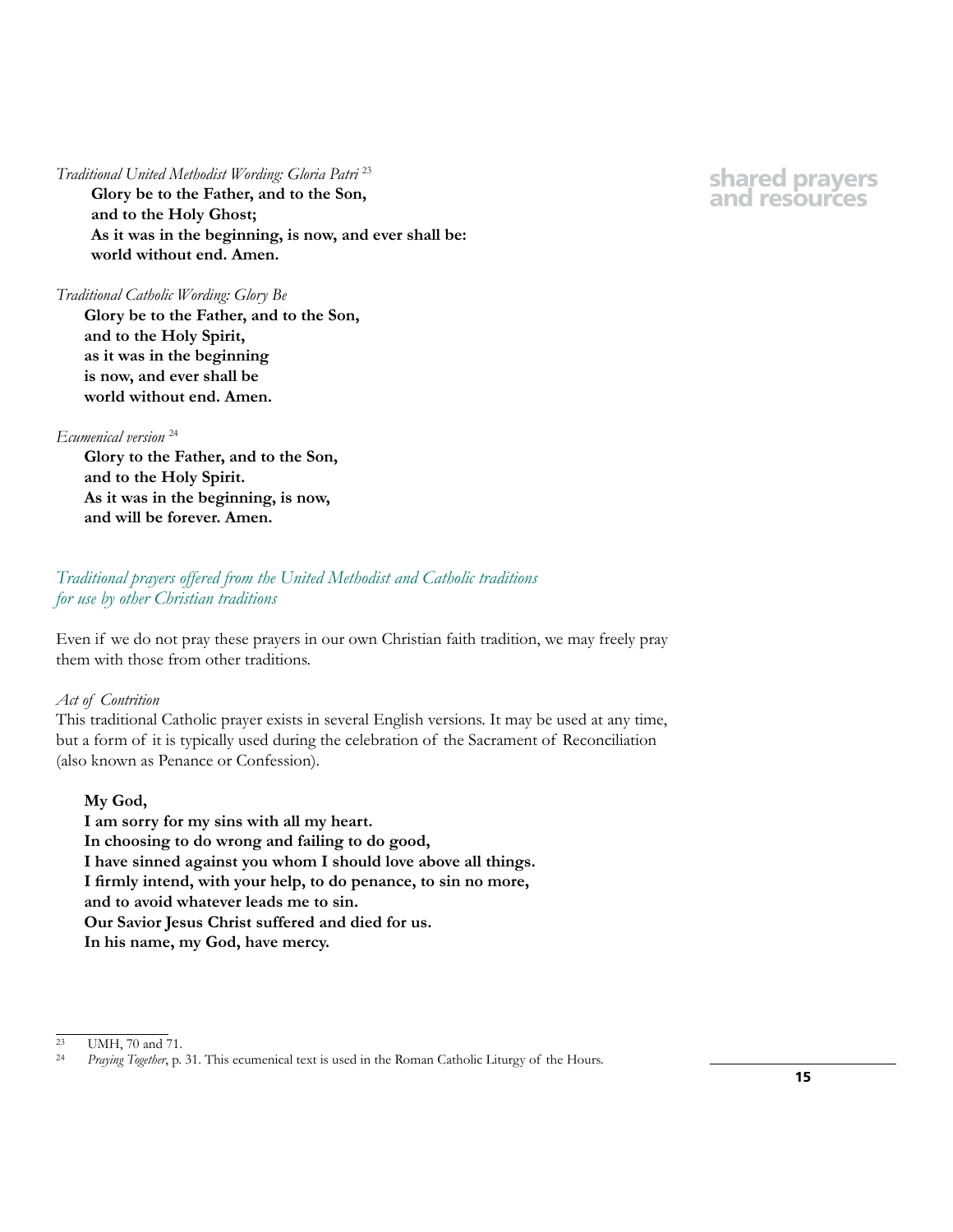Confession and Pardon in A Service of Word and Table I<sup>25</sup> *All:* **Merciful God, we confess that we have not loved you with our whole heart. We have failed to be an obedient church. We have not done your will, we have broken your law, we have rebelled against your love, we have not loved our neighbors, and we have not heard the cry of the needy. Forgive us, we pray. Free us for joyful obedience, through Jesus Christ our Lord. Amen.**

*All pray in silence.*

*Leader to people:* **Hear the good news: Christ died for us while we were yet sinners; that proves God's love toward us. In the name of Jesus Christ, you are forgiven!**

*People to leader:* **In the name of Jesus Christ, you are forgiven!**

*Leader and people:*  **Glory to God. Amen.**

### *Collect Prayers*

"Collect" prayers are used in Catholic and United Methodist worship, as well as other Christian traditions. This prayer is called a "collect" because it serves as a conclusion to a period of silent prayer that has gone immediately before. The presiding minister or priest literally *collects* the many prayers and presents them to the Father in a summary prayer. For that reason, it is appropriate to pause for individual silent prayer after the "Let us pray" and before the text of the collect.

There are three "presidential prayers" during the Mass: one concluding the introductory rites, which is referred to as the collect; one over the gifts prepared at the altar; and one after Communion before the concluding rites begin.

In United Methodist practice the use of collects varies by congregation. However, the standard "Word and Table I" liturgy uses as the opening prayer the "Collect for Purity" that has as its source a medieval English Catholic prayer:

<sup>25</sup> UMH, p. 8.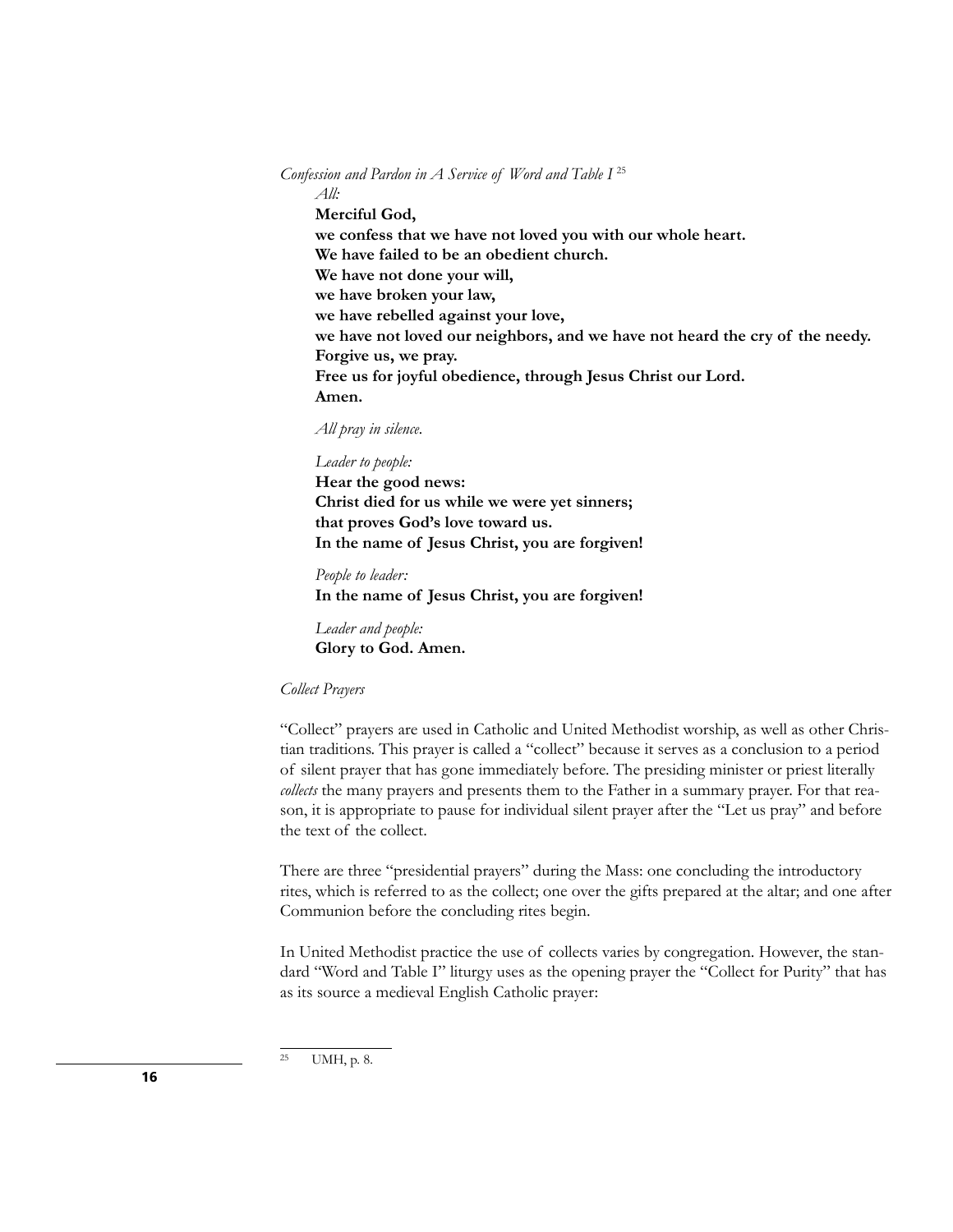**Almighty God, unto whom all hearts are open, all desires known, and from whom no secrets are hid: cleanse the thoughts of our hearts by the inspiration of thy Holy Spirit, that we may perfectly love thee, and worthily magnify thy holy name: through Jesus Christ our Lord. Amen**. 26

The collect structure is very helpful to frame spontaneous or prepared short prayers for many occasions. A collect has five basic parts, summarized below with sample language in quotation form:

- 1. We address God, often with a divine title: "Almighty God."
- 2. We ground our confidence in God's help by remembering who God is or what God has done in the past: "unto whom all hearts are open, all desires known, and from whom no secrets are hid."
- 3. We ask God to do likewise for us in our current time of need: "cleanse the thoughts of our hearts by the inspiration of thy Holy Spirit."
- 4. We may add the result we hope will come from God's care: "that we may perfectly love thee, and worthily magnify thy holy name."
- 5. We ask through Christ our Lord: "through Jesus Christ our Lord. Amen."

# *The Christian liturgical year*

Catholics and United Methodists have rich opportunities to pray together as families and congregations by means of the annual cycle of the Christian year. Some of the services below are regularly celebrated ecumenically by congregations. Others are particular to each tradition's liturgies, but are welcome opportunities for interchurch families to share together. Some are devotional practices that may be practiced by individuals and groups outside congregational worship.

## *Advent: liturgies and other practices*

Many Christians anticipate the celebration of the Lord's birth at Christmas with a preparatory season. This season, called Advent, includes the four Sundays prior to Christmas. It marks the beginning of the liturgical year for Catholics and United Methodists.

A central symbol for family Advent prayer is the four-candle Advent wreath. Three purple (or sometimes blue) and one rose candle are used. Catholics light purple candles on the first, second, and fourth Sundays of Advent, and the rose candle on the third Sunday (known as *Gaudete* Sunday for "Rejoice"). With the increase of light each week, we experience the heightening of our joyful thanks for Christ's presence among us now, growing anticipation for his coming as one of us in Bethlehem, and hope of his coming at the end of time.

<sup>26</sup> UMH, p. 6.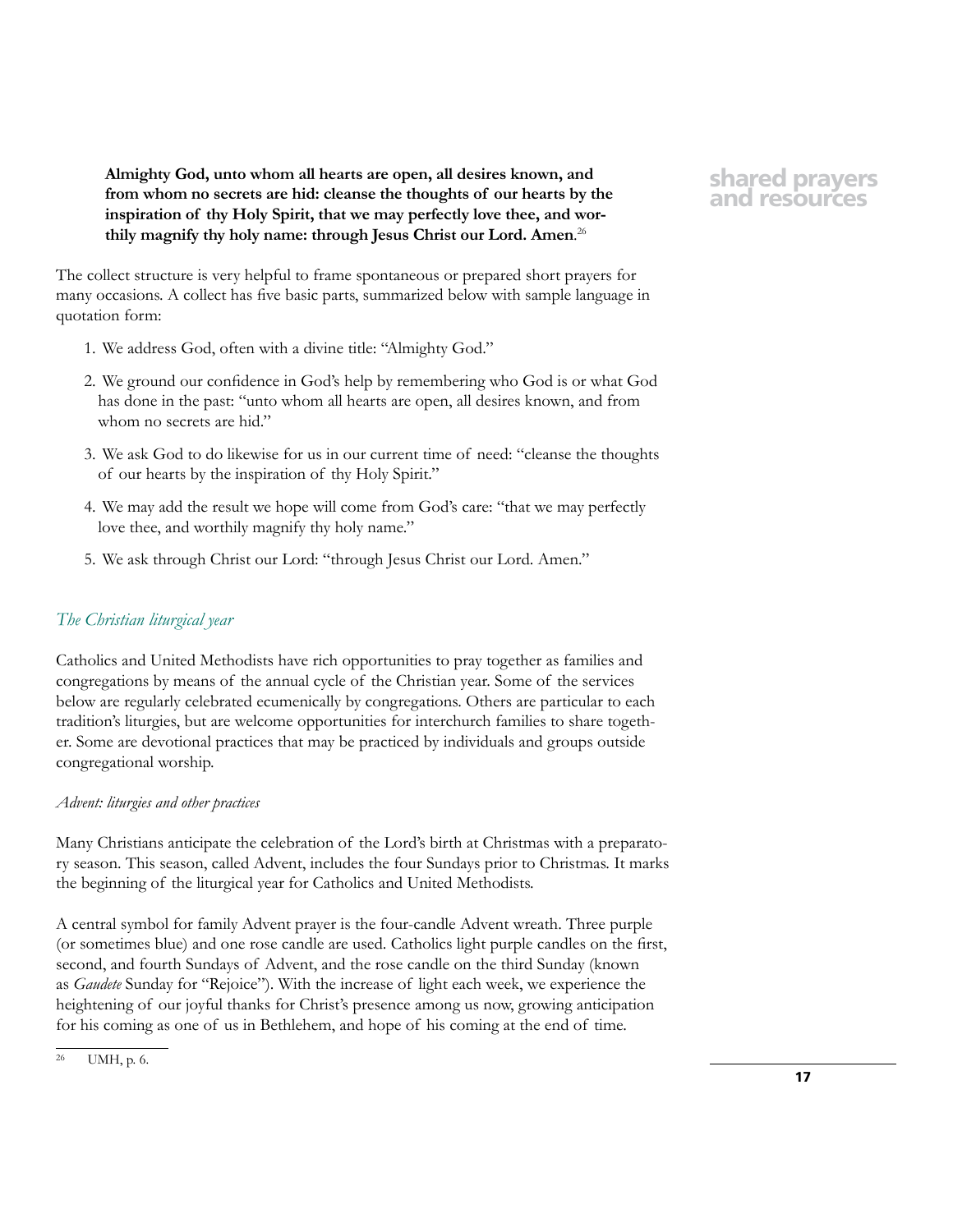Catholic congregations typically have a wreath in the sanctuary during Advent and include a short ritual of blessing and a sequential lighting of the candles during Sunday worship.

Another popular Advent symbol is the "Jesse Tree." Families, Sunday School classes and other groups may create images from paper or other materials to symbolize important events and forerunners to Jesus in salvation history (for example, a piece of fruit for Adam and Eve, ark for Noah, ladder for Jacob, Ten Commandments for Moses, harp or star for David, etc.). United Methodists often decorate a tree in church with "chrismons," Christ-symbols, and display the "Chrismon Tree" during Advent and Christmas seasons.

### *Advent Lessons and Carols*

Advent Lessons and Carols is a form of congregational worship that focuses attention on the prophets as messengers of God's covenant and anticipates the coming of Christ.<sup>27</sup> The hymn, "O Come, O Come, Emmanuel," often figures prominently. A simplified form of this service may be planned around this hymn and accompanying antiphons.<sup>28</sup>

### *Lent: liturgies and other practices*

Lent is traditionally a time for opening our hearts to repentance, renewal, and more fully receiving and living the Good News. It begins with Ash Wednesday and is composed of forty days (not counting Sundays and the three days of the Sacred Triduum—Holy Thursday, Good Friday, and Holy Saturday). During Lent, Christians recall Jesus' own forty days in the desert before beginning his public ministry and the forty years spent by God's chosen people between their liberation from slavery in Egypt and their entry into the promised land. Lent leads into the profound commemorations during Holy Week of the Last Supper (often including a foot-washing ritual), Jesus' suffering and death on the cross, and finally the joyful celebration of Easter: the central liturgical event from which all the others radiate. For Catholics as well as some United Methodists, these three days of the Sacred Triduum, Holy Thursday, Good Friday, and Holy Saturday, come to their fulfillment with the Easter Vigil, which celebrates the resurrection during the night before Easter Sunday.

Besides these significant liturgical events, many congregations plan special programming during Lent for education and self-examination. Events may include prayer and healing services, Bible study, a speaker series, and simple shared meals. This specialized programming during Lent often takes place during the week and is generally open to all.

Some key elements of Lent and Holy Week that are especially appropriate for United Methodist and Catholic sharing are:

#### *Ash Wednesday*

Catholics, as well as many United Methodists, begin Lent with a liturgy that may or may not include the Eucharist, but always includes the distribution of ashes, placed on one's

<sup>&</sup>lt;sup>27</sup> UMBW, 264-65.<br><sup>28</sup> UMH 211

UMH, 211.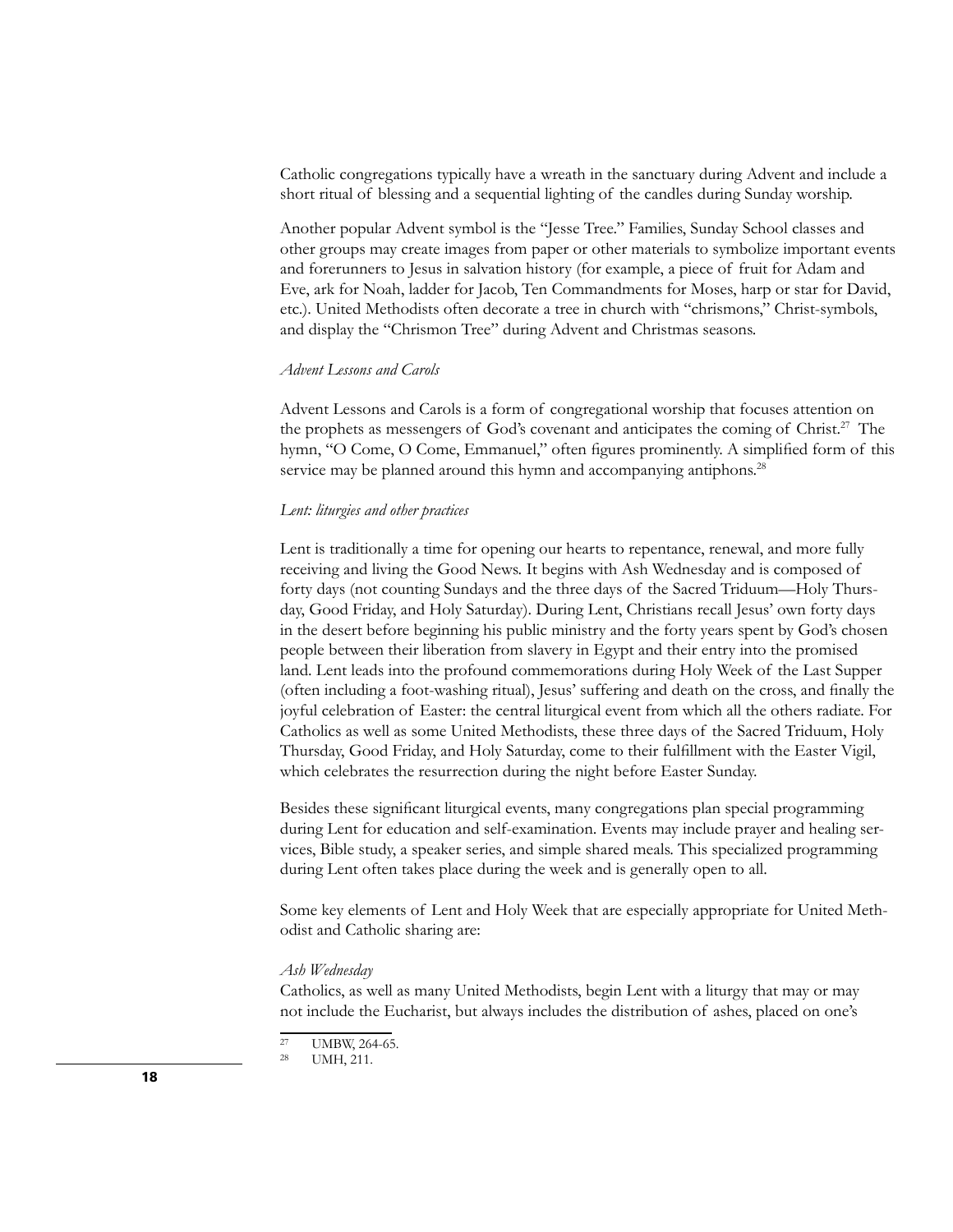forehead. The ashes are an outward symbol of the work of penitence begun inwardly in our hearts during this season of Lent. In both the Catholic and United Methodist rites, two options are given to be recited by the minister as ashes are applied or sprinkled: "Remember, you are dust, and to dust you shall return," or "Repent, and believe in the Gospel."

### *Prayer, fasting, and almsgiving*

These three traditional Christian practices are emphasized during Lent. Families and congregations can cultivate meaningful ways to incorporate them. Some options include:

 *Regular prayer as individuals or families* (perhaps weekly during Lent), using the Sunday scripture readings for shared reflection, and perhaps lighting a candle. Many United Methodists and Catholics make use of special booklets containing Lenten family devotions.

 *Fasting and abstinence:* Catholics are obliged to abstain from meat on Ash Wednesday and all Fridays in Lent, and to limit other food consumption on those dates (see the detailed regulations at [https://www.usccb.org/prayer-and-worship/liturgical-year-and-cal](https://www.usccb.org/prayer-and-worship/liturgical-year-and-calendar/lent/catholic-information-on-l)[endar/lent/catholic-information-on-lenten-fast-and-abstinence;](https://www.usccb.org/prayer-and-worship/liturgical-year-and-calendar/lent/catholic-information-on-l) [Internet search: usccb fast abstinence liturgical year]). Further, all Christians are encouraged to make Lent a time of examining our practices of consumption (food, alcohol, media, and other sources) and re-ordering these patterns. While "giving up" items such as candy or ice cream is common, practices of reflection, helping one's neighbor, working for justice, and other positive "giving" are an important supplement to Lenten discipline.

 *Almsgiving:* throughout their lives, Christians are called to give generously from their time, talent, and treasure to those in need. This responsibility receives particular emphasis during Lent.

### *Stations of the Cross*

This traditional prayer practice involves journeying along the fourteen "stations" of Christ's passion, death, and resurrection, imitating the Lord's walk from the Garden of Gethsemane to Golgotha. It may be done individually or as part of a group worship service, and is most commonly prayed by Catholics on the Fridays of Lent.

Catholic churches always contain visible "stations"—images placed throughout the building and forming a "path" of spiritual pilgrimage. The communal Stations service includes reflection upon the experiences of Christ and connects these with our own human experiences of suffering, death, and new life. One version of the Stations of the Cross is included in this resource (see p. 63 in the Shared Liturgies section, "We Make the Journey with Jesus").

#### *Good Friday seven last words*

Many United Methodist and Catholic congregations hold services of hymn singing and silent and spoken prayer, alternating with preached reflections on Christ's "seven last words" as recounted in the Gospel Passion narratives. These may be combined with Good Friday ecumenical worship (see next section). A sample service is included in this resource (see p. 51 of Shared Liturgies section, *Tre ore*).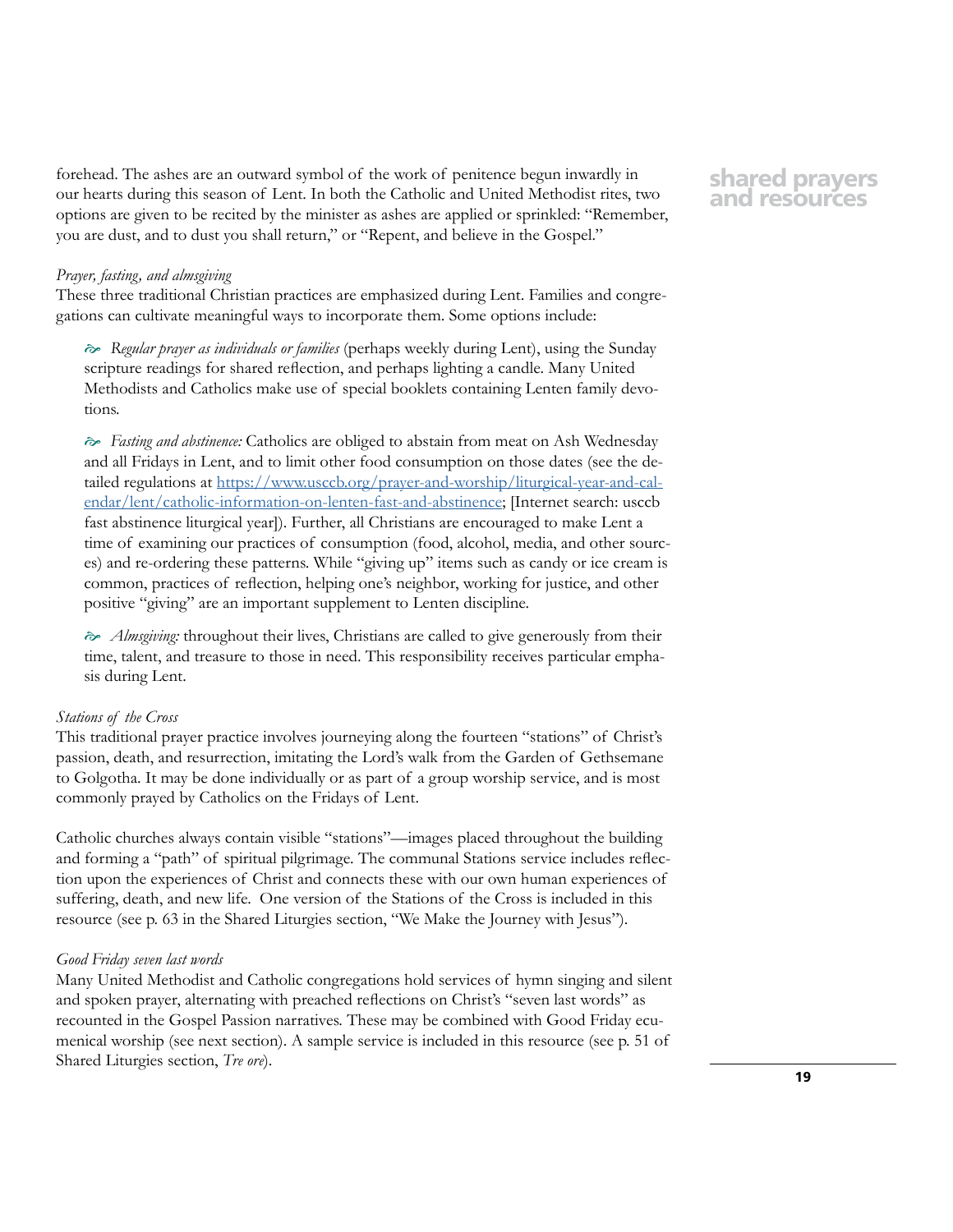### *Good Friday ecumenical worship*

Some communities have clergy ministerial associations who join to offer shared worship for their congregants on Good Friday. These provide opportunities for experiencing united Christian prayer through reflecting together on the meaning of Christ's Passion, with shared singing, prayer, and preaching by several ministers. Perhaps one of the most ancient practices of the church gathered on Good Friday is the Veneration of the Wood of the Cross, in which the assembly comes forward and reverences a large cross with a kiss, a touch, or a bow.

### *All Saints/All Souls*

United Methodists have a single celebration of All Saints/All Souls on the first Sunday of November, while Catholics have the Feast of All Saints on November 1 and the Feast of All Souls on November 2. Worship services for each allow the remembrance of the holy ones who have gone before us, and special evoking of the memories of loved ones. Additionally, Catholic piety includes ongoing prayer for the dead as a spiritual work of mercy.

## *Other annual celebrations*

### *Feast of St. Francis of Assisi/Blessing of Animals*

This blessing is often celebrated in early October to coincide with the Catholic feast day of St. Francis of Assisi on October 4. It is frequently celebrated as an ecumenical service and is often done outdoors.

#### *Thanksgiving ecumenical services*

Although it is a secular holiday, Thanksgiving Day in the United States has often been an occasion for congregational worship. Many communities have clergy ministerial associations that offer a common Thanksgiving worship service for their congregants. This includes scripture, hymns, prayers, and often blessing practices, such as the blessing of bread or other food items, to express our thanks to God and experience Christian fellowship.

### *Other secular and national holidays*

United Methodists, Catholics, and other Christians regularly cooperate in ecumenical worship connected with holidays such as Martin Luther King, Jr., Day, Earth Day, Memorial Day, Labor Day, and others.

### **Scripture-centered prayer**

#### *Sunday lectionary prayer and reflection*

A lectionary is a schedule that organizes the readings from scripture that will be read on particular days of the year. Catholics and United Methodists both use a three-year lectionary for Sunday worship (optional for United Methodists). Typically, there is a reading from the Old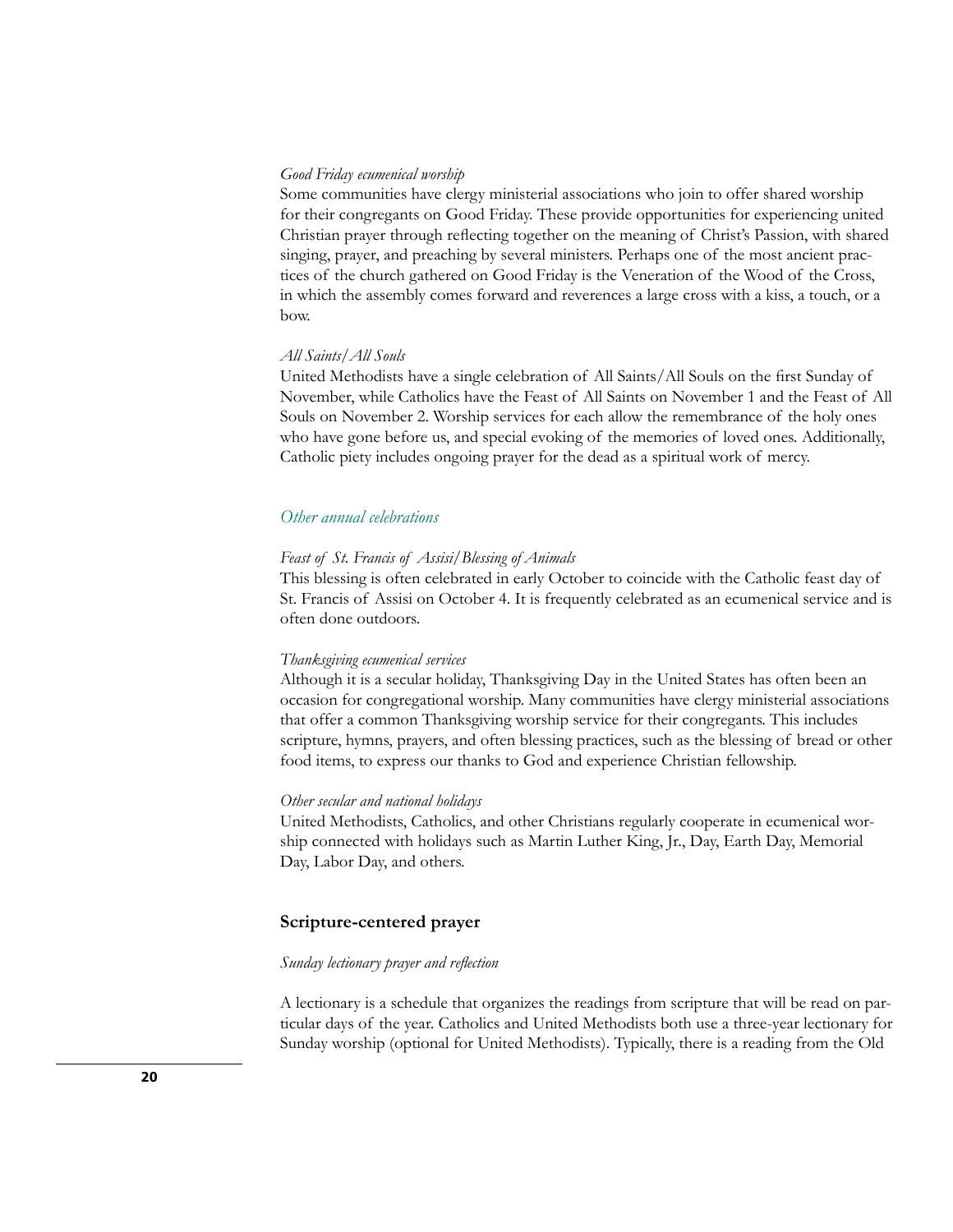Testament, a psalm (which may be sung or read, alternating between cantor or reader and the assembly), a second reading drawn from the New Testament Epistles, and a Gospel reading. Each focuses its Gospel readings on Matthew in Year A, Mark in Year B, and Luke in Year C; readings from the Gospel of John occur throughout each lectionary cycle. In addition, Catholics use a two-year lectionary cycle for daily Mass. The Roman Catholic Lectionary for Sunday Mass and the Revised Common Lectionary used by some United Methodist churches have some differences, but many readings are shared. Individuals, families, and other groups may simply choose a preferred cycle of readings.

### *Praying and reflecting with lectionary readings*

A simple way to use the lectionary readings in prayer and reflection follows. Many individuals, families, and groups find it helpful to do this early in the week prior to hearing a particular set of readings at the upcoming Sunday service, in order to savor them deeply and prepare to receive and reflect on their meaning during worship. Others use the preceding Sunday's readings as "mystagogy," or prolonged meditation, during the following week.

- Prayerfully read each reading, silently or aloud.
- After each reading, pause for reflection (which may include writing, sharing the meaning of the reading with others in conversation, etc.).
- Close with a brief prayer (either a standard prayer or a spontaneous prayer/collect).
- $\gg$  During the week, pause periodically throughout the day to call a key passage to mind from the readings and prayerfully bring it into inner conversation with God in praise, thanksgiving, or intercessory prayer.

### *Lectionary reading resources*

*Catholic:* [https://bible.usccb.org/,](https://bible.usccb.org/) go to "Daily Readings" tab (Internet search: usccb daily readings). The Catholic lectionary for the United States uses a form of the New American Bible (NAB) translation with revised New Testament.

*United Methodist:* It is common practice for United Methodists to use the Revised Common Lectionary. An excellent website to access it is<http://lectionary.library.vanderbilt.edu/> (Internet search: revised common lectionary). The New Revised Standard Version (NRSV) translation is used.

There are also resources available with written reflections on the lectionary readings, such as:

*"The Text This Week: Lectionary, Scripture Study, Worship Links, and Resources,"* [www.textweek.](http://www.textweek.com) [com](http://www.textweek.com) (Internet search: textweek). This free, ecumenical site features a wide variety of resources for study and liturgy based on the Revised Common Lectionary's three-year cycle.

*"Give Us This Day,"* <https://www.giveusthisday.org/>(Internet search: liturgical press). A Catholic subscription-only publication from Liturgical Press, with daily scripture lectionary readings and reflections as well as Morning and Evening Prayer (Liturgy of the Hours).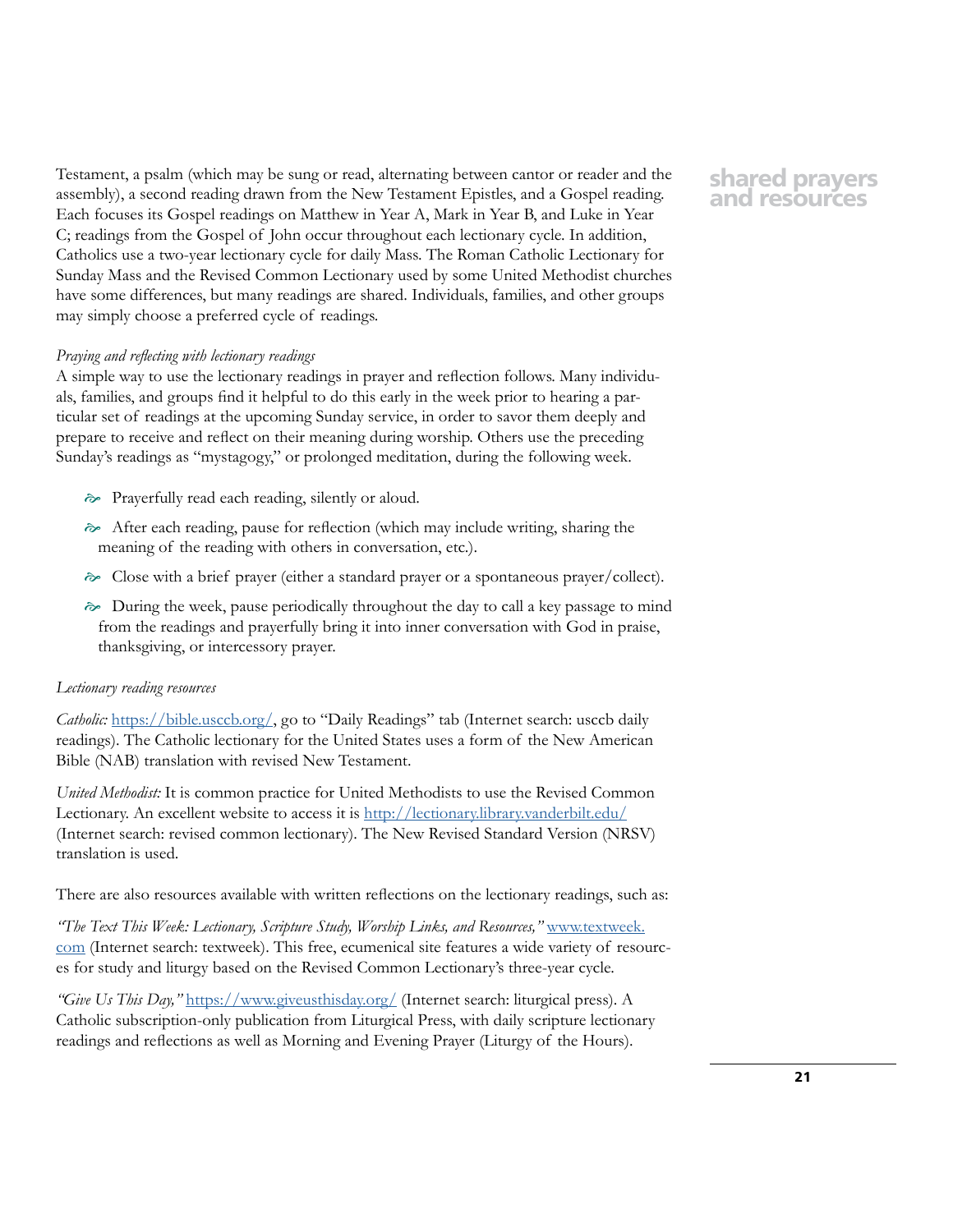*"Magnificat,"* <http://us.magnificat.net/home/discover>(Internet search: magnificat catholic spiritual resource). A Catholic subscription-only resource for spiritual growth, designed to be used both at liturgies and for personal prayer. Includes the Order of Mass, hymns, information on the liturgical year, spiritual reflections, and other resources.

*"Daily Reflections,"* Creighton University Online Ministries, [http://onlineministries.creigh](http://onlineministries.creighton.edu/CollaborativeMinistry/daily.html)[ton.edu/CollaborativeMinistry/daily.html](http://onlineministries.creighton.edu/CollaborativeMinistry/daily.html) (Internet search: creighton online ministries). A Catholic resource that links to the U.S. Conference of Catholic Bishops website for the daily scripture lectionary readings and includes a short written reflection by a member of the Creighton University staff. The website has many other resources for prayer and spiritual enrichment, including audio and video meditations by spiritual directors and a set of daily scripture reflections by Creighton students, as well as special sections for seasons of the liturgical year such as Advent and Lent.

### *Lectio divina*

Since ancient times, Christians have engaged in prayerful "holy reading," especially of scripture. *Lectio divina* is a widely popular practice among Catholics and Protestants today, and may be used individually or in groups.

### *A way of praying lectio divina*

While there are many ways of doing *lectio*, here is a commonly used approach suitable for families or other groups:

- $\gg$  Choose a leader to invite participants to enter into each phase of reflection.
- Choose a relatively brief scripture passage for *lectio*—several verses is generally a good length.
- $\gg$  Choose three individuals to read the passage at various points in the reflection, including both male and female voices when possible.
- $\gg$  While the phases below include substantial periods of silence, the leader may invite brief spoken reflections when appropriate.
- $\approx$  As a variation, one or more visual images may be introduced during the reflection (*visio divina*, or "holy seeing").

### *Common phases of lectio divina*

1. Reading (*Lectio*): first reading of the passage, during which each person listens for a "word" (a single word or phrase) that is especially meaningful, then inwardly "dwells" with it. People may wish to speak their "words" aloud.

2. Reflection (*Meditatio*): second reading of the passage, during which each person reflects on how that "word" is touching one's life today.

3. Prayer (*Oratio*): third reading of the passage, with each person engaging in inner prayer as a response to God's speaking to one in the "word."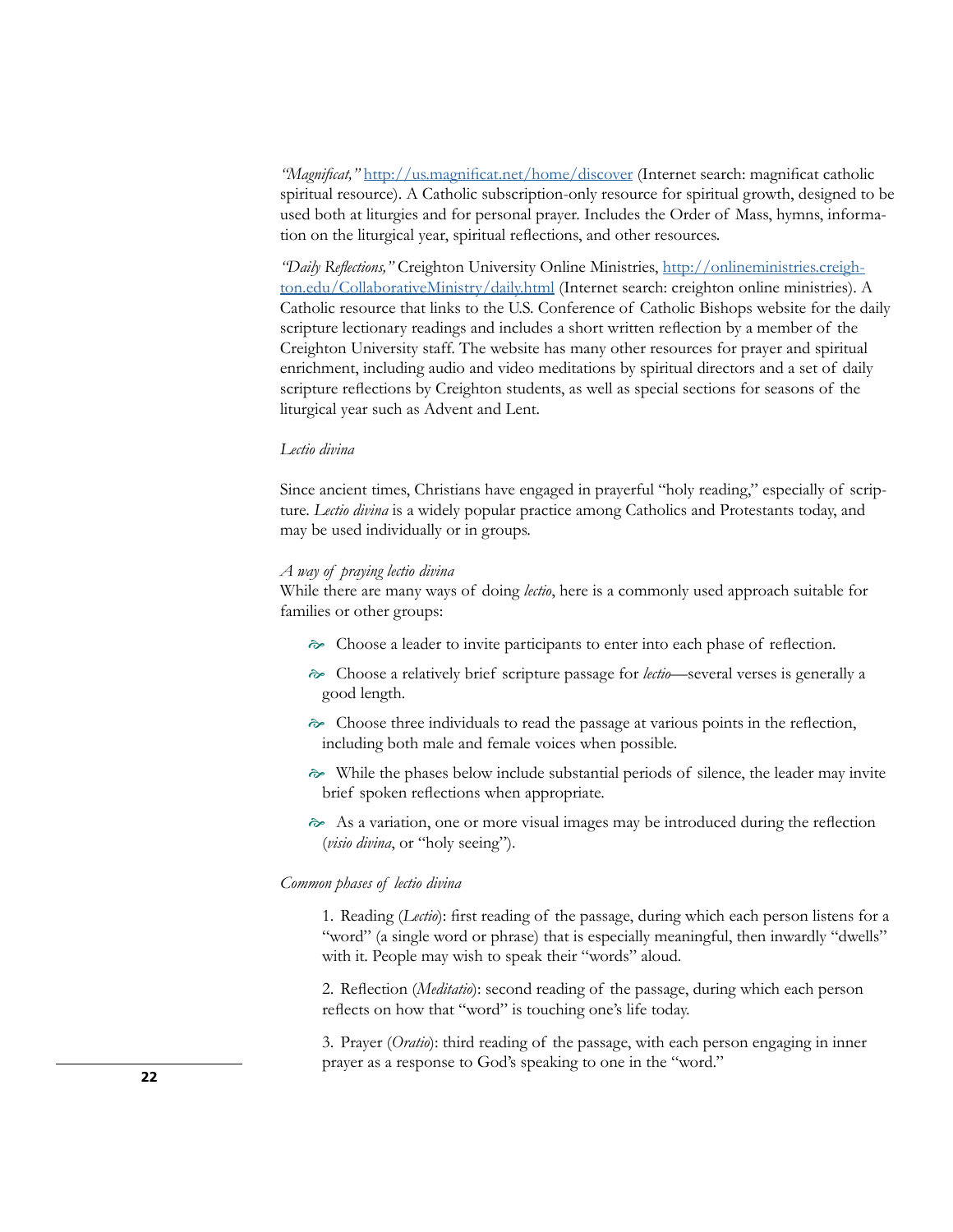4. Contemplation (*Contemplatio*): silent resting in God's love as experienced during the reflection.

Sometimes an initial phase of preparation (*Silencio*) is included to allow centering silently in the moment, in order to receive the Word of God. A final phase of action (*Actio*) may also be added to consider new actions to which God might be calling one through the experience of *lectio*.

## *Lectio divina resources*

*"Lectio Divina: Praying the Scriptures,"* [https://www.upperroom.org/resources/lectio-divi](https://www.upperroom.org/resources/lectio-divina-praying-the-scriptures)[na-praying-the-scriptures](https://www.upperroom.org/resources/lectio-divina-praying-the-scriptures) (Internet search: upper room lectio divina). This United Methodist prayer resource website includes the steps for *lectio divina* and an audio meditation for its use.

*"Prayers and Devotions,"* [http://www.usccb.org/prayer-and-worship/prayers-and-devotions/](http://www.usccb.org/prayer-and-worship/prayers-and-devotions/index.cfm) [index.cfm](http://www.usccb.org/prayer-and-worship/prayers-and-devotions/index.cfm) (Internet search: usccb prayers devotions meditations lectio divina). This resource of the U.S. Conference of Catholic Bishops includes a section outlining a version of *lectio divina* under the heading, "Meditations," along with additional resources in English and Spanish.

*"How to Practice Lectio Divina,"* [http://www.beliefnet.com/faiths/catholic/2000/08/](http://www.beliefnet.com/faiths/catholic/2000/08/how-to-practice-lectio-divina.aspx) [how-to-practice-lectio-divina.aspx](http://www.beliefnet.com/faiths/catholic/2000/08/how-to-practice-lectio-divina.aspx) (Internet search: beliefnet lectio divina). This nondenominational website includes suggestions for both individual and group use.

Pennington, Basil. *Lectio Divina: Renewing the Ancient Practice of Praying*. New York: Crossroads Publishing Company, 1998. This is a well-regarded book by a Catholic priest and renowned prayer practitioner that provides guidance for praying *lectio divina*.

# **Everyday prayers**

## *Liturgy of the Hours/Daily prayer/Other prayers at times of day*

Daily or Morning and Evening Prayer, or Liturgy of the Hours, is an ancient Christian prayer practice. The website of the United States Conference of Catholic Bishops states, "The Liturgy of the Hours, also known as the Divine Office or the Work of God (*Opus Dei*), is the daily prayer of the Church, marking the hours of each day and sanctifying the day with prayer. The Hours are a meditative dialogue on the mystery of Christ, using scripture and prayer" [\(http://www.usccb.org/prayer-and-worship/liturgy-of-the-hours/index.cfm](http://www.usccb.org/prayer-and-worship/liturgy-of-the-hours/index.cfm) Internet search: usccb liturgy of the hours). United Methodists may also recognize this prayer form under the title "canonical hours."

Ordained Catholic clergy, religious sisters, and nuns follow this daily discipline of prayer by praying the Office of Readings, Morning Prayer, Midday Prayer, Evening Prayer (Vespers), and Night Prayer (Compline). Catholic laity are not required to follow this discipline, but many find it a very meaningful resource for spirituality. United Methodists have services for Morning, Midday, and Evening Prayer.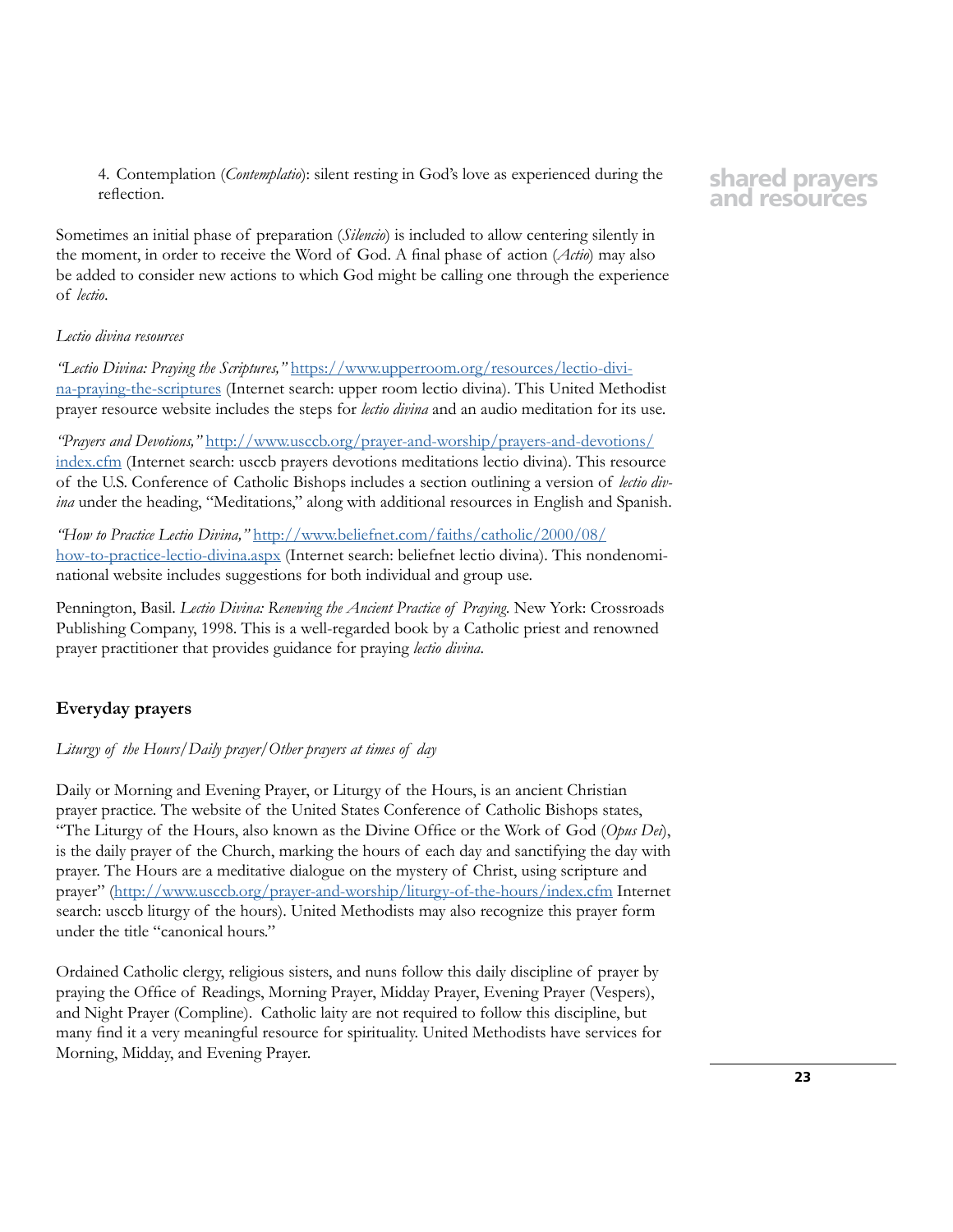The Liturgy of the Hours can be prayed in simpler and more elaborate forms, but at its heart it is a scripture-based expression of prayer that follows a cycle of psalms, antiphonally prayed and interspersed with the doxology prayer (Glory Be), hymns, other scripture readings, intercessory prayer, and a Gospel "canticle." Whether prayed alone or in a group, the Liturgy of the Hours is a participation in the worldwide prayer of the church and thus a powerful expression of Christian unity. Monastic communities typically chant and sing the Hours.

### *Selected Liturgy of the Hours/Daily prayer resources*

*The United Methodist Hymnal*, 876 and 878. Online alternatives include:

Morning prayer:

<https://www.umcdiscipleship.org/resources/an-order-for-morning-praise-and-prayer>

Midday prayer:

[https://www.umcdiscipleship.org/resources/an-order-for-midday-praise-and-prayer](https://www.umcdiscipleship.org/resources/an-order-for-midday-praise-and-prayer )

### Evening prayer:

[https://www.umcdiscipleship.org/resources/an-order-for-evening-praise-and-prayer](https://www.umcdiscipleship.org/resources/an-order-for-evening-praise-and-prayer ) (Internet searches: United Methodist order morning prayer, etc.)

"Liturgy of the Hours, eBreviary": [http://www.ebreviary.com/ebreviary/ebreviary.nsf/](http://www.ebreviary.com/ebreviary/ebreviary.nsf/homepage.html) [homepage.html](http://www.ebreviary.com/ebreviary/ebreviary.nsf/homepage.html) (Internet search: ebreviary). This website offers the official Catholic Liturgy of the Hours in printable PDF format, as well as apps for mobile devices. A subscription is required for most of the resources. (Note: the language for humans and God is not gender-inclusive.)

"Pray the Liturgy of the Hours with Your Kids," [https://teachingcatholickids.com/liturgy](https://teachingcatholickids.com/liturgy-of-the-hours/)[of-the-hours/](https://teachingcatholickids.com/liturgy-of-the-hours/) (Internet search: catholic family liturgy of hours). A family-friendly approach to the Divine Office from a Catholic perspective, with a brief description and links to prayer at morning, noon, and evening.

### *Daily devotional*

United Methodists and Catholics alike have daily prayer practices, often in the morning or evening, which include reflective reading of a scripture passage and related text, accompanied by a brief prayer. United Methodists have typically practiced "family prayer" that may include daily scripture reading, singing, and shared prayer. Devotion receives special attention at certain times of the year, such as Advent and Lent.

### *Selected daily devotional resources*

"The Upper Room," <http://devotional.upperroom.org/> (Internet search: upper room ministry). A United Methodist website offering daily devotionals, with subscriptions for monthly printed versions.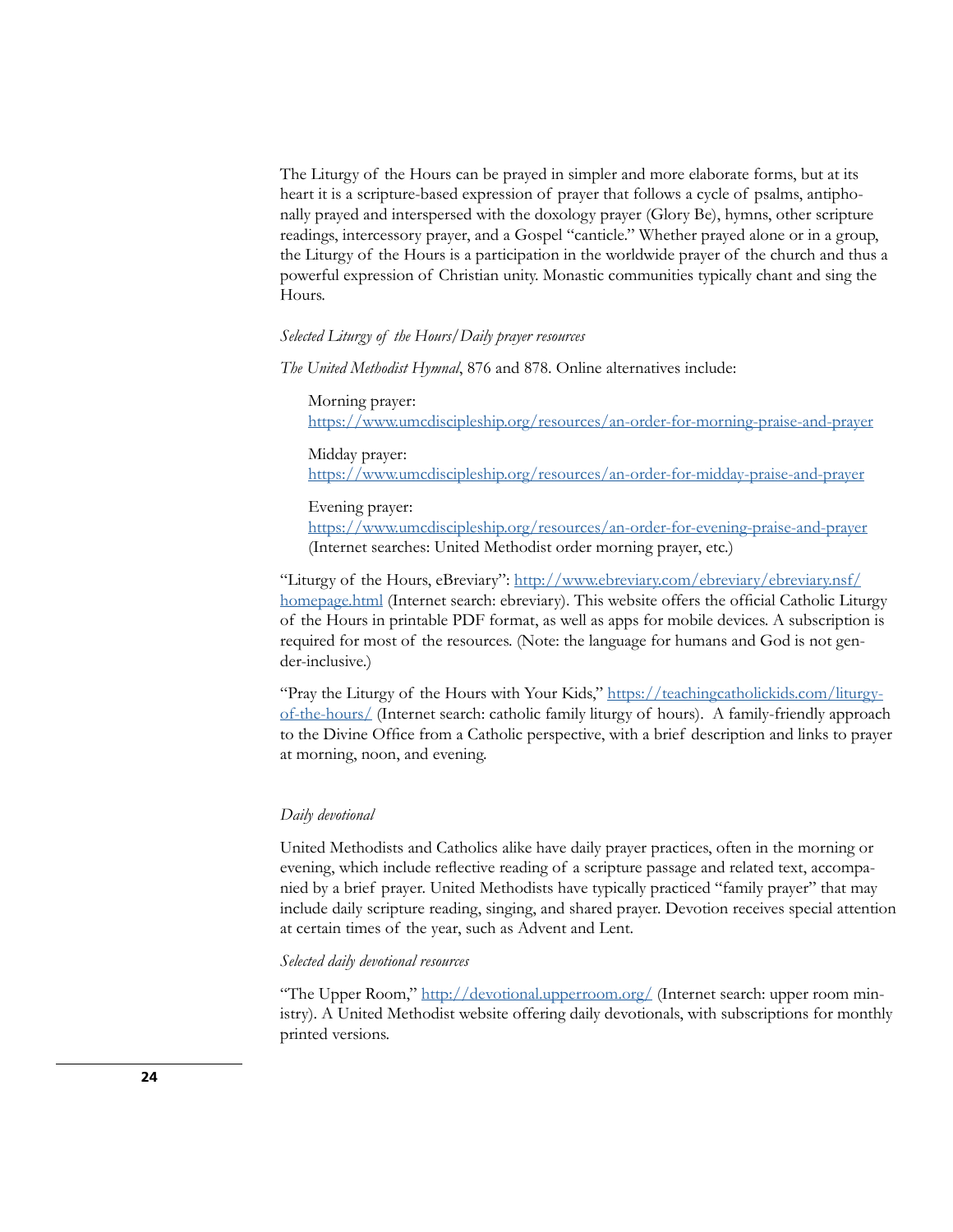"Give Us This Day," <https://www.giveusthisday.org/>(Internet search: liturgical press). See "Lectionary reading resources" above.

"Daily Reflections," Creighton University Online Ministries, [http://onlineministries.creigh](http://onlineministries.creighton.edu/CollaborativeMinistry/daily.html)[ton.edu/CollaborativeMinistry/daily.html](http://onlineministries.creighton.edu/CollaborativeMinistry/daily.html) (Internet search: creighton online ministries). See "Lectionary reading resources" above.

# **Other shared prayer forms**

### *Faith sharing with food*

Both Catholic and United Methodist congregations have vibrant traditions of gathering for food and fellowship, often with potluck suppers. These can become occasions for shared prayer and reflection on the connections of faith and life, and can be done with all ages, formally and informally. For example, a meal could be shared, followed by a prayer service such as those outlined in the Shared Liturgies section, or a prayer service could be followed by a meal. Or, suggested questions could be distributed at a meal to encourage group faith sharing at their tables while eating.

### *Intercessory prayers*

The Lord's Prayer (Our Father), combines praise of God with intercessions or petitions to God ("Give us this day our daily bread"...and so on).<sup>29</sup> Christians have always followed the teaching and example of Jesus in asking God for what they and others need. Catholics have often combined this with the traditional belief in the "communion of saints" to ask departed holy people to "intercede" with God in their petitions, as well as praying for these departed souls. Many Christians also ask one another to join them in specific intercessory prayers, in ecumenical worship, and more informal occasions such as Bible studies, prayer circles, and through everyday relating of needs and concerns to one another.

There are numerous ways for Catholics and United Methodists to gather and share in intercessory prayer for their concerns and needs: in prayer circles, among friends and families, in ecumenical gatherings, online, and others. (A common intercessory prayer practice by families, for example, is to pray at the children's bedtime for loved ones and those in need.) When done in a group, a helpful approach can be for a leader to invite intercessory prayer. Each member speaks one or more petitions, and the group may respond with a simple affirmation such as, "Lord, hear our prayer." The leader can then offer a short closing prayer.

For Catholic and United Methodist intercessory prayer on any occasion, intercessions may be grouped as a litany, with a response by the group, such as "Lord, hear our prayer," or "Lord, have mercy." *The General Instruction of the Roman Missal* suggests that a basic litany structure be followed, including but not limited to: prayers for the church and her mission; prayers for civil leaders and global intentions; prayers related to the celebration of the day, local needs, and other issues; prayers for those in particular crisis or need; prayers for the

<sup>29</sup> For a detailed reflection on the meaning of the Lord's Prayer, see *Catholics and United Methodists Together: We Believe, We Pray, We Act*, §§68-105.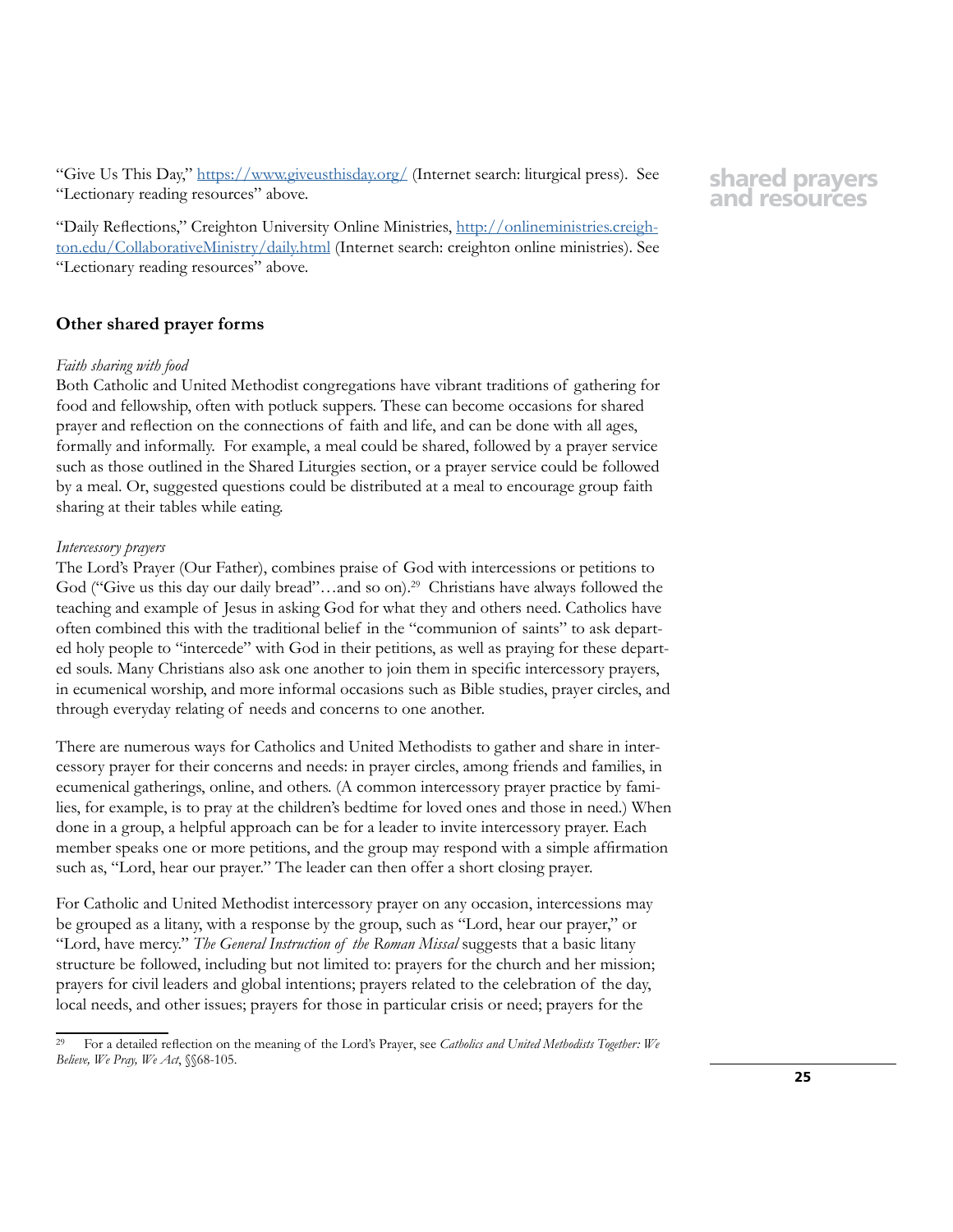community gathered; and prayers for the sick and those who have died.<sup>30</sup> For United Methodists, intercessory prayers of different types are often included at Sunday worship.<sup>31</sup>

### *Selected intercessory prayer resources*

"Living Prayer Center,"<http://prayer-center.upperroom.org/about> (Internet search: upper room living prayer). Part of the United Methodist Church's Upper Room Ministry. Visitors to the site are invited to submit petitions by phone or through the website to be connected to a worldwide network.

### *Breathing and centering prayer*

Christian tradition has included many variations on forms of "becoming still" and aware of God's presence. Stillness is enhanced by consciousness of one's pattern of breathing and the effort to breathe slowly and evenly, noting each inhalation and exhalation. When consistently practiced, even for five to ten minutes per day, one often experiences greater compassion, inner peace, and closeness to God.

### *Breathing and centering prayer approach*

A simple approach to such prayer includes:

- $\approx$  Find a quiet place for prayer. It may be helpful to light a candle.
- Sit comfortably in a chair with one's back straight and feet on the floor.

 $\gg$  Quietly breathe and become aware of God's presence with each breath. Sometimes people inwardly recite a version of the "Jesus Prayer" such as: "Jesus, Son of God" while inhaling, and "have mercy on me, a sinner" while exhaling. In the form called "centering prayer," a sacred word such as God, Abba, Love, or Peace is chosen as the focus. Other short phrases can also be used.

 $\gg$  Alternatively, one could simply focus on breathing without words and rest in God's presence.

- If distracting thoughts appear, just notice them and then gently let them go.
- End with a short prayer of thanksgiving or the Lord's Prayer.

### *Selected breathing and centering prayer resources*

Iovino, Joe. "Re-energize your prayer life with a new practice," [https://www.contemplativeo](https://www.contemplativeoutreach.org/centering-prayer-method/)[utreach.org/centering-prayer-method/](https://www.contemplativeoutreach.org/centering-prayer-method/) (Internet search: umc iovino prayer practice).

"Centering Prayer," [https://www.contemplativeoutreach.org/category/category/center](https://www.contemplativeoutreach.org/category/category/centering-prayer)[ing-prayer](https://www.contemplativeoutreach.org/category/category/centering-prayer) (Internet search: contemplative outreach centering prayer). Includes background on this form of prayer with videos, and a PDF brochure for distribution in groups engaging in centering prayer.

<sup>30</sup> "The Structure of the Mass, Its Elements and Its Parts," *General Instruction of the Roman Missal* (Washington, DC: United States Conference of Catholic Bishops, 2011), §§69-71.

See UMBW, pp. 24-25.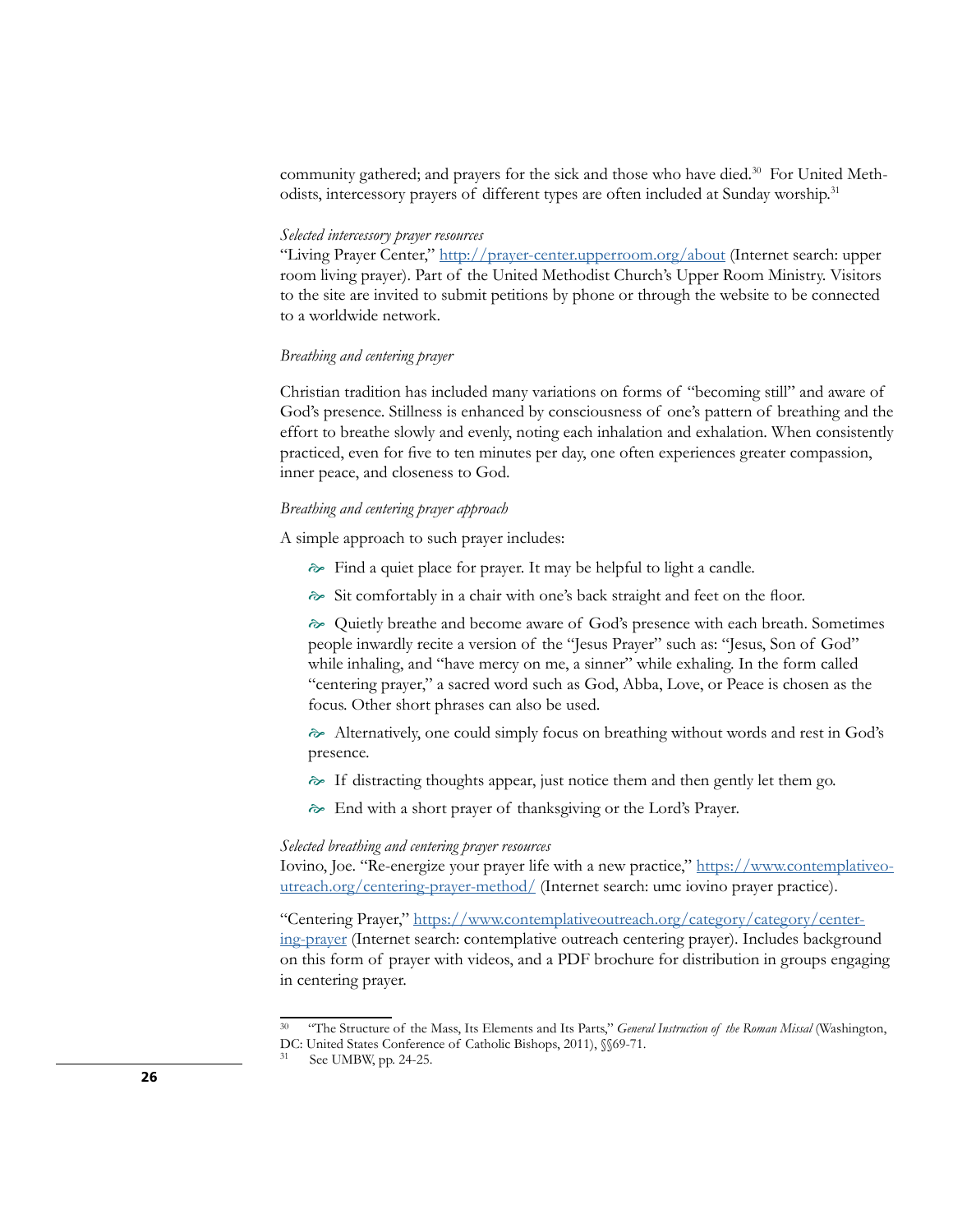#### *Blessings*

United Methodists and Catholics share the practice of blessing: drawing on words, gestures, and symbols to bestow and recognize God's gracious presence among us in all times and places, and to lift up particular persons in both everyday and important occasions on our Christian journey.

### *Common table blessings*

#### *United Methodist (spoken or sung)*

Be present at our table, Lord. Be here and everywhere adored. Thy people bless, and grant that we may feast in fellowship with Thee. Amen.

### *Catholic*

Bless us, O Lord, and these Thy gifts, which we are about to receive from thy bounty, through Christ our Lord. Amen.

### *Family blessings*

Reciting a blessing before meals is perhaps the most common form of blessing used by Christian families, but blessings may be used in many other enriching ways. Parents are encouraged to draw upon their faith traditions to incorporate blessings into their everyday lives as well as important occasions for them as Christians and family members. Catholics may draw upon the rich resource, *Catholic Household Blessings and Prayers*, to find numerous options for short and meaningful blessings.<sup>32</sup> Many of these are also found at  $\frac{https://www.usccb.}$ [org/prayer-and-worship/prayers-and-devotions/prayers/family-prayers-from-birth-to-death](https://www.usccb.org/prayer-and-worship/prayers-and-devotions/prayers/family-prayers-from-birth-to-) (Internet search: usccb family prayers birth to death). United Methodist blessings are found in the *United Methodist Book of Worship* in the section on "Blessings for Persons." Catholics and United Methodists alike can cultivate simple family blessing practices, spontaneous and planned, which could include elements such as:

- lighting a candle or otherwise creating a sacred space
- $\approx$  short scripture reading

 blessing of a person or symbolic object with a gesture, such as placing one's hand upon or over the person or object

- $\gg$  short prayers of praise, intercession, thanksgiving, or combining several intentions
- a simple closing, such as a spontaneous "collect" or just "Amen"33

<sup>32</sup> <http://store.usccb.org/catholic-household-blessings-prayers-p/7-657.htm>

<sup>33</sup> See the description of "collects" on p. 16 of this resource.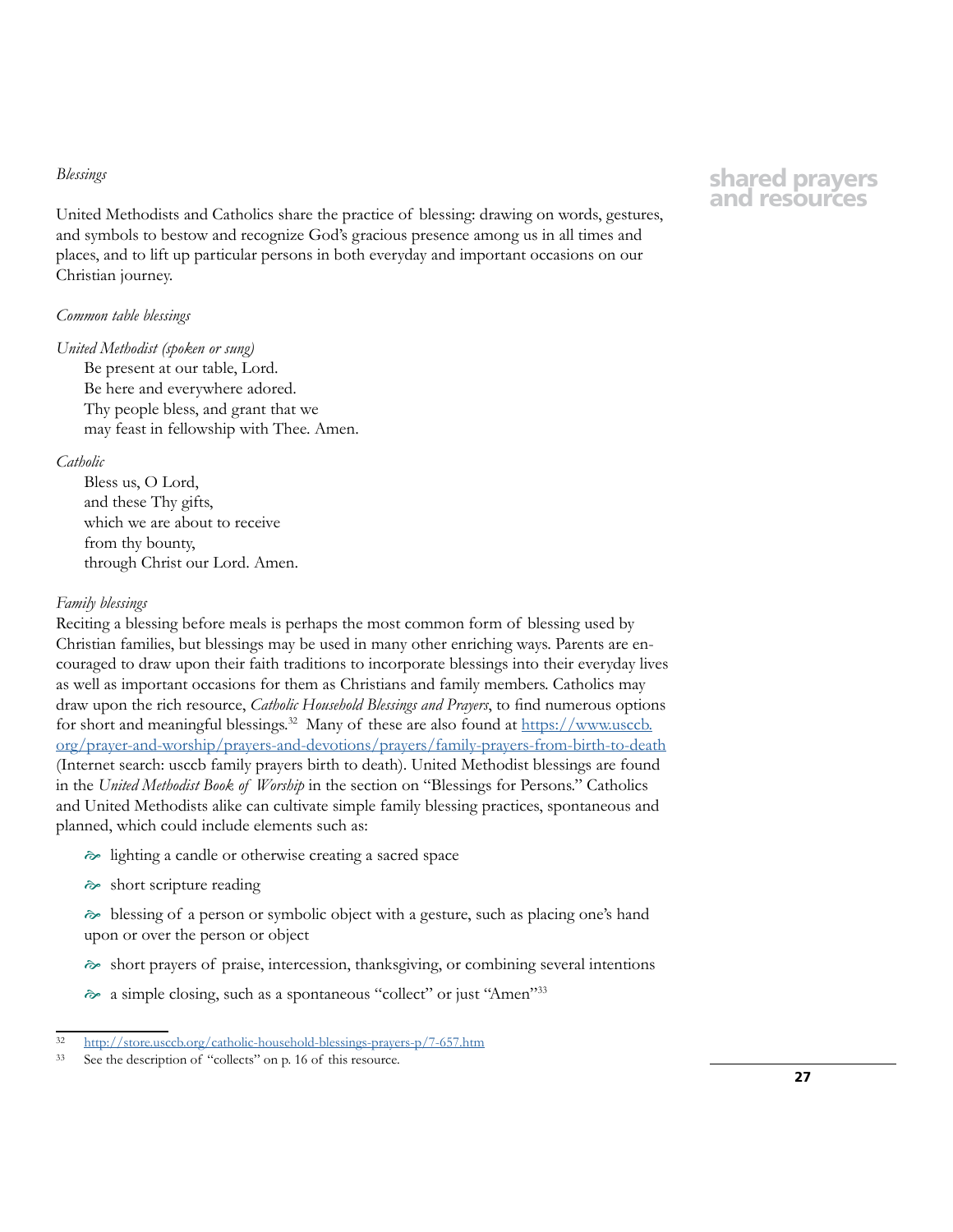Common occasions for blessing include:

- special times of the liturgical year
- birthdays and baptismal anniversaries
- wedding anniversaries
- before or after taking a trip
- during pregnancy, before and after a birth
- in times of sickness or difficulty
- beginning or ending an important life phase, such as graduation, starting a new job, and retirement
- when a person is nearing death, when mourning, and on anniversaries of a loved one's death

### *Liturgical blessings*

In our worship, ministers offer blessings that symbolize the community's connections with God, one another, and the earth. Among many blessings, here are some well-known ones used in congregations:

- blessing of the Advent wreath, Christmas crèche, and Christmas tree
- blessing of ashes for distribution on Ash Wednesday
- blessing of water and shells to be used for Baptisms
- $\hat{\sim}$  blessing of oils to be used for anointing those to be baptized and confirmed, as well as the sick
- $\approx$  blessing of palms on Palm Sunday
- blessing of animals (often celebrated in early October to coincide with the Catholic feast day of St. Francis of Assisi, October 4)

### *Music for worship, hymn singing, and liturgical participation*

While music is integral to corporate worship for both Catholics and United Methodists, it is important to remember that it enhances all forms of prayer for individuals, families, and other Christian groups. Music may be freely incorporated into celebrations during the liturgical year, blessings, and other occasions. United Methodists and Catholics can share with one another the rich repository of Christian music over the centuries, for prayerful listening and especially for singing.

Each tradition already uses the music of the other—many Catholic liturgies include hymns from the Methodist tradition, United Methodists use the texts and tunes of historic and current Catholic writers and composers, and both may draw on popular ecumenical sources such as the music of the Iona and Taizé communities. The website [www.hymnary.org](http://www.hymnary.org) provides a comprehensive index of hymns and hymnals used by both Catholics and United Methodists. It allows searches by author, topic, text, and other keywords, and provides audio samples of recordings (Internet search: hymnary).

It is often said that "Methodism was born in song." Methodists have devoted much of their liturgical energies to the singing of songs and the writing of new songs. There is a song or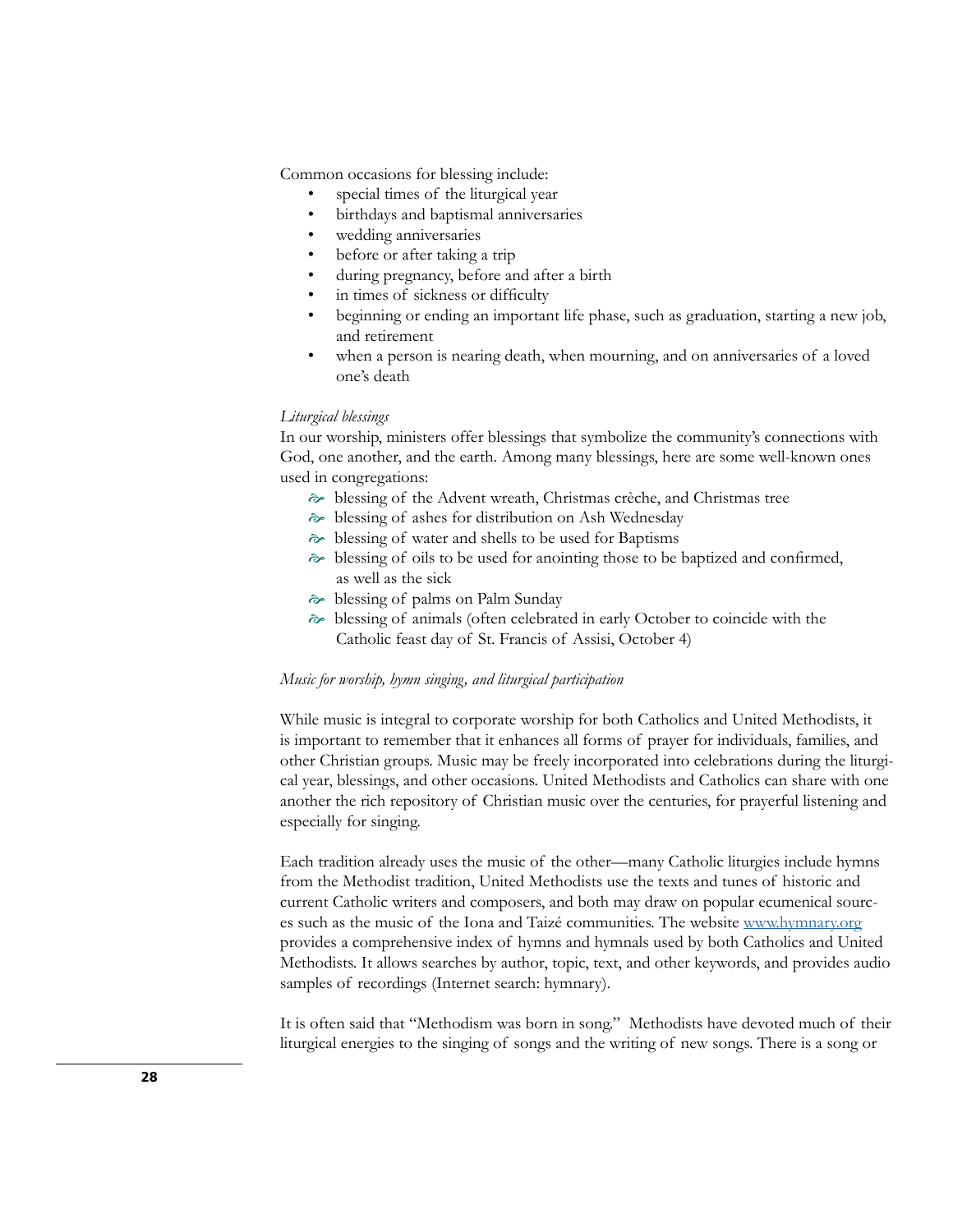hymn for almost every theological idea and every time of year. The *United Methodist Hymnal* has historically been the primary source of theology as well as song for United Methodists. It is as much because of singing as because of testimony that early Methodists were called "enthusiasts." In the "Directions for Singing" by John Wesley below you will discover the importance of singing in company with others toward God in worship.

# *John Wesley's directions for singing<sup>34</sup>*

1. Learn these tunes before you learn any others; afterwards learn as many as you please.

2. Sing them exactly as they are printed here, without altering or mending them at all; and if you have learned to sing them otherwise, unlearn it as soon as you can.

Sing all. See that you join with the congregation as frequently as you can. Let not a slight degree of weakness or weariness hinder you. If it is a cross to you, take it up, and you will find it a blessing.

4. Sing lustily and with a good courage. Beware of singing as if you were half dead, or half asleep; but lift up your voice with strength. Be no more afraid of your voice now, nor more ashamed of its being heard, than when you sung the songs of Satan.

5. Sing modestly. Do not bawl, so as to be heard above or distinct from the rest of the congregation, that you may not destroy the harmony; but strive to unite your voices together, so as to make one clear melodious sound.

6. Sing in time. Whatever time is sung be sure to keep with it. Do not run before nor stay behind it; but attend close to the leading voices, and move therewith as exactly as you can; and take care not to sing too slow. This drawling way naturally steals on all who are lazy; and it is high time to drive it out from us, and sing all our tunes just as quick as we did at first.

7. Above all sing spiritually. Have an eye to God in every word you sing. Aim at pleasing him more than yourself, or any other creature. In order to do this attend strictly to the sense of what you sing, and see that your heart is not carried away with the sound, but offered to God continually; so shall your singing be such as the Lord will approve here, and reward you when he cometh in the clouds of heaven.

Catholics have discovered anew the beauty and power of liturgical singing in recent decades. Drawing on many books of hymns currently in use in the United States, and many musical styles, Catholics are invited further into the richness of prayer through singing. The following excerpts provide recent reflections on the importance of music in worship.

### UMH, p. vii.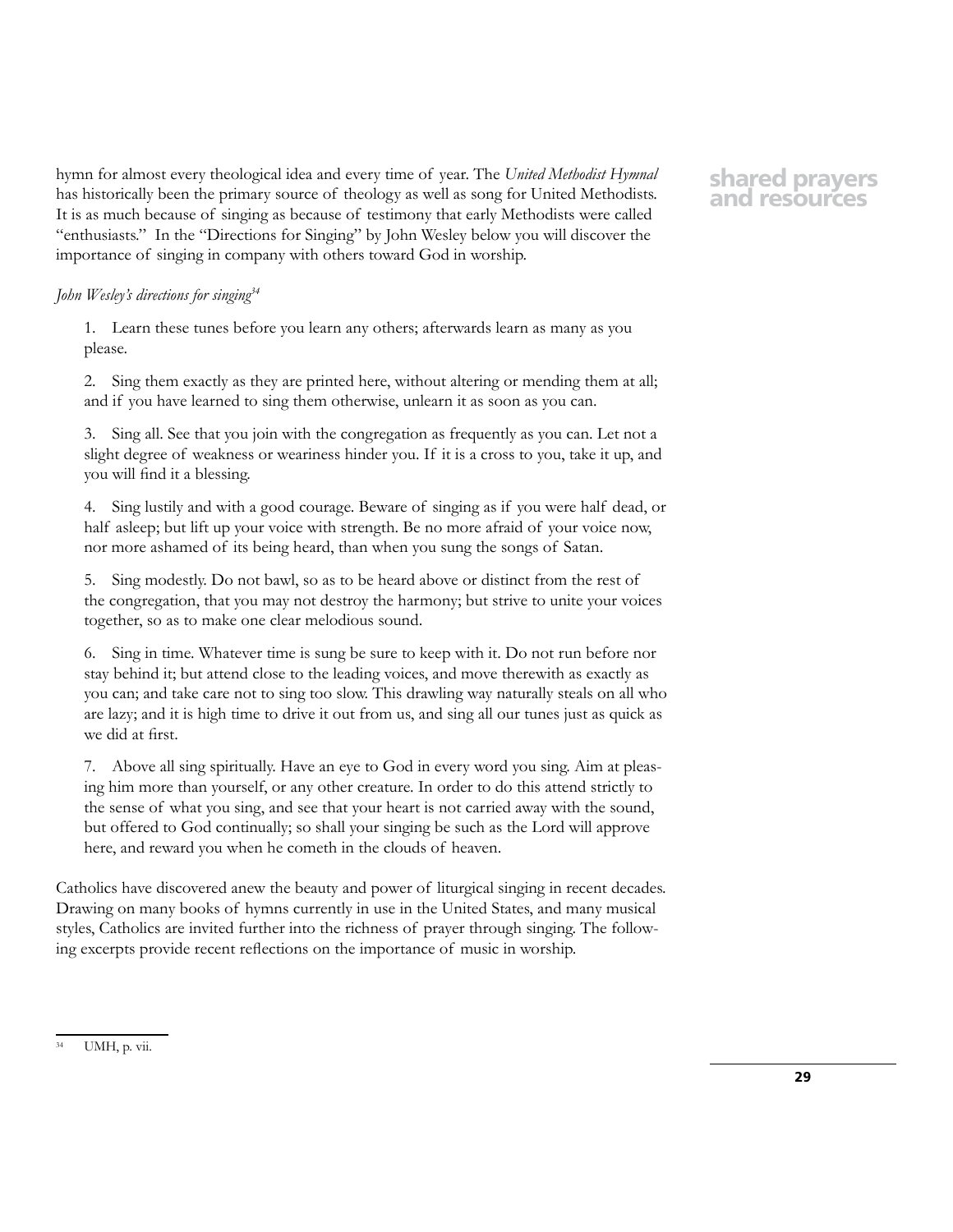### *Excerpt from Sing to the Lord: Music in Divine Worship*

"A cry from deep within our being, music is a way for God to lead us to the realm of higher things. As St. Augustine says, 'Singing is for the one who loves.' Music is therefore a sign of God's love for us and of our love for him. In this sense, it is very personal. But unless music sounds, it is not music, and whenever it sounds, it is accessible to others. By its very nature song has both an individual and a communal dimension. Thus, it is no wonder that singing together in church expresses so well the sacramental presence of God to his people."35

### *Excerpt from Stewards of the Tradition: Fifty Years after* Sacrosanctum Concilium

"Liturgical song has a preeminent place in the *ars celebrandi* (art of proper celebration), for not only is it a means of active participation, but it is another source of beauty that can lift hearts and inspire worship. We commend those who have dedicated themselves as composers and pastoral musicians who enrich our worship and enable our songs of praise. The development of a repertory of vernacular music for the Liturgy over the past fifty years is a gift for which we are grateful and which we continue to promote. We also seek to improve the quality of our celebrations in light of the 2007 USCCB guidelines *Sing to the Lord: Music in Divine Worship*. To rely only on the music of a single genre or style for the celebration of the Liturgy is to diminish the breadth and depth of our liturgical heritage and to risk the exclusion of the legitimate contributions of particular cultures and composers. We wish to underscore the importance of the words set to music for the Liturgy, and that they must accurately reflect the theology of the Liturgy or be drawn from the liturgical texts themselves."36

<sup>35</sup> *Sing to the Lord: Music in Divine Worship* (Washington, DC: United States Conference of Catholic Bishops, 2008), §2.

<sup>36</sup> Committee on Divine Worship, *Stewards of the Tradition: Fifty Years after* Sacrosanctum Concilium (Washington, DC: United States Conference of Catholic Bishops, 2013), p. 4.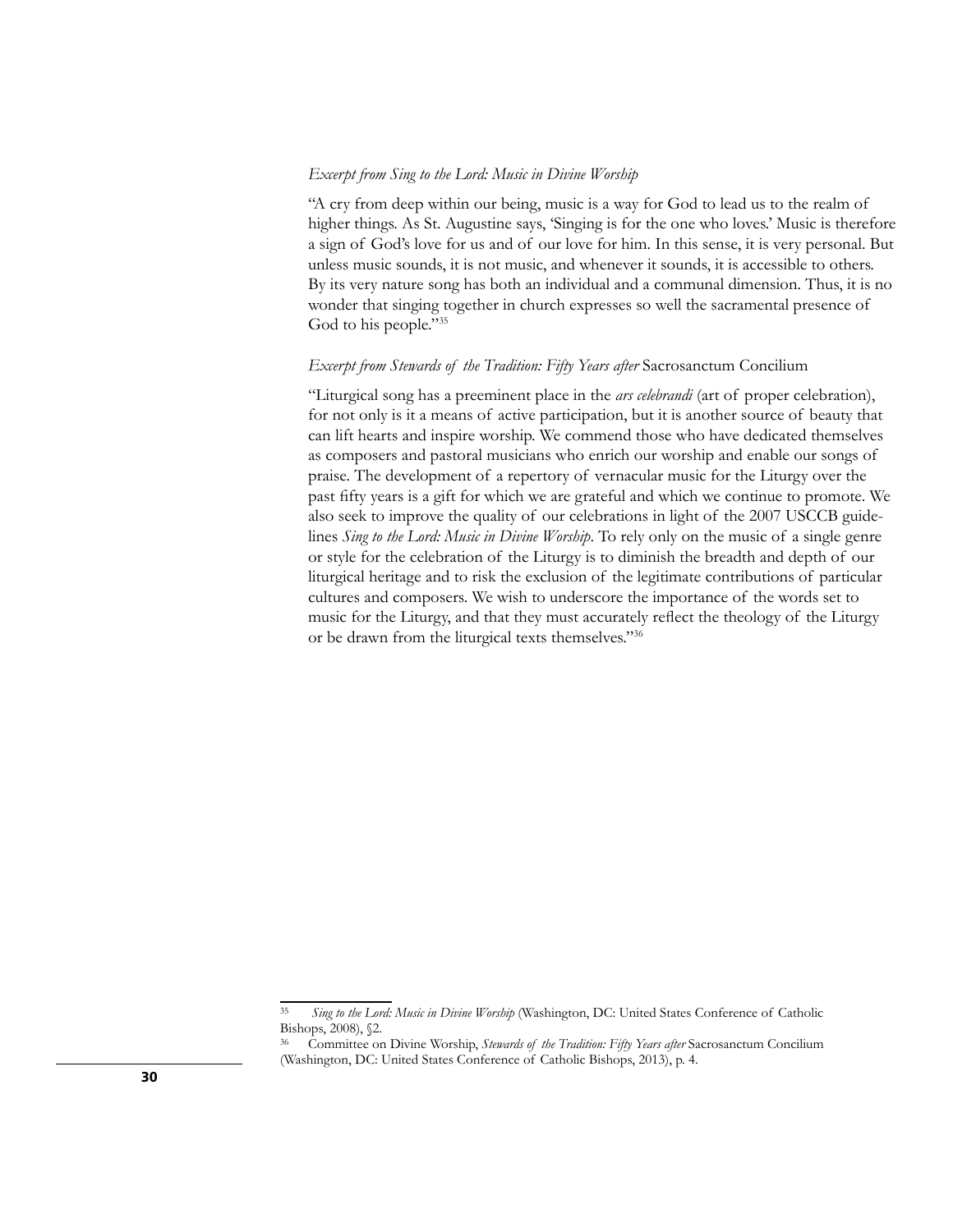# **S H A R E D LITURGIES**



*Today, we pray for your universal church. We pray for our shared mission to your world. We pray for open eyes and open hearts for those who need to hear your message of grace. We pray for kindness among our faith communions, even when we disagree with each other's theology or opinions. We pray for wisdom and insight to maintain unity...*

*—Ecumenical Officer and Staff, Council of Bishops, The United Methodist Church*

# **Introduction and pastoral considerations**

It is increasingly common for religious communities to gather ecumenically for shared prayer—at Thanksgiving, for significant days or seasons of the Christian calendar, or in response to local or national events. For Catholics and United Methodists, such occasions can flow naturally from ongoing efforts to share faith and life in interchurch families, among congregations, and in particular types of ecumenical groups who gather out of need, such as persons with limited abilities or ministries of mercy to the poor, sick, or imprisoned.

# *Templates for ecumenical shared prayer services for significant occasions and themes*

Ideally, in planning and celebrating such communal **ecumenical prayer services**, ministers and members of both traditions work together. To assist in and encourage such efforts, this Shared Liturgies section offers basic templates that can be developed and utilized by United Methodists and Catholics together, focusing on the following occasions and themes:

- $\approx$  Template 1: In times of crisis
- Template 2: For those in need and "the least of these": the poor, the persecuted, refugees, etc. (Mt 25:40)
- Template 3: For unity among Christians
- Template 4: For peace

These themes are included as they are particularly evocative and crucial for prayer in ecumenical contexts. When a crisis strikes, often suddenly, it becomes vital to offer worship that speaks to the pain and disruption that people experience, and to make this opportunity available as soon as possible (Template 1). Shared Christian prayer and communal worship are perennially important to call to mind our responsibilities to the poor and marginalized, to seek unity as the Body of Christ, and to ask God's help in living as peacemakers (Templates 2, 3 and 4). Templates 2 and 4 would also be very appropriate for groups discussing "Together We Act: A Commentary on the Law of Love," (*Catholics and United Methodists Together:*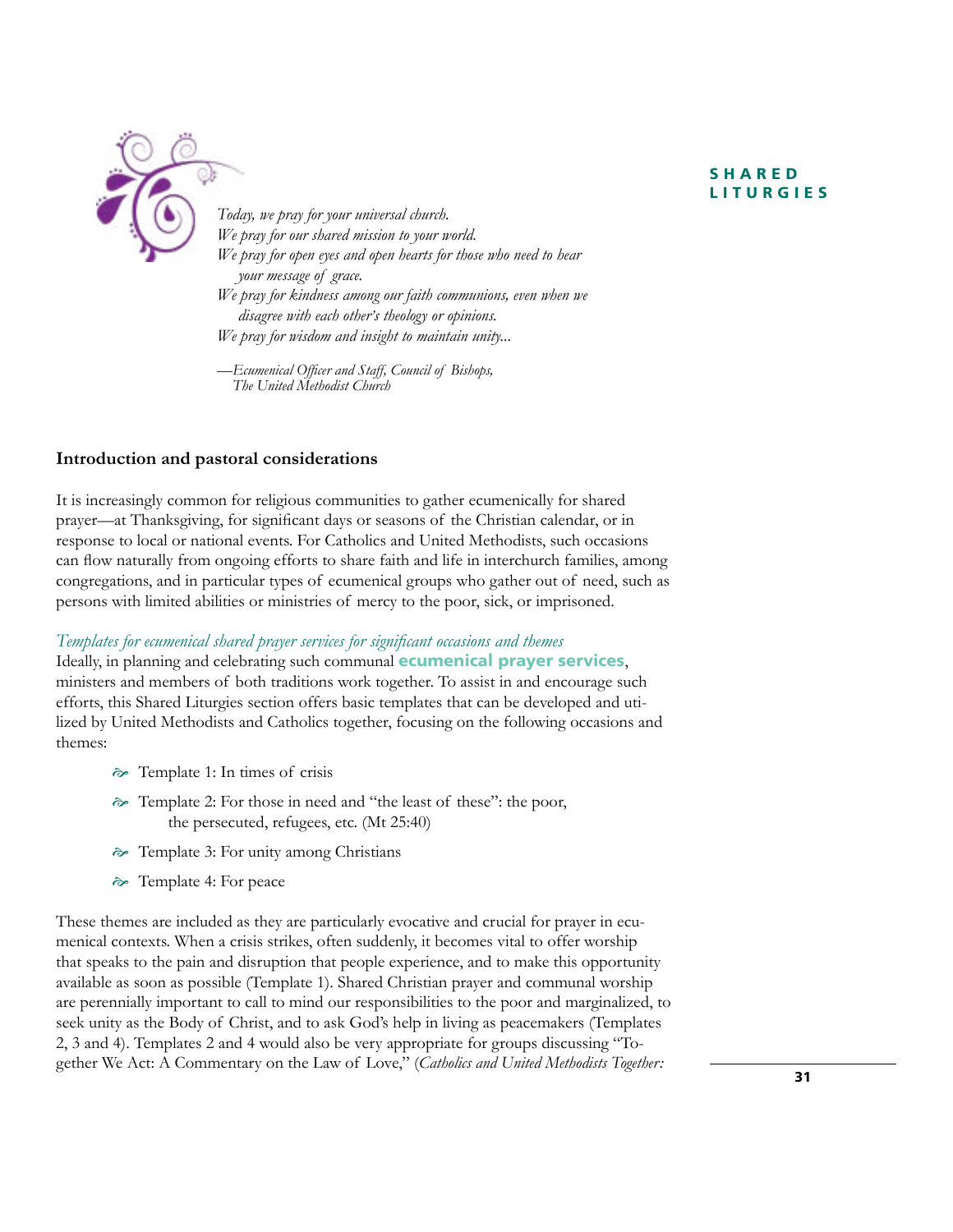*We Believe, We Pray, We Act*, §§106-131, and Template 3 might be appropriate for groups discussing "Our Common Baptism" from the same document, §§3-26.

When developing the template into a full worship service, elements such as the following are especially important to consider for inclusion:

- A greeting which acknowledges all who are present with a welcome and invitation to prayer
- Hymns and songs that are well known to both traditions or are easily learned
- Call to prayer
- Scripture readings
- Confession followed by words of pardon
- Intercessory petitions
- Lord's Prayer
- Some combination of singing, silence, and meditation
- Some symbolic ritual action such as candle lighting or writing commitment statements
- Sending forth with the passing or exchange of peace

For each of the templates, worship directions and recommendations are included in red, and the spoken readings and prayers are in black.

All scripture readings are from the New Revised Standard Version translation (NRSV). All references to hymns from *The United Methodist Hymnal* are indicated as UMH, with the hymn number following. While each template includes suggested scripture readings and hymns or musical settings, it is important for planners to use their own best judgment as to the most appropriate choices for their congregations.

A supplemental form of confession and words of pardon, adaptable to any of these templates, is included at the end of this section.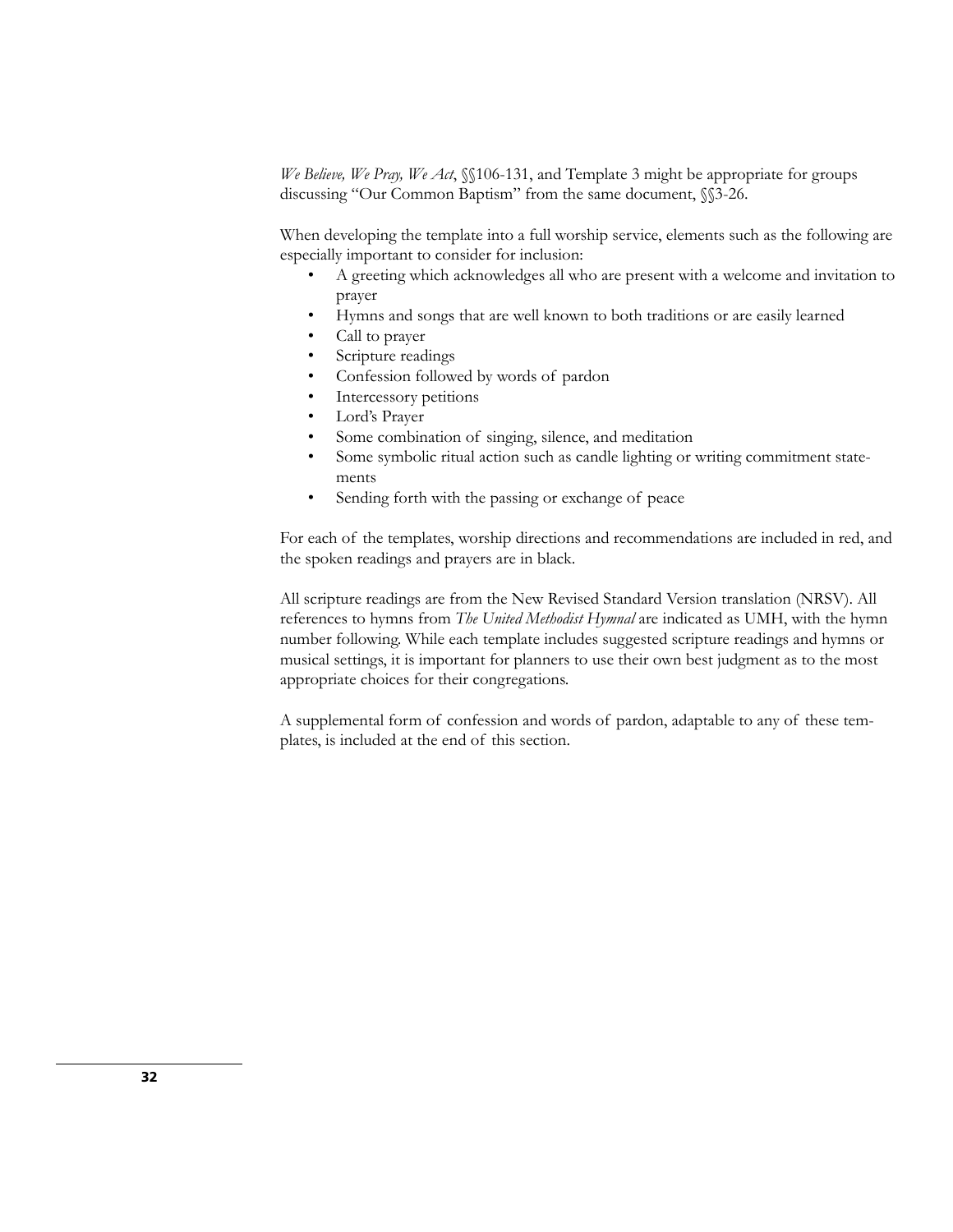# Ecumenical Prayer Service Template 1 **In times of crisis**

*Gathering: Set the context for the gathering and invite everyone into the prayer space. Consider opening this prayer service with various voices from the assembly reading passages of scripture that give witness to emotions at moments of crisis: pain, lament, suffering, alienation, fear in danger, great loss, separation, and division. For example,* "Out of the depths I cry out to you, O Lord, Hear my voice." *Or,* "Let my prayer arise before you like incense." *Or,* "Lord, make haste to help me."

*Another example of the gathering might include a single cantor singing with oboe accompaniment a musical setting of Psalm 31,* "Father, into your hands I commend my spirit." *Use the resources at hand, and remember that simple approaches can be powerful.* 

### *Leader:*

Let us pray. *(long pause)*

God, Giver of all gifts, we praise you, the source of all we have and are. Teach us to acknowledge always the many good things your infinite love has given us. Help us to love you with all our heart and all our strength.

In times of trouble may we always turn to you and not away from you. Remind us of your Son's victory over the sea, and every evil and illness or disorder. Give us the comfort of trusting in his power to heal our suffering and difficulty, no matter how fearsome.

We ask this through our Lord Jesus Christ, your Son, who lives and reigns with you and the Holy Spirit, one God, for ever and ever.

*All:* **Amen.**

## **First Reading**

*Reading(s) may be chosen that affirm God's presence in crisis and suffering and draw people together to pray. One example of a possible reading follows:*

A reading from the letter of Saint Paul to the Colossians. (Col 1:24-28)

I am now rejoicing in my sufferings for your sake, and in my flesh I am completing what is lacking in Christ's afflictions for the sake of his body, that is, the church. I became its servant according to God's commission that was given to me for you, to make the word of God fully known, the mystery that has been hidden throughout the ages and generations but has now been revealed to his saints. To them God chose to make known how great among the Gentiles are the riches of the glory of this mystery, which is Christ in you, the hope of glory. It is he whom we proclaim, warning everyone and teaching everyone in all wisdom, so that we may present everyone mature in Christ.

The word of the Lord. *All:* **Thanks be to God.**

# **shared prayers and resources**

**g a t h e r i n g a n d introduction**

**p r o c l a m a t i o n o f the Word of God**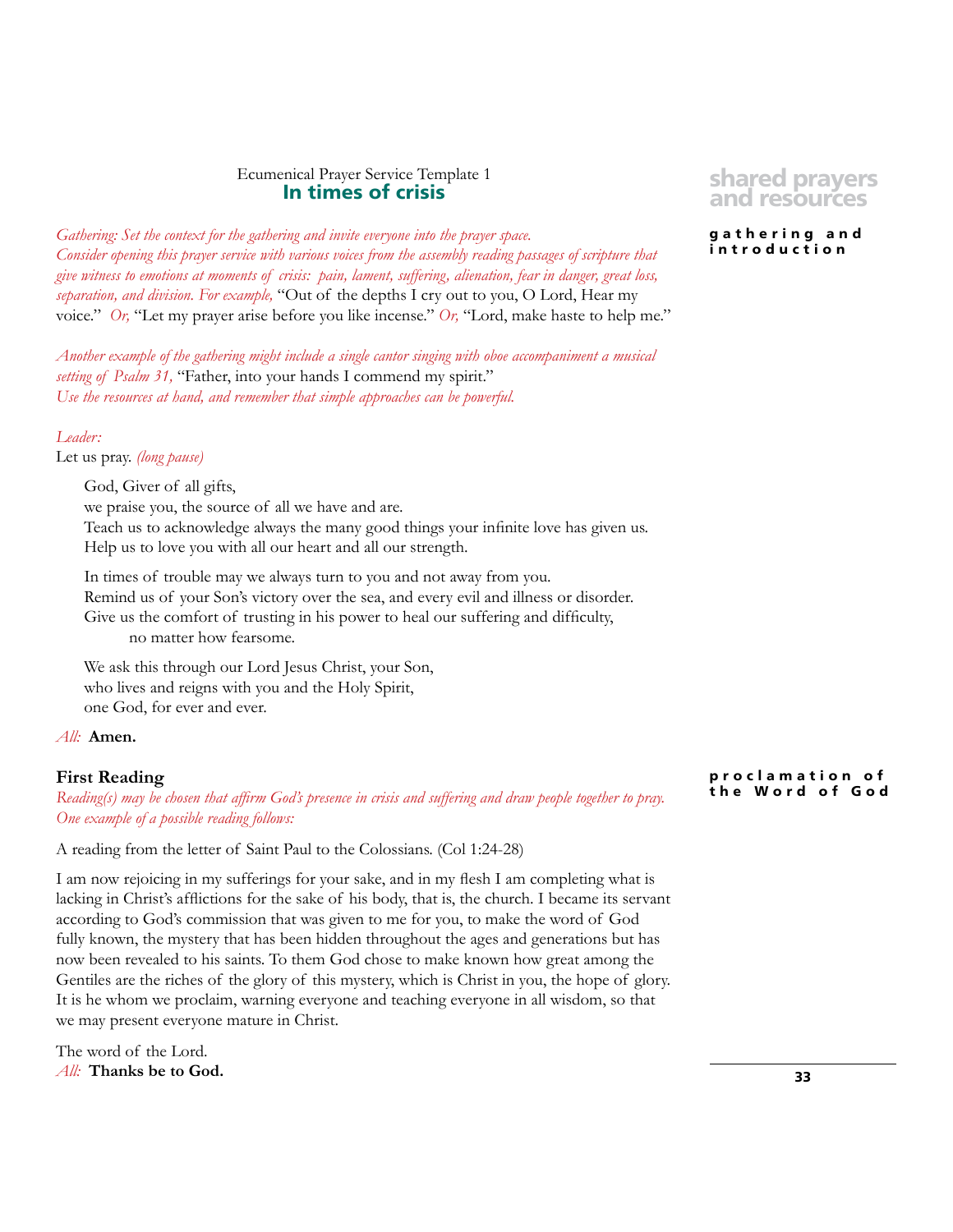### **Psalm Response: Ps 91:1-2, 10-12, 14-16**

*This psalm may be used, or any psalm with a familiar and appropriate musical setting chosen by the planners:*

### *Response:* **Be with me Lord, when I am in trouble. Be with me Lord, I pray.**

You who live in the shelter of the Most High, who abide in the shadow of the Almighty, will say to the Lord, "My refuge and my fortress; my God, in whom I trust."

### **Response**

No evil shall befall you, no scourge come near your tent. For he will command his angels concerning you to guard you in all your ways.

### **Response**

Those who love me, I will deliver; I will protect those who know my name. When they call to me, I will answer them; I will be with them in trouble, I will rescue them and honor them.

### **Response**

With long life I will satisfy them, and show them my salvation.

# **Response**

# **Hymn or Song before the Gospel**

### **Gospel**

*Choose a text of consolation and/or hope. The following or any text from the Gospels may be chosen:* 

A reading from the holy Gospel according to Matthew. (Mt 11:25-30)

On one occasion Jesus said: "Father, Lord of heaven and earth, to you I offer praise; for what you have hidden from the learned and the clever you have revealed to the merest children. Father, it is true. You have graciously willed it so. Everything has been given over to me by Father. No one knows the Son but the Father, and no one knows the Father but the Son—and anyone to whom the Son wishes to reveal him.

"Come to me, all you who are weary and find life burdensome, and I will refresh you. Take my yoke upon your shoulders and learn from me, for I am gentle and humble of heart. Your souls will find rest, for my yoke is easy and my burden, light."

*Reader:* The Gospel of the Lord. *All:* **Praise to you Lord, Jesus Christ.**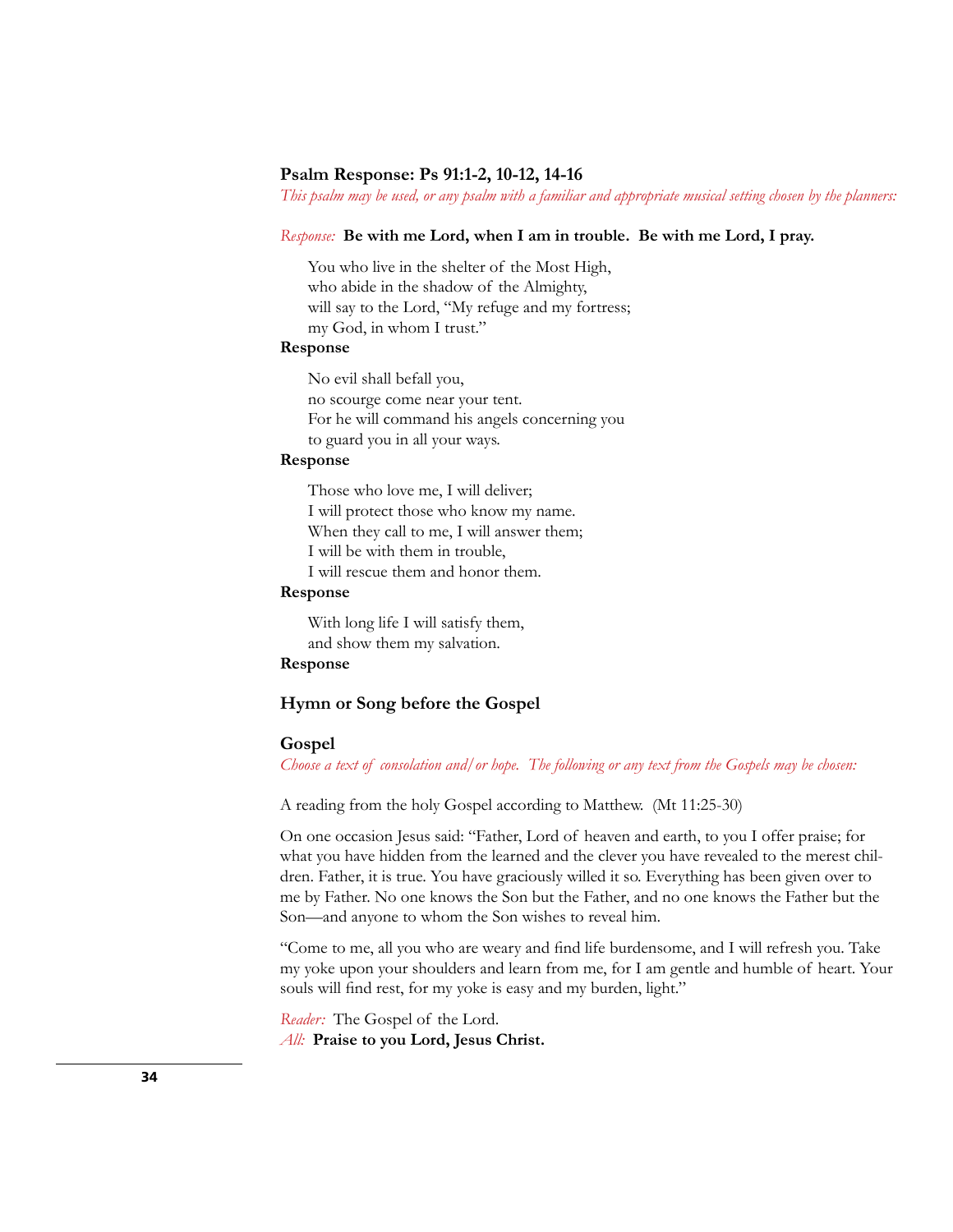*A homily or other words may be said. Alternatively, congregants may be invited to light candles or write prayers or commitments.* 

*A hymn or musical meditation might follow. Possible music selections are: "Restless is the Heart," Bernadette Farrell, OSB (Oregon Catholic Press), or "It Is Well with My Soul," Horatio Spafford. Music: Philip Bliss (UMH 377).*

# **Confession**

*Prayers may be offered for any involvement we may have in contributing to the crisis, with opening phrases such as:*

Lord, we repent for…

*Leader:* We pray. *All:* **Lord, have mercy on your people.**

We have ignored… *Leader:* We pray. *All:* **Lord, have mercy on your people.**

We have allowed... *Leader:* We pray. *All:* **Lord, have mercy on your people.**

We have tuned out the cries of the suffering... *Leader:* We pray. *All:* **Lord, have mercy on your people.**

*Words of Pardon Leader:* May Almighty God have mercy on us, forgive us our sins, and bring us to everlasting life. *All:* **Amen.**

# **Universal Prayers**

*Participants may be invited to offer spontaneous prayers for comfort, for deeper trust in God and our growth as healers in Christ, for real change. A prolonged silence is appropriate between prayers both for ourselves and for others, as needs are called to mind in appropriate detail. At the end of each prayer. Leader:* We pray. *All:* **Lord, hear our prayer.**

# **The Lord's Prayer**

# **Ritual Action**

*As noted above, appropriate ritual actions might occur instead of a homily. Other examples might include the placing of flowers, stones, prayer flags or banners, speaking words of commitment, etc.*

**Optional Offering**  *For a particular group or agency who serves those for whom we are praying.*

# **Closing Prayer and Sending Forth**

**shared prayers and resources**

**musical meditation**

#### **confession**

**u n i v e r s a l prayers**

**concluding rites**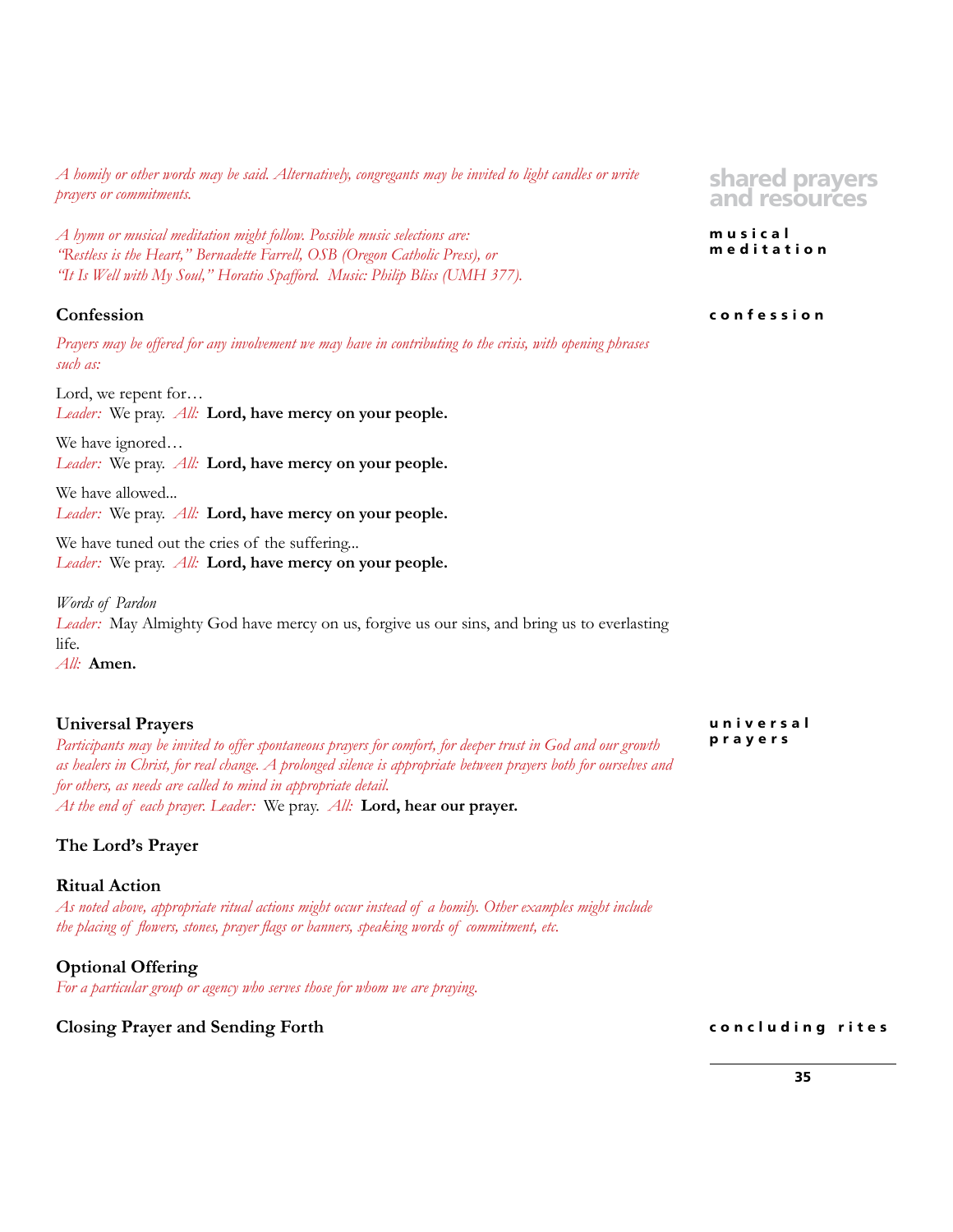# Ecumenical Prayer Service Template 2 **For those in need**

*When planning the service, consider in advance: will the congregation include or be mostly composed of people who have the needs for which the assembly will pray? This will shape the prayer.*

#### **Gathering**

*Set the context for why people are gathered and invite them into the space. Consider carefully how the space is arranged—seats, lighting, images. Words, quotes, or symbols that focus the attention of the assembly on worship may be used. For instance, is the focus primarily on God's presence in the midst of need, lifting prayers for help, or seeking courage to witness the love of Christ in the context or circumstance of persecution, oppression, prejudice, hate?*

#### **Opening Prayer**

*Some of the prayers that may be used, among many, are the following:*

*For those who suffer from need: Leader:* Let us pray. *(long pause)*

All powerful Father,

God of goodness,

you provide for all your creation.

Deliver us from every evil and bring relief to those who suffer from need

(or hunger, persecution, oppression, prejudice, or hate).

Give us an effective love for our brothers and sisters to motivate us to bring about change

that they may serve you with carefree hearts.

We ask this through our Lord, Jesus Christ, your Son, who lives and reigns with you and the Holy Spirit, one God, for ever and ever.

# *All:* **Amen.**

# *Or, for refugees and exiles: Leader:* Let us pray. *(long pause)*

#### Lord,

no one is a stranger to you and no one is ever far from your loving care. In your kindness, watch over refugees and exiles, those separated from their loved ones, young people who are lost, and those who have left or run away from home. Give them welcome in the place where they long to be and help us always to show your kindness to strangers and to those in need.

**g a t h e r i n g a n d introduction**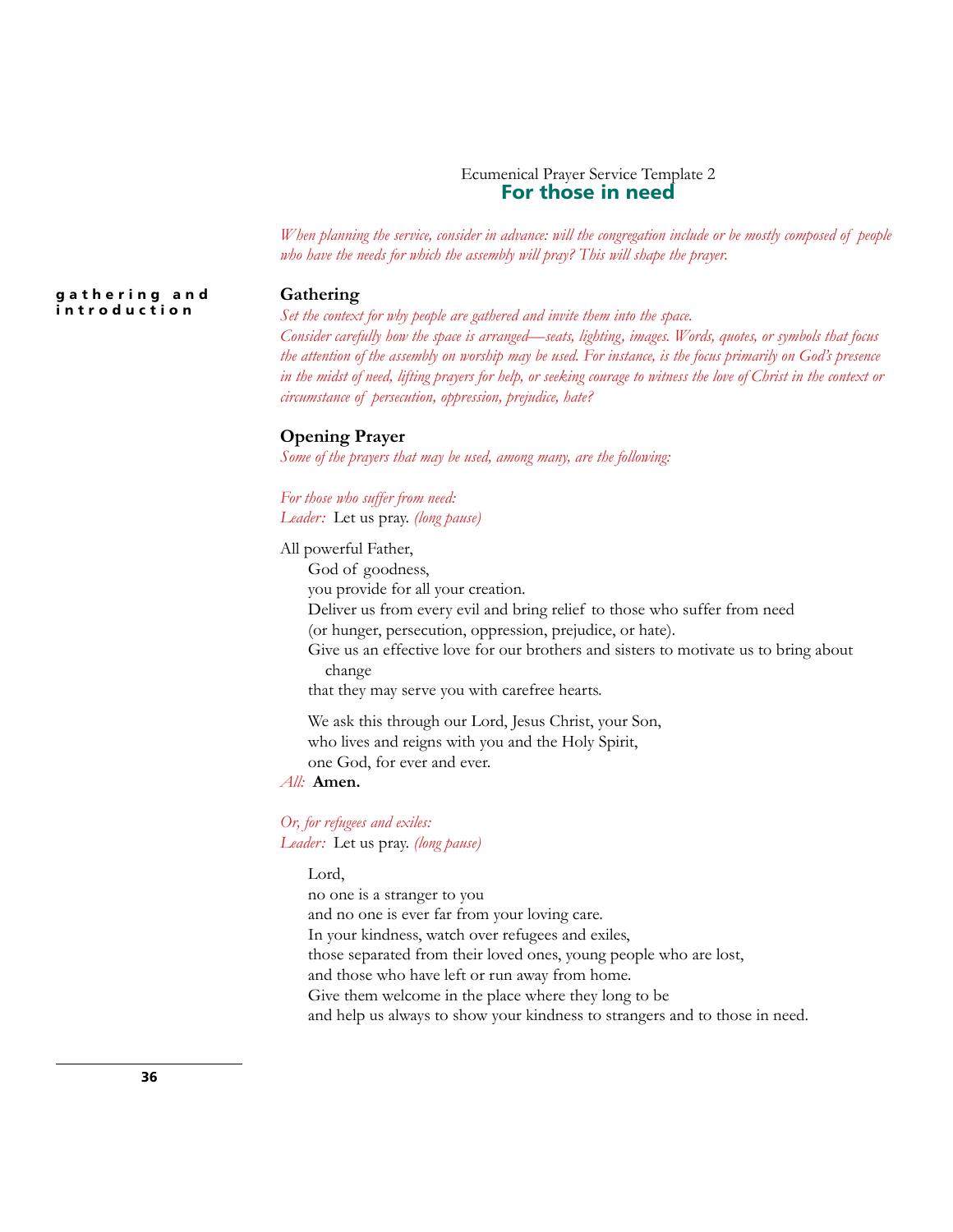We ask this through our Lord, Jesus Christ, your Son, who lives and reigns with you and the Holy Spirit, one God, for ever and ever.

# *All:* **Amen.**

*Or, for those unjustly deprived of liberty: Leader:* Let us pray. *(long pause)*

# Father,

your Son came among us as a servant to free the human race from the bondage of sin. Rescue those unjustly deprived of liberty and restore them to the freedom you wish for all your children.

We ask this through our Lord, Jesus Christ, your Son, who lives and reigns with you and the Holy Spirit, one God, for ever and ever.

# *All:* **Amen.**

# *Or, for prisoners:*

*Leader:* Let us pray. *(long pause)*

Father of mercy, the secrets of all hearts are known to you alone. You know who is just and you forgive all who turn back to you. Help those who are unjustly condemned to find justice. Hear our prayers for those in prison. Give them patience and hope in their sufferings, touch their hearts And renew their awareness of your love.

We ask this through our Lord, Jesus Christ, your Son, who lives and reigns with you and the Holy Spirit, one God, for ever and ever.

# *All:* **Amen.**

# *Or, for our oppressors:*

*Leader:* Let us pray. *(long pause)*

#### Father,

according to your law of love we wish to love sincerely all who oppress us. Turn the hearts of oppressors, O Lord, to see the damage of their actions and change their ways. Help us to follow the commandments of your new covenant, never to return evil for the evil done to us, but to use our concern to bring about reform in our world.

# **shared prayers and resources**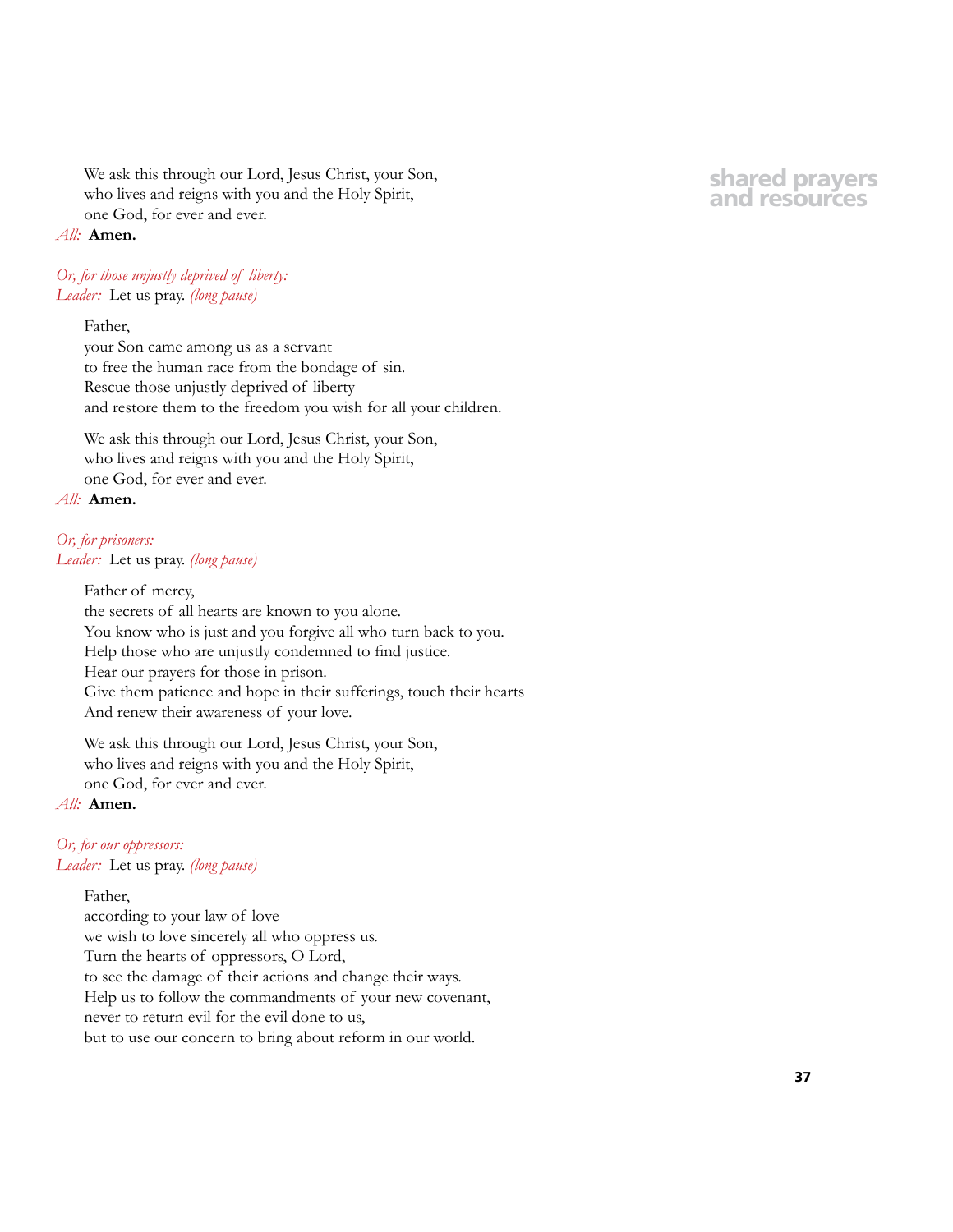We ask this through our Lord, Jesus Christ, your Son, who lives and reigns with you and the Holy Spirit, one God, for ever and ever. *All:* **Amen.**

**First Reading p r o c l a m a t i o n o f the Word of God**

*The following or any scripture reading appropriate to the context may be chosen by the planners:*

A reading from the book of the prophet Jeremiah. (Jer 29:11-14)

For surely I know the plans I have for you, says the LORD, plans for your welfare and not for harm, to give you a future with hope. Then when you call upon me and come and pray to me, I will hear you. When you search for me, you will find me; if you seek me with all your heart, I will let you find me, says the LORD, and I will restore your fortunes and gather you from all the nations and all the places where I have driven you, says the LORD, and I will bring you back to the place from which I sent you into exile.

The Word of the Lord. *All:* **Thanks be to God.**

#### **Psalm Response: Ps 130:1-2, 3-4, 6-7a, 7b-8**

*This psalm may be used, or any psalm with a familiar and appropriate musical setting chosen by the planners:*

#### *Response:* **Out of the depths I cry to you, O Lord.**

Out of the depths I cry to you, O Lord. Lord, hear my voice! Let your ears be attentive to the voice of my supplications!

# **Response**

If you, O Lord, should mark iniquities, Lord, who could stand? But there is forgiveness with you, so that you may be revered.

#### **Response**

My soul waits for the Lord more than those who watch for the morning, more than those who watch for the morning. O Israel, hope in the Lord!

#### **Response**

For with the Lord there is steadfast love, and with him is great power to redeem. It is he who will redeem Israel from all its iniquities.

# **Response**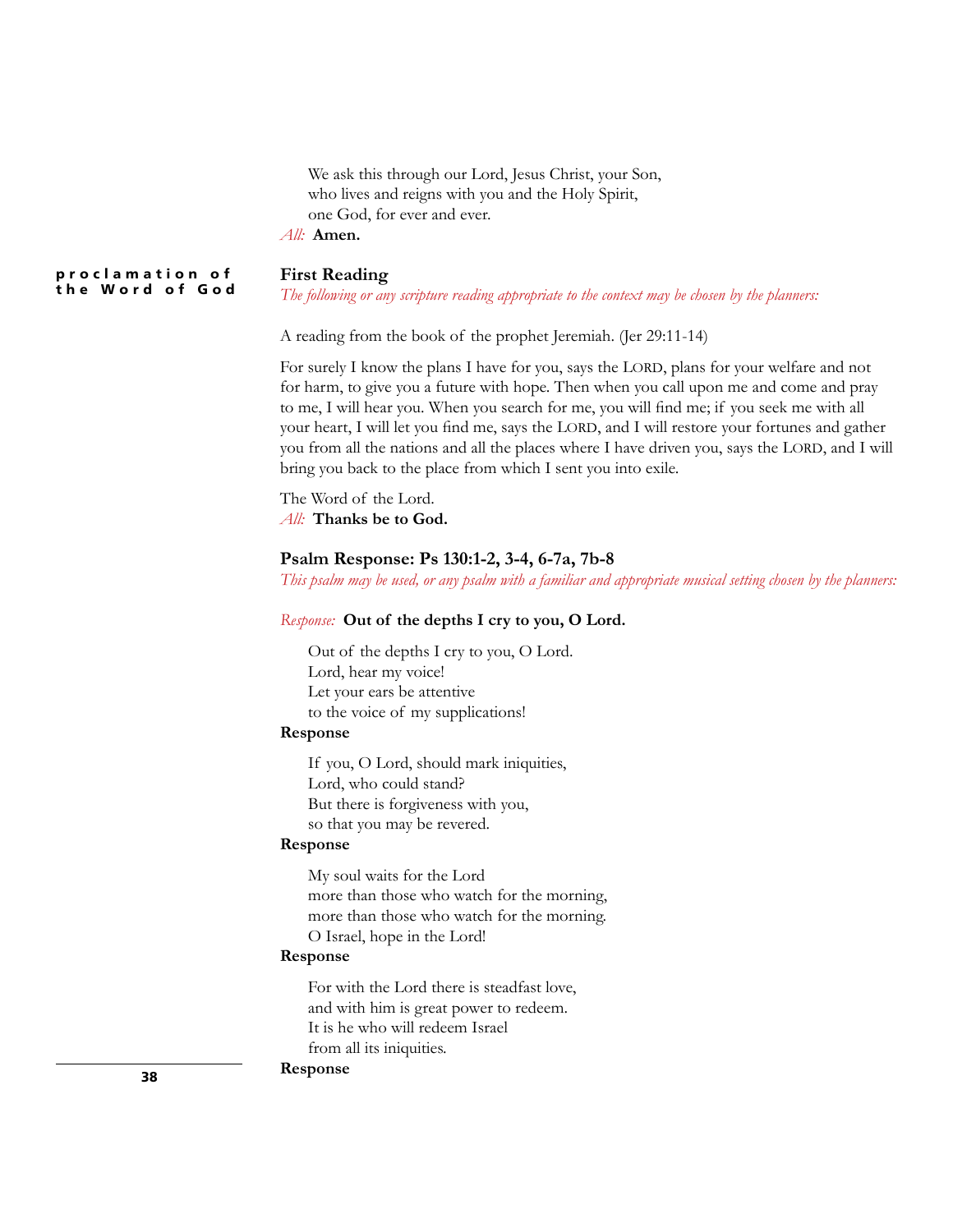# **Hymn or Song before the Gospel**

# **Gospel**

*Choose a text of consolation and/or hope. The following or any text from the Gospel may be chosen:* 

A reading from the holy Gospel according to John. (Jn 16:20-24)

Very truly, I tell you, you will weep and mourn, but the world will rejoice; you will have pain, but your pain will turn into joy. When a woman is in labor, she has pain, because her hour has come. But when her child is born, she no longer remembers the anguish because of the joy of having brought a human being into the world. So you have pain now; but I will see you again, and your hearts will rejoice, and no one will take your joy from you. On that day you will ask nothing of me. Very truly, I tell you, if you ask anything of the Father in my name, he will give it to you. Until now you have not asked for anything in my name. Ask and you will receive, so that your joy may be complete.

The Gospel of the Lord. *All:* **Praise to you Lord, Jesus Christ.**

*A homily or other words may be said. Alternatively, congregants may be invited to light candles or write prayers or commitments.* 

*If naming is appropriate, a litany of those for whom we pray could be included. For example, in a shared service to pray for persecuted Christians one might name countries around the world, pause, and respond in unison with a response,* "The Lord is just and merciful."

*A hymn or musical meditation might follow, chosen for its familiarity with the local community and appropriateness in context. Possible music selections are: "What Does the Lord Require," Albert Bayly. Tune:* SHARPTHORNE*, 12.12.12, Erik Routley (UMH 441), or "What does the Lord require of you?", Jim Strathdee (The Faith We Sing 2174).* **musical meditation**

#### **Confession**

*For any involvement we may have had in others' suffering and need, for what we have done, and what we have failed to do:*

Lord, we repent for… *Leader:* We pray. *All:* **Lord, have mercy on your people.**

We have ignored… *Leader:* We pray. *All:* **Lord, have mercy on your people.**

We have allowed... *Leader:* We pray. *All:* **Lord, have mercy on your people.**

We have tuned out the cries of the suffering...

*Leader:* We pray. *All:* **Lord, have mercy on your people.**

# **shared prayers and resources**

**confession**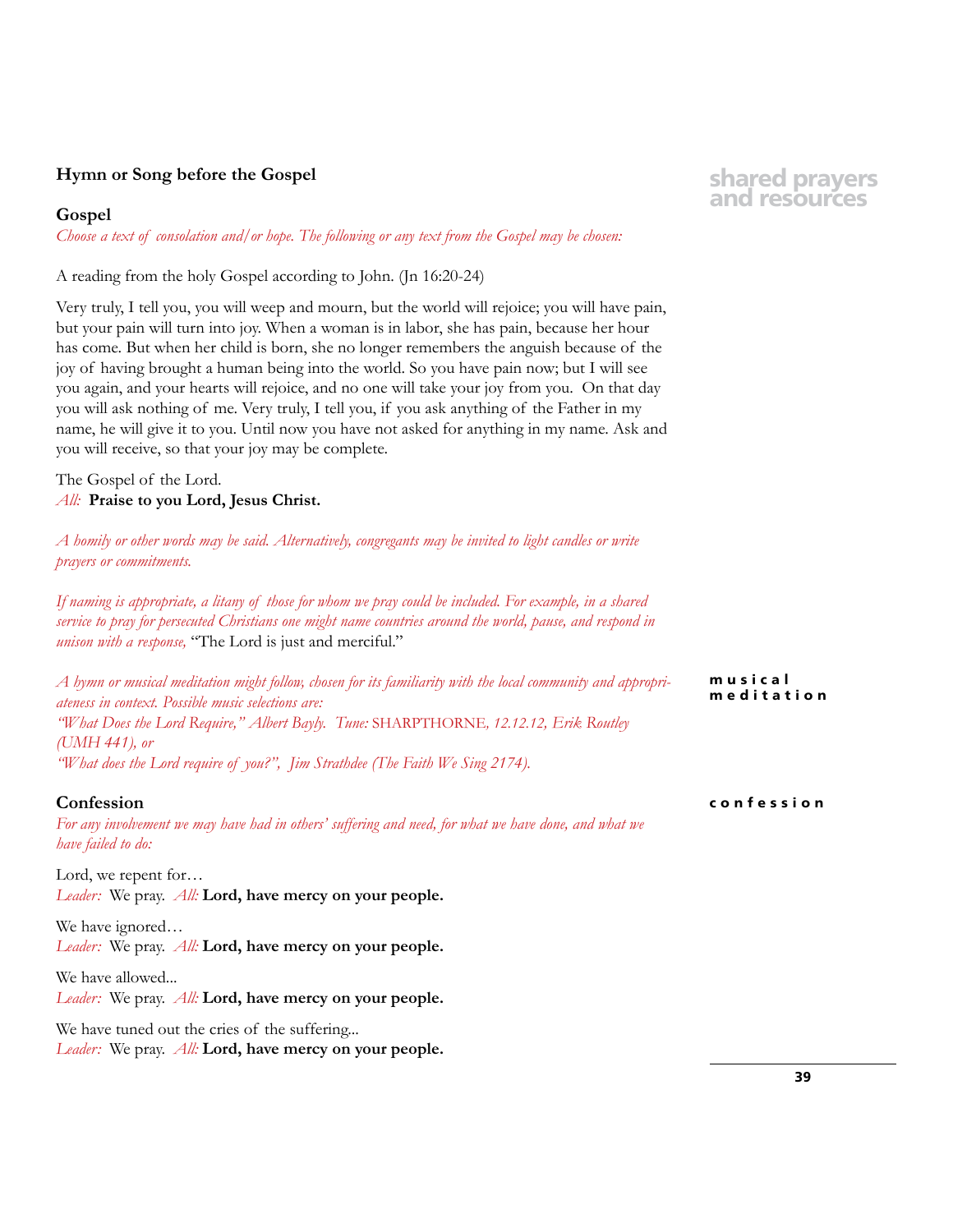|                      | Words of Pardon<br>Leader: May Almighty God have mercy on us, forgive us our sins, and bring us to<br>everlasting life.<br>All: Amen.                                                                                                                                                                                                                                                                                            |
|----------------------|----------------------------------------------------------------------------------------------------------------------------------------------------------------------------------------------------------------------------------------------------------------------------------------------------------------------------------------------------------------------------------------------------------------------------------|
| universal<br>prayers | <b>Universal Prayers</b><br>Participants may be invited to offer spontaneous prayers for comfort, for deeper trust in God and our growth<br>as healers in Christ, for real change. A prolonged silence is appropriate between prayers both for ourselves and<br>for others as needs are called to mind in appropriate detail.<br>At the end of each prayer:<br><i>Leader:</i> We pray. <i>All:</i> <b>Lord, hear our prayer.</b> |
|                      | The Lord's Prayer                                                                                                                                                                                                                                                                                                                                                                                                                |
|                      | <b>Ritual Action</b><br>As noted above, such actions might occur instead of a homily. Other examples might include the placing of<br>flowers, stones, prayer flags, or banners; speaking words of commitment; etc.                                                                                                                                                                                                               |
|                      | <b>Optional Offering</b><br>For a particular group or agency who serves those for whom we are praying.                                                                                                                                                                                                                                                                                                                           |
| concluding rites     | <b>Closing Prayer and Sending Forth</b>                                                                                                                                                                                                                                                                                                                                                                                          |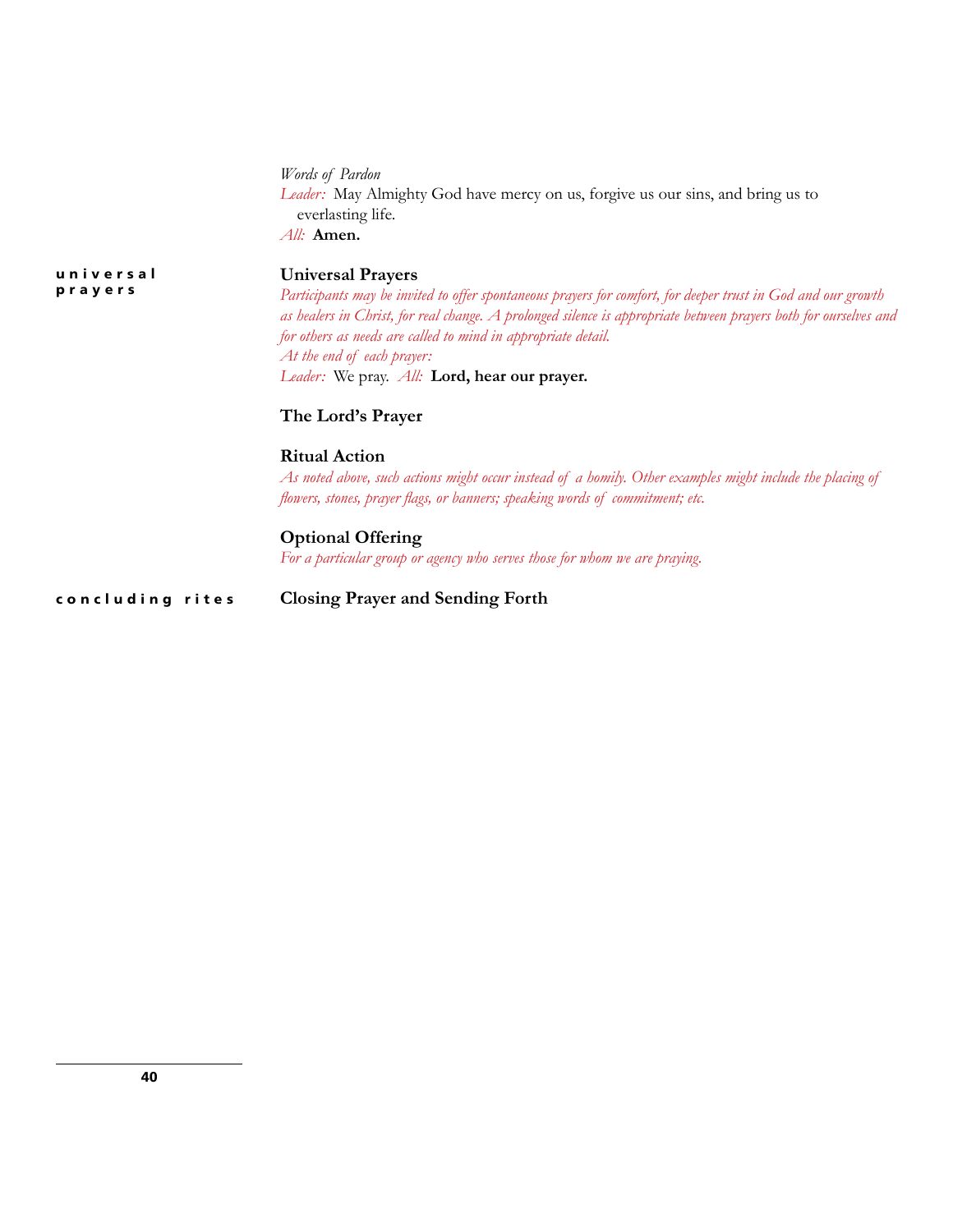# Ecumenical Prayer Service Template 3 **For unity among Christians**

*(with optional renewal of Baptism)*

**shared prayers and resources**

#### **g a t h e r i n g a n d introduction**

*Gathering: Set the context for why people are gathered and invite them into the prayer space. Consider opening this prayer service with various voices in the assembly using words of scripture, or more formally, plan for leaders from the spectrum of Christianity to stand or come forward and read aloud favorite quotes from Christian leaders or dialogue documents; for example, Jn 17:20-21. (The fourth template included here, for peace, does this in more detail.)* 

# *Leader:*

Let us pray. *(long pause)*

Lord, lover of your human family, fill us with the love your Spirit gives. Help us to live in a manner worthy of our baptismal call. Make us witnesses of your truth to all people and help us work to bring all believers together in the unity of faith and the fellowship of peace.

Help us to resolve all differences, heal all divisions. May the people you call to your kingdom be one in faith and love.

We ask this through our Lord Jesus Christ, your Son, who lives and reigns with you and the Holy Spirit, one God, for ever and ever.

*All:* Amen.

# **First Reading**

*Reading(s) may be chosen that call us to unity and draw people together to pray. One example of a possible reading follows:*

A reading from the letter of Saint Paul to the Romans. (Rom 12:9-16)

Let love be genuine; hate what is evil, hold fast to what is good; love one another with mutual affection; outdo one another in showing honor. Do not lag in zeal, be ardent in spirit, serve the Lord. Rejoice in hope, be patient in suffering, persevere in prayer. Contribute to the needs of the saints; extend hospitality to strangers. Bless those who persecute you; bless and do not curse them. Rejoice with those who rejoice, weep with those who weep. Live in harmony with one another; do not be haughty, but associate with the lowly; do not claim to be wiser than you are.

The Word of the Lord. *All:* **Thanks be to God.** **p r o c l a m a t i o n o f the Word of God**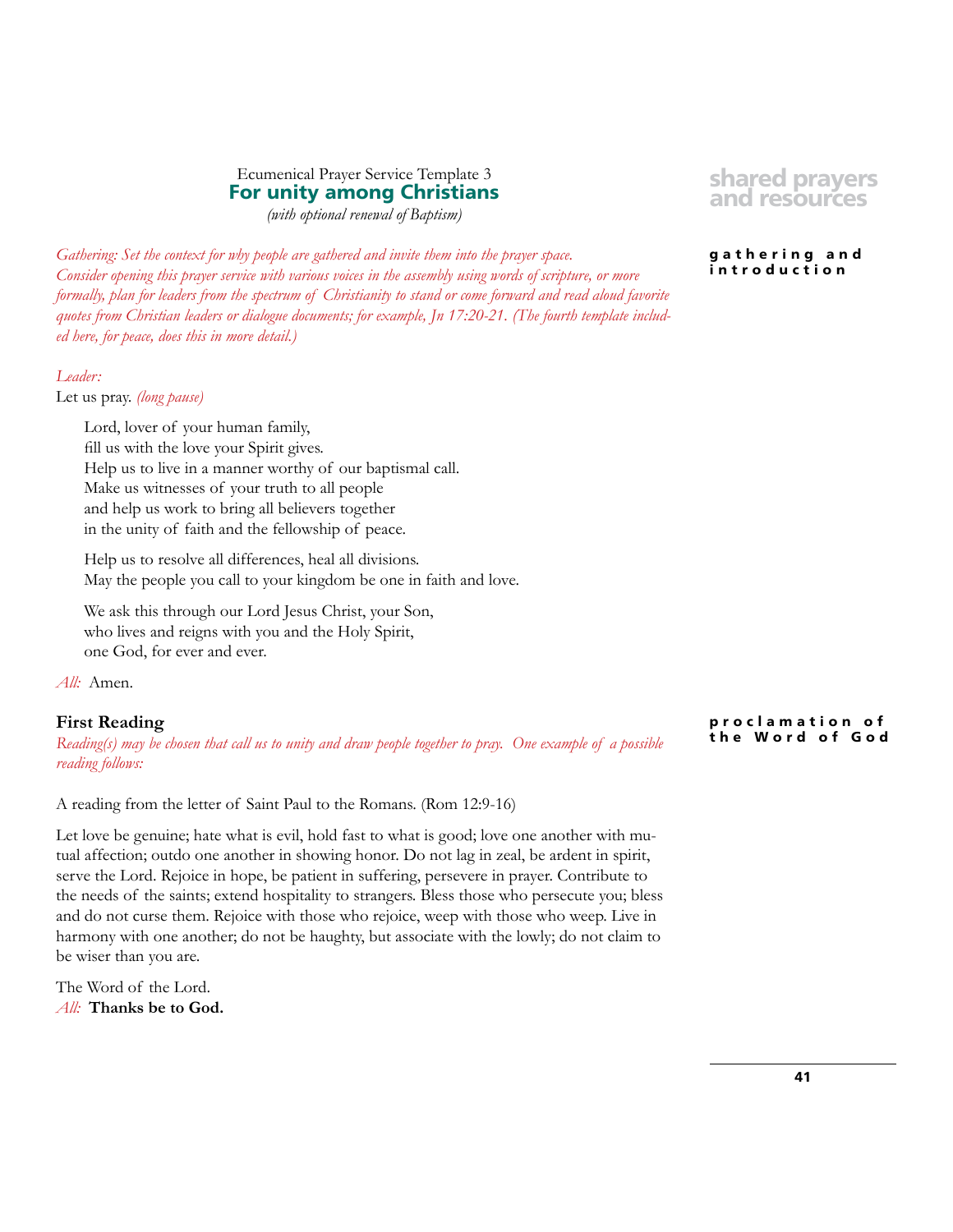#### **Psalm Response: Ps 104:1, 24, 29-30, 31, 34**

*This psalm may be used, or any psalm with a familiar and appropriate musical setting chosen by the planners:*

#### *Response:* **Lord, send out your Spirit and renew the face of the earth.**

Bless the Lord, O my soul. O Lord my God, you are very great. You are clothed with honor and majesty, O Lord, how manifold are your works! In wisdom you have made them all; the earth is full of your creatures.

#### **Response**

When you hide your face, they are dismayed; when you take away their breath, they die and return to their dust. When you send forth your spirit, they are created; and you renew the face of the ground.

#### **Response**

May the glory of the Lord endure forever; may the Lord rejoice in his works— May my meditation be pleasing to him, for I rejoice in the Lord.

# **Response**

#### **Hymn or Song before the Gospel**

#### **Gospel**

*Choose a text of unity. The following, probably the most used, or any text from the Gospel may be chosen:* 

A reading from the holy Gospel according to John. (Jn 17:13-23)

"But now I am coming to you, and I speak these things in the world so that they may have my joy made complete in themselves. I have given them your word, and the world has hated them because they do not belong to the world, just as I do not belong to the world. I am not asking you to take them out of the world, but I ask you to protect them from the evil one. They do not belong to the world, just as I do not belong to the world. Sanctify them in the truth; your word is truth. As you have sent me into the world, so I have sent them into the world. And for their sakes I sanctify myself, so that they also may be sanctified in truth.

"I ask not only on behalf of these, but also on behalf of those who will believe in me through their word, that they may all be one. As you, Father, are in me and I am in you, may they also be in us, so that the world may believe that you have sent me. The glory that you have given me I have given them, so that they may be one, as we are one, I in them and you in me, that they may become completely one, so that the world may know that you have sent me and have loved them even as you have loved me."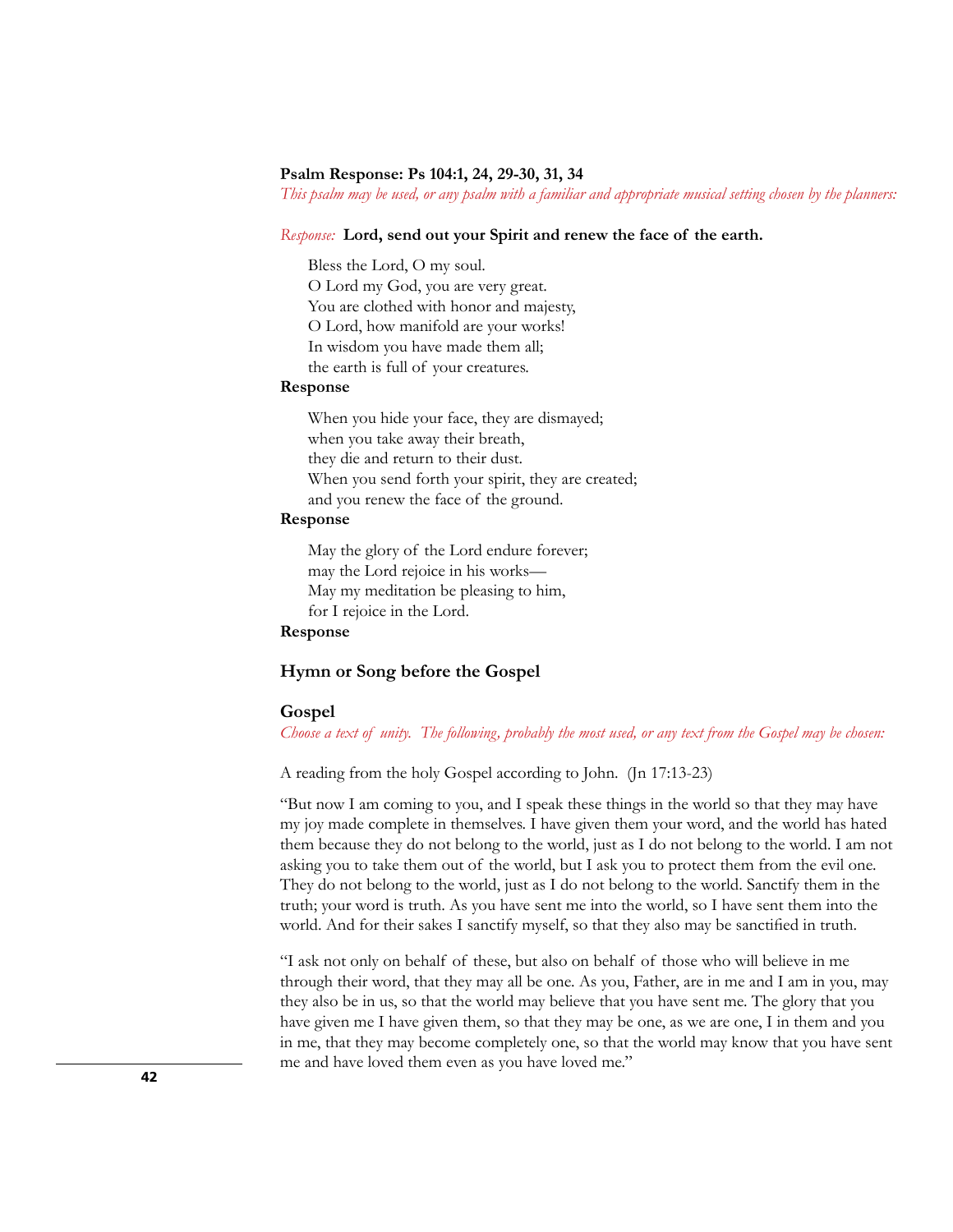*Reader:* The Gospel of the Lord. *All:* **Praise to you Lord, Jesus Christ.**

*A homily or other words may be said. Alternatively, congregants may be invited to light candles or write prayers or commitments.* 

*A hymn or musical meditation might follow. Recommended music selections are: "How Good and Pleasant, Lord, It Is," Charles Webb, DOVE OF PEACE, 8.6.8.6 (UMH 617), or "Where Charity and Love Prevail" (Ubi caritas), transl. Omer Westendorf, 8.6.8.6 (World Library Publications, Inc).*

# **Renewal of Baptismal Promises37**

*A lighting of tapers begins from a central candle at the font. Once all tapers are lit, the renewal of baptismal promises begins.*

*Leader:* Do you believe in God the Father Almighty maker of heaven and earth? *All:* **We do.**

*Leader:* Do you believe in Jesus Christ his only Son our Lord, who was conceived by the Holy Spirit, born of the Virgin Mary, suffered under Pontius Pilate, was crucified, died and was buried; he descended into hell, on the third day he rose from the dead, ascended into heaven and is seated at the right hand of the Father? *All:* **We do.**

*Leader:* Do you believe in the Holy Spirit, the holy catholic church, the communion of saints, the forgiveness of sins, the resurrection of the body, and life everlasting? *All:* **We do.**

*Leader:* This is our faith and we are proud to profess it in Christ Jesus, our Lord. *All:* **Amen.**

*Participants come forward to a font of water in two files, and as they touch the water the following songs might be sung: "God, Who at the Font Once Named Us," Henry Stuempfle, Jr. Tune: REGENT SQUARE, 8.7.8.7.8.7, Henry Smart (World Library Publications), or: "Awake, O Sleeper," Marty Haugen (GIA Publications).*

# **Universal Prayers**

*Participants may be invited to offer spontaneous prayers for comfort, for deeper trust in God and our growth as healers in Christ, for real change. A prolonged silence is appropriate between prayers both for ourselves and for others as needs are called to mind in appropriate detail. At the end of each prayer: Leader:* We pray. *All:* **Lord, hear our prayer.**

**shared prayers and resources**

**musical meditation**

**r e n e w a l o f b a p t i s m a l promises**

**u n i v e r s a l prayers**

<sup>37</sup> This text comes from the Easter Vigil liturgy in the Catholic Roman Missal.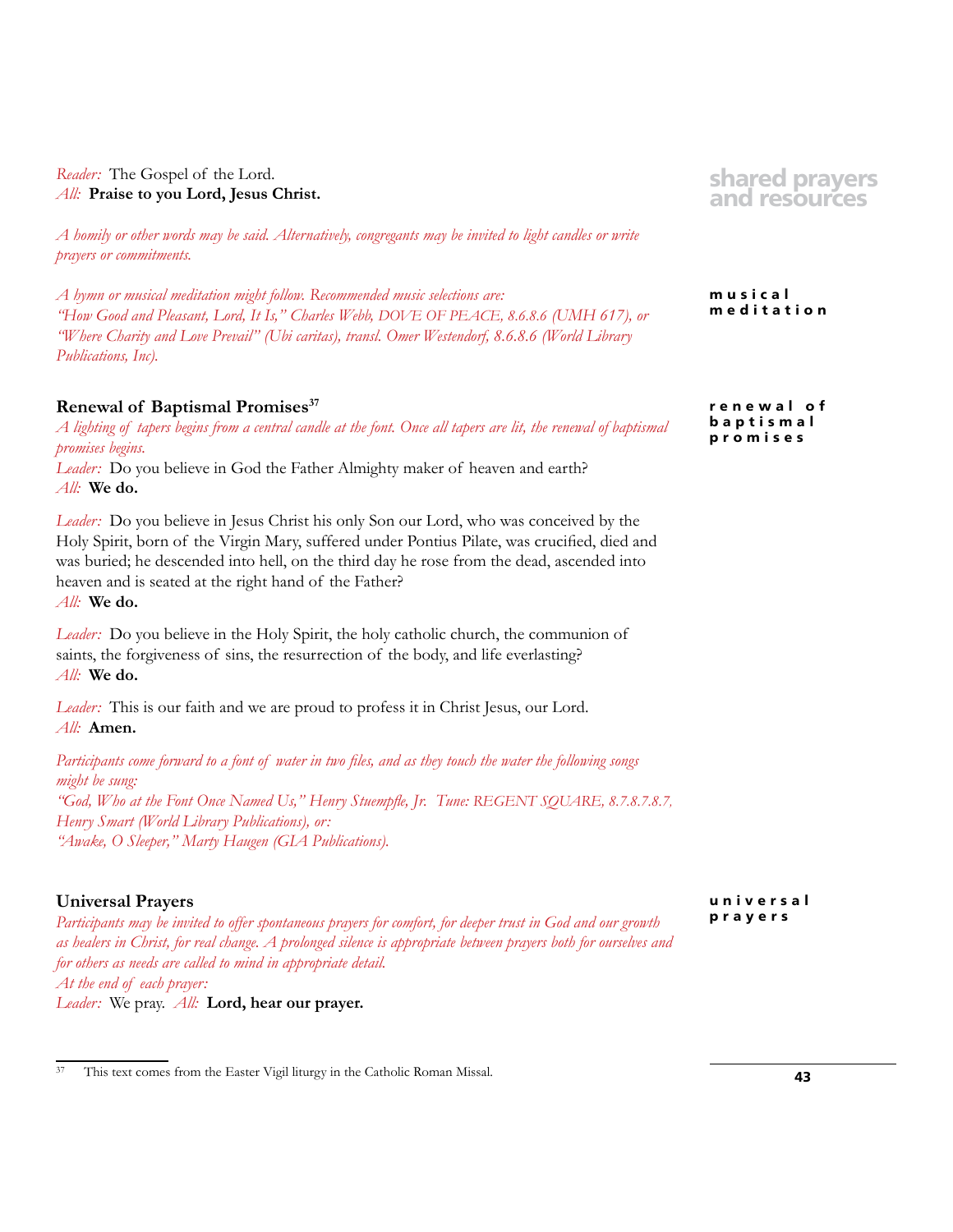# **The Lord's Prayer**

**Sign of Peace** 

**Optional Offering**  *For a particular ecumenical group or agency who serves on behalf of the churches.*

**concluding rites Closing Prayer and Sending Forth**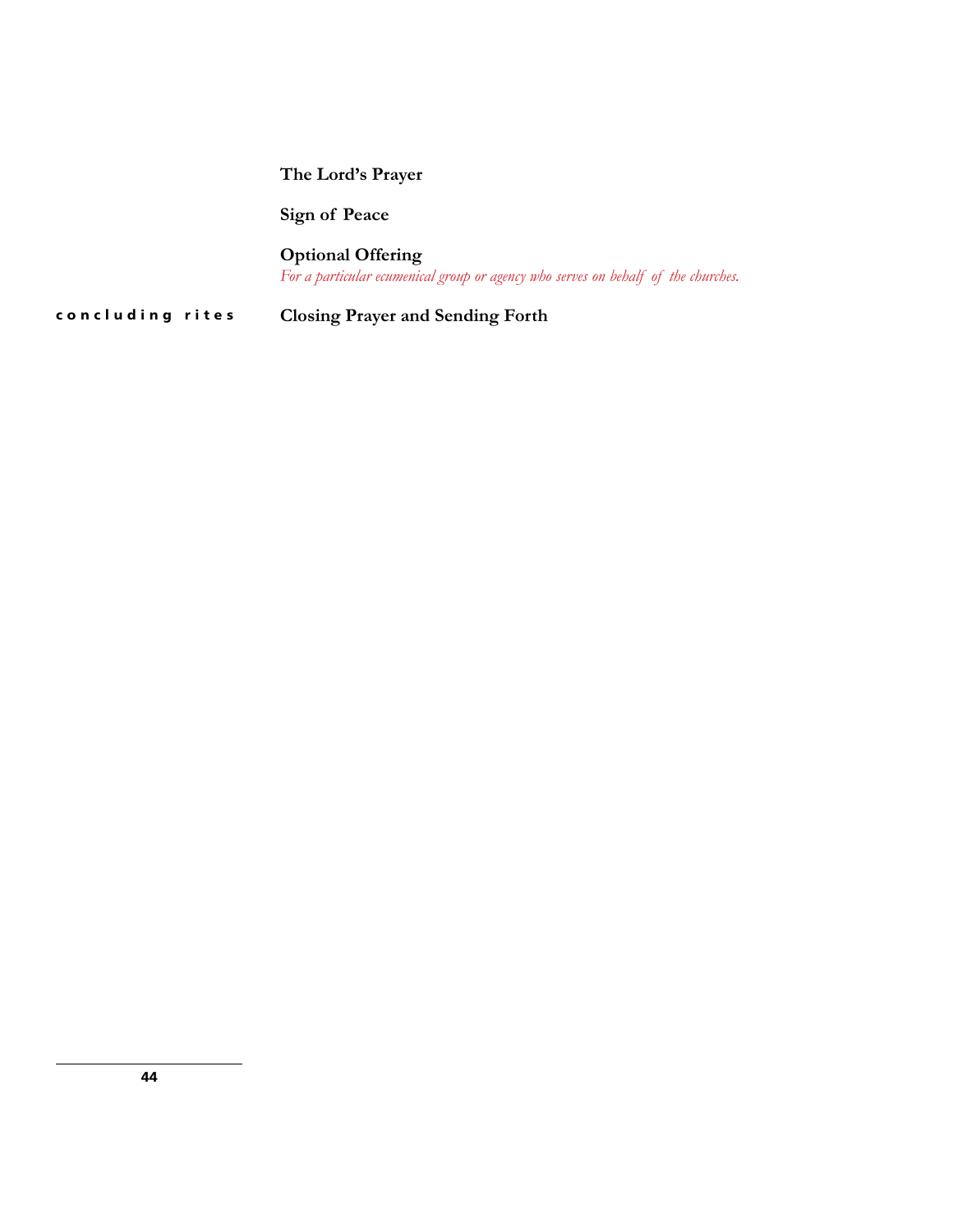# Ecumenical Prayer Service Template 4 **For peace**

#### *Leaders of Prayer enter in procession.*

#### *Silence*

*One by one, eight members of the assembly take turns, each reading one of the following or similar texts followed by a pause, then giving the name of its author:*

*Reader 1:* "Christians are peacemakers, not because they cannot fight, but because they prefer the force of peace. And so I invite you, let us place all that energy that God has given our people, like a torrent, not at the service of bloodshed or violence. We have nothing to fear when we put all the assertiveness that God has given us at the service of building true justice, of building the order of things that truly ought to be defended." —*Oscar Romero, Catholic Archbishop (El Salvador, from a sermon August 27, 1978)*

*Reader 2:* "If we are to have a new world with peace, order, and security, there is nothing today more needed than prayer. Through the centuries devout Christians have prayed, 'Give peace in our time, O Lord. For it is thou, Lord, only, that makest us dwell in safety.' Without prayer in this mood we shall not have the insight, courage, or world vision by which to fashion a world in which all<sup>38</sup> can be safe. However, the other side of the paradox is equally true. There is nothing today more needed than action. Unless we do the works that ought to be the fruit and accompaniment of prayer, we cannot hope that in response to even the most fervent prayers God will implant order in the world."

—*Georgia Harkness, United Methodist theologian (*Prayer and the Common Life*, 1948)*

*Reader 3:* "Forgiving and being reconciled to our enemies or our loved ones are not about pretending that things are other than they are. It is not about patting one another on the back and turning a blind eye to the wrong. True reconciliation exposes the awfulness, the abuse, the hurt, the truth. It could even sometimes make things worse. It is a risky undertaking but in the end it is worthwhile, because in the end only an honest confrontation with reality can bring real healing. Superficial reconciliation can bring only superficial healing." —*Desmond Tutu, Anglican Archbishop ("Truth and Reconciliation," September 1, 2004)*

*Reader 4:* "There must be amidst all the confusions of the hour a tried and undisturbed remnant of persons who will not become purveyors of coercion and violence, who are ready to stand alone, if it is necessary, for the way of peace and love..." —*Rufus Jones, Quaker theologian (1940, in* Modern American Religion, Volume 3*, Martin Marty)*

*Reader 5:* "Nonviolence is the answer to the crucial political and moral questions of our time; the need for humankind<sup>39</sup> to overcome oppression and violence without resorting to oppression and violence. Humankind must evolve for all human conflict a method which

# **shared prayers and resources**

**i n t r o d u c t i o n a n d call to prayer**

<sup>&</sup>lt;sup>38</sup> The original text includes "men," yet intends all in the sense used today: all humans.<br><sup>39</sup> The original text uses "mapkind" twice, yet intends "humankind" in the sense used

The original text uses "mankind" twice, yet intends "humankind" in the sense used today: all humans.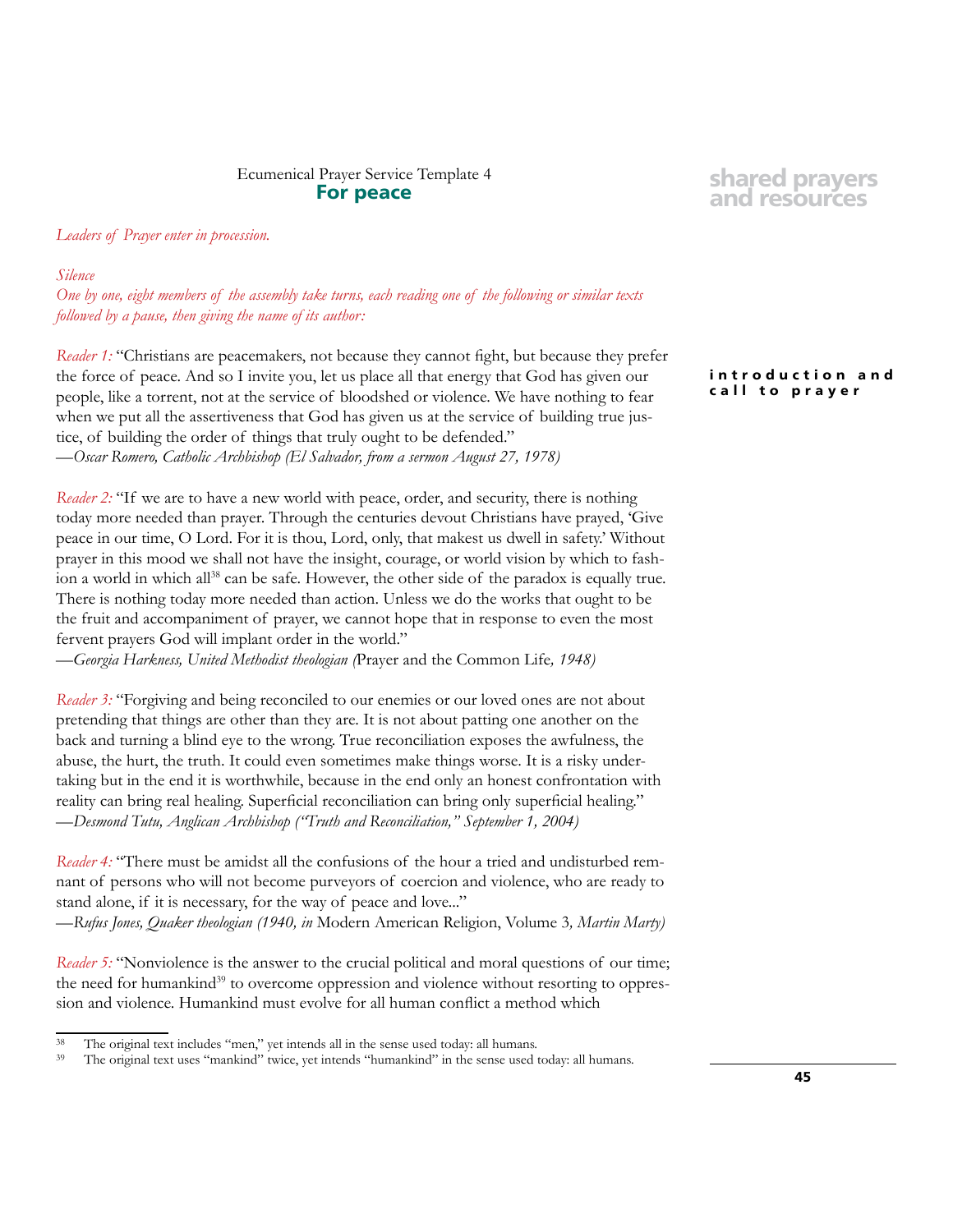rejects revenge, aggression, and retaliation. The foundation of such a method is love." —*Martin Luther King Jr., Baptist minister and civil rights leader (Nobel Peace Prize address, Dec. 10, 1964)*

*Reader 6:* "What will peace look like? When there is peace, no one goes hungry. When there is peace, no one is abandoned to fend for themselves. When there is peace, we support each other's thriving. When there is peace, differences are celebrated as gifts for the good of all. When there is peace, no external threats (though there may be some) prevent us from living the fullest lives we can. When there is peace, there is also every ground for joy." —*United Methodist Council of Bishops statement "In Defense of Creation," 1986*

*Reader 7:* "Human beings are meant for life and not death. They are meant for freedom and not slavery. They were created for each other and not against each other. We must, therefore, break down the barriers that separate people from one another. For…America and the world, and for all who have given their lives in the struggle for justice, let us direct our fight toward one goal—the beloved community of humankind."

—*James Cone, African Methodist Episcopal theologian (*Martin & Malcolm & America: A Dream Or a Nightmare*, 1991)*

*Reader 8:* "In publicly gathering to proclaim and celebrate God's Gospel of peace, the Church uniquely contributes to earthly peace. Its most valuable mission for peace is to keep alive news of God's resolve for peace, declaring that all are responsible to God for earthly peace and announcing forgiveness, healing, and hope in the name of Jesus Christ. In praying for peace in the world, in interceding for all who suffer from war and injustice and for those in authority, the Church acts for peace."

—*ELCA Churchwide Assembly ("For Peace in God's World," 1995)*

*Leader:* Let us pray together using the words of St. Francis of Assisi:

#### *All:*

**Almighty, eternal, just, and merciful God, grant us in our misery the grace to do for you alone what we know you want us to do, and always to desire what pleases you. Thus, inwardly cleansed, interiorly enlightened, and inflamed by the fire of the Holy Spirit, may we be able to follow in the footprints of your beloved Son, our Lord Jesus Christ. And, by your grace alone, may we make our way to you, Most High, Who live and rule in perfect Trinity and simple Unity, and are glorified God all-powerful forever and ever. Amen.40**

Saint Francis of Assisi, a prayer for enlightenment from a letter written to his order.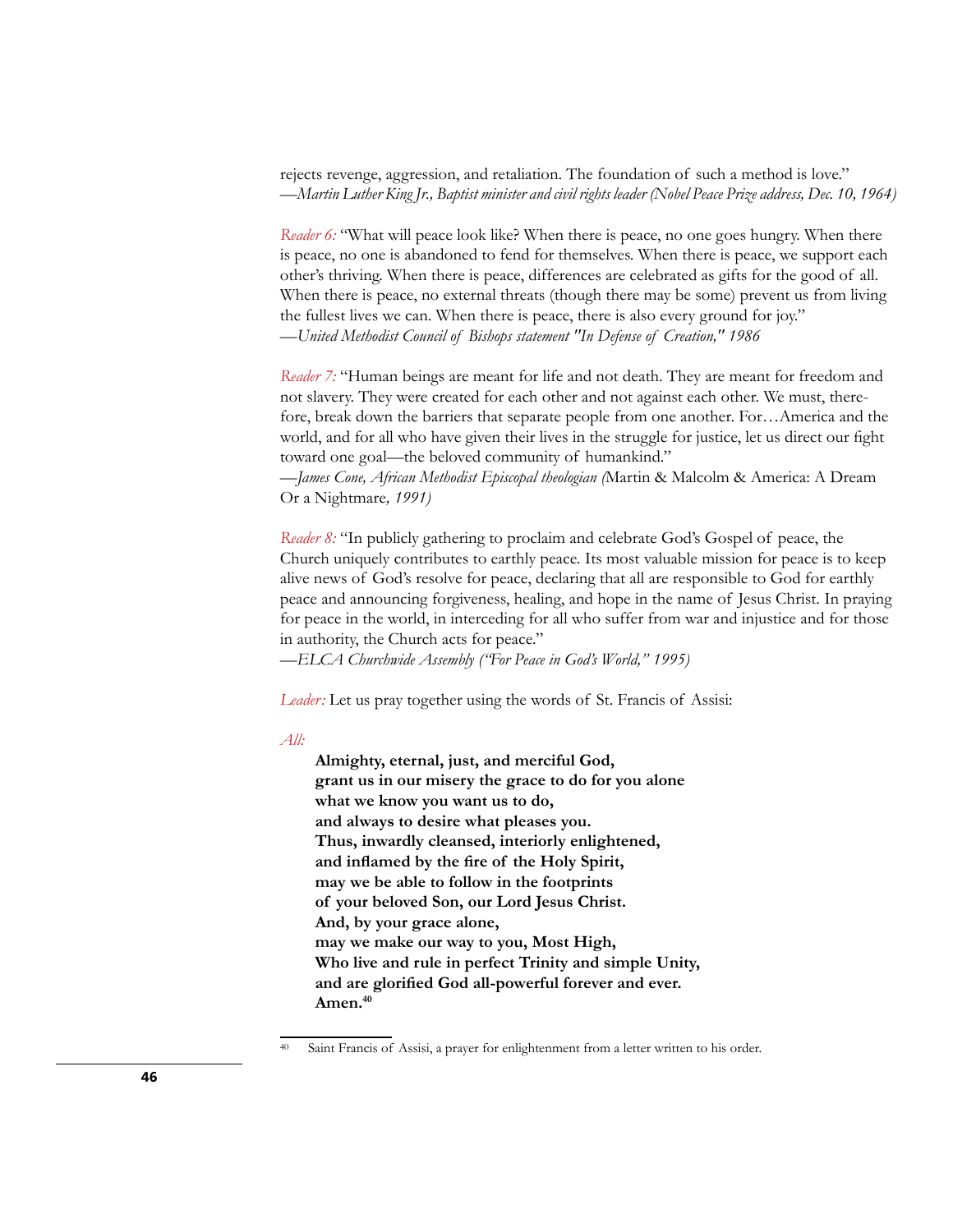# **First Reading**

A reading from the letter of Paul to the Philippians. (Phil 4:4-9)

Rejoice in the Lord always; again I will say, Rejoice! Let your gentleness be known to everyone. The Lord is near. Do not worry about anything, but in everything by prayer and supplication with thanksgiving let your requests be made known to God. And the peace of God, which surpasses all understanding, will guard your hearts and your minds in Christ Jesus.

Finally, beloved, whatever is true, whatever is honorable, whatever is just, whatever is pure, whatever is pleasing, whatever is commendable, if there is any excellence and if there is anything worthy of praise, think about these things. Keep on doing the things that you have learned and received and heard and seen in me, and the God of peace will be with you.

The Word of the Lord. *All:* **Thanks be to God.**

#### **Psalm Response: Ps 67:2-3, 4, 8, 5**

*This psalm may be used, or any psalm with a familiar and appropriate musical setting chosen by the planners:*

### *Response:* **May God bless us in his mercy; may God bless us in his mercy.**

May God be gracious to us and bless us and make his face to shine upon us, that your way may be known upon earth, your saving power among all nations.

#### **Response**

Let the peoples praise you, O God; let all the peoples praise you. May God continue to bless us; let all the ends of the earth revere him.

# **Response**

Let the nations be glad and sing for joy, for you judge the peoples with equity and guide the nations upon earth.

# **Response**

# **Hymn or Song before the Gospel**

#### **Gospel**

*Choose a text which speaks of peace. The following or any text from the Gospels may be chosen:* 

A reading from the holy Gospel according to Matthew. (Mt 8:23-27)

And when he got into the boat, his disciples followed him. A windstorm arose on the sea, so great that the boat was being swamped by the waves; but he was asleep. And they went and

#### **p r o c l a m a t i o n o f the Word of God**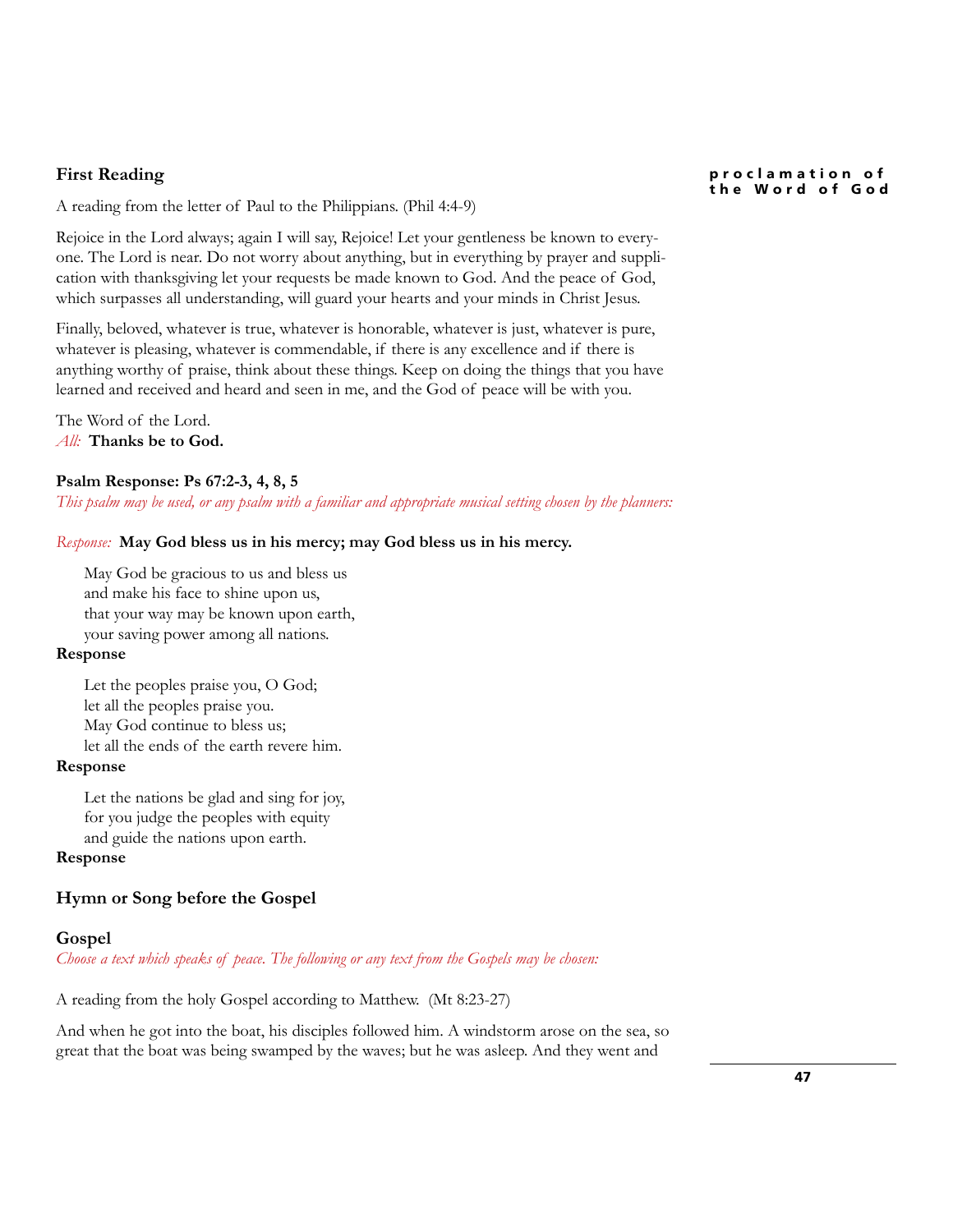|                       | woke him up, saying, "Lord, save us! We are perishing!" And he said to them, "Why are you<br>afraid, you of little faith?" Then he got up and rebuked the winds and the sea; and there was<br>a dead calm. They were amazed, saying, "What sort of man is this, that even the winds and<br>the sea obey him?"        |
|-----------------------|----------------------------------------------------------------------------------------------------------------------------------------------------------------------------------------------------------------------------------------------------------------------------------------------------------------------|
|                       | The Gospel of the Lord.<br>All: Praise to you Lord, Jesus Christ.                                                                                                                                                                                                                                                    |
|                       | A homily or other words may be said.                                                                                                                                                                                                                                                                                 |
|                       | Following the homily or reflection, a collection may be taken up for a local charity. During the offering, a<br>musical meditation might follow.                                                                                                                                                                     |
| musical<br>meditation | A recommended musical selection might be:<br>'For the Healing of the Nations," Fred Kaan. Tune: WESTMINSTER ABBEY, 8.7.8.7.8.7, Ernest<br>Hawkins, Henry Purcell (Hope Publishing Company), or<br>"Litany of Peace," Barbara Bridge (Oregon Catholic Press).                                                         |
| universal<br>prayers  | <b>Universal Prayers</b>                                                                                                                                                                                                                                                                                             |
|                       | Leader: We come before our God of peace and in prayer.<br>All respond: May we seek your truth, O God.                                                                                                                                                                                                                |
|                       | Reader: To bring about a peaceful co-existence between peoples of different ethnic groups,<br>cultures, and religions, help us to maintain a dialogue of mutual respect and esteem. We pray:<br>All respond: May we seek your truth, O God.                                                                          |
|                       | Reader: Since a culture of dialogue is essential to authentic peace, help us to work toward<br>understanding and mutual trust among peoples, guided by the presence of Jesus. We pray:<br>All respond: May we seek your truth, O God.                                                                                |
|                       | Reader: In working together to overcome selfishness and arrogance, hatred and violence, help<br>us to work together for justice, in order to achieve a genuine and lasting peace. We pray:<br>All respond: May we seek your truth, O God.                                                                            |
|                       | Reader: In the desire to offer all people of our time a genuine hope of justice and peace, help<br>us to refuse to justify violence and evil. We pray:<br>All respond: May we seek your truth, O God.                                                                                                                |
|                       | Reader: To achieve a world of solidarity and peace built on truth and justice, help us to take<br>every opportunity to encourage leaders in government, religion, and business to establish<br>just policies, to care for the poor, to defend the powerless. We pray:<br>All respond: May we seek your truth, O God. |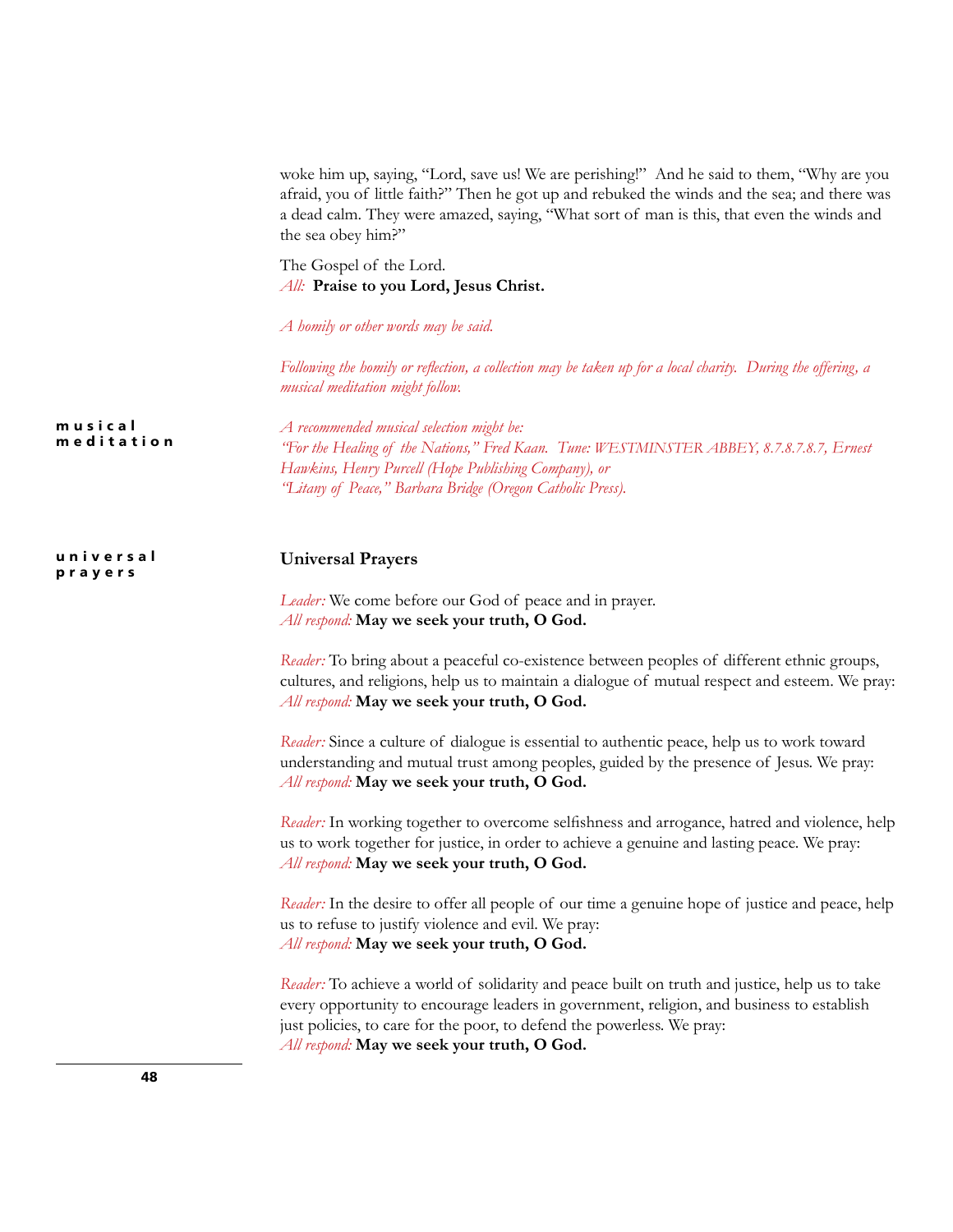*Reader:* The Spirit of Assisi calls every person to seek truth, justice, liberty, and love. Help every person to enjoy their inalienable rights, and every nation, peace. We pray: *All respond:* **May we seek your truth, O God.**

# **Concluding Sequence**

*Leader:* The desert will sing and rejoice. *All respond:* **and the wilderness blossom with flowers.**

*Leader:* All will see the Lord's splendor, *All respond:* **see the Lord's greatness and power.**

*Leader:* Tell everyone who is anxious: *All respond:* **Be strong and don't be afraid.**

*Leader:* The blind will be able to see; *All respond:* **the deaf will be able to hear;**

Leader: the lame will leap and dance; *All respond:* **those who can't speak will shout.**

*Leader:* They will hammer their swords into ploughs *All respond:* **and their spears into pruning-knives;**

Leader: the nations will live in peace; *All respond:* **they will train for war no more.**

*Leader:* This is the promise of God; *All respond:* **God's promise will be fulfilled.**

Leader: Let us bless the Lord; *All respond:* **and give him thanks.**

**Sign of Peace** *All exchange a sign of peace.*

# **Closing Song**

*A recommended musical selection might be: "For the Healing of the Nations," Fred Kaan. Tune: WESTMINSTER ABBEY, 8.7.8.7.8.7, Henry Purcell (Hope Publishing Company), or "As a Fire Is Meant for Burning," Ruth Duck. Tune: BEACH SPRING (GIA Publications).*

# **shared prayers and resources**

### **concluding rites**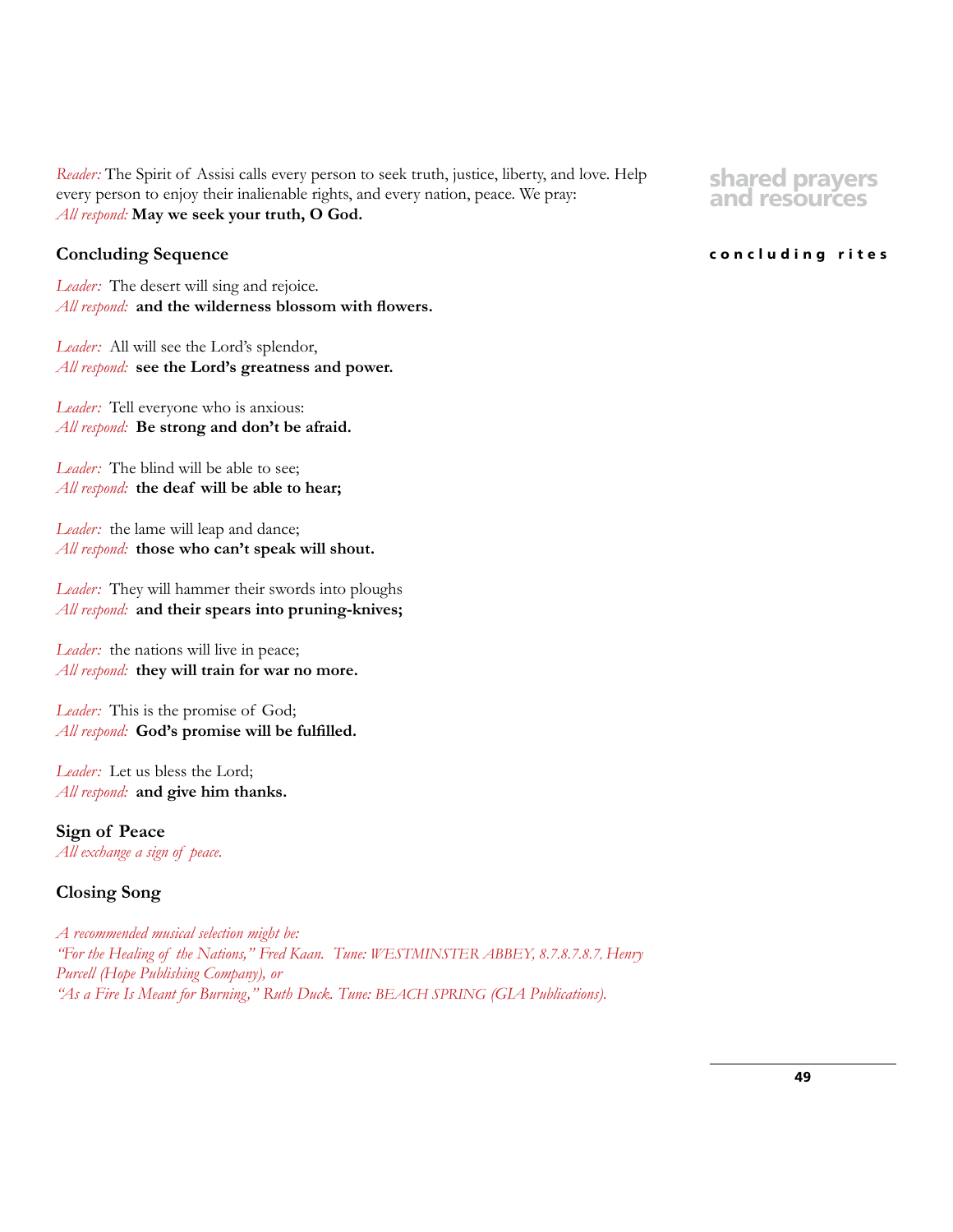#### **Suggested prayer of confession and words of pardon SUPPLEMENT**

The confession below was crafted in a congregational setting for use during Lent. Congregants were invited to write a word or phrase indicating what they felt they needed to confess or that for which they need to ask for forgiveness. They were also invited to share words or phrases about their experiences of God in the forgiveness of sins. The Confession and Words of Pardon below were woven together from their suggestions.

# **Confession**

# *Leader:*

God of mercy, we come to you as we are and offer what we have.

We confess our tendency to exclude others, to make an "us" and "them" of your children.

We make quick judgments and focus on faults,

and we behave badly when people differ from us.

We get distracted easily, drawn into the chatter of endless media coverage and urgent digital demands.

We forget to focus on you, the source and center of our being.

We crave your forgiveness for our sins and yet are stingy in forgiving others.

Turn our hearts, our ears, our hands, and our feet to you.

Draw us into your way of love.

# **Words of Pardon**

# *Leader:*

Hear the good news: Jesus laid down his life in love for strangers and sinners he called friends.

In the name of Jesus Christ you are forgiven!

*All respond:* **May our sins be forgiven. Glory to God. Amen.**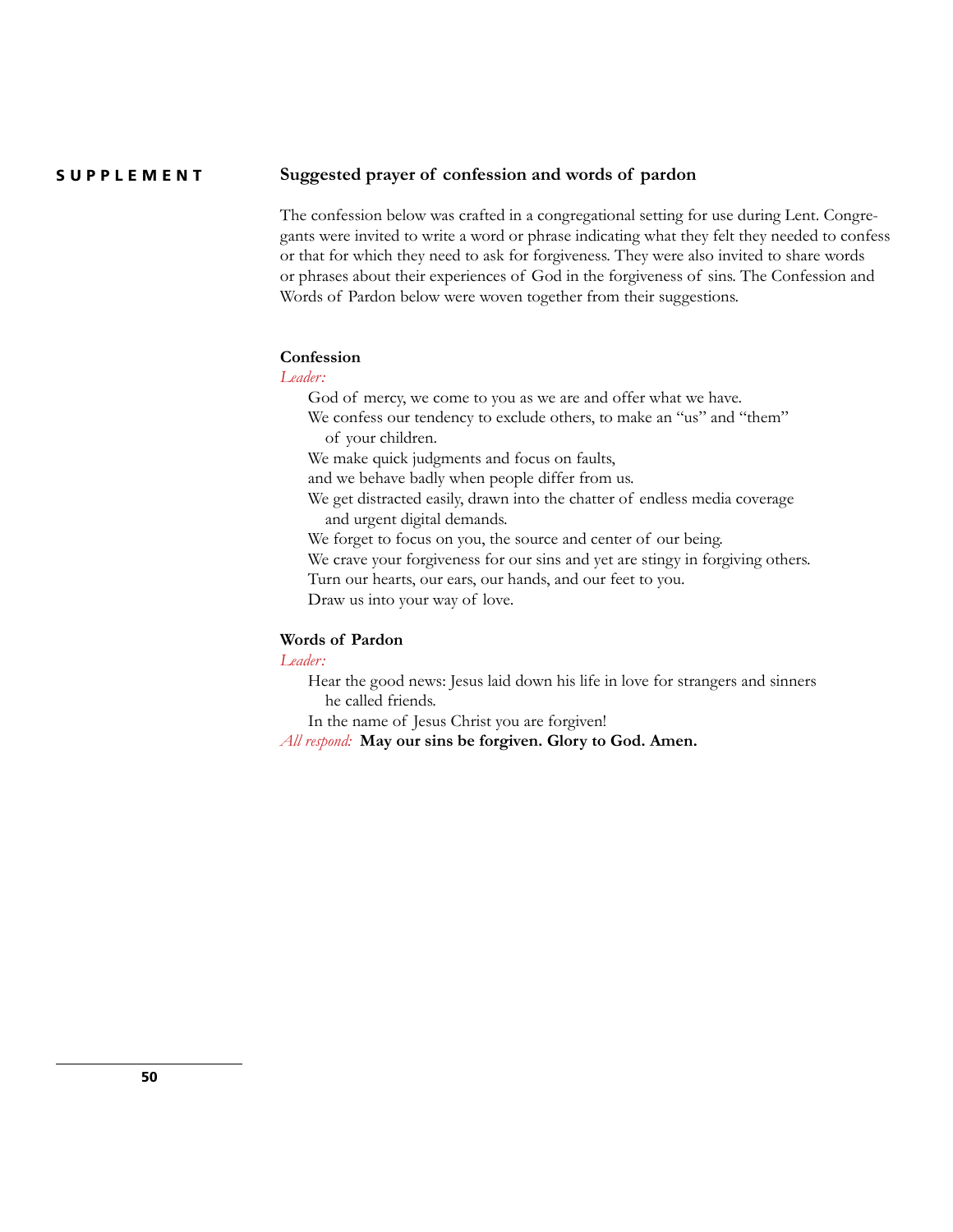**Example Liturgy 1: The Tre ore**



**E X A M P L E S O F L I T U R G I E S T H A T M A Y B E S H A R E D OM EACH FOR E OTHER'S ECEPTION** 

**A service of word and song remembering the seven last words of Jesus on the Cross**

**Good Friday, 12-3pm**

*The* Tre ore *is an ecumenical opportunity for multiple communities, ministers, musicians, and choirs to reflect on the passion and death of Jesus on Good Friday. Seven candles are lit on the altar or a table, either a candelabra or seven separate candles.*

*Music is an essential component of the* Tre ore *service. Hymns, choral pieces, ostinatos and canons, responsive psalmody, and instrumental and vocal solos are all possibilities. It is perhaps better not to program all of the seven Words exactly the same way, yet a certain similarity in format creates an attractive rhythm that sustains the coherence of the service over the three hours. It is good to choose texts which correspond in some way to the Word to which they are assigned. Finding a balance between musical quality, musical variety, and appropriateness of text will create an appealing service that invites prayer. Each Word may begin with*  congregational singing: a hymn, responsive psalm, or an ostinato in the Taizé tradition. Following the reading *of the Word and before the homily, music for meditation may take place: a choral piece or a vocal, organ or instrumental solo. Each Word may close with congregational song.*

*Suggestions for musical selections may be found at the end of the* Tre ore *on pages 59-62.*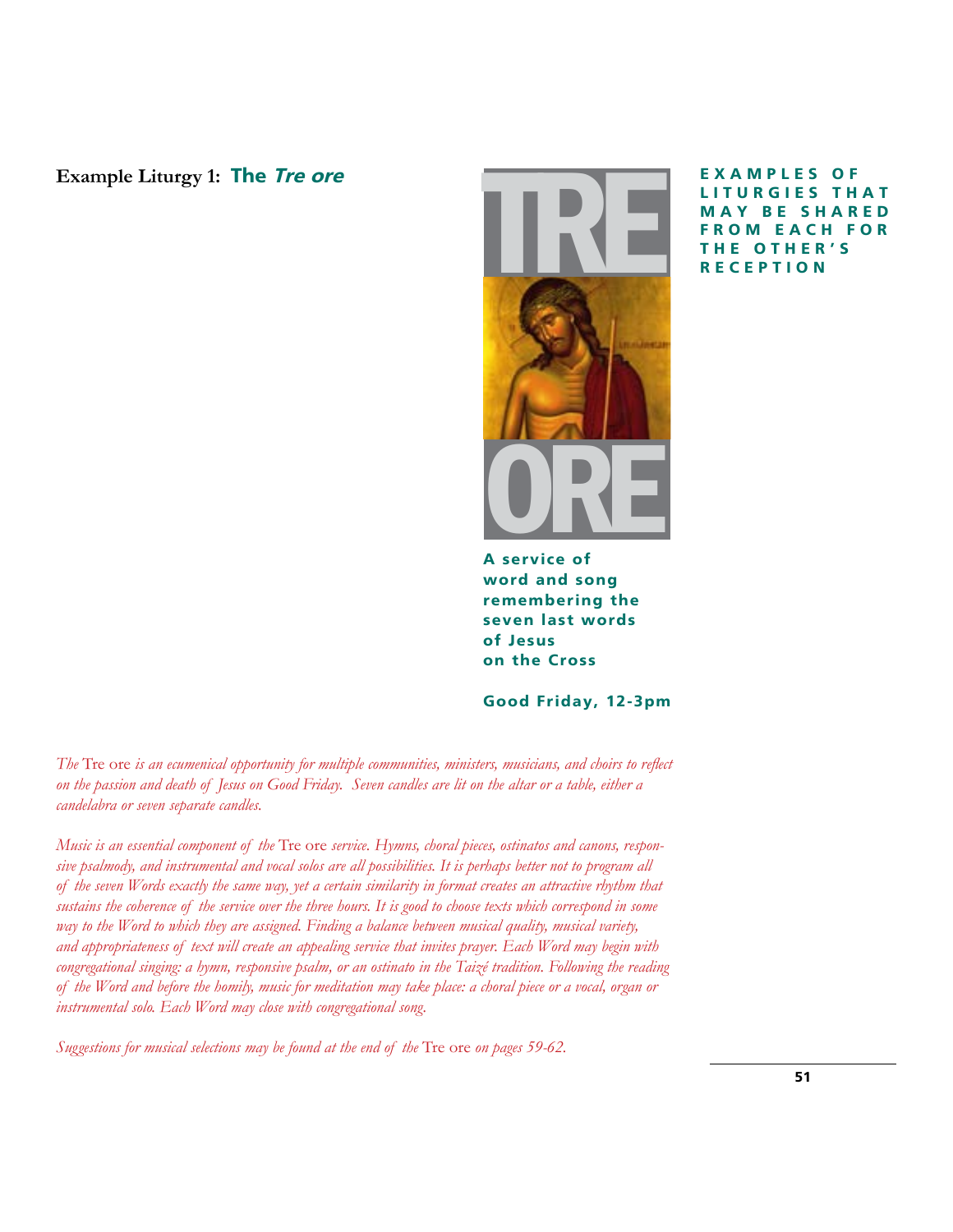



12:00 – 12:25 p.m. **"Father, forgive them for they do not know what they are doing."**  (Lk 23:33-38)

#### *Presider is at chair.*

**Congregational Song or Responsive Psalm** *Please see music suggestions for a hymn, Psalm or Taizé-style piece on pages 59-62.*

*Presider goes to ambo, lectern, or pulpit.* **Gospel**

A reading from the holy Gospel according to Luke.

When they came to the place called the Skull, they crucified him and the criminals there, one on his right, the other on his left. Then Jesus said, "Father, forgive them, they know not what they do." They divided his garments by casting lots. The people stood by and watched; the rulers, meanwhile, sneered at him and said, "He saved others, let him save himself if he is the chosen one, the Messiah of God." Even the soldiers jeered at him. As they approached to offer him wine they called out, "If you are the King of the Jews, save yourself." Above him there was an inscription that read, "This is the King of the Jews."

The Gospel of the Lord. *No response; presider returns to chair.*

# **Music for meditation**

*Please see music suggestions for a choral or instrumental piece on pages 59-62.*

#### **Homily**, *approximately 10 minutes. Presider gives homily and leads prayer.* **Prayer**

# Let us pray.

O Lord, whose Son in his forgiving love prayed for those who nailed him to the cross, and taught us to forgive one another as you have forgiven us: Remove from our hearts all bitterness and resentment toward others. Give us the spirit of gracious love that so, in

perfect charity, we may come to your Kingdom. We ask this in Jesus' name.

*All:* **Amen.** 

#### **Hymn**

*Please see music suggestions for a congregational hymn on pages 59-62.*

*Presider, after hymn, extinguishes one of the outermost candles. Silent prayer, as needed, until 12:25.*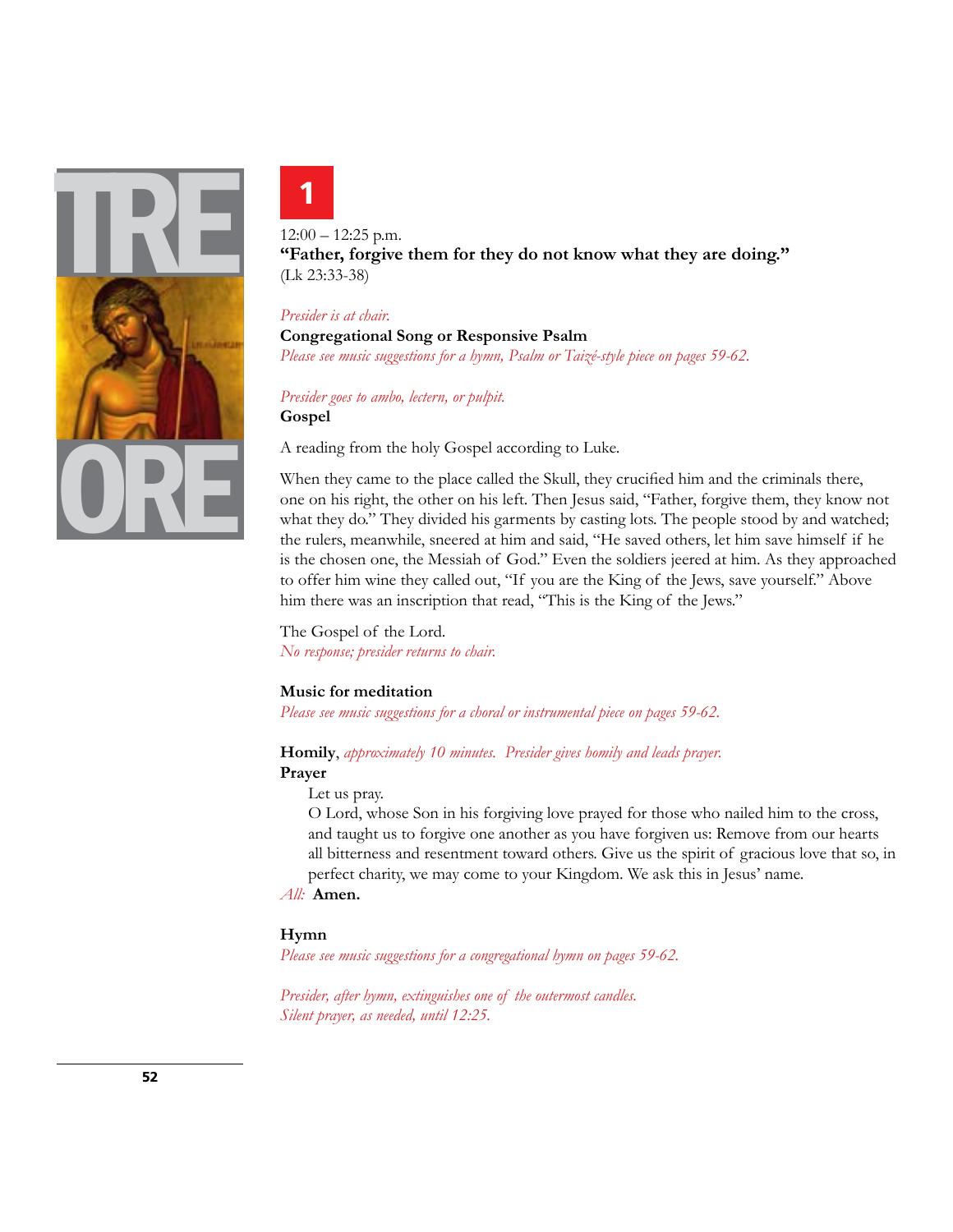# **2**

 $12:25 - 12:50$  p.m. **"Amen, I say to you, this day you shall be with me in paradise."**  (Lk 23:39-43)

# *Presider is at chair.*

**Congregational Song or Responsive Psalm** *Please see music suggestions for a hymn, Psalm or Taizé-style piece on pages 59-62.*

# *Presider goes to ambo, lectern, or pulpit.* **Gospel**

A reading from the holy Gospel according to Luke.

Now one of the criminals hanging there reviled Jesus, saying, "Are you not the Messiah? Save yourself and us." The other, however, rebuking him, said in reply, "Have you no fear of God, for you are subject to the same condemnation? And indeed, we have been condemned justly, for the sentence we have received corresponds to our crimes, but this man has done nothing criminal." Then he said, "Jesus, remember me when you come into your kingdom." Jesus replied to him, "Amen, I say to you, this day you will be with me in paradise."

The Gospel of the Lord. *No response; presider returns to chair.*

# **Music for meditation**

*Please see music suggestions for a choral or instrumental piece on pages 59-62.*

**Homily**, *approximately 10 minutes. Presider gives homily and leads prayer.*

# **Prayer**

Let us pray.

Father, whose Son welcomed the penitent sinner while hanging on the Cross, by that same passion pardon the guilty, heal the wounded, recover the fallen, and restore the wandering. By your mercy may we return with penitence to the embrace of your love. We ask this through Christ, our Lord.

*All:* **Amen.** 

# **Hymn**

*Please see music suggestions for a congregational hymn on pages 59-62.*

*Presider, after hymn, extinguishes one of the outermost candles. Silent prayer, as needed, until 12:50.*

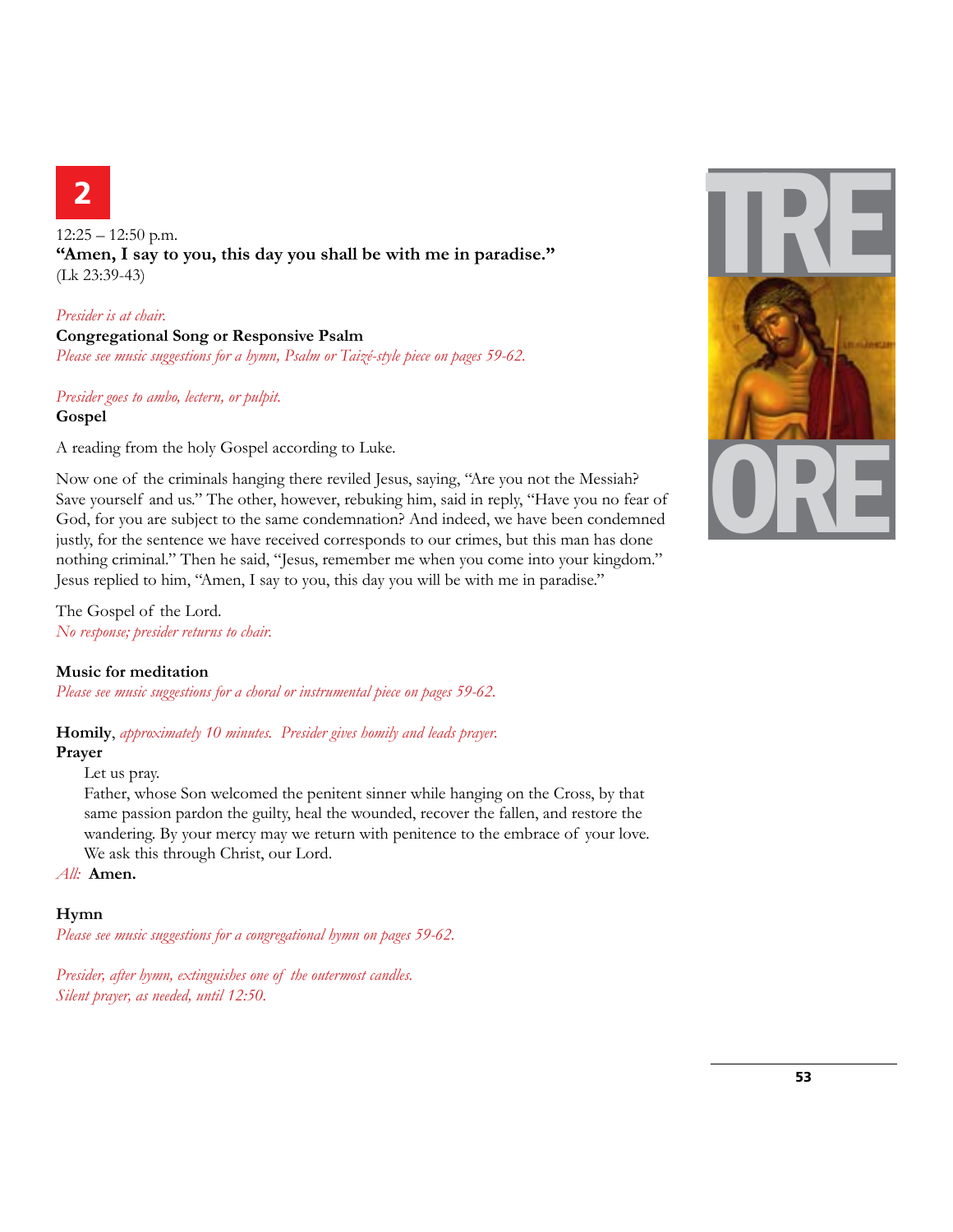



 $12:50 - 1:15$  p.m. **"Woman, behold thy son; behold thy mother."**  (Jn 19:23-27)

# *Presider is at chair.*

**Congregational Song or Responsive Psalm** *Please see music suggestions for a hymn, Psalm or Taizé-style piece on pages 59-62.*

*Presider goes to ambo, lectern, or pulpit.* **Gospel**

A reading from the holy Gospel according to John.

When the soldiers had crucified Jesus, they took his clothes and divided them into four shares, a share for each soldier. They also took his tunic, but the tunic was seamless, woven in one piece from the top down. So they said to one another, "Let us not tear it, but cast lots for it to see whose it will be," in order that the passage of scripture might be fulfilled [that says]: "They divided my garments among them, and for my vesture they cast lots."

That is what the soldiers did. Standing by the cross of Jesus were his mother and his mother's sister Mary the wife of Clopas, and Mary of Magdala. When Jesus saw his mother and the disciple there whom he loved, he said to his mother, "Woman, behold your son." Then he said to the disciple, "Behold your mother." And from that hour the disciple took her into his home.

The Gospel of the Lord. *No response; presider returns to chair.*

#### **Music for meditation**

*Please see music suggestions for a choral or instrumental piece on pages 59-62.*

**Homily**, *approximately 10 minutes. Presider gives homily and leads prayer.* **Prayer**

Let us pray.

Father, whose Son by his passion has brought to birth a new family of the children of God: Grant us grace, as members of that family, to identify each other in you and to love all people for your sake. We ask this through Christ, our Lord.

# *All:* **Amen.**

#### **Hymn**

*Please see music suggestions for a congregational hymn on pages 59-62.*

*Presider, after hymn, extinguishes one of the outermost candles. Silent prayer, as needed, until 1:15.*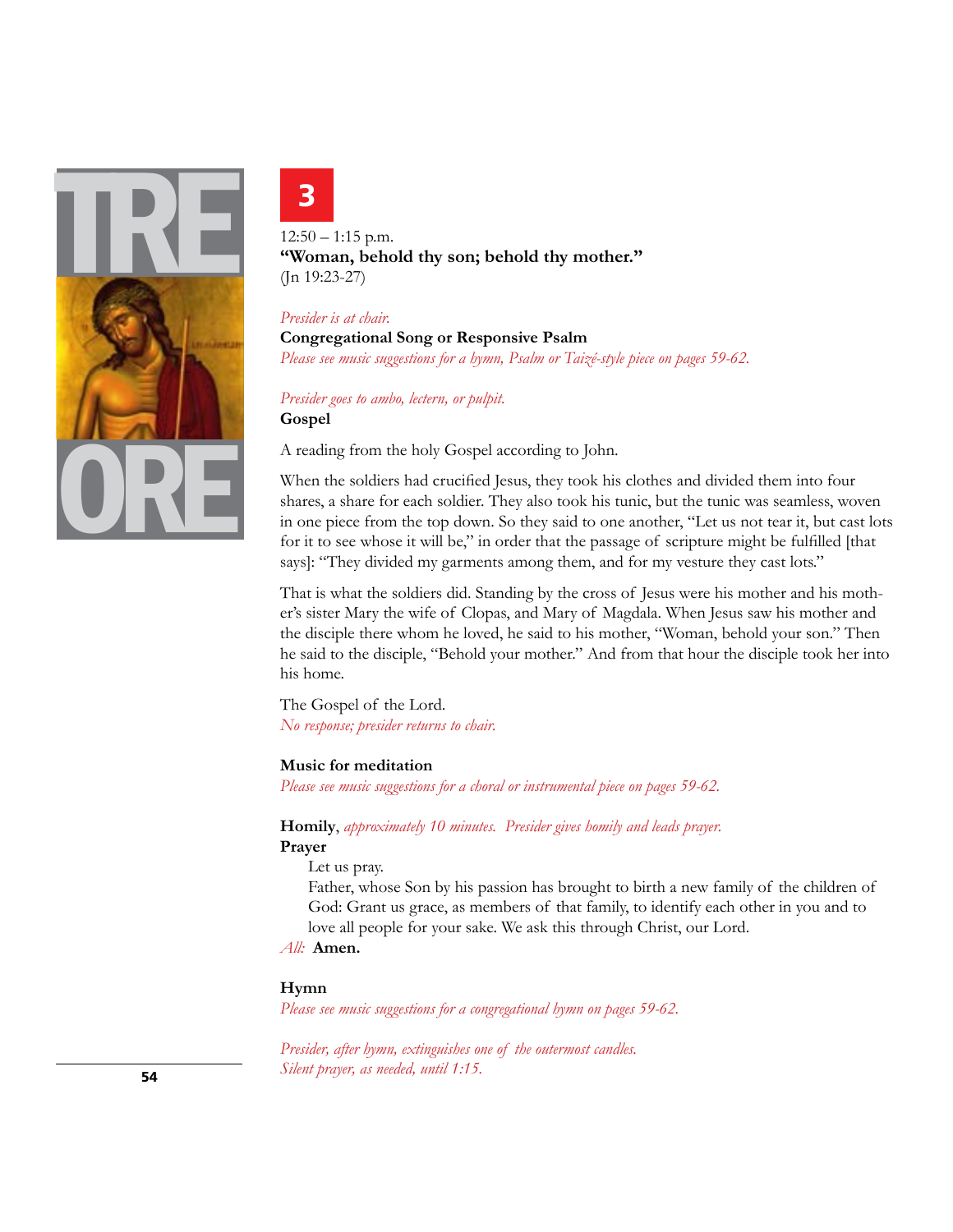# **4**

1:15 – 1:40 p.m. **"My God, my God, why have you forsaken me?"**  (Mt 27:45-49)

# *Presider is at chair.* **Congregational Song or Responsive Psalm** *Please see music suggestions for a hymn, Psalm or Taizé-style piece on pages 59-62.*

# *Presider goes to ambo, lectern, or pulpit.* **Gospel**

A reading from the holy Gospel according to Matthew.

From noon onward, darkness came over the whole land until three o'clock in the afternoon. And about three o'clock Jesus cried out in a loud voice, "Eli, Eli, lema sabachthani?" which means, "My God, my God, why have you forsaken me?" Some of the bystanders who heard it said, "This one is calling for Elijah." Immediately one of them ran to get a sponge; he soaked it in wine, and putting it on a reed, gave it to him to drink. But the rest said, "Wait, let us see if Elijah comes to save him."

The Gospel of the Lord. *No response; presider returns to chair.*

# **Music for meditation**

*Please see music suggestions for a choral or instrumental piece on pages 59-62.*

**Homily**, *approximately 10 minutes. Presider gives homily and leads prayer.*

# **Prayer**

Let us pray.

Father, whose only begotten Son endured the abandonment and darkness of the cross that we might enjoy eternal life with you: Grant that amid the pain of life we may know that we are never forsaken, you are always with us. We ask this through Christ, our Lord.

*All:* **Amen.** 

# **Hymn**

*Please see music suggestions for a congregational hymn on pages 59-62.*

*Presider, after hymn, extinguishes one of the outermost candles. Silent prayer, as needed, until 1:40.*

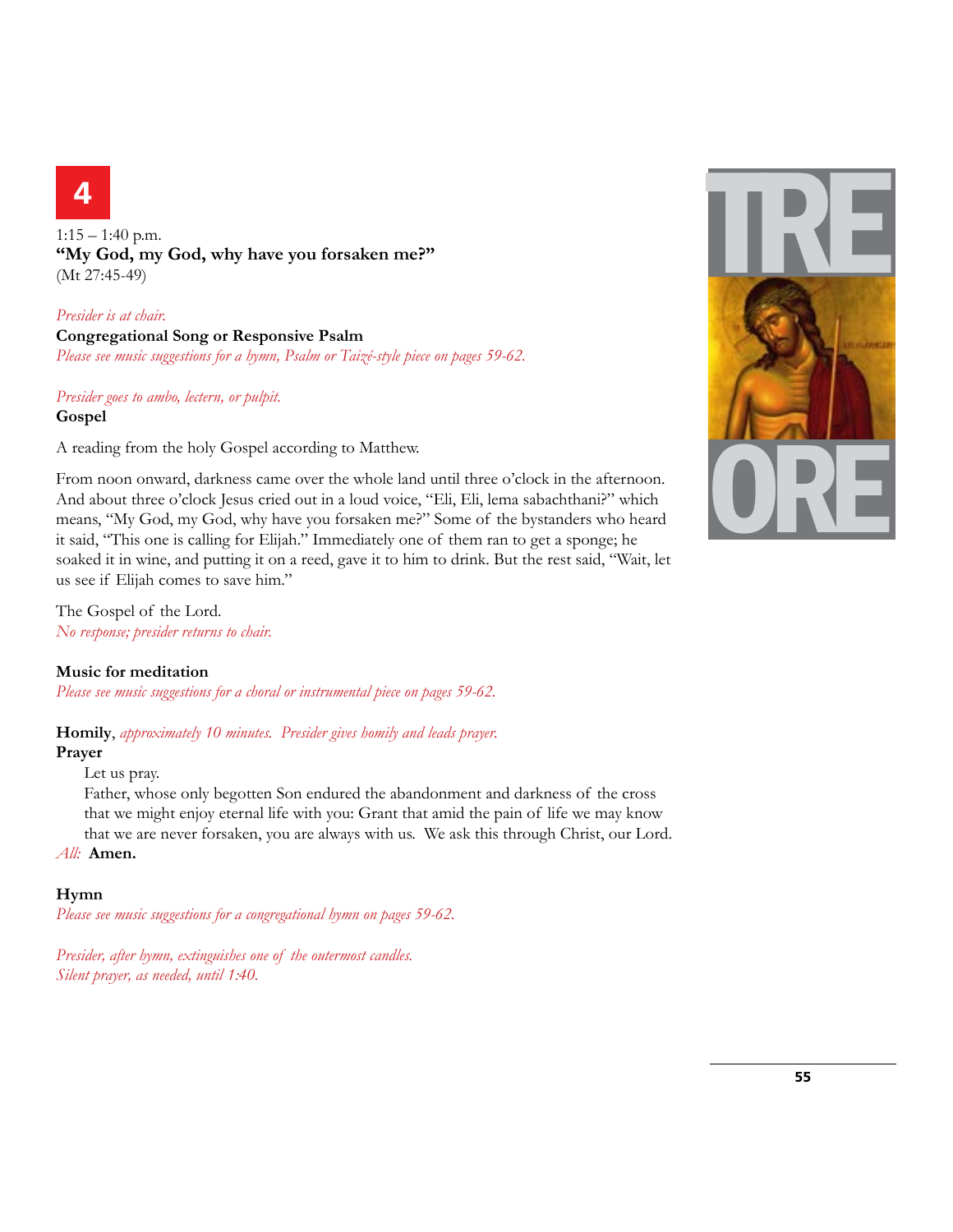



 $1:40 - 2:05$  p.m. **"I thirst."**  (Jn 19:28-29)

# *Presider is at chair.*

**Congregational Song or Responsive Psalm** *Please see music suggestions for a hymn, Psalm or Taizé-style piece on pages 59-62.*

*Presider goes to ambo, lectern, or pulpit.* **Gospel**

A reading from the holy Gospel according to John.

After this, aware that everything was now finished, in order that the scripture might be fulfilled, Jesus said, "I thirst." There was a vessel filled with common wine. So they put a sponge soaked in wine on a sprig of hyssop and put it up to his mouth.

The Gospel of the Lord. *No response; presider returns to chair.*

# **Music for meditation**

*Please see music suggestions for a choral or instrumental piece on pages 59-62.*

# **Homily**, *approximately 10 minutes. Presider gives homily and leads prayer.* **Prayer**

Let us pray.

Father, whose Son endured the thirst of both spiritual desire as well as physical anguish: Satisfy the longing of our hearts and sanctify our sufferings by his own. We ask this through Christ, our Lord.

*All:* **Amen.** 

# **Hymn**

*Please see music suggestions for a congregational hymn on pages 59-62.*

*Presider, after hymn, extinguishes one of the outermost candles. Silent prayer, as needed, until 2:05.*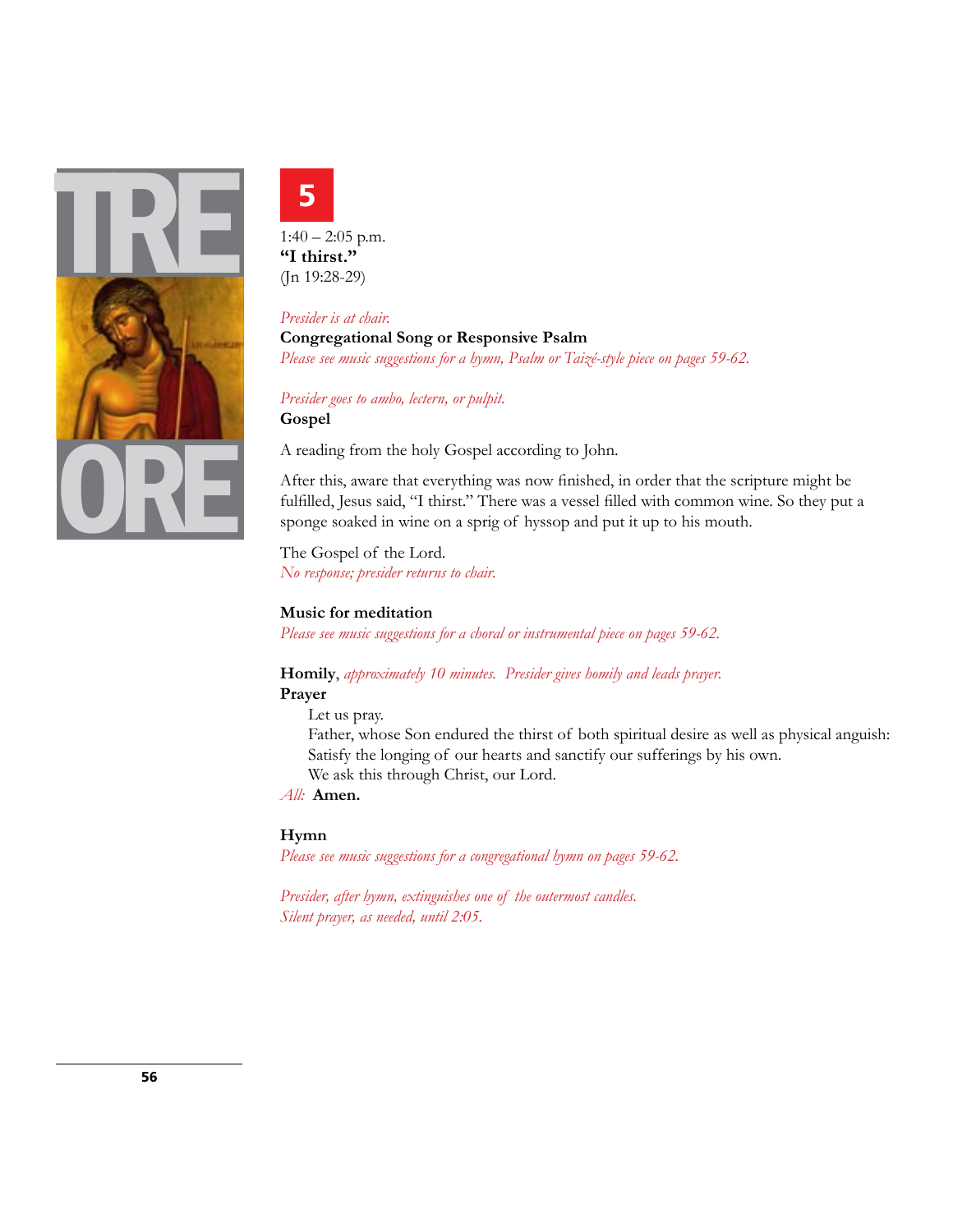

 $2:05 - 2:30$  p.m. **"It is finished."**  (Jn 19:30-34)

*Presider is at chair.* **Congregational Song or Responsive Psalm** *Please see music suggestions for a hymn, Psalm or Taizé-style piece on pages 59-62.*

# *Presider goes to ambo, lectern, or pulpit.* **Gospel**

A reading from the holy Gospel according to John.

When Jesus had taken the wine, he said, "It is finished." And bowing his head, he handed over the spirit.

Now since it was preparation day, in order that the bodies might not remain on the cross on the sabbath, for the sabbath day of that week was a solemn one, the Jews asked Pilate that their legs be broken and they be taken down. So the soldiers came and broke the legs of the first and then of the other one who was crucified with Jesus. But when they came to Jesus and saw that he was already dead, they did not break his legs, but one soldier thrust his lance into his side, and immediately blood and water flowed out.

The Gospel of the Lord. *No response; presider returns to chair.*

# **Music for meditation**

*Please see music suggestions for a choral or instrumental piece on pages 59-62.*

**Homily**, *approximately 10 minutes. Presider gives homily and leads prayer.* **Prayer**

Let us pray.

Father, grant to us and all your servants the grace to persevere to the end, in the power of your Son who laid down his life in obedience to fulfill your work. We ask this through Christ, our Lord.

*All:* **Amen.** 

#### **Hymn**

*Please see music suggestions for a congregational hymn on pages 59-62.*

*Presider, after hymn, extinguishes one of the outermost candles. Silent prayer, as needed, until 2:30.*

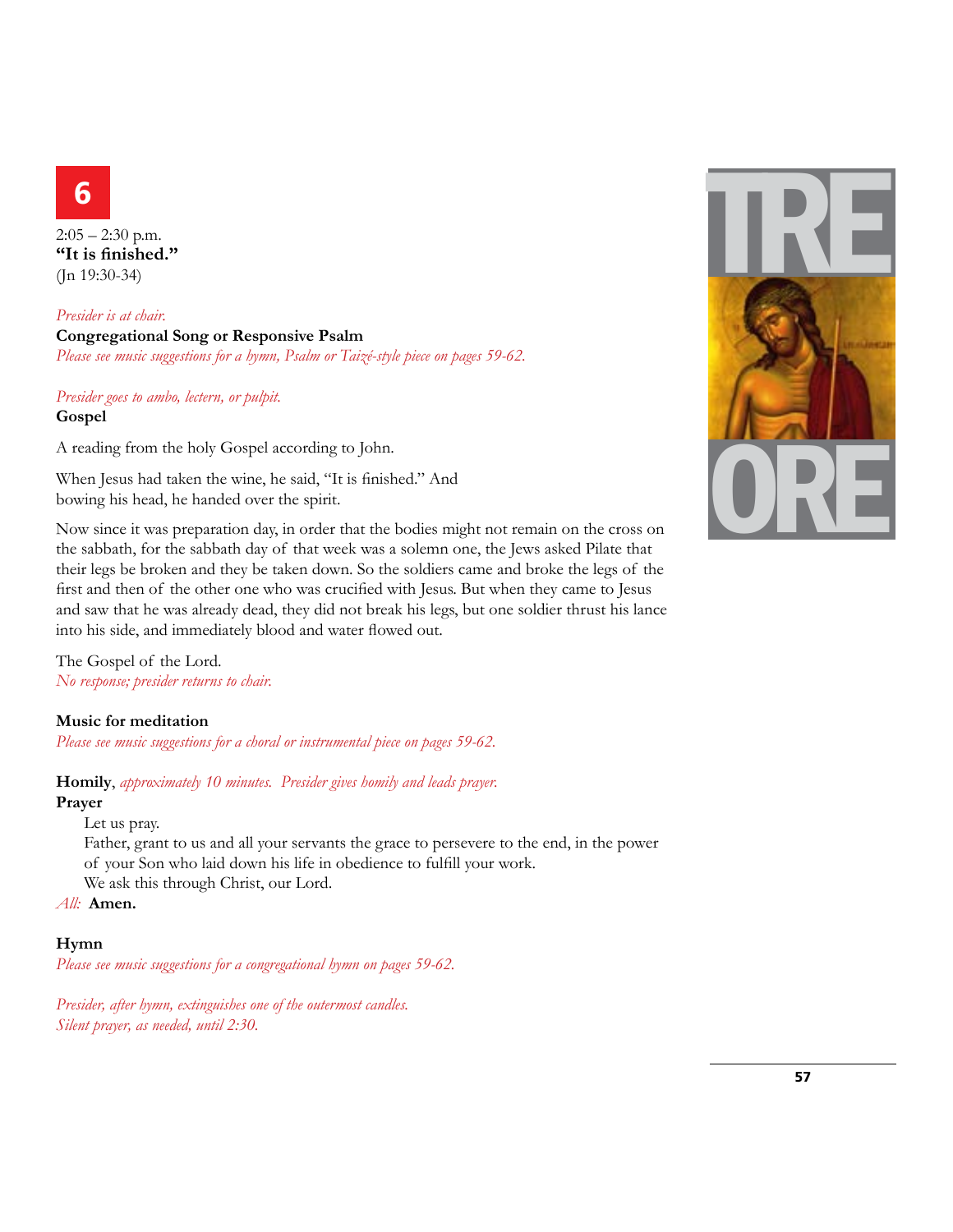



 $2:30 - 2:55$  p.m. **"Father, into your hands I commend my spirit."**  (Lk 23:44-49)

#### *Presider is at chair.*

**Congregational Song or Responsive Psalm** *Please see music suggestions for a hymn, Psalm or Taizé-style piece on pages 59-62.*

*Presider goes to ambo, lectern, or pulpit.* **Gospel**

A reading from the holy Gospel according to Luke.

It was now about noon and darkness came over the whole land until three in the afternoon because of an eclipse of the sun. Then the veil in the temple was torn down the middle. Jesus cried out in a loud voice, "Father, into your hands I commend my spirit"; and when he had said this he breathed his last. The centurion who witnessed what had happened glorified God and said, "This was an innocent man beyond doubt." When all the people who had gathered for the spectacle saw what had happened, they returned home beating their breasts; but all his acquaintances stood at a distance, including the women who had followed him from Galilee and saw these events.

The Gospel of the Lord. *No response; presider returns to chair.*

#### **Music for meditation**

*Please see music suggestions for a choral or instrumental piece on pages 59-62.*

# **Homily**, *approximately 10 minutes. Presider gives homily and leads prayer.*

## **Prayer**

Let us pray.

Father, look with mercy on us, your family, for whom our Lord was betrayed and into whose hands he was given to suffer death on the cross. We ask this through Christ our

Lord, who is alive and glorified with you and the Holy Spirit, one God, forever and ever. *All:* **Amen.** 

#### **Hymn**

*Please see music suggestions for a congregational hymn on pages 59-62.*

*Presider, after hymn, extinguishes one of the outermost candles. Silent prayer, as needed, until 2:55.*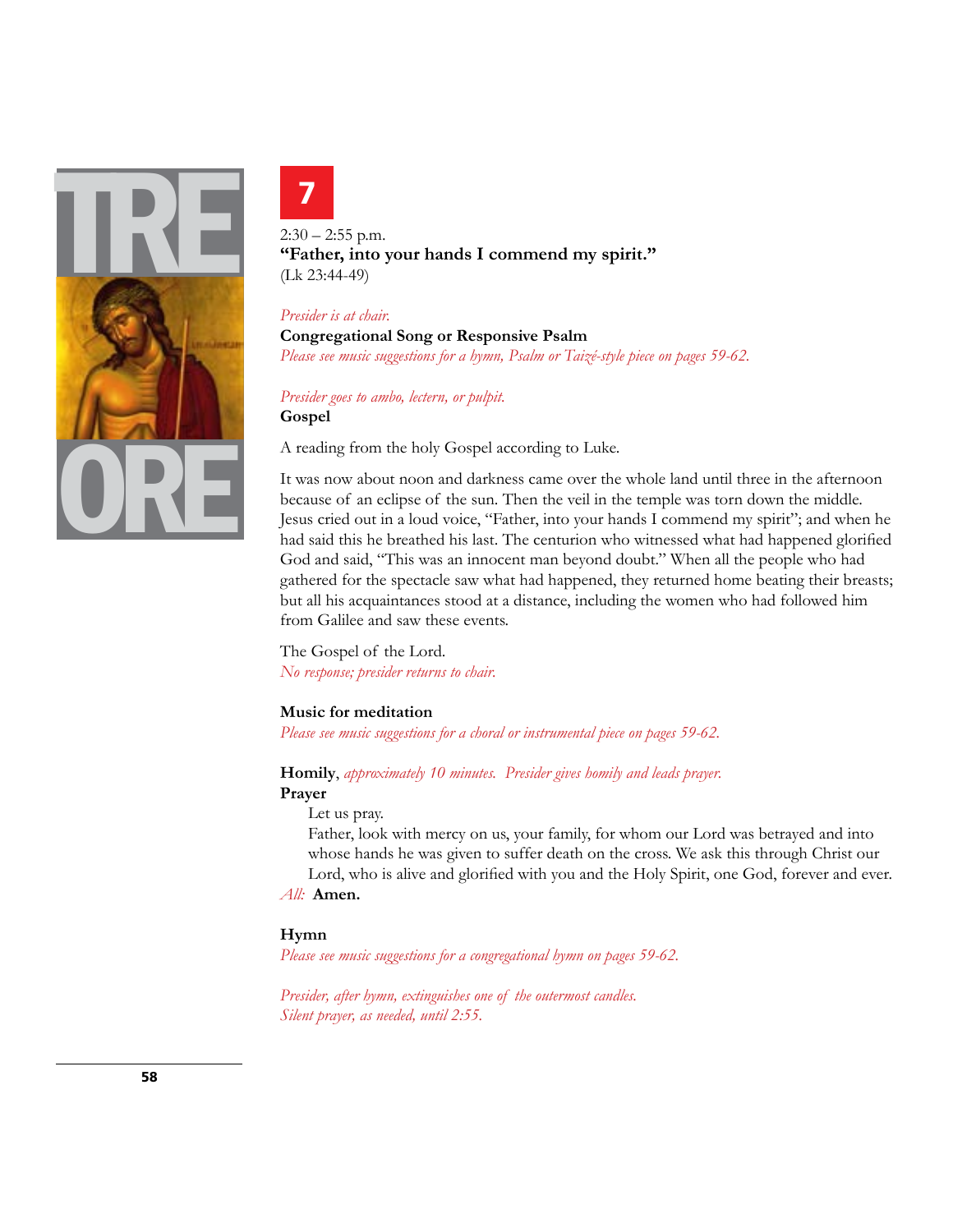# **Musical Resources for the Tre ore**

# **Hymns for the congregation**

Hymns and songs are a fundamental genre of Christian participatory worship and should make up a good proportion of the congregational singing of the Tre ore service. Several of these texts appear in almost any hymnal. For others, a suggested hymnal is given. The tunes supplied are suggestions; a more familiar tune with the same meter may be used. Because the text concerns the Seven Last Words, Frederick William Faber's "O Come and Mourn" (public domain, Long Meter) would be an especially appropriate congregational hymn or choir anthem:

 O come and mourn with me awhile; O come now to the Saviour's side; O come, together let us mourn: Jesus, our Love, is crucified.

 Have we no tears to shed for him, while soldiers scoff and foes deride? Ah! Look how patiently he hangs: Jesus, our Love, is crucified.

 Seven times he spake, seven words of love; and all three hours his silence cried for mercy on the souls of all; Jesus, our Love, is crucified.

O love of God! O sin-filled world! In this dread act your strength is tried; and victory remains with love: Jesus, our Love, is crucified.

*Texts shared in the repertoire of Catholics and United Methodists:*

"Jesus, Remember Me," Jacques Berthier and the Community of Taizé

"O Sacred Head, Now Wounded," Paul Gerhardt, trans. James Alexander

 "Sing, My Tongue, the Glorious Battle"/"Sing, My Tongue, the Song of Triumph," Venantius Fortunatus (6th c.), various English translations

"Were You There?", African American spiritual

"What Wondrous Love Is This?", USA folk hymn

"When I Survey the Wondrous Cross," Isaac Watts

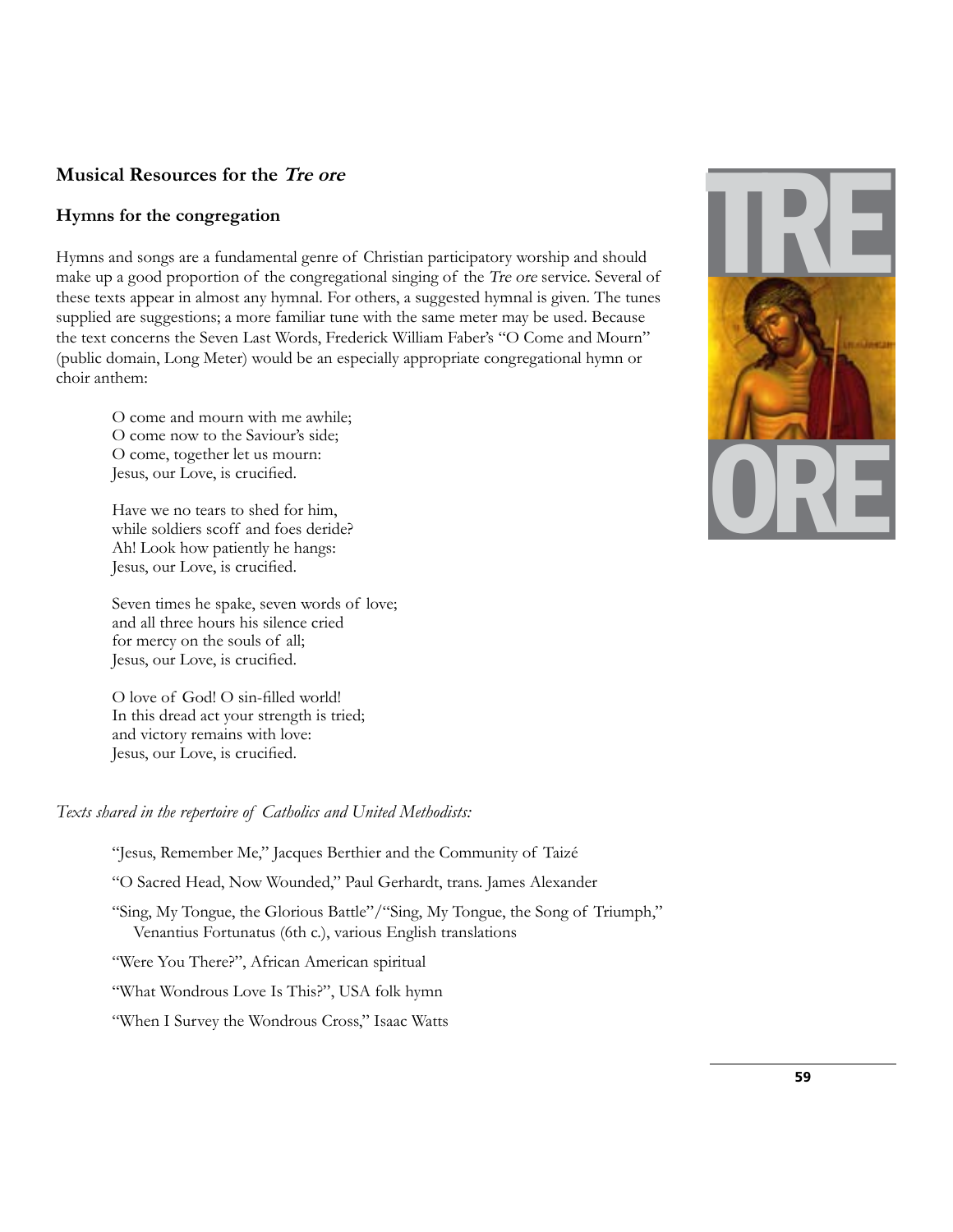*Texts from the* United Methodist Hymnal *(1989):*

- "Ah, Holy Jesus," Johann Heerman, trans. Robert Bridges. Tune: HERZLIEBSTER JESU, 11 11 11.5
- "Beneath the Cross of Jesus," Elizabeth C. Clephane. Tune: ST. CHRISTOPHER, 76.86.86.86
- "Depth of Mercy," Charles Wesley. Tune: CANTERBURY, 77.77
- "He Never Said a Mumbalin' Word," African American spiritual. Tune: SUFFERER, Irr.
- "In the Cross of Christ I Glory," John Bowring. Tune: RATHBUN, 87.87
- "O Love Divine, What Hast Thou Done," Charles Wesley. Tune: SELENA, 88.88.88
- "'Tis Finished! The Messiah Dies," Charles Wesley. Tune: OLIVES BROW, LM

"To Mock Your Reign, O Dearest Lord," Fred Pratt Green. Tune: KINGSFOLD, CMD

# *Texts from Catholic hymnals:*

- "My Song Is Love Unknown," Samuel Crossman. Tune: LOVE UNKNOWN, 66.66.44.44 (*Ritualsong*)
- "O Sacred Head Surrounded," ascr. Bernard of Clairvaux, tr. Henry Baker. Tune: PASSION CHORALE, 76.76D (*Gather, 3rd ed., Ritualsong*)
- "Tree of Life," Marty Haugen. Tune: THOMAS, 8.7.8.77 (*Gather, 3rd ed.; Ritualsong*)
- "Tree of Life and Glory," Venantius Fortunatus, refrain Francis Patrick OBrien. (various collections)

# *Other considerations:*

"Cross of Jesus, Cross of Sorrow," William Sparrow-Simpson. Tune: CROSS OF JESUS, 87.87, John Stainer. (*Hymnal 1982*, 160)

"O Sorrow Deep," Friedrich Spee, et al., trans. Charles Winfred Douglas. Tune: O TRAU-ERIGKEIT, 447.76 (*Hymnal 1982*, 173)

"Praise to the Holiest in the Height," John Henry Newmann. Tune: GERONTIUS, CM, John Dykes (*Hymnal 1982*, 445); alternate tune: RICHMOND

"The Royal Banners Forward Go," Venantius Fortunatus, trans. Neale. Tune VEXILLA RE-GIS, LM (*Hymnal 1982*, 162); alternate tune: GONFALON ROYAL

"There Is a Green Hill Far Away," C.F. Alexander. Tune HORSLEY, CM, W. Horsley (*Hymnal 1982*, 167)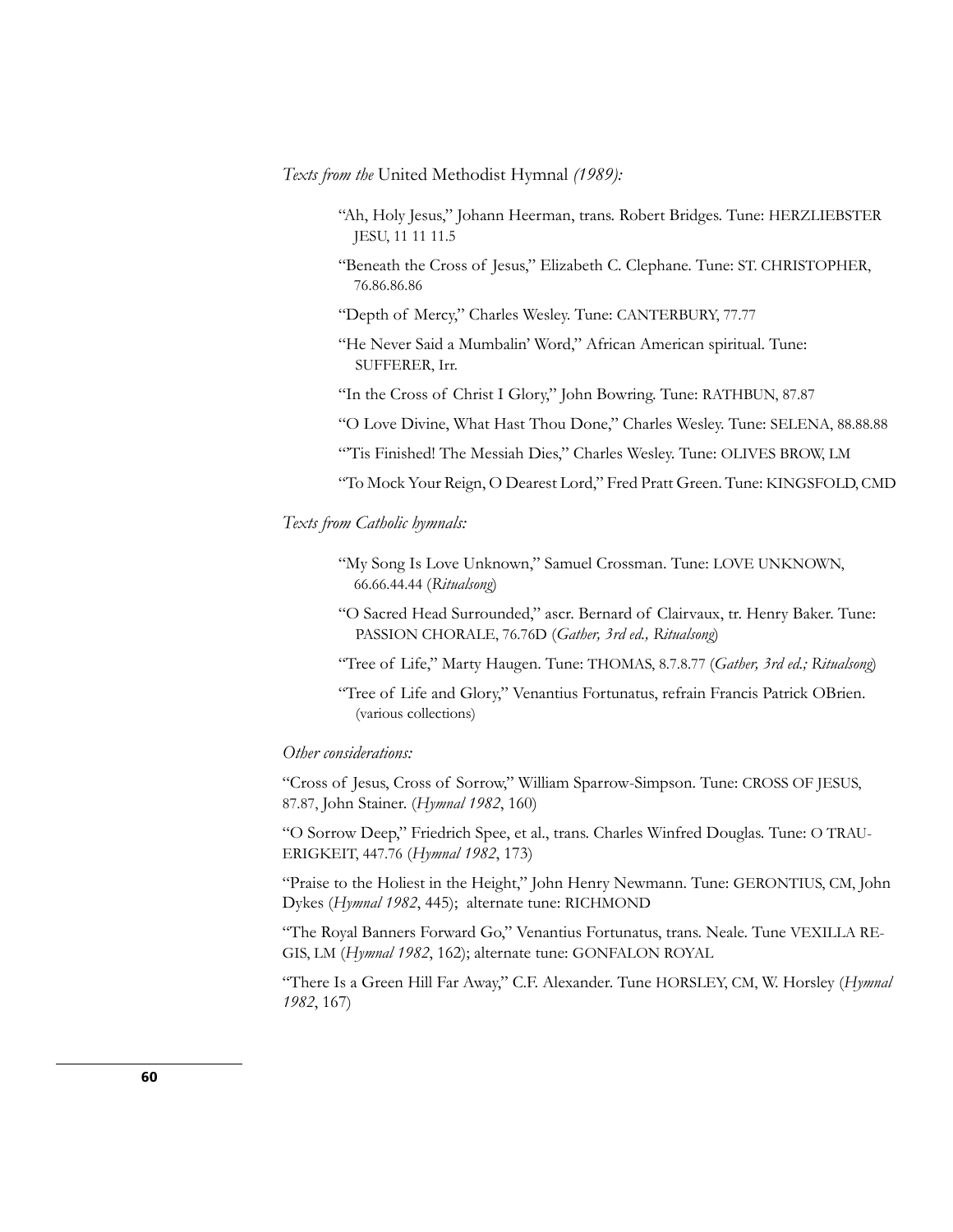# **Responsive Psalmody (cantor and congregation)**

Several Churches who follow the Revised Common Lectionary have developed a rich tradition of singing responsorial psalmody during the service of the Word, at the Eucharist and other celebrations. The psalms suggested below are taken from those assigned for Lent and Holy Week. Denominational publishers have collections of psalm settings which are very useful and could be used in place of those suggested below.

#### Psalm 22

*Suggested response*: My God, my God, why have you abandoned me?

• "My God, My God," C. Alexander Peloquin in *Psalms for Holy Week* (GIA Publications)

• "My God/Dios mío," Tony Alonso in *Cantemos al Señor-Let Us Sing to the Lord, Bilingual Psalms for Holy Week* (GIA).

# Psalm 31

*Suggested response:* Father, into your hands I commend my spirit.

• In *Lectionary Psalms: Grail*/Gelineau (GIA)

• "Father, into Your Hands/Padre, a Tus Manos," Michael Mahler, in *Cantemos al Señor-Let Us Sing to the Lord, Bilingual Psalms for Holy Week* (GIA).

#### Psalm 51

*Suggested response:* Be merciful, O Lord, for we have sinned.

- "Be Merciful, O Lord," Marty Haugen, in *Psalms for the Church Year, vol. 1*, Marty Haugen (GIA)
- In *The Five Graces Psalter: Lectionary Psalms,* Luke Mayernick (MorningstarMusic)

#### Psalm 91

*Suggested response:* Be with me, Lord, when I am in trouble.

- "Be with Me Lord," Michael Joncas (Oregon Catholic Press)
- "Be with Me," Marty Haugen, *Psalms for the Church Year, vol. 1* (GIA)

#### Psalm 130

*Suggested response:* With the Lord there is mercy and fulness of redemption

- In *Lectionary Psalms*, Michel Guimont (GIA)
- "With the Lord There is Mercy," Tim Smith (Oregon Catholic Press)

# **Ostinatos, Canons and Responses in the Taizé tradition (congregation)**

These pieces with repetitive elements allow a more contemplative or meditative experience than stanzaic hymns, providing some variety throughout the service.

"Adoramus te Christe" (*Songs of and Prayers of Taizé*) "All You Who Pass this Way" (*Taizé: Songs for Prayer*) "In manus tuas, Pater/Into Your Hands" (*Christe lux mundi: Music from Taizé*) "Jesus Remember Me" (*Taizé: Songs for Prayer*) "Lajuda em vindrà/I Lift Up My Eyes" (*Christe lux mundi: Music from Taizé*) "Peace I Leave with You" (*Christe lux mundi: Music from Taizé*) "Stay with Me/Bleibet hier" (*Songs of and Prayers of Taizé*) "When the Night Becomes Dark" (*Songs of and Prayers of Taizé*)

# **shared prayers and resources**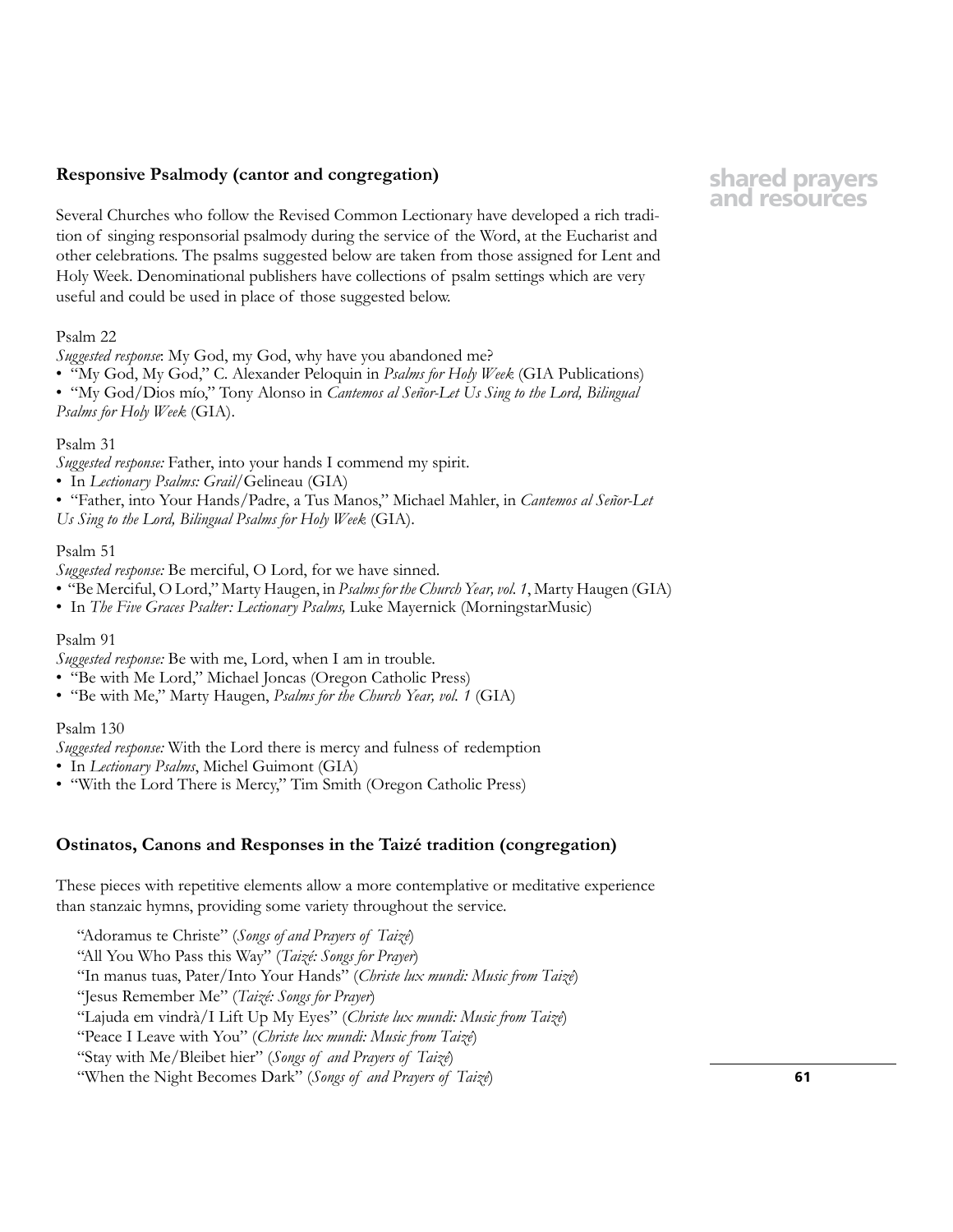# **Choral Pieces**

One or two musical settings of a text are given. Other settings should be sought out and considered. Published editions are listed for those settings not in the public domain. Public domain works may be available from several publishers. Several of these pieces are settings of hymn texts listed above to original music. Seeking out settings of other hymns is a good way of finding quality choral settings.

"Adoramus te, Christe," Quirino Gasparini "Adoramus te, Christe," from *Three Communion Anthems* – Gerald Near (Aureole Editions) "Ah, Holy Jesus," John Ferguson (Augsburg Fortress Press) "Ave verum corpus," Flor Peeters (Edition Schwann/National Music Publishers) "God So Loved the World," John Stainer "God So Loved the World," John Goss "Christus factus est," Giovanni Anerio "Drop, Drop, Slow Tears," Orlando Gibbons "Kyrie Eleison," Dana Mengel (Abingdon Press) "Lamb of God," F. Melius Christiansen (Augsburg Fortress) "O Come and Mourn," Hal Hopson (Hope Publishing) "O Dearest Lord, Thy Sacred Head," David Johnson (Augsburg Fortress) "O vos omnes," Tomas Luis Victoria "O the Lamb," arr. John Bell (GIA Publications) "Saw Ye My Savior," Leo Nestor (E.C. Schirmer) "There Is a Green Hill Far Away," Evelyn R. Larter (Augsburg Fortress) "Tristis est anima mea," Giovanni Battista Martini "We Adore You, O Christ," Richard Proulx (Paraclete Press Sacred Music) "Were You There," Bob Chilcotte (Oxford University Press) "What Wondrous Love Is This," Mark Hayes (Alfred) "When I Survey the Wondrous Cross," Amy Engelsdorfer (Augsburg Fortress)

#### **Instrumental pieces and vocal solos.**

The inclusion of a few instrumental or solo vocal works can contribute to variety and pacing in the service. Pieces for organ, piano, or other instruments based on a hymn tune used in the service, perhaps as a reprise, are very appropriate. Pieces from the art music tradition, if they are in a style consonant with the religious sense desired, can also work well. Vocal solos from the classical tradition, both modern, such as Samuel Barber's "The Crucifixion," and older, such as arias from the cantatas of J.S. Bach, make a wonderful addition if the singer(s) and accompanist are capable.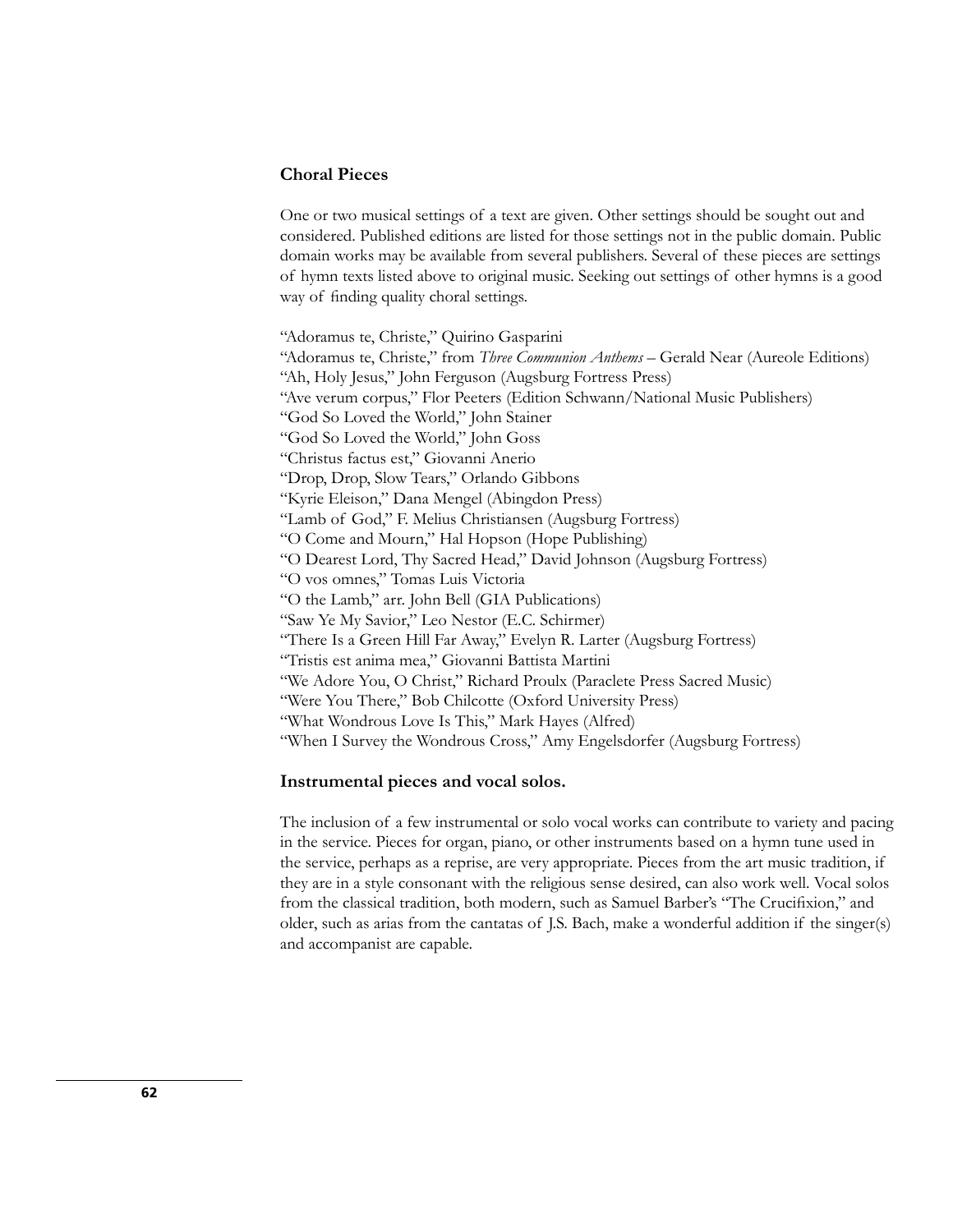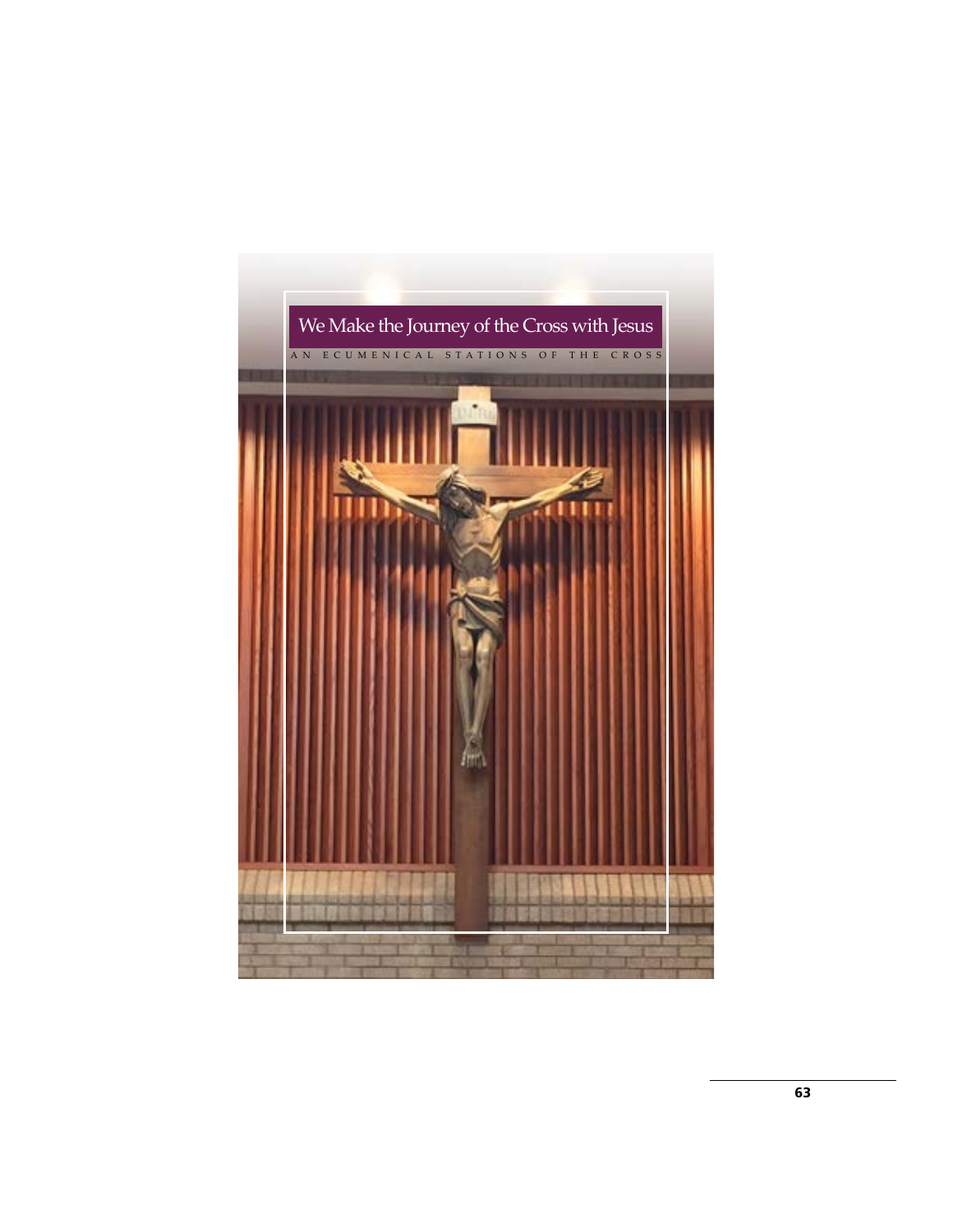# **Example Liturgy 2: An Ecumenical Stations of the Cross**

#### **Introductory Prayers**

*Reader:* Let us briefly enter with Jesus on the journey he makes through Jerusalem, from the Fortress of Pilate near the Temple, to outside the walls, to the hill of Calvary and a tomb nearby. There is a sense of dread we feel today, as a mighty storm seems to approach. The world, it seems, holds its breath to see what is about to happen.

*Presider:* Let us pray. As these events unfold before us today, loving Father, help us to be witnesses of your love. Help us not to be merely bystanders, onlookers, simply watching and waiting. By the power of our Baptism, in which your Holy Spirit first stirred in our hearts, now stir up our hearts once again to recognize the immense love with which you have made us, and the profound love with which you have redeemed us in Jesus Christ, your Son, our Lord, who walks this Way of the Cross in our place. Help us to see the mystery of his love from his perspective, from within his Body, whose members we truly are.

Help us to bear with him the insult of false conviction, the weight of his cross, the ridicule of the crowds, the pain of his suffering, his loneliness and abandonment, the agony of death. Help us also to recognize the love and commitment of Mary, our mother, the compassion of the women, the comfort of Veronica, the assistance of Simon, the faith of the criminal hanging nearby, the loyalty of his beloved John, beneath the cross, and his joy of fulfilling your will that all might be truly saved.

Help us to find the meaning of our life's journey in his journey. Make our hearts overflow with gratitude that this journey of Jesus brings with it the possibility of a new heaven and a new earth, and help us to offer ourselves, with Jesus on the Cross, to make his mission our own.

We unite our hearts today with the offering of Jesus, your Son, so that living the faith of the Way of the Cross, we might also live with the hope of life eternal in his resurrection on the last day.

We ask this through Christ, our Lord. *ALL:* **Amen.**

*A suitable refrain may be sung or musical selection such as "Were You There?" (African American Spiritual, found here with additional stanzas written for these Stations of the Cross).*

*Were you there as they sentenced him to death? Were you there as they sentenced him to death? Ah, sometimes it causes me to tremble, tremble, tremble. Were you there as they sentenced him to death?*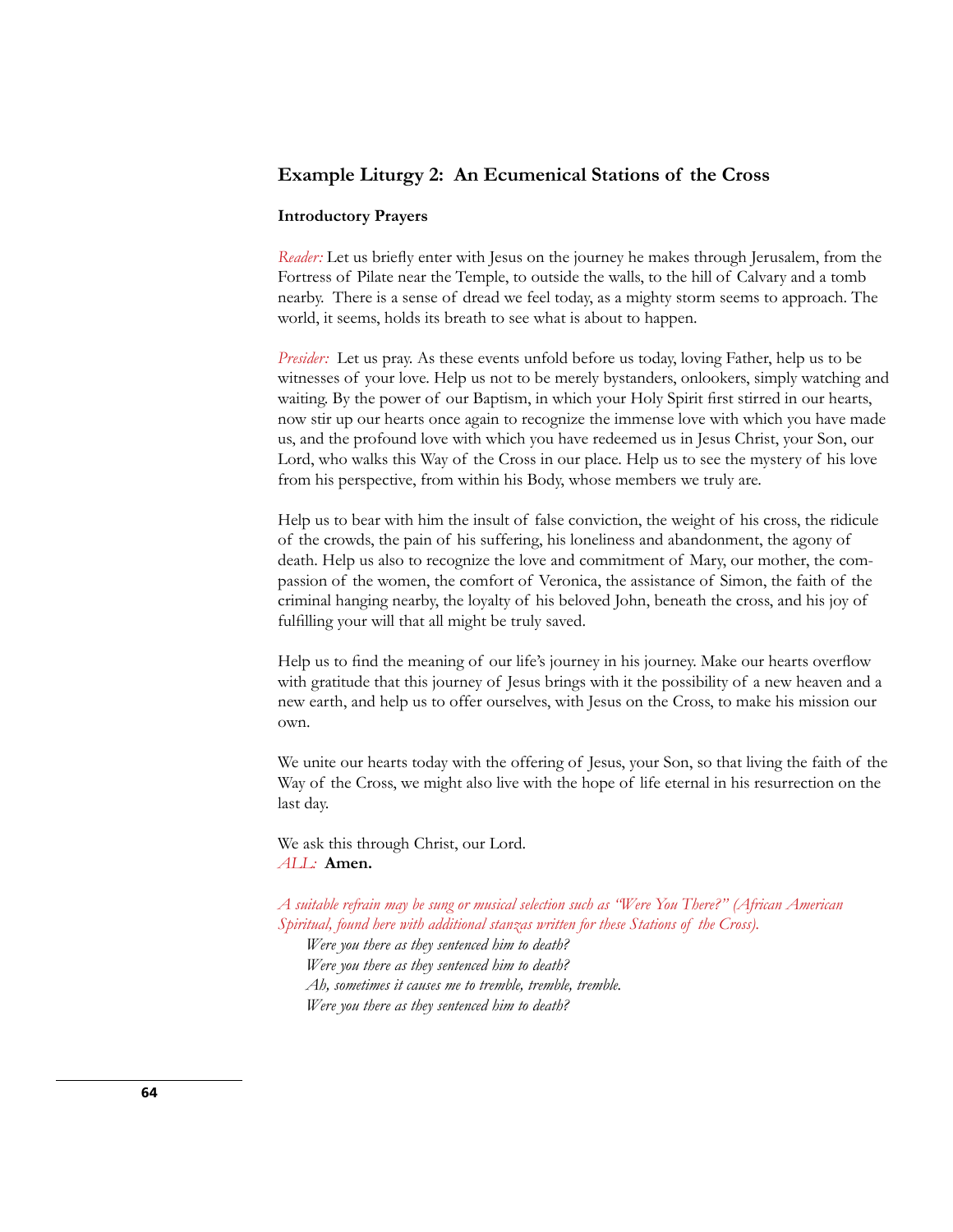# THE FIRST STATION **Jesus is condemned to die.**

*Presider:* We adore You, O Christ, and we praise you. *All, genuflecting:* **Because, by your holy Cross, you have redeemed the world.**

*Reader:* On the Jewish feast of the Passover, it was the custom for the Roman prefect, Pontius Pilate, to give freedom to one prisoner chosen by the people. Pilate wants to release Jesus because he could not find him guilty of any crime. But Pilate gives in to the demands of the crowd: he frees a murderer named Barabbas instead, and hands Jesus over to be scourged and crucified.

*Presider:* Imagine we are praying in the garden with Jesus. The disciples are sleeping. Then the soldiers come and take Jesus away to the courtroom and we listen as Jesus is condemned to death. Even though Jesus knows he doesn't deserve it, he remains silent and prays for the people who want him to die.

*ALL:* **Dear Jesus, it isn't right! You did nothing wrong. You are the Son of God and you became a man to bring your Father's justice and mercy into the world, because without you we could not hope for heaven. You came to teach us to love you, and to love one another as you love us. Help me always to love you more. Help me to learn how not to judge others. Teach me to be understanding and forgiving with the people in my life. Show me how to see with your eyes, Jesus.**

*Were you there as he took the Cross for us? Were you there as he took the Cross for us? Ah, sometimes it causes me to tremble, tremble, tremble. Were you there as he took the Cross for us?*

# THE SECOND STATION: **Jesus takes up his Cross.**

*Presider:* We adore You, O Christ, and we praise you. *All, genuflecting:* **Because, by your holy Cross, you have redeemed the world.**

*Reader:* After severely whipping and beating Jesus, soldiers dress him in a royal purple robe, and place a crown of sharp thorns on his head. Then they humiliate him, shouting "Hail, King of the Jews!" He is given an impossibly heavy wooden cross to carry to Calvary, the place where he will be crucified.

*Presider:* We imagine that we see Jesus pick up his heavy Cross. If we tried to lift it, it would be too heavy. "Can Jesus carry this heavy Cross by himself all the way to Calvary?" we wonder. Jesus patiently, lovingly lifts the Cross to his shoulder, knowing that this is what his Father wants him to do: to save us from the punishment of our sins, and to carry the Cross for us. **<sup>65</sup>**



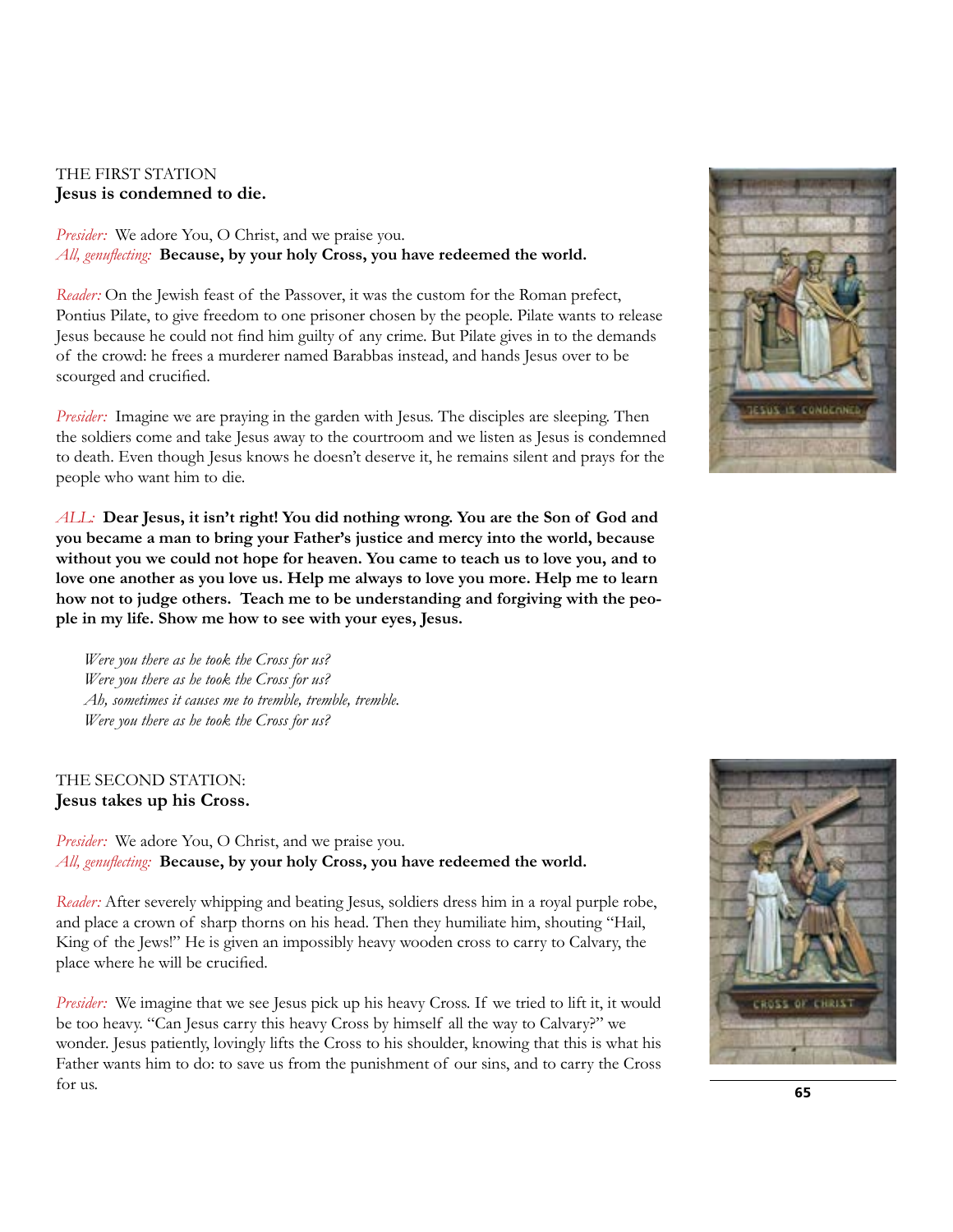*ALL:* **Dear Jesus, I am afraid when my problems seem too heavy for me. Give me the grace I need to do the hard things I must do, and the wisdom to turn to you when I need help. I know you are always here to help me, especially in difficult times. Teach me to be kind, because now I can see how much you suffer when I hurt other people or disrespect them.**

*Were you there as he fell beneath the Cross? Were you there as he fell beneath the Cross? Ah, sometimes it causes me to tremble, tremble, tremble. Were you there as he fell beneath the Cross?*

# THE THIRD STATION: **Jesus falls the first time.**

*Presider:* We adore You, O Christ, and we praise you. *All, genuflecting:* **Because, by your holy Cross, you have redeemed the world.**

*Reader:* Jesus is already weak from being cruelly whipped. He falls under the weight of the Cross. But his determination to do his Father's will is stronger than his physical suffering, and he struggles back to his feet and goes forward.

*Presider:* We imagine that we are in the crowd following right behind Jesus when he trips and falls. It is frightening to see someone so kind and gentle having to suffer all alone. Jesus stands up again and looks back at us with his gentle smile. "We can make it," his eyes seem to say. I believe we can.

*ALL:* **Dear Jesus, it is because we fall into sin and selfishness that you now fall beneath the weight of our Cross for us. Teach us to be strong like you. When we are tempted, keep our consciences true and help us to remember that you are there to keep us from falling. Lift me up, Jesus, so you and I can continue to walk together always.**

*Were you there as he beheld his mother's face? Were you there as he beheld his mother's face? Ah, sometimes it causes me to tremble, tremble, tremble. Were you there as he beheld his mother's face?*

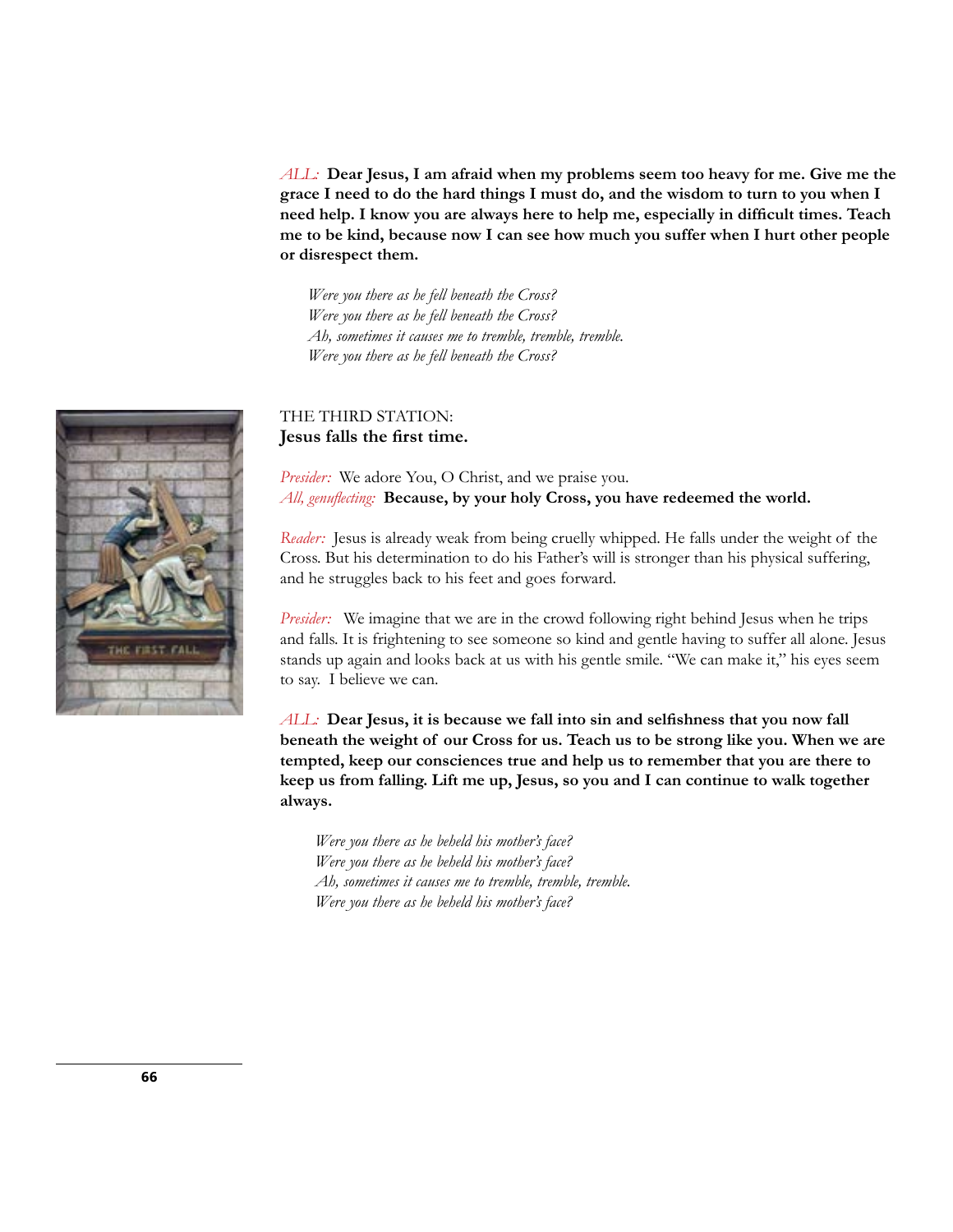# THE FOURTH STATION: **Jesus meets his Mother, Mary.**

*Presider:* We adore You, O Christ, and we praise you. *All, genuflecting:* **Because, by your holy Cross, you have redeemed the world.**

*Reader:* Jesus sees Mary, his mother, in the crowd at the side of the road. Their meeting is short, only a pause, and Mary is crying silently. The disciples tried to keep Mary at home today, to avoid the anger and false judgment of the crowd. Mary insists on being there, to see for herself how much her Son loves his people, the Son who was given to her by the Father and the Holy Spirit.

*Presider:* We imagine how much pain both Jesus and Mary must feel. Mary, his mother, suffers because she sees her Son in so much pain and humiliation. Jesus suffers even more because he loves his mother very much and knows how much this hurts her to watch. Jesus stops with the Cross for a moment and they look into each other's eyes. They are both peaceful, because they both know how important Jesus' suffering is for the salvation of the world.

*ALL:* **Dear Jesus, you have given us your mother Mary to be our mother, too, to comfort us and be with us. As I follow you today and always, I know the way will be hard. Help me to turn to her and ask her for her special help. Also, help me never to hurt my own mother and father, because they love and care for me, and suffer with me as Mary did for you on the way to Calvary.**

*Were you there when they searched for one to help? Were you there when they searched for one to help? Ah, sometimes it causes me to searched for, tremble, tremble. Were you there when they searched for one to help?*

# THE FIFTH STATION: **Simon helps Jesus carry the Cross.**

*Presider:* We adore You, O Christ, and we praise you. *All, genuflecting:* **Because, by your holy Cross, you have redeemed the world.**

*Reader:* The soldiers do not want Jesus to die before he gets to Calvary, but he is very weak from the scourging he has received from them. They grab an onlooker from the crowd, Simon of Cyrene, to help Jesus carry the heavy Cross.

*Presider:* We see Jesus getting more and more weary. We know that Jesus taught us that we must take up our own cross and follow in his footsteps, but what can we do now? Are the soldiers looking around for somebody to help Jesus? What if they choose me? Would I be strong enough to help Jesus in this way? But the soldiers choose Simon, a man passing by, to carry the load for us. **67**



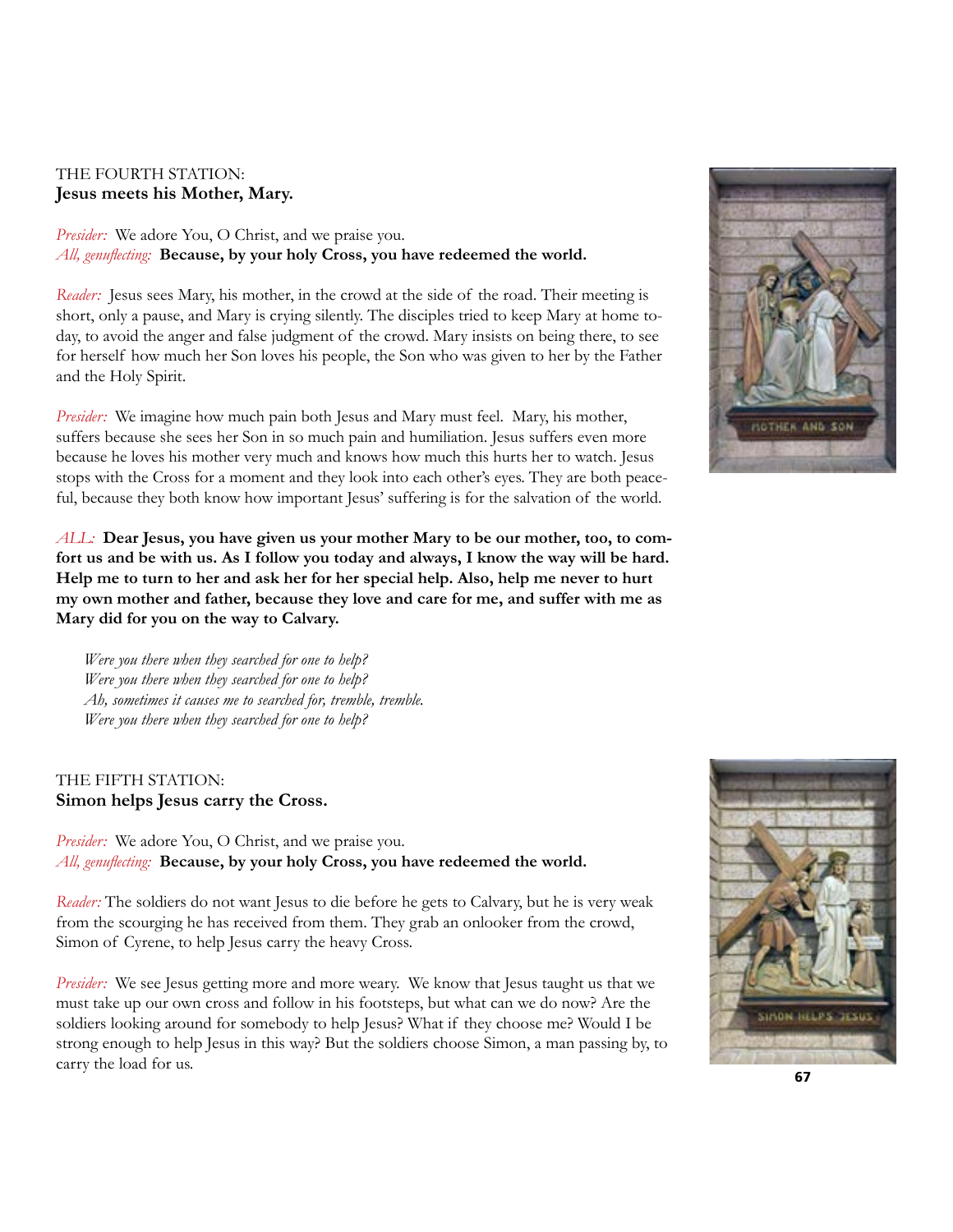*ALL:* **Dear Jesus, I wish now that the soldiers had chosen me to help you. You are so good and gentle, and if everyone had taken just a little bit of the weight of the Cross, your burden would have been lighter. Help me to know the ways in which I can help you, even if it is just a small part of your work today. Help me to be generous in my neighborhood and my church, and to grow up knowing that you call us to help you save souls.**

*Were you there as that brave girl cared for him? Were you there as that brave girl cared for him? Ah, sometimes it causes me to tremble, tremble, tremble. Were you there as that brave girl cared for him?*

# THE SIXTH STATION: **Veronica wipes the face of Jesus.**

*Presider:* We adore You, O Christ, and we praise you. *All, genuflecting:* **Because, by your holy Cross, you have redeemed the world.**

*Reader:* As Jesus struggles along the way of the Cross, he continues to bleed from the crown of thorns and the wounds he has received. He is covered with sweat, and blood is getting in his eyes. A woman in the crowd, Veronica, is overcome with compassion. She runs to Jesus and, taking her veil, she wipes his face.

*Presider:* We imagine Jesus so worn out and tired. Could anyone be brave enough to step in front of the cruel soldiers and comfort Jesus? Veronica is. Does she even know Jesus, or does she always take the risk to care for those who are unjustly treated, even strangers? She has a lot of courage to help Jesus now when everyone else has turned their backs on him.

*ALL:* **Dear Jesus, I want to do what is right and good, but sometimes I am afraid of what others might say. Help me to be brave like Veronica, to act without fear in saying and doing the right thing. Help me to stand firm in my faith and my desire to love you more each day, even when others have turned their backs on you.**

*Were you there when he fell a second time? Were you there when he fell a second time? Ah, sometimes it causes me to tremble, tremble, tremble. Were you there when he fell a second time?*

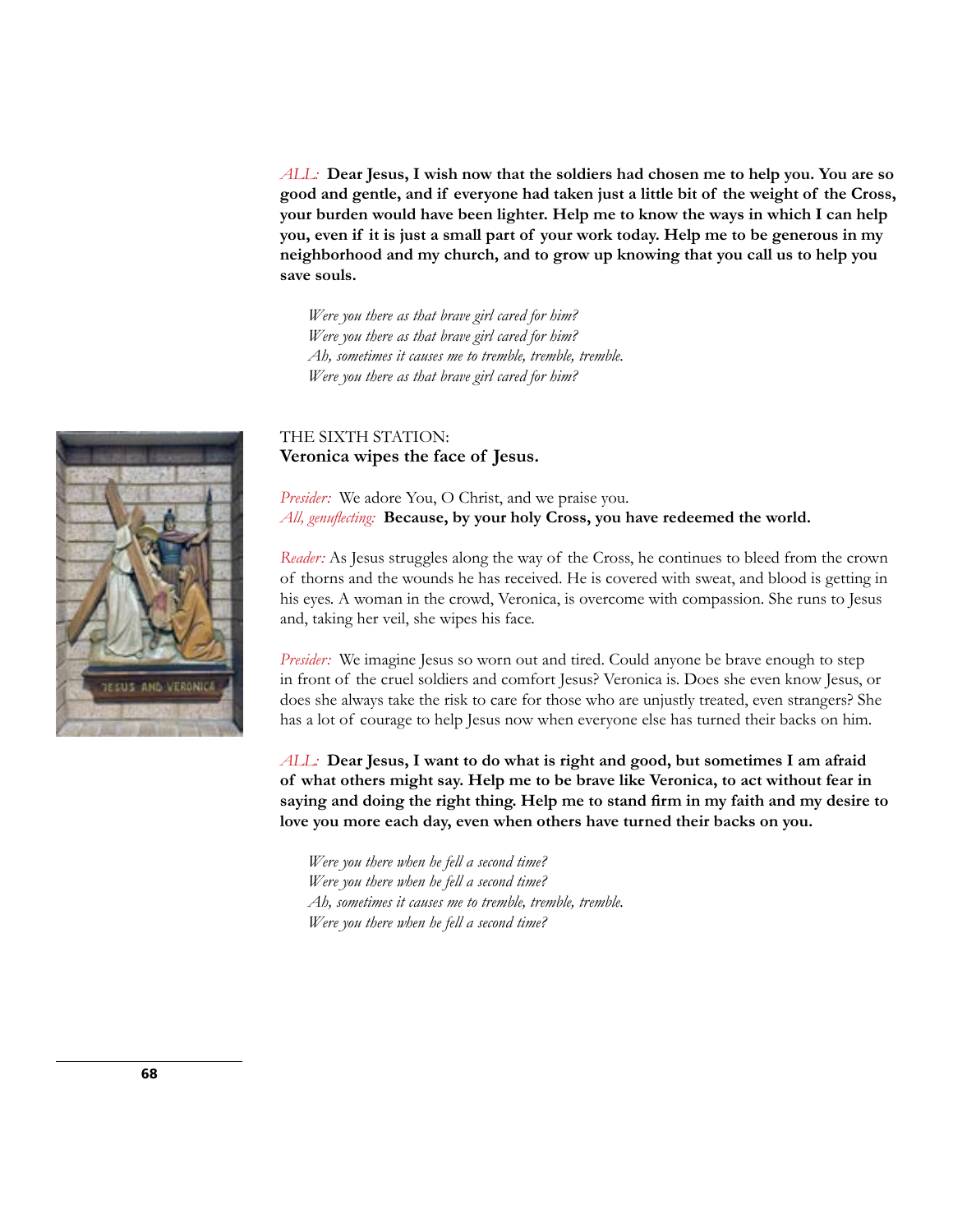# THE SEVENTH STATION: **Jesus falls the second time.**

*Presider:* We adore You, O Christ, and we praise you. *All, genuflecting:* **Because, by your holy Cross, you have redeemed the world.**

*Reader:* Jesus legs are wearing out with each new step. He falls again. The weight of the Cross forces him to the ground, but he gets up again, a second time, and keeps going.

*Presider:* We imagine how the angry crowd suddenly becomes silent when Jesus falls a second time. "Is he dead?" you hear someone ask. We want to kneel down next to Jesus and hold him, and whisper, "Jesus, I'm sorry." We realize that he is falling for us, and add, "Jesus, don't give up." And, giving him your hand, you help him back to his feet.

*ALL:* **Dear Jesus, it is my sin that continues to be so heavy that you fall again. Yet, I sin again and again. You are determined to keep going and, in my confessing, you give me your forgiveness again and again. You give me your hand, and I have the strength to get up and start over. Thank you for never giving up on me. Help me to never sin against you again, and grant that I may love you always.**

*Were you there as the women wept for him? Were you there as the women wept for him? Ah, sometimes it causes me to tremble, tremble, tremble. Were you there as the women wept for him?*

# THE EIGHTH STATION: **Jesus speaks to the women of Jerusalem.**

*Presider:* We adore You, O Christ, and we praise you. *All, genuflecting:* **Because, by your holy Cross, you have redeemed the world.**

*Reader:* Jesus then sees a group of women weeping, and crying out how badly he was treated. They are terrified by the brutal violence of this scene. He says to them, "Daughters of Jerusalem, do not weep for me, but weep for yourselves and for your children."

*Presider:* When we recall Jesus' passion, we know that he cannot suffer again. Our tears, then, should be for our own sins. We imagine how wonderful is this Son of God, that in the middle of his own terrible pain, he stops to teach us that he is doing all this for us so that we might turn away from our selfishness toward him, toward the new life of grace he offers.

*ALL:* **Dear Jesus, even as you suffer, you teach us to seek your truth and not miss the point of what is happening here. Help me to be more concerned with others instead** 



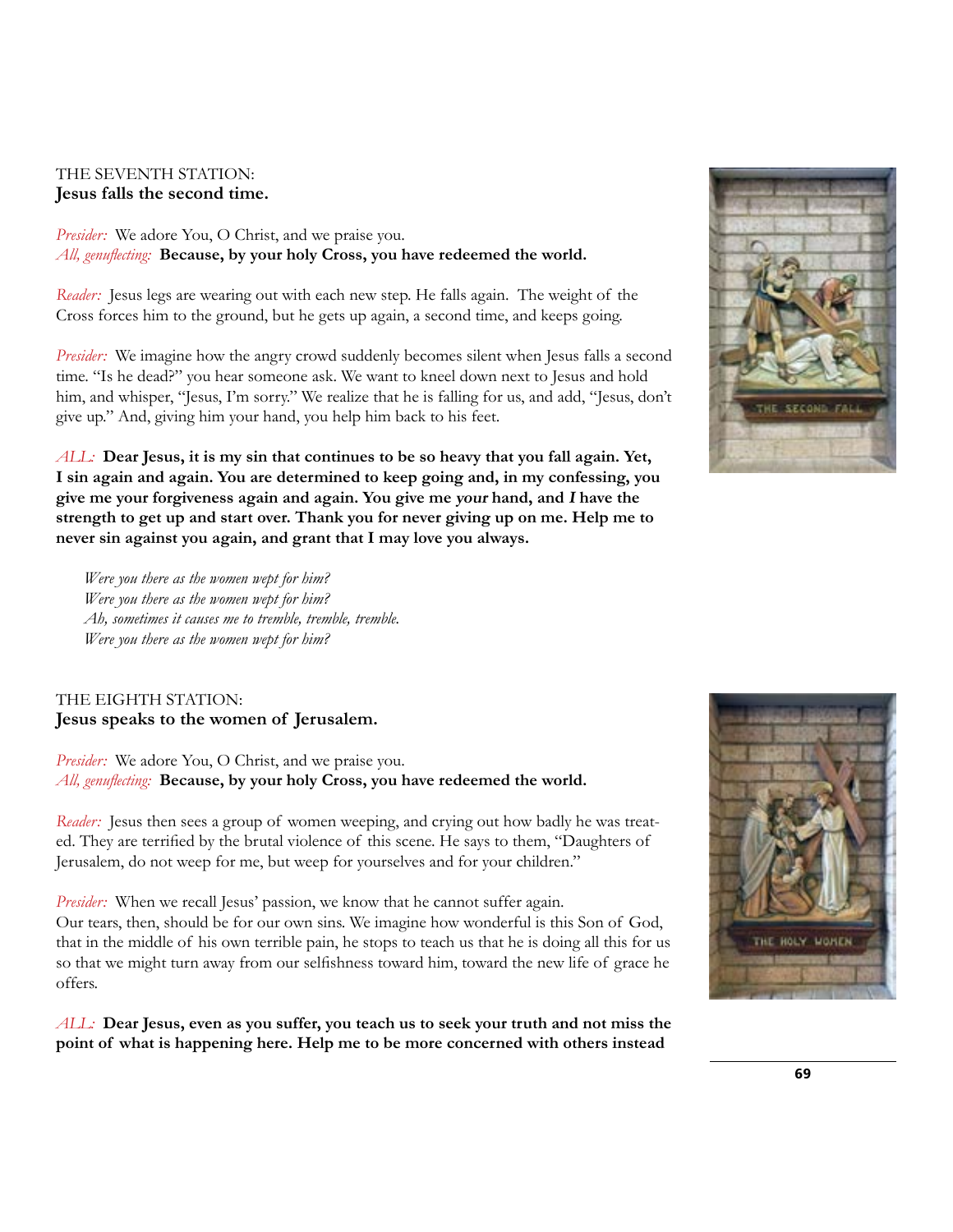**of always worrying about myself. Gather together our community in the active worship of God and the life of the sacraments. Don't let us pass up the opportunity of the new life you offer us.**

*Were you there when he could no longer walk? Were you there when he could no longer walk? Ah, sometimes it causes me to tremble, tremble, tremble. Were you there when he could no longer walk?*

# THE NINTH STATION: **Jesus falls a third time.**

*Presider:* We adore You, O Christ, and we praise you. *All, genuflecting:* **Because, by your holy Cross, you have redeemed the world.**

*Reader:* Jesus, having gone about as far as he can, falls again under the Cross. Clearly, he is near dying. But, again, he slowly gets up and continues the way of the Cross.

*Presider:* We imagine that we are with Jesus as he falls again. He could have called to his Father for help, but he accepted the plan his Father had for him. That is because he understands the purpose of his suffering. We say to Jesus, "Get up, Jesus. I can't travel this way of the Cross without you." And, again, he continues with us.

*ALL:* **Dear Jesus, your failing strength makes me see how helpless I am. Help me to rely on your strength, to see how much I need you. Give me the faith I need to remember that you always walk with me, that you will never leave me. In moments of suffering or hardship, help me always to see the value in making it an offering to you, as you have done for me.**

*Were you there as they stripped him of his cloak? Were you there as they stripped him of his cloak? Ah, sometimes it causes me to tremble, tremble, tremble. Were you there as they stripped him of his cloak?*

# THE TENTH STATION: **Jesus is stripped of his clothes.**

*Presider:* We adore You, O Christ, and we praise you. *All, genuflecting:* **Because, by your holy Cross, you have redeemed the world.**

*Reader:* Jesus finally comes to the place where he will be crucified. The soldiers tear away his clothing from his wounded body and Jesus, humiliated, stands now before the crowd with no possessions at all. The soldiers take his clothes and divide them up among themselves.

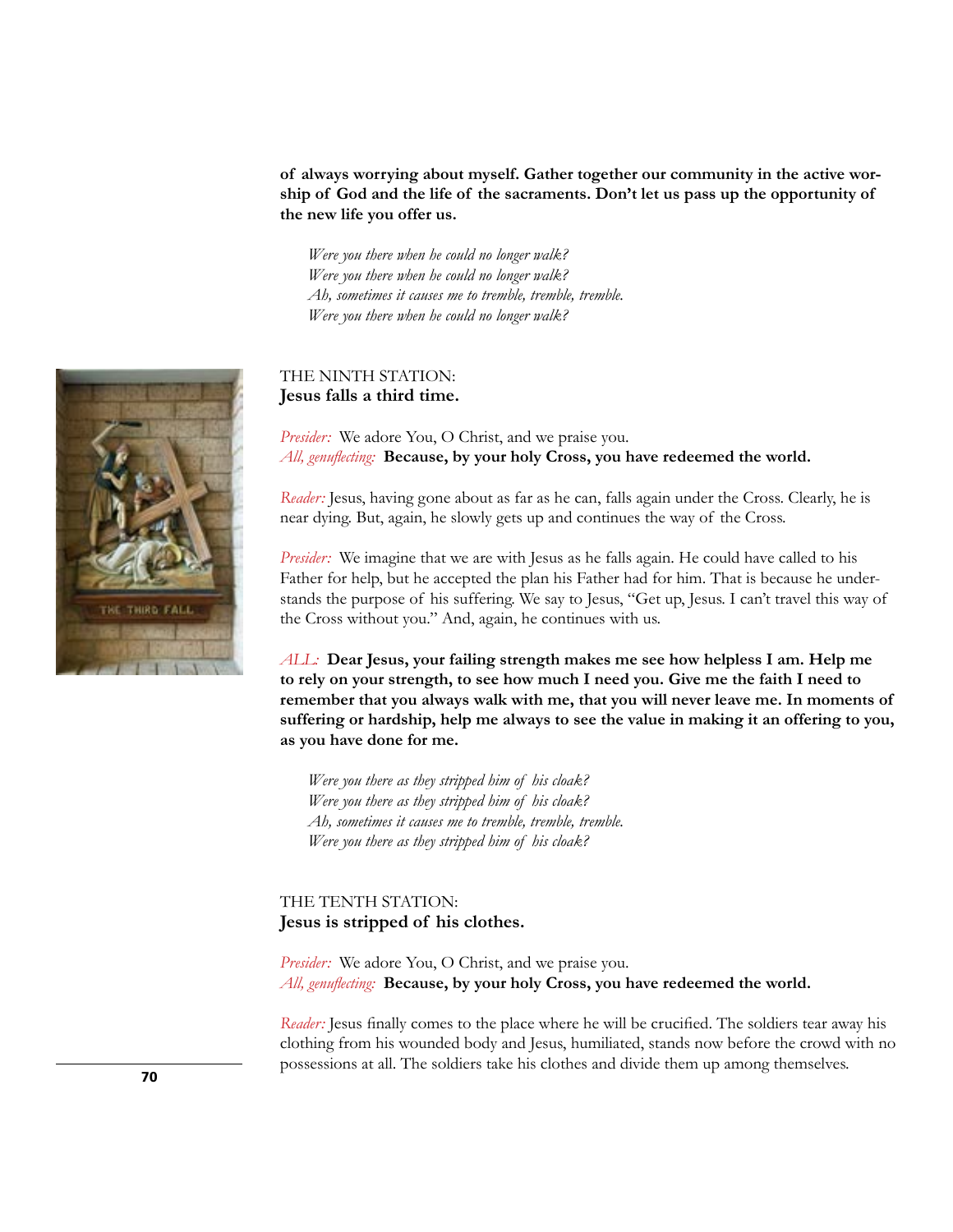*Presider:* We imagine Jesus standing alone without anything or anyone to comfort him. "How I wish I could give him my coat," we think. "He has given me so much; what can I give him?" Even though he has nothing to make him look like a king, no one can rob him of his dignity as God's own Son and ruler of all souls.

*ALL:* **Lord Jesus, seeing you so cruelly treated makes me think about how sometimes my own possessions are way too important to me. I am too concerned with my own accomplishments. I have to have my way too often. Teach me to share the things I have with people in need. Teach me to seek the things in this life that are really important and pleasing to you, and beneficial to me and others. Help me to let go of those things in my life that distract me and prevent me from growing closer to you and to others.**

*Were you there as they nailed him to the tree? Were you there as they nailed him to the tree? Ah, sometimes it causes me to tremble, tremble, tremble. Were you there as they nailed him to the tree?*

## THE ELEVENTH STATION: **Jesus is nailed to the Cross.**

*Presider:* We adore You, O Christ, and we praise you. *All, genuflecting:* **Because, by your holy Cross, you have redeemed the world.**

*Reader:* The soldiers lay Jesus down on the Cross and drive heavy nails through his hands and his feet so that he can no longer move. They move the Cross to a hole in the ground and set it upright, and Jesus hangs on the Cross that he has carried, crucified between two thieves. Even now, Jesus forgives the soldiers and the people who were making fun of him and shouting at him, and he prays to his Father, "Father, forgive them, for they do not know what they are doing."

*Presider:* As we stand nearby, all we can hear is the sound of the hammers as the nails are driven into Jesus. This is suffering we can't even imagine, and Jesus is going through it for us. The crowd grows quiet; Jesus doesn't even cry out. There is nothing we can do now to save him from this new pain.

*ALL:* **Dear Jesus, the pain you felt on the Cross was for me. Now, when I hear people laugh at you or use your name in anger, give me the strength to stand up for you and tell them of your great love for them. When I feel angry or hurt because of something wrong done to me, teach me not to hold a grudge. Help me to see your example and pray for the strength to forgive that person.**

*Were you there when they pierced him in the side? Were you there when they pierced him in the side? Ah, sometimes it causes me to tremble, tremble, tremble. Were you there when they pierced him in the side?*



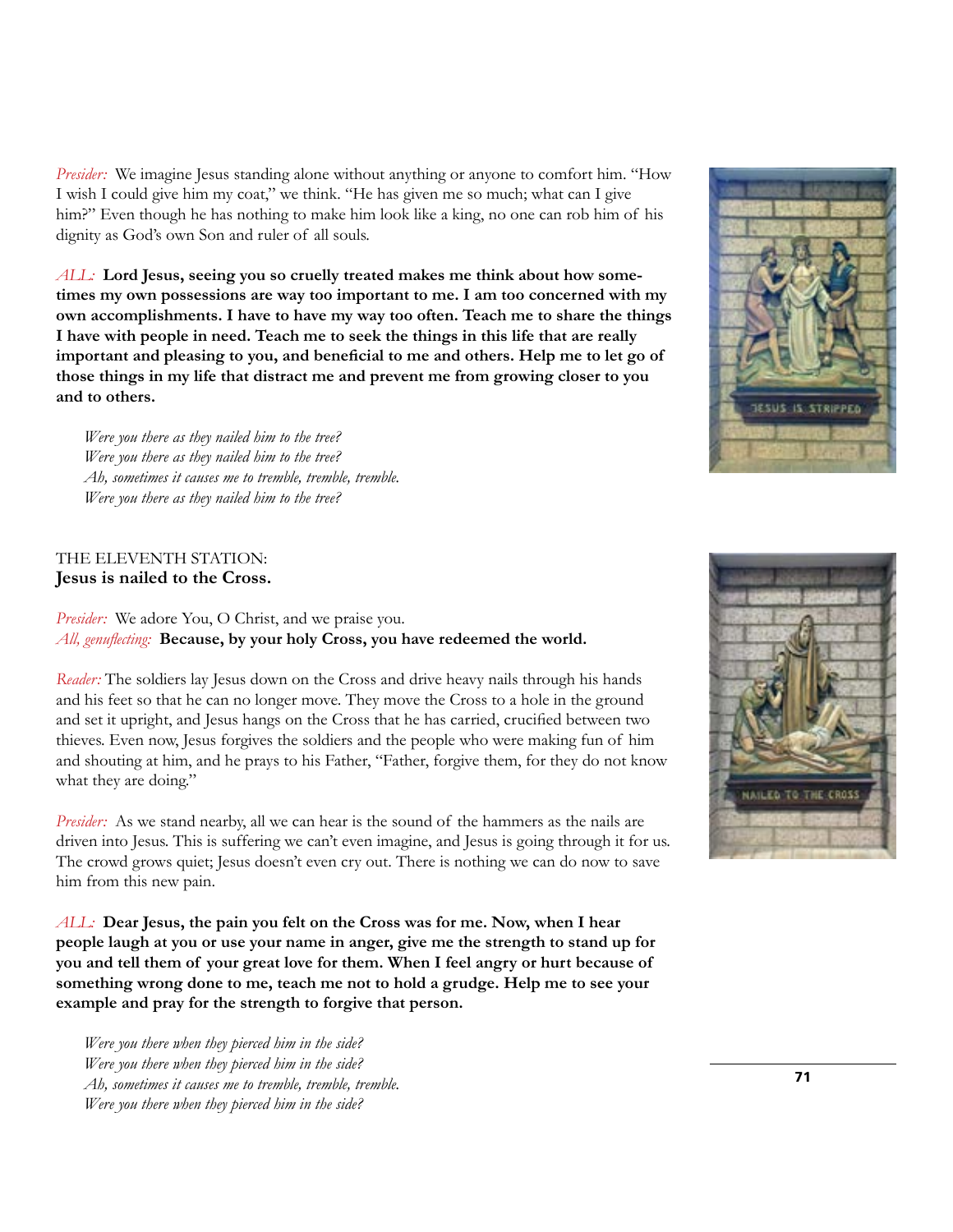

## THE TWELFTH STATION: **Jesus dies on the Cross.**

*Presider:* We adore You, O Christ, and we praise you. *All, genuflecting:* **Because, by your holy Cross, you have redeemed the world.**

*Reader:* After several hours of agony, Jesus cries out in a loud voice, "Father, into your hands I commend my spirit." He gives his mother, Mary, to his beloved disciple, John, who is also there, standing at the foot of the Cross. Finally, he breathes his last breath and darkness comes over the earth. The great curtain made of iron in the Holy of Holies in the temple is torn in two, top to bottom; we are no longer separated from the temple of Jesus' body, which he will rebuild in three days.

*Presider:* We imagine that now we are alone. The angry crowds have gone, and we are there with Mary and John, mourning the cruel death of Jesus, our brother and our friend. There is a terrible silence as Jesus, the Word of God, has spoken his last words. But the silence is not empty: It now speaks louder than all other words in the world. He spent his life teaching us how to live. He gave us faith, hope, and love. He gave us his mother, and his Holy Spirit. In his gift of the blood and water that flowed from his side on the cross, his church is born and we are reconciled with God. How deep is this love our God is showing for us! How much deeper my love must be in return!

*ALL:* **Look upon me, good and gentle Jesus, while I kneel here. Make my soul strong in faith, hope, and love. Make me really sorry for my sins that I may never sin again. As I think upon your five wounds with deep sorrow and compassion, I recall, good Jesus, the words of your prophet, David: "They have pierced my hands and my feet; I can count all my bones."**

**I love you, Jesus. I am sorry for ever offending you. Grant that I may love you always.**

**Our Father in heaven, hallowed be your name, your kingdom come, your will be done, on earth as in heaven. Give us today our daily bread. Forgive us our sins as we forgive those who sin against us. Save us from the time of trial and deliver us from evil. For the kingdom, the power, and the glory are yours now and for ever. Amen.** 

*Were you there when the sun refused to shine? Were you there when the sun refused to shine? Ah, sometimes it causes me to tremble, tremble, tremble. Were you there when the sun refused to shine?*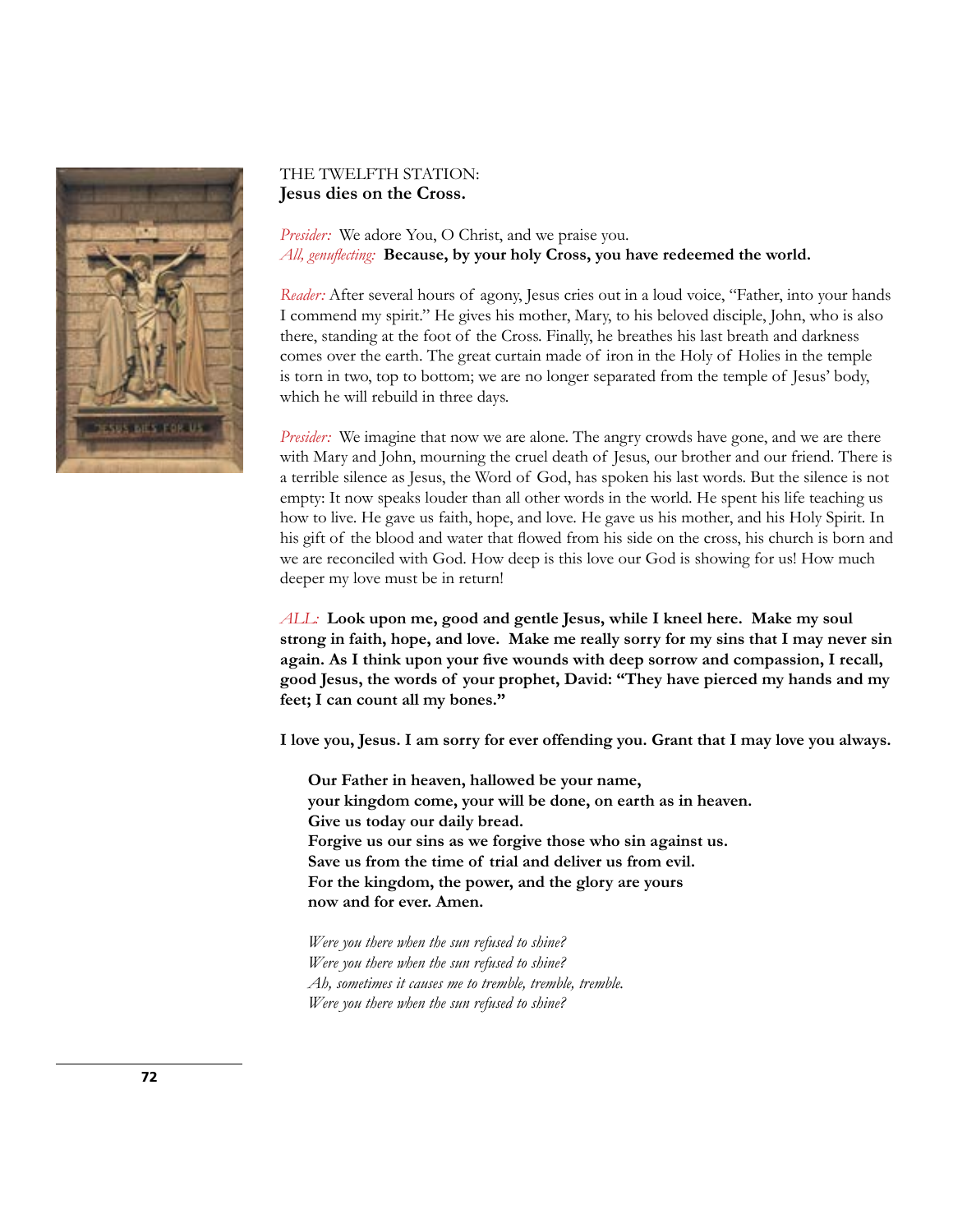## THE THIRTEENTH STATION: **Jesus is taken down from the Cross.**

*Presider:* We adore You, O Christ, and we praise you. *All, genuflecting:* **Because, by your holy Cross, you have redeemed the world.**

*Reader:* The crowds have all gone home. Joseph of Arimathea, a follower and friend of Jesus, goes to Pilate and asks for Jesus' body. With tenderness he goes to Calvary and carefully takes the lifeless, damaged body of Jesus down from the Cross, and prepares it for burial.

*Presider:* We imagine Mary holding the lifeless body of her Son. This was her baby not so long ago in Bethlehem. This was her boy who helped St. Joseph and learned the trade of a carpenter. This was the young man who taught a new way of life, a new truth. Who worked wonderful miracles, healing the sick and restoring goodness where he found suffering and evil. Simply, she says to us: "Behold, the Son of God." She smiles at us through her tears, and asks us to follow her as she adores the body of Christ sacrificed for our salvation on the altar of the Cross.

*ALL:* **Dear Jesus, fill the sadness of our hearts with faith and hope in the life that is yet to come. Keep your everlasting love always before us, and guide us on the road that leads to you in your heavenly Kingdom. Help us to place our lives in your gentle hands.**

*Were you there when they laid him in the tomb? Were you there when they laid him in the tomb? Ah, sometimes it causes me to tremble, tremble, tremble. Were you there when they laid him in the tomb?*

## THE FOURTEENTH STATION **Jesus is laid in the tomb.**

*Presider:* We adore You, O Christ, and we praise you. *All, genuflecting:* **Because, by your holy Cross, you have redeemed the world.**

*Reader:* Jesus' body is placed in a tomb which has been carved out of rock. A large stone is rolled across the entrance, and everyone hurries home, for the the sun is setting and Sabbath has begun.

*Presider:* We now follow the funeral procession with the few people who have remained to the end. But we know that his death is not the end, because he told us that on the third day he would rise from the dead. The tomb is dark, but we know that this darkness is only a doorway to the holy light of the Father, Jesus the Son, and the Holy Spirit.



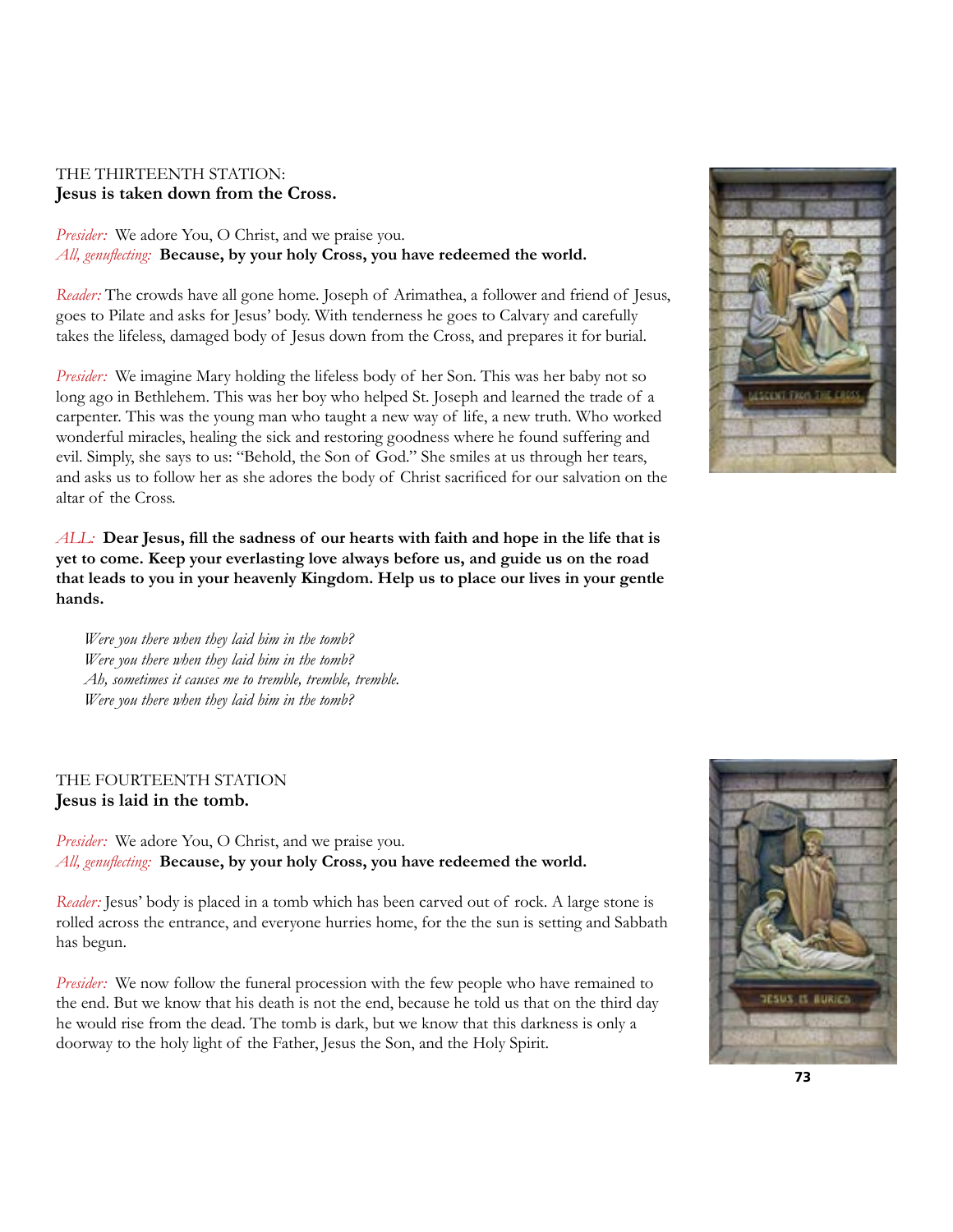*ALL:* **Dear Jesus, by your three days in the tomb you have made holy the graves of all those who have died in the hope of rising again. You were laid to rest in the darkness of the tomb that we might rise to eternal life, your light and peace. Help us never to fear death. Help us always to remember your promise of life even in the darkest times. You have died for us. Lord Jesus, Son of the Living God, have mercy on us. Teach us to recognize your presence with us always, especially in the Eucharist when the memorial of this great Mystery of the Cross is made present to us.**

*Were you there when they rolled the stone away? Were you there when they rolled the stone away? Ah, sometimes it causes me to tremble, tremble, tremble. Were you there when they rolled the stone away?*

## *ALL pray the Apostles Creed:*

**I believe in God, the Father almighty, creator of heaven and earth. I believe in Jesus Christ, God's only Son, our Lord, who was conceived by the Holy Spirit, born of the Virgin Mary, suffered under Pontius Pilate, was crucified, died, and was buried; he descended to the dead. On the third day he rose again; he ascended into heaven, he is seated at the right hand of the Father, and he will come to judge the living and the dead. I believe in the Holy Spirit, the holy catholic Church, the communion of saints, the forgiveness of sins, the resurrection of the body, and the life everlasting. Amen.** 

*Presider:* 

Let us pray. $41$ 

Lord,  $\div$  send down your abundant blessing upon your people who have devoutly recalled the death of your Son in the sure hope of the resurrection. Grant them pardon; bring them comfort. May their faith grow stronger and their salvation be assured. We ask this through Christ, our Lord.

## *ALL:* **Amen.**

*Presider:* Let us go in peace.

<sup>&</sup>lt;sup>41</sup> It is customary for Catholic deacons or priests to make **+** a sign of the Cross over the people as a form of blessing. The gesture of the laying on of hands may also be used, or a gesture may be omitted entirely.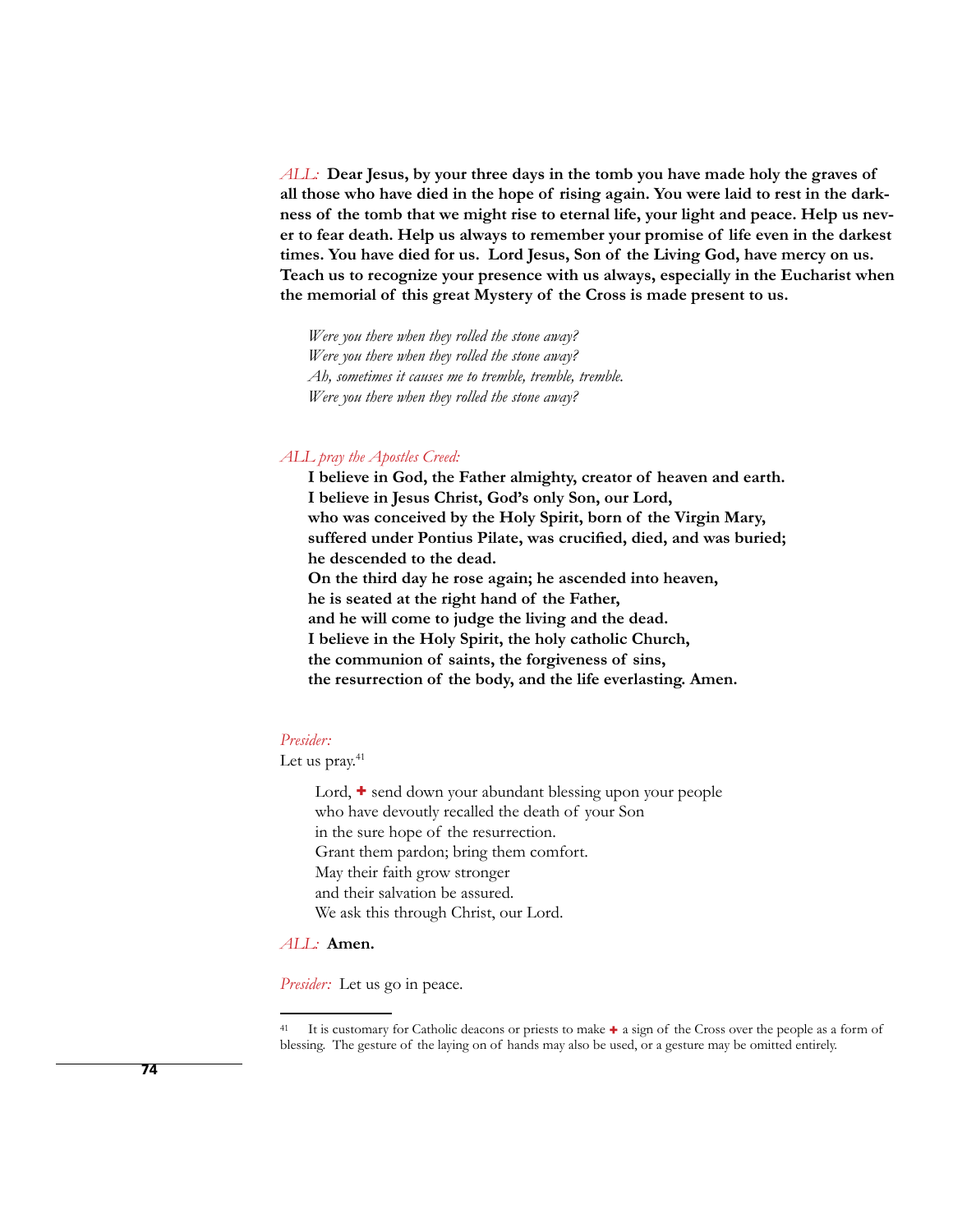## **Challenges and strategies for effective dialogue and interchurch relations**

## *Introduction*

Talking to each other across our Catholic and United Methodist traditions may seem like the simplest thing in the world to do and easy to begin at any time. But if we are honest, we might have to admit that most attempts at personal dialogue take place in the privacy of our minds, in which we imagine the other person we wish to address and play out conversation in our imaginations. Actually talking together and trying to share in prayer or daily discipleship is another matter entirely.

Historically, United Methodists might have thought of Catholic practices as superstitious, and Catholics might have thought of United Methodists as schismatics who had broken away from the truth. Catholics were discouraged to marry anyone outside of the Catholic church. For whatever reason, marriages between Catholics and United Methodists were held suspect through the 1950s, and some families still bear the scars of that generational pain.

## *Families*

Many families embrace multiple religious traditions. They make different choices about what to emphasize, observe, and practice. Experiences in such families are rich. Learning to talk about them can be helpful within the families themselves as well as in congregational groupings. Dialogue within families is especially important during milestone experiences such as birth, confirmation, marriage, and death. But because such occasions are emotionally charged, it is best if the groundwork for conversation has been laid during "quieter" times in the family's life cycle.

Families with children may be introduced to religious difference through their children's stories from school, sports, and other activities. Children are quite curious and usually share their religious practices with relative freedom unless explicitly directed not to do so. These conversations are often an occasion for children to ask parents and others about their own religious texts, practices, and identities.

Keep in mind that tensions within families related to interchurch identities can result in one or both parents deciding not to practice. Expectations of parents (and grandparents) can complicate the search for faith, especially for grandchildren and especially around milestone experiences.

### *Congregations*

Most congregations have participants who have experienced a variety of religious practices. Even if most assembled on a given day were born and raised in that tradition, they have gone to school with, married, and/or been friends with people of other traditions. At times, large numbers of people have changed religious traditions or the tradition itself has gone through a period of great change.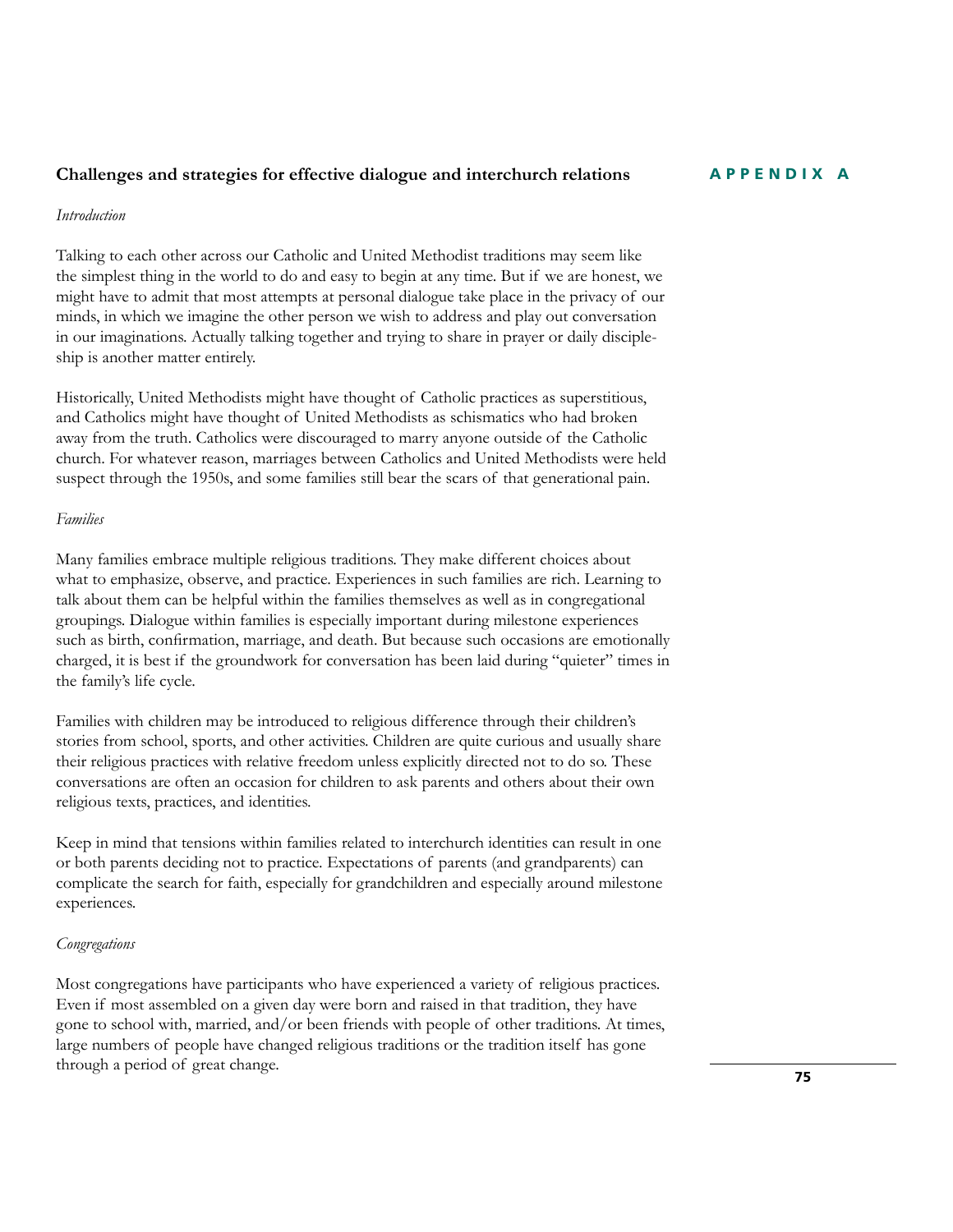With these circumstances in mind, opportunities to share experiences of difference are helpful, such as :

- moments of inspiration or enrichment from people or ideas of other traditions
- moments of connection or relationship with people or ideas of other traditions
- moments of prejudice or conflict with people or ideas of other traditions
- moments of action or cooperation with people or ideas of other traditions
- moments of recognizing difference with other religious people or ideas, yet feeling admiration for them.

#### *Ministers*

In seminary, ministers are frequently educated and trained with others who share their religious tradition. Even so, differences are common and may be highlighted in seminary, when people are contemplating giving their life to a vocation within their religious tradition. Tensions are often even greater when people are studying with those from differing religious traditions. In these situations, dialogue is necessary, though it may be difficult.

In a particular geographical setting, there may be few colleagues of the same religious tradition. One's community changes—especially in light of territorial parish configurations, which link the geography of a neighborhood, town, or city to the life of a congregation. In these particular contexts, ecumenical ministerial associations can be collegial groups oriented to religious practice that builds up the community. Such groups develop patterns of conversation and sometimes shared actions. However, they often may avoid certain topics that are uncomfortable or controversial.

## *Common challenges to dialogue and helpful strategies to address them*

Each of the following challenges represents either a statement that one might either say or hear from others, blocking authentic dialogue, or a situation one might experience. For each, a simple strategy is proposed in response.

*Challenge:* "I am not a good representative of my religious tradition." *Strategy:* Remember that everyone is an expert in their own experience, and no one knows everything about their own religious tradition.

*Challenge:* "I disagree with official teachings of my religious tradition." *Strategy:* Speak from your own experience of your tradition, and point to other voices or perspectives that inform you as you are able. Be prepared to answer questions about how you and your tradition view authority.

*Challenge:* You might find yourself saying or hearing: "I do not know my tradition well enough with regard to history, geography, or diversity of practice." *Strategy:* Know what you know (and what you do not know) about your own tradition. Say "I don't know" when you don't.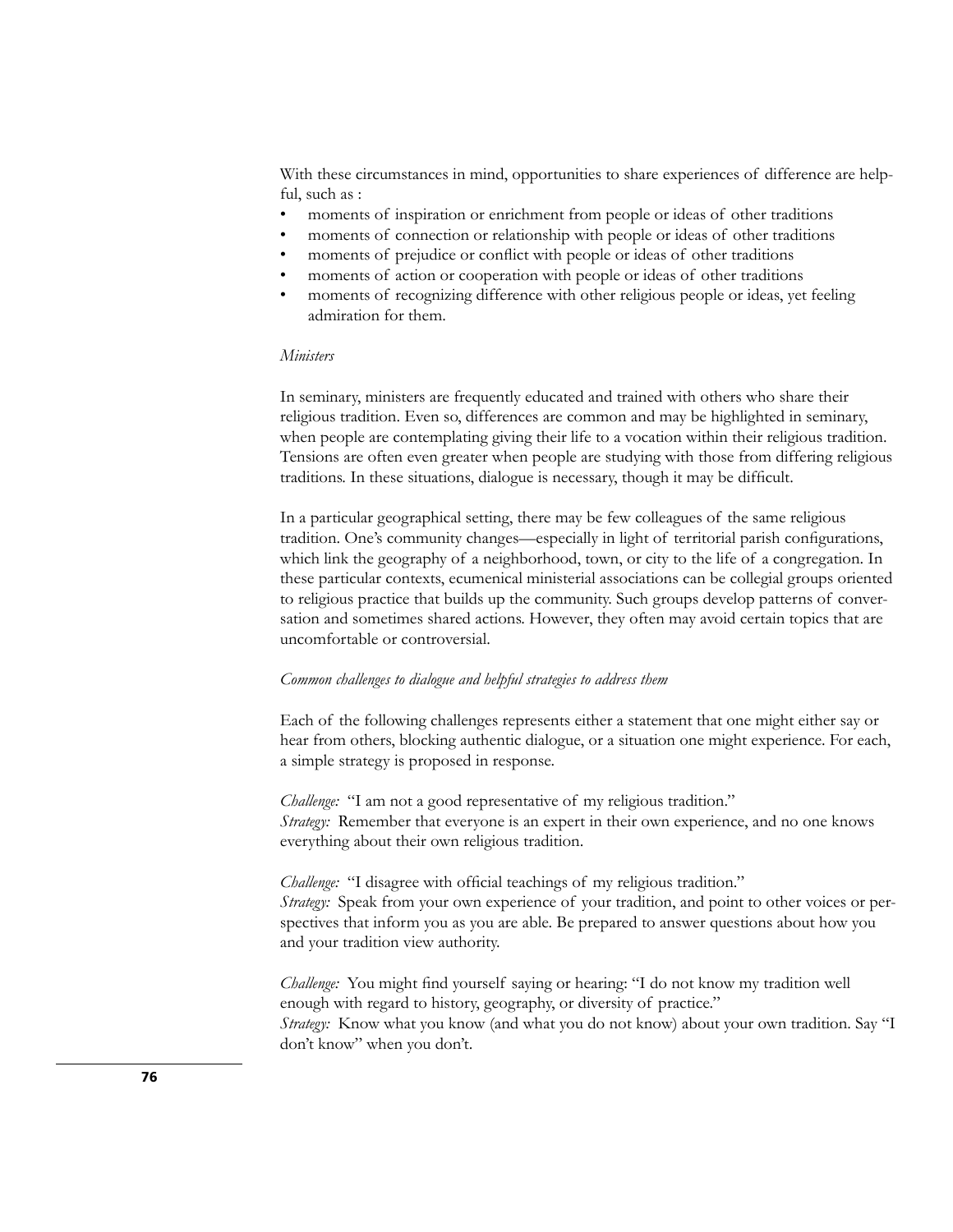*Challenge:* "I learned (or already know) everything I need to know. I dont need to hear from others; I'm just trying to live my own life."

*Strategy:* Remember that all of religious life is practice. It's hard to get it "right" one time, but the good news is there is always a new time to practice. Focus on right relationship with the person(s) you are with.

*Challenge:* You might start to feel adrift when you're responsible for what to say about your tradition while in the company of those from other traditions. *Strategy:* Be accountable to people you trust in your own religious tradition. Share your encounters with others and ask what you might say, do, or think.

*Challenge:* You might be wondering how to begin a dialogue.

*Strategy:* Listen with curiosity, empathy, and encouragement. Practice sharing your story as a religious person. What is most important or meaningful to you? With what do you struggle?

*Challenge:* You might be struggling with memories of past bad experiences. *Strategy:* Maintain honesty about bad experiences while also working to open a space for a new experience in the present.

## **shared prayers and resources**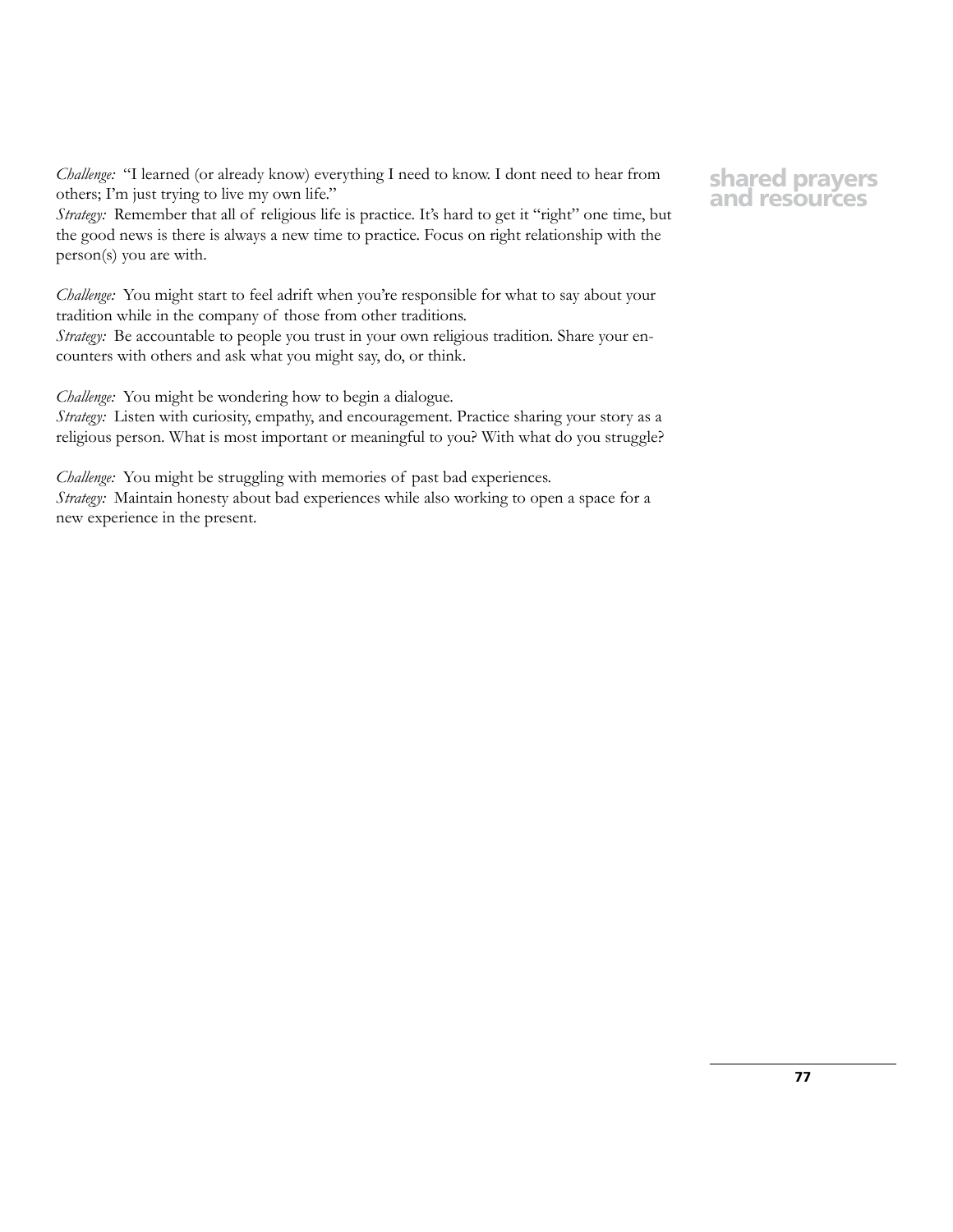#### **Special helps to understanding and sharing different practices of sacramental life APPENDIX B**

This section is intended as a reference for Catholics and United Methodists to consult when considering their varied understandings and practices of sacramental life. In particular, ministers from each tradition may draw on this information to assist families and congregations in finding a fuller understanding of the issues that sacramental differences can raise, and in seeking to find strategies to address any resulting difficulties.<sup>42</sup>

## **B.1 Catholic Sacramental Life**

There are seven sacraments in the Catholic Church. Catholics believe that God acts for human salvation in these rites, as long as they are properly celebrated and the participants are willing and open to God's grace. These seven are grouped into three categories:

*Sacraments of Initiation*: Baptism, Confirmation, and Eucharist *Sacraments of Healing*: Reconciliation, Anointing of the Sick *Sacraments in the Service of Communion*: Matrimony, Holy Orders

### *Baptism*<sup>43</sup>

Baptism, at any time during one's life, is to be celebrated and honored as our entrance into God's life, shared with us. It is through Baptism that we are offered salvation through the redemptive suffering of Jesus in his death and resurrection, our sins are forgiven, and we are redeemed. He is our Passover and we pass through the waters of Baptism (as Israel was led through the sea) to live life in this desert with our eyes intent on beholding the promised land, the heavenly kingdom. We become sons and daughters of God, adopted through Baptism, and dwelling places of the Holy Spirit.

As expressed in one of our international ecumenical dialogues, "Catholics and United Methodists give full recognition to each other's celebration of the sacrament of Baptism. Our common Baptism in the name of the Father, the Son and the Holy Spirit is our sacramental bond of unity, the visible foundation of the deep communion which already exists between us and which impels us to ever deeper unity with each other."<sup>44</sup>

In addition to recognizing one another's Baptism, Catholic baptismal practice allows for a United Methodist sponsor as a Christian witness, acting together with a Catholic godparent. Shared celebrations of Baptism still have their challenges because Baptism is celebrated in the context of a particular congregation, its faith tradition, and its expected practices for members (Catholics, for example, are expected to attend weekly Mass on Sunday).

<sup>&</sup>lt;sup>42</sup> This appendix is not intended as an in-depth treatment of sacramental theology and how sacraments are administered, but as a pastorally oriented, introductory guide. The varying terminology and length of subsections B.1 and B.2 hint at the distinctive ways of understanding and interpreting the place of the sacraments among the Catholic and United Methodist traditions. Fuller articulation of similarities and differences may be found in other sources such as this document's companion, *Catholics and United Methodists Together: We Believe, We Pray, We Act*. <sup>43</sup> For more information on recognition of one another's Baptism, see *Catholics and United Methodists Together: We Believe, We Pray, We Act*, §§3-26.

<sup>44</sup> *Encountering Christ the Saviour: Church and Sacraments* (Durban, 2011), §28b. **<sup>78</sup>**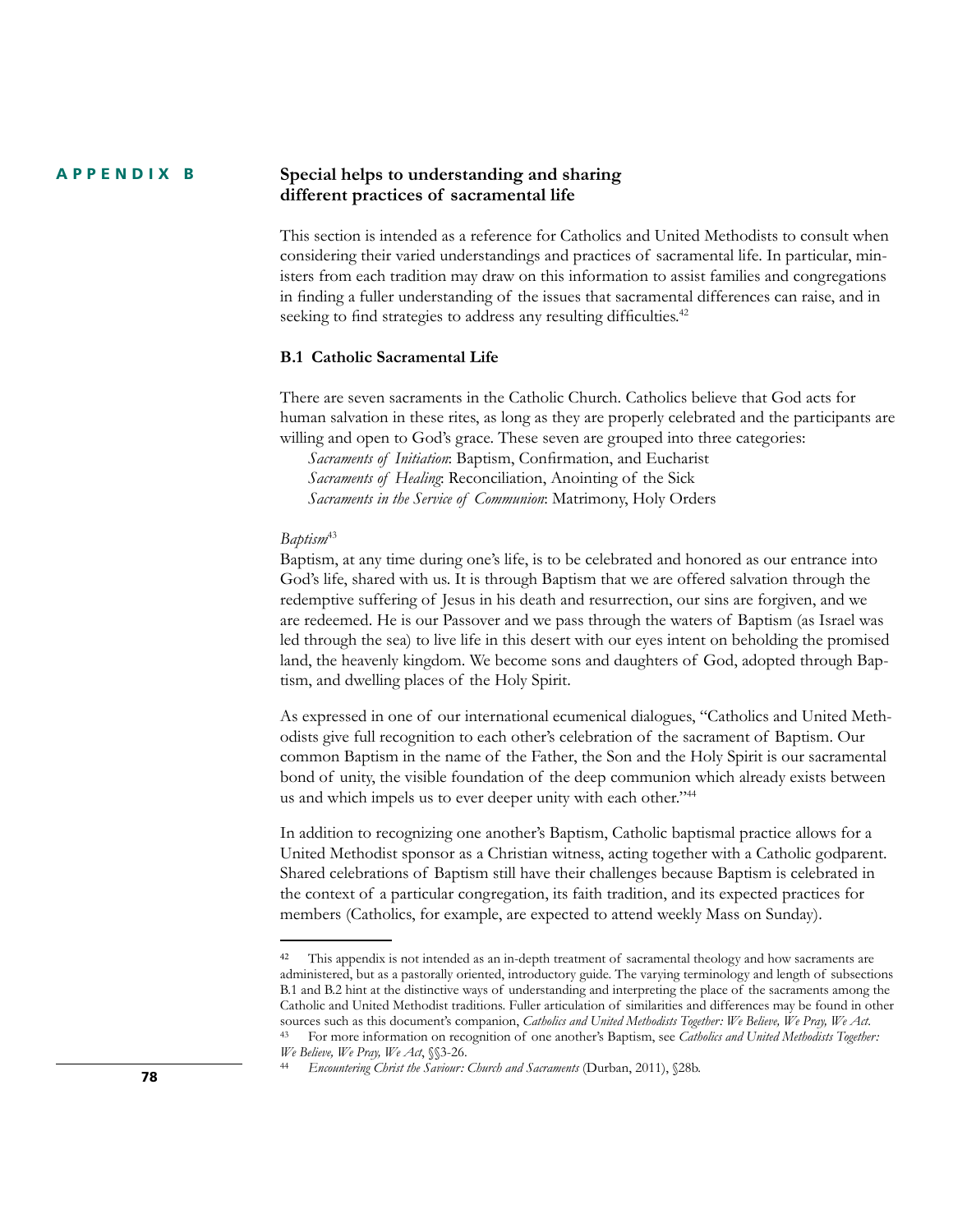Therefore, Catholic and United Methodist individuals, families, and congregations should take care to understand the implications of celebrating Baptism in a Catholic parish or other Catholic setting.

## **shared prayers and resources**

## *Eucharist*

As affirmed in *Catholics and United Methodists Together: We Believe, We Pray, We Act*: In United Methodist and Catholic teaching, the Eucharist serves as an ongoing renewal of Baptism as well as its fulfillment and a foretaste of its completion when we will be completely one with Jesus Christ and one another. United Methodists and Catholics have different emphases and theological explanations of Jesus Christ's presence among us in the Eucharist, but we both believe that Christ is truly and mysteriously present in the eucharistic gifts and in the gathered congregation.45

For Catholics, the Eucharist is the source and summit of the life of faith. In addition to being the real presence of the Body and Blood of Christ, it represents in outward form the visible unity of the Body of Christ, by which it is formed. The Eucharist remains the focus of utmost reverence and devotion for Catholics.

Often the Catholic lack of an "open table"—that is, not inviting all Christians to share the Eucharist during Communion at Catholic liturgies—is misunderstood as an exclusionary act. This is not the intention. For Catholics, Holy Communion is a visible aspect of a complete unity of faith, and the unity of Catholics and United Methodists is still only partial. Nor do Catholics believe that Communion is complete without all the baptized participating. Rather, our lack of unity in practice is a source of great sadness, and Catholics are compelled to pray for the unity that we know to be the will of Jesus.

## *Matrimony: Catholic Considerations of Marriage as Sacrament*

For Catholics, Matrimony is one of seven sacraments. Unlike Sacraments of Initiation (Baptism, Confirmation, and Eucharist) in which the member is conformed to Christ himself, and the Sacraments of Healing (Reconciliation or Penance, and Anointing of the Sick) in which a person is spiritually or physically restored to health and ability to come to the table, Matrimony (along with the seventh sacrament, Holy Orders) is considered a Sacrament in Service of Communion. The purpose of the priesthood is to make the Eucharist present for the life of the Church; the purpose of marriage serves communion by literally building the church with members, the beloved of God. Matrimony is the only sacrament to predate the event of Jesus in history, yet his presence at the wedding in Cana provides its ratification (John 2:1-12). As such, it is the only sacrament in the Catholic Church in which the minister of the sacrament is not the presiding priest or deacon, but the bride and groom who, by virtue of their baptismal roles as priest, prophet, and king, call upon God's seal for their marriage bond.

Sacraments, for Catholics, are outward signs instituted by Christ to give grace. A sacrament always involves a type of consecration, or "setting aside for a sacred duty," where some

<sup>45</sup> *Catholics and United Methodists Together: We Believe, We Pray, We Act*, §18. See 18-21 for additional reflection on this topic.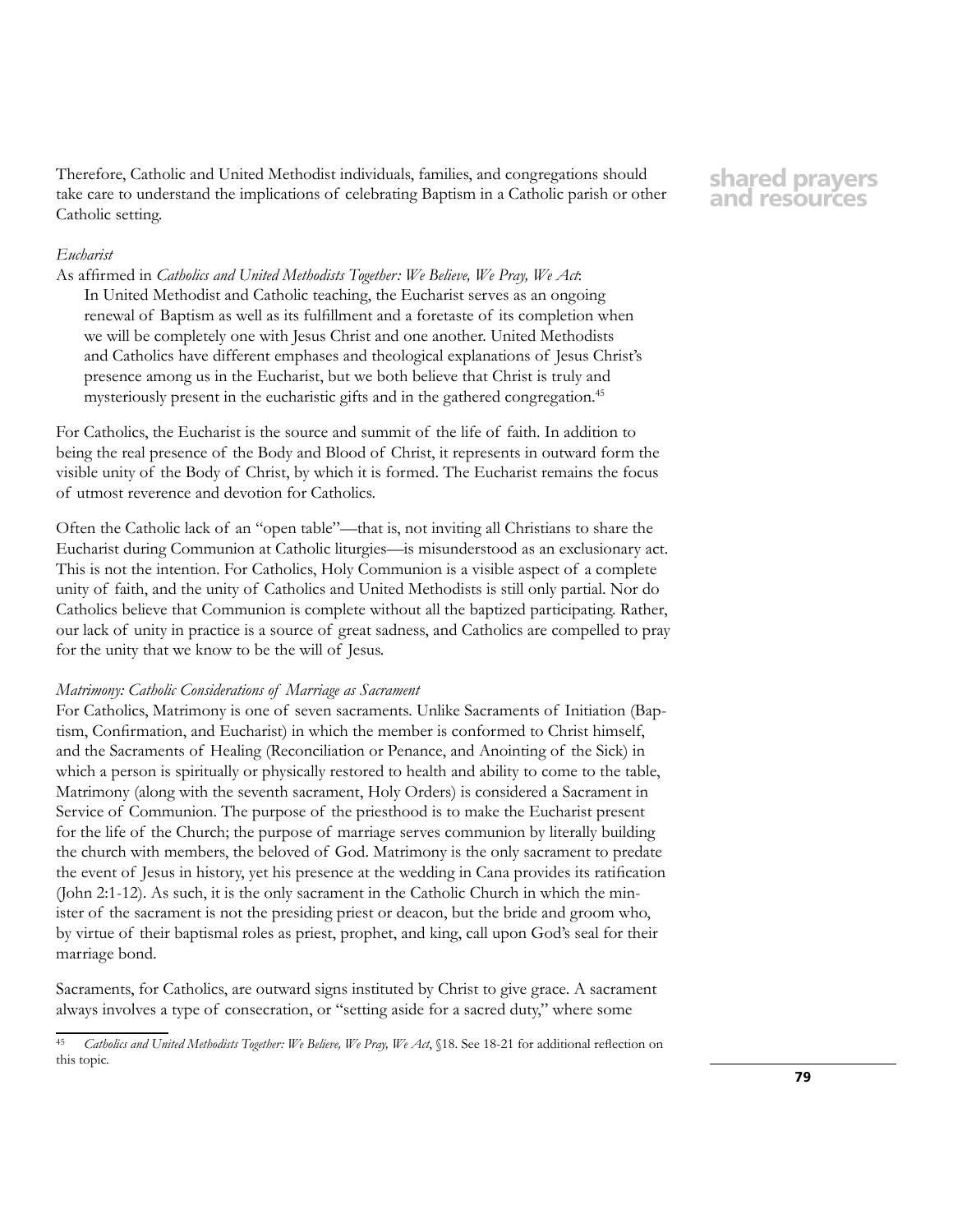aspect of our humanity is blessed and made holy. It might be our sorrow for sin (Reconciliation), it might be our very person (Baptism), it might be our consent (vows) at a wedding. In the Sacrament of Matrimony, the bride and groom become the living embodiment of Christ and his relationship with his bride, the church, and all present witness the outpouring of self-emptying love of two people as they become spouses, a mystical union where two become one, a new community of life and love.

Canonically, the Sacrament of Matrimony requires three intentions in order for the marriage to be valid. Both the bride and groom must have the intention of mutual and lasting fidelity, the intention of permanence (until death), and the intention to have children, insofar as this is possible.

The "Canonical Form" of the Catholic Church requires that, in order to be a valid marriage, the vows must be exchanged (consent given mutually) according to the Catholic Rite, and witnessed by a "duly authorized sacred minister," customarily a priest or deacon. In certain circumstances permissions may be granted which are exceptional to this rule, but these permissions must always be requested and received from the local bishop.

Ministers from other Christian denominations may co-officiate with Catholic priests or deacons. Priests and deacons may co-officiate with ministers from other Christian denominations.

Permission must be granted by a bishop for a Catholic to marry a non-Catholic, as well as to be married in a church of another Christian denomination.

#### *Anointing*

The Sacrament of the Anointing of the Sick is conducted along with the Sacrament of Reconciliation (Penance or Confession) whenever possible, to celebrate the full rite. Because of the deep-seated cultural memory of deathbed confessions, and its association with sacramental anointing, for centuries the Anointing of the Sick was referred to as "Extreme Unction" and considered a sacrament for the dying. On the contrary, the sacrament may be received by any person with illness every six months or when a person's condition worsens. Catholics today will sometimes still wait until the moment of death (or even after death, when sacraments may no longer be celebrated) to call a priest for the anointing. This is a common misunderstanding; the actual sacrament for those who are dying is the Eucharist, in this special circumstance called *Viaticum*, or "food for the journey."

Anointing of the Sick is a rite with several parts, including the Sacrament of Reconciliation, prayers and blessings, and a physical anointing on the forehead and palms of the hands. The words used are both words of restoration and preparation: "Through this holy anointing may the Lord, in his love and mercy, help you with the Grace of the Holy Spirit. May the Lord who frees you from sin, save you and raise you up."

The Oil of the Sick, which is used for sacramental anointing, is blessed by the bishop at the annual Chrism Mass on Holy Thursday morning, along with the Sacred Chrism (for use in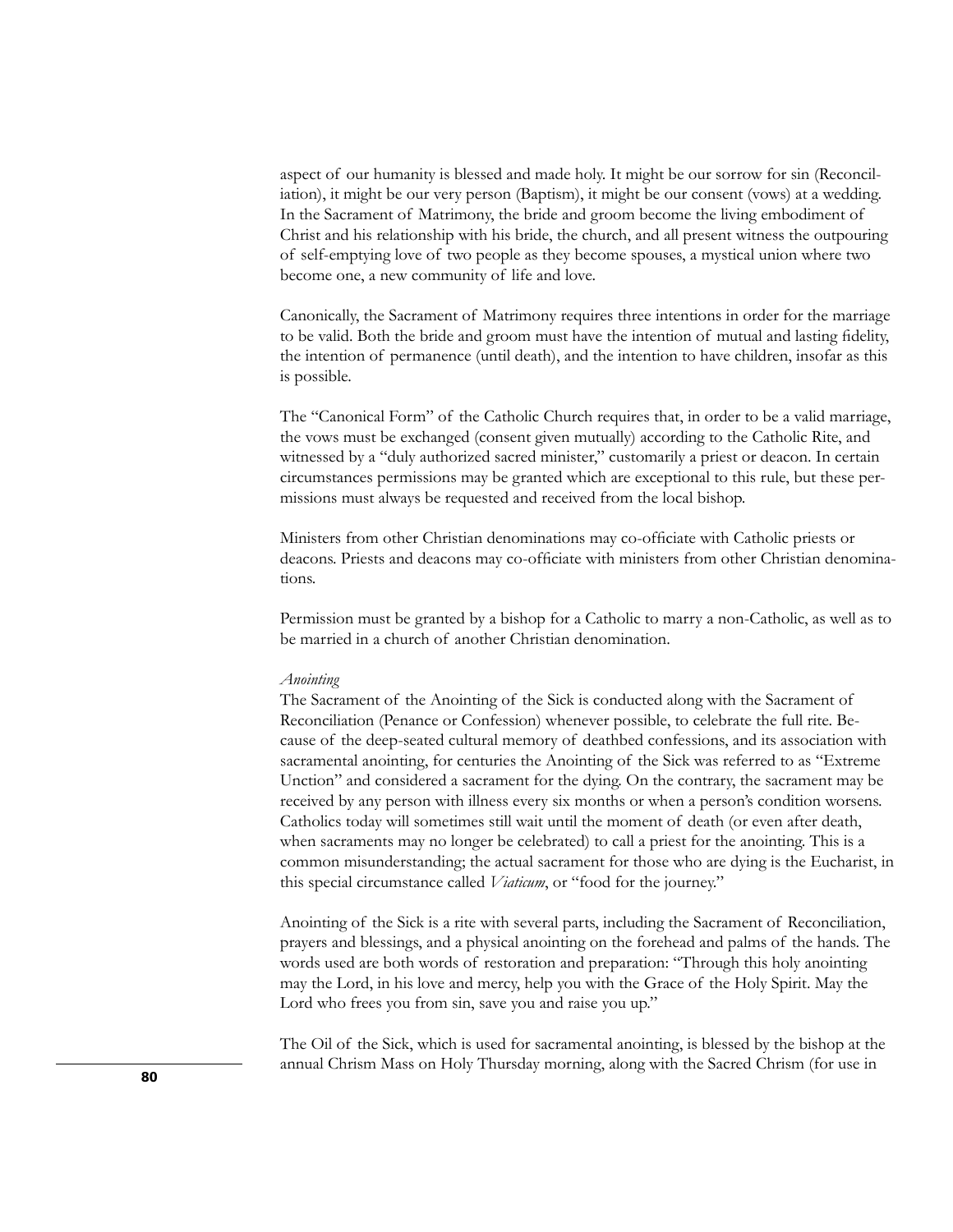Baptism, Confirmation, and Holy Orders) and the Oil of Catechumens (for use in the preparatory rites during the holy Season of Lent with those who are preparing for Baptism at the Easter Vigil Mass).46

# **shared prayers and resources**

## *Further Notes on Sacraments, Sacramentals, and Works of Mercy*

The language of the United Methodist and Catholic traditions with regard to sacraments can be somewhat confusing. As already stated, Catholics define seven sacraments and believe these to be instituted directly by Christ. Both Catholics and United Methodists share the conviction that God's creation is filled with God's grace, and in that sense, we can speak of all reality as "sacramental." Thus there are other sources of grace not limited to the seven sacraments. Among these are the corporal and spiritual works of mercy (see below for further elaboration), pious practices and prayers in various seasons, fasting and abstaining from meat, and almsgiving.

Distinguished from sacraments, *sacramentals* are, generally speaking, things that a priest or deacon has blessed by liturgical action, and which serve Catholics as aids to holiness and proper disposition in life. Sacramentals include prayer books, sacred images, rosaries, medals, and other things which Catholics might wear or use to remind them of God's presence and our need to be attentive to him. Such things are blessed—set aside for a sacred purpose. Objects used in liturgy—such as sacred vessels, holy water, blessed palms on Palm Sunday, and blessed ashes on Ash Wednesday—are also sacramentals.47

## *Works of Mercy*<sup>48</sup>

The Works of Mercy offer other "means of grace"<sup>49</sup> in which United Methodists and Catholics can participate fully with one another. These include praying and fasting together, caring for the poor and those in need, caring for creation, and especially engaging together in the Corporal Works of Mercy:

- $\approx$  To feed the hungry
- $\approx$  To give water to the thirsty
- To clothe the naked
- To shelter the homeless
- $\approx$  To visit the sick
- To visit the imprisoned, or ransom the captive
- $\approx$  To bury the dead.

The Spiritual Works of Mercy are acts of compassion by which we help our neighbors with their emotional and spiritual needs. These can also be understood as duties that United

There are other anointings in the Catholic Tradition, but they are not sacraments in the sense of the seven Catholic Sacraments. Olive oil is often used in healing services or other blessings, but these oils are not of the three listed here.

<sup>47</sup> Sacramentals must be disposed of reverently. The Catholic Church teaches that these things must be burned or buried, never simply discarded.

<sup>48</sup> For more discussion of our shared practices of mercy, see "Together We Act," *Catholics and United Methodists Together: We Believe, We Pray, We Act*, §§106-131.

See Appendix B.2 below for John Wesleys understanding of "means of grace."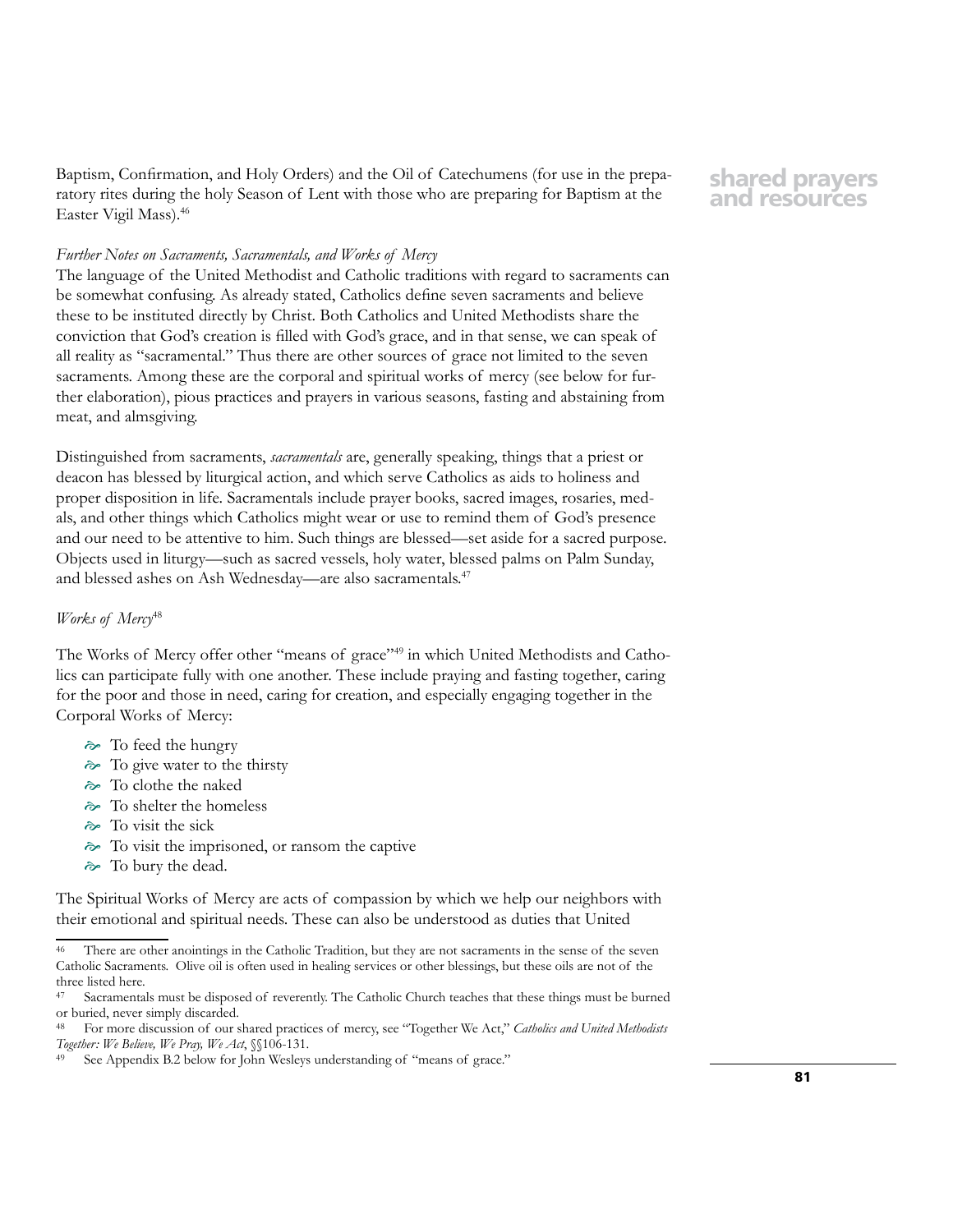Methodists and Catholics share:

- To instruct the ignorant
- To counsel the doubtful
- $\approx$  To admonish the sinner
- To comfort the afflicted
- $\approx$  To forgive offenses willingly
- $\approx$  To bear wrongs patiently
- $\approx$  To pray for the living and the dead.

## **B.2 United Methodist Sacramental Life**

United Methodists, like many Protestants, celebrate two sacraments: *Baptism*, through which a person accepts and makes public the grace offered to all in Jesus; and the *Lord's Supper*, by which the faithful receive and become the Body of Christ for the world.

#### *Baptism*

A person of any age may be baptized in a United Methodist church, and the Baptism of any Christian church is recognized as prerequisite for membership in a United Methodist congregation. Baptism is intended to be celebrated publicly, as a response to the proclamation of the Word and in a profession of faith that receives the gifts God has given. The liturgy includes promises from the congregation that welcome the baptized into the Body of Christ as well as to membership in a particular congregation. Even as the baptized enter covenant with God through the sacrament, the entire congregation reaffirms its covenant with God, "faithfully to participate in the ministries of the church by our prayers, our presence, our gifts, and our service."50

United Methodists see Baptism in any Christian church as entry into Christ's whole church. This means that "United Methodists recognize all Christian Baptisms and look upon Baptism as something that should unite, rather than divide, Christians."51 It also means that Catholic family members and friends may accompany the baptized in the rite and throughout the development of Christian faith.

## *The Lord's Supper*

United Methodists gather for worship frequently. Each worship service includes scripture, prayer, and song. The Lord's Supper is celebrated regularly, most often once a month in United Methodist congregations. "All who intend to lead a Christian life, together with their children, are invited to receive the bread and cup. We have no tradition of refusing any who present themselves desiring to receive."52 The elements of bread and chalice are symbols of unity in Christ. The actions of giving thanks and distributing both elements emulate Jesus' actions as well as those of the early church. "Serving one another acts out our faith that Christ is the giver of this holy meal and that we are receivers of Christ's grace."53

<sup>&</sup>lt;sup>50</sup> UMBW, 94.<br><sup>51</sup> Ibid 81

<sup>51</sup> Ibid., 81.

<sup>52</sup> Ibid., 29.

Ibid., 30.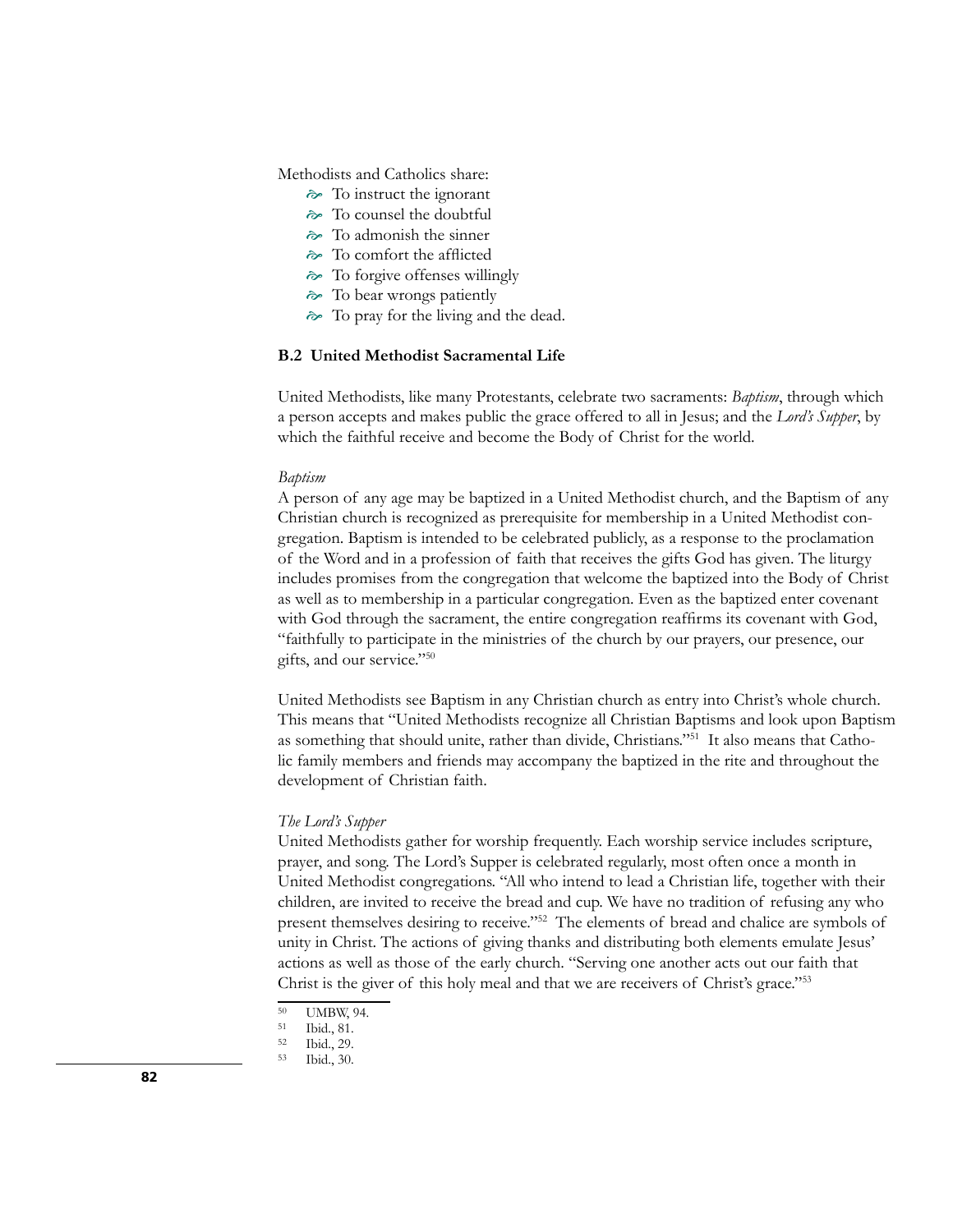The United Methodist invitation to participate in the Eucharist is broad: "Christ our Lord invites to his table all who love him, who earnestly repent of their sin and seek to live in peace with one another."54 Because of this, United Methodists often use language of an "open table" to convey the message that all are welcome to the feast of the Lord, if they indeed repent and strive to live peacefully.55 However, among many members there is only a small awareness that the proclamation of openness may not feel open or inclusive to persons whose faith commitments keep them from communing with United Methodists. Catholics are one of those groups who might feel the tension on this point.

#### *Marriage*

In the United Methodist Church, Christian marriage is a "sacred covenant reflecting the Baptismal Covenant," yet it is not considered a sacrament.<sup>56</sup> The service includes reading of scripture, prayer, and blessing in the name of the triune God. Vows are declared publicly and rings are often exchanged as "outward and visible sign[s] of inward, invisible grace."57

## *Anointing*

Anointing of persons is permissible in the context of healing and other holy moments of prayer. It is understood as a means of grace though it is not considered a sacrament as such.

## *Means of grace*

"Means of grace" is important Wesleyan language. John Wesley believed that grace is active and evident in everyday life. Grace is conveyed through holy conversation or conference, creation, and the unfolding of events. Wesley employed the phrase "means of grace" to describe experience of the holy in daily activities. It is a sacramental orientation to human life.

## *Works of Piety and Mercy* <sup>58</sup>

A Christian's commitment to the triune God is enacted through works of piety and mercy, through which one might receive grace and become a means of grace to others. Contemporary United Methodists have thought of piety and mercy as having both personal and collective dimensions of faithfulness: piety comes alive in personal acts of devotion as well as collective acts of worship, and mercy is made manifest in personal acts of compassion as well as collective commitments to justice.

# <sup>54</sup> Ibid., 35.

## **shared prayers and resources**

<sup>55</sup> However, United Methodists emphasize the close connection between participation in the Lord's Supper and membership in a local congregation. See "Common Baptism and the Eucharist," *Catholics and United Methodists Together: We Believe, We Pray, We Act*, §20, for more discussion of this topic.

<sup>&</sup>lt;sup>56</sup> UMBW, 115.<br><sup>57</sup> Ibid 121

Ibid., 121.

<sup>58</sup> For more discussion of our shared practices of mercy, see "Together We Act," *Catholics and United Methodists Together: We Believe, We Pray, We Act*, §§106-131.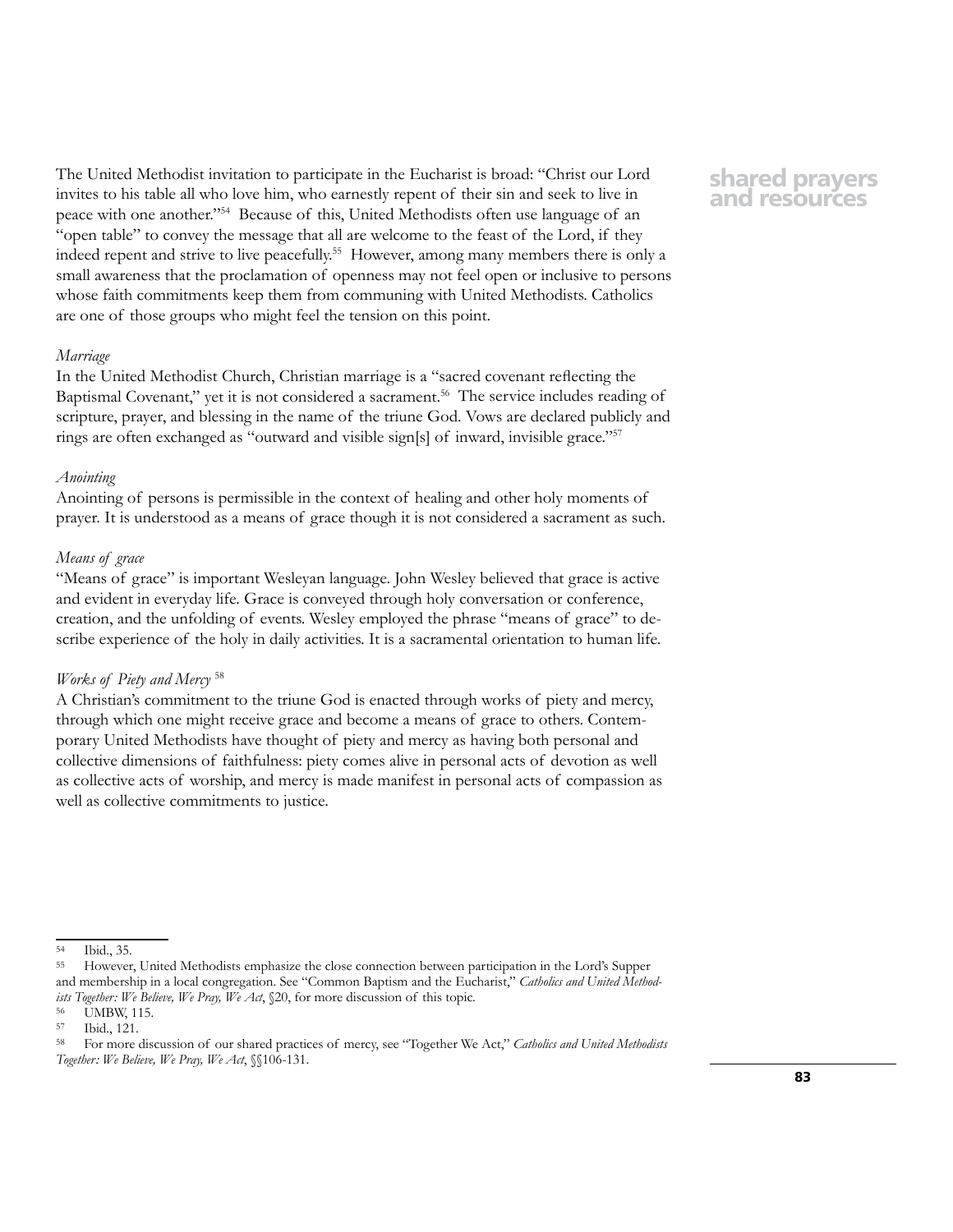#### **Brief summaries of official dialogue statements of Catholics and United Methodists in the United States APPENDIX C**

United Methodists and Catholics have been meeting together for national dialogue since 1966 and have released seven statements that examine shared beliefs and divergent practices. Below is a short summary of each statement for reference and further study.

These documents are currently housed at<https://www.usccb.org/resources/library> (Internet search: usccb [and key words from document titles]).

#### **Heaven and Earth are Full of Your Glory (2012)**

Issued three years prior to the important encyclical by Pope Francis, *Laudato Si: On Care for our Common Home* (2015), this statement begins with the eucharistic affirmation of creation as God's good gift and "offer[s] a joint prophetic witness on a significant challenge facing both our communions regarding the relation of humanity to the rest of the natural world" (§3). Rooted in eucharistic practice, the statement calls for "a theological recovery of the doctrine of creation," which involves "awareness of the sacramentality of the world" (§8 and 9). Four central elements of eucharistic worship are explored for their evocation of this awareness: "the gathering of the people of God, the proclamation and reception of the word, our communion with the Lord, and the sending in the Spirit" (§14).

### **Through Divine Love: The Church in Each Place and All Places (2005)**

This statement begins with the reality that our churches exist side by side in neighborhoods and communities across the globe, working together in many areas of mission and service, yet rarely worshipping together. The document affirms that each church exists in communion with Christ while lamenting the "lack [of] the fullness of visible unity willed by the Lord" (§5). Persons wishing to understand the organization and meaning of "church" according to United Methodists and Catholics will find a helpful guide in Part IV, "Dynamics of Ecclesial Community."

#### **Methodist-Catholic Dialogues: 30 Years of Mission and Witness (2001)**

Under the heading, "What We Have Learned Together," this summary document of national and international documents introduces three areas of commonality and shared ethos leading to mission: Common Confession of the Apostolic Faith; Common Sacramental Life (one Baptism and much-shared theology of Holy Communion); Common Governance of the Church (emphasizing the importance of teaching as well as oversight by bishops); and Ethic of Disciplined Love. The document affirms that both churches are "unalterably committed" to ecumenism and, ultimately, to full communion.

#### **Holy Living and Holy Dying (1989)**

The shared principle of "loving stewardship of life" is examined in three sections: Theological and Ethical Principles, Pastoral Care for Holy Living and Holy Dying, and Social Dimension. Emphasizing life as a gift that makes humanity in the image of God, the statement calls congregations, pastors, and lay people alike to witness to human dignity, even in the midst of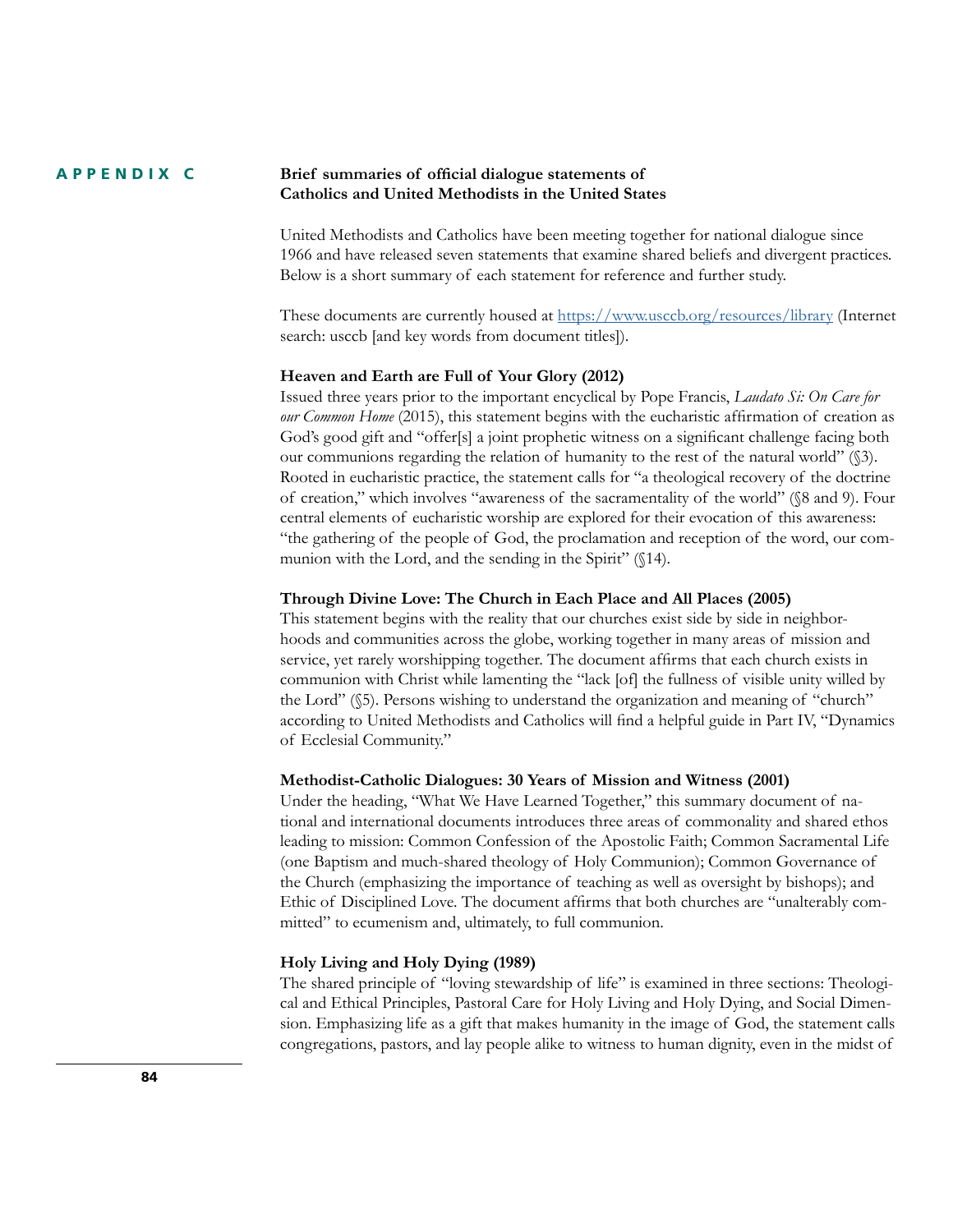a culture largely in denial of death. Specific issues such as euthanasia, suicide, organ donation, and others are briefly treated, as well as affirming for all the right to death with dignity.

## **Eucharistic Celebration: Converging Theology–Divergent Practice (1981)**

Though the Eucharist is often experienced as the place of deepest difference, this 1981 statement showed considerable sharing of beliefs about God's work in the Eucharist, making present the Body of Christ. United Methodists and Catholics also both affirm the unity and equal importance of the Word and Eucharist. Many of the differences, the statements' authors suggest, are manifest because while United Methodists often consider the Eucharist a sacrament that the church *does*, Catholics view Eucharist as the sacrament the church *is*. Both are clear that the church's offering proclaims and sets forth the redemptive mystery of Christ's giving and does not repeat the sacrifice. "Yet it is clear for both churches that the Holy Spirit in the gathered community makes real what Christ has gained for us" (p. 8). The dialogue participants made evident their desire that full communion among Catholics and United Methodists would occur.

## **Holiness and Spirituality of the Ordained Ministry (1976)**

Catholics and Methodists together affirm that "[t]he Lord of the church calls his people to be holy in the totality of their lives" (§V). All people are called to holiness, which is understood both as gift of God and human task. "Ordination is a sacramental act by which the church recognizes and authenticates the Spirit's call of certain persons" to lead and fulfill many of the church's acts that communicate and form holiness (§VII). In both communions the function of the ordained is largely similar: to proclaim the good news; to lead in worship, prayer, and sacraments; to the exhort the faithful to loving and holy living; and to tend education, formation, and witness for social justice. Differences remain in whether or not women are to be ordained to priestly functions and whether or not persons performing priestly functions ought to be married.

## **Shared Convictions about Education (1970)**

Partly in conversation with the multiple Supreme Court decisions about education in the 1960s, Catholics and Methodists issued a short statement of shared values about education that affirm the public purpose of education, which is always aimed toward the common good, even when offered privately through churches.

### **Joint Bible Study: Yearning to be One (2001)59**

On the occasion of the 30th anniversary of the dialogues, a joint Bible study was also released for use in local congregations, with an equal number of participants from both communions. *Yearning to be One: Spiritual Dialogue Between Catholics and United Methodists* includes the following sections:

**shared prayers and resources**

<sup>59</sup> *Yearning to Be One: Spiritual Dialogue between Catholics and United Methodists* (Nashville, TN: Discipleship Resources, 2000). Not available online. This summary is placed here, rather than chronologically among the other summaries, since the text is a different genre.